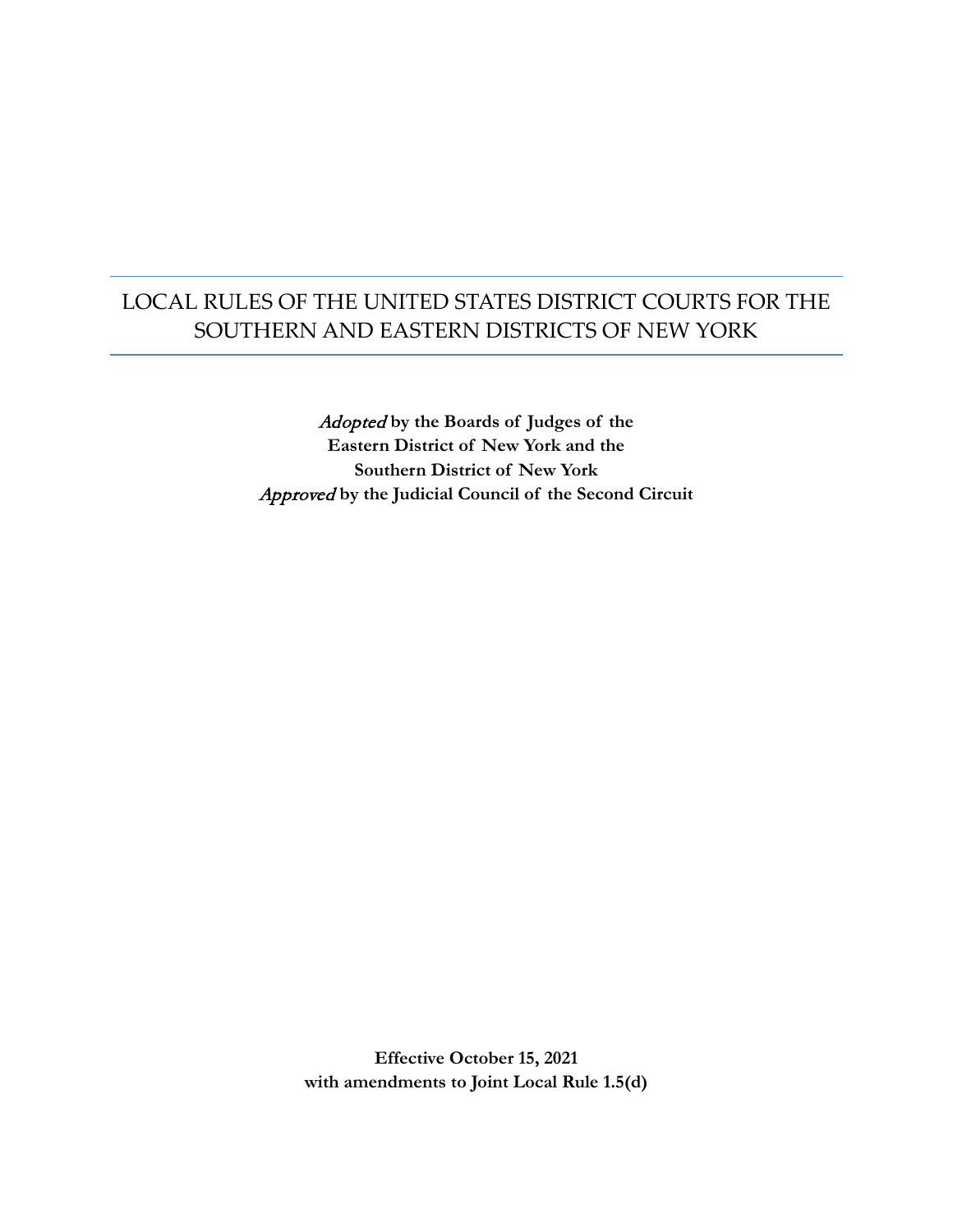# **Table of Contents**

| Local Civil Rule 1.4. Withdrawal or Displacement of Attorney of Record 6               |
|----------------------------------------------------------------------------------------|
|                                                                                        |
|                                                                                        |
|                                                                                        |
| Local Civil Rule 1.8. Photographs, Radio, Recordings, Television  14                   |
| Local Civil Rule 1.9. Acceptable Substitutes for Affidavits [formerly Local Civil Rule |
|                                                                                        |
| Local Civil Rule 5.2. Electronic Service and Filing of Documents  16                   |
|                                                                                        |
|                                                                                        |
|                                                                                        |
| Local Civil Rule 6.3. Motions for Reconsideration or Reargument  20                    |
|                                                                                        |
|                                                                                        |
| 23                                                                                     |
| Local Civil Rule 7.2. Authorities to Be Provided to Pro Se Litigants 24                |
| Local Civil Rule 11.1. Form of Pleadings, Motions, and Other Papers  24                |
| Local Civil Rule 12.1. Notice to Pro Se Litigant Who Opposes a Rule 12 Motion          |
| Local Civil Rule 16.1. Exemptions from Mandatory Scheduling Order  26                  |
| Local Civil Rule 16.2. Entry and Modification of Mandatory Scheduling Orders by        |
| Local Civil Rule 23.1. Fees in Class Action and Shareholder Derivative Actions 27      |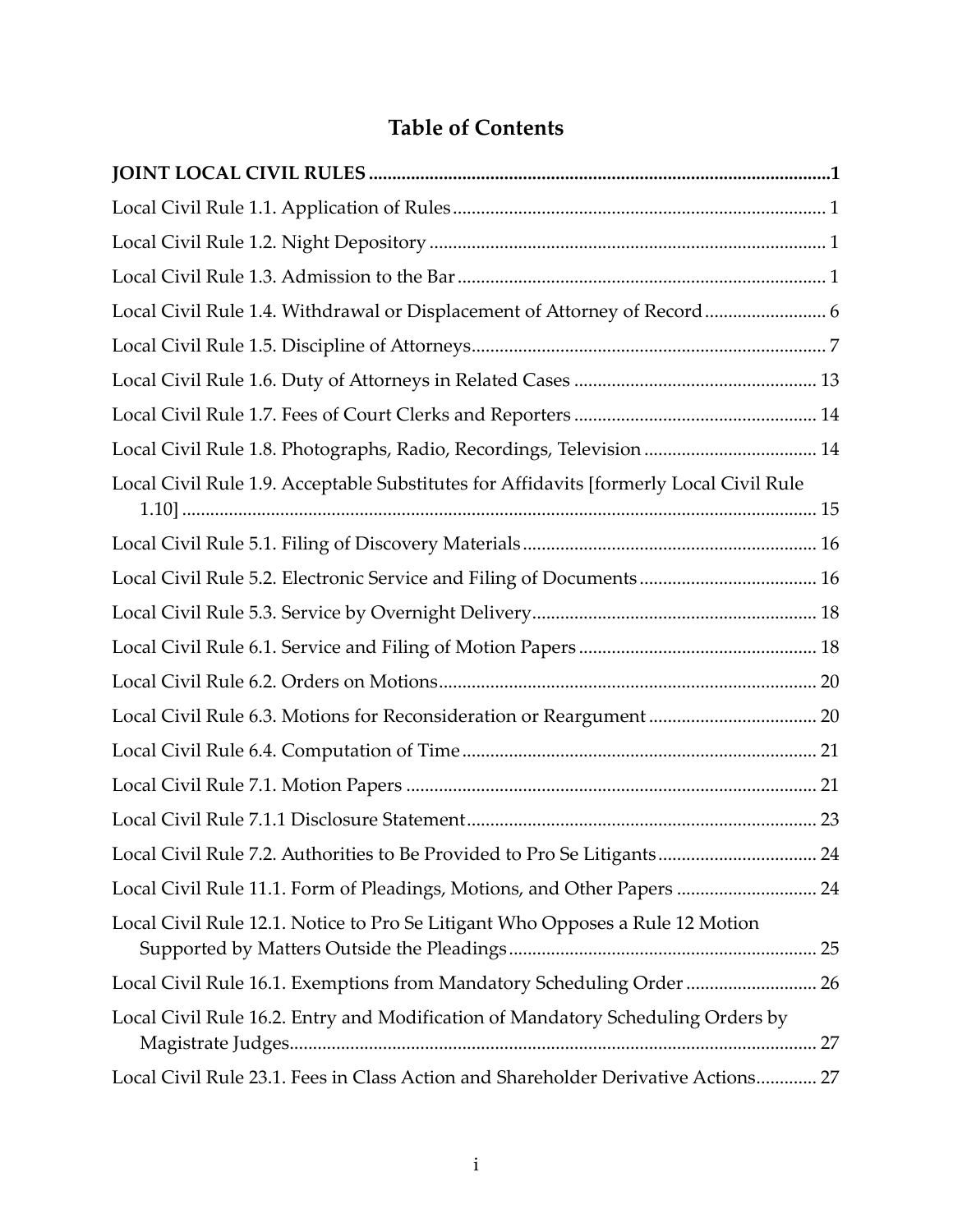| Local Civil Rule 26.1. Address of Party and Original Owner of Claim to Be Furnished. 28   |
|-------------------------------------------------------------------------------------------|
|                                                                                           |
|                                                                                           |
| Local Civil Rule 26.4. Cooperation Among Counsel in Discovery [formerly Local Civil       |
| Local Civil Rule 26.5. Form Discovery Requests [formerly Local Civil Rule 26.6]  33       |
| Local Civil Rule 30.1. Counsel Fees on Taking Depositions More Than 100 Miles From        |
| Local Civil Rule 30.2. Telephonic and Other Remote Depositions [formerly Local Civil      |
| Local Civil Rule 30.3. Persons Attending Depositions [formerly Local Civil Rule 30.4]. 34 |
| Local Civil Rule 30.4. Conferences Between Deponent and Defending Attorney                |
|                                                                                           |
| Local Civil Rule 33.2. Standard Discovery in Prisoner Pro Se Actions  35                  |
|                                                                                           |
| Local Civil Rule 37.1. Verbatim Quotation of Discovery Materials 39                       |
| Local Civil Rule 37.2. Mode of Raising Discovery Disputes With the Court (Southern        |
| Local Civil Rule 37.3. Mode of Raising Discovery and Other Non-Dispositive Pretrial       |
|                                                                                           |
|                                                                                           |
|                                                                                           |
|                                                                                           |
|                                                                                           |
|                                                                                           |
|                                                                                           |
|                                                                                           |
|                                                                                           |
| Local Civil Rule 56.1. Statements of Material Facts on Motion for Summary Judgment 52     |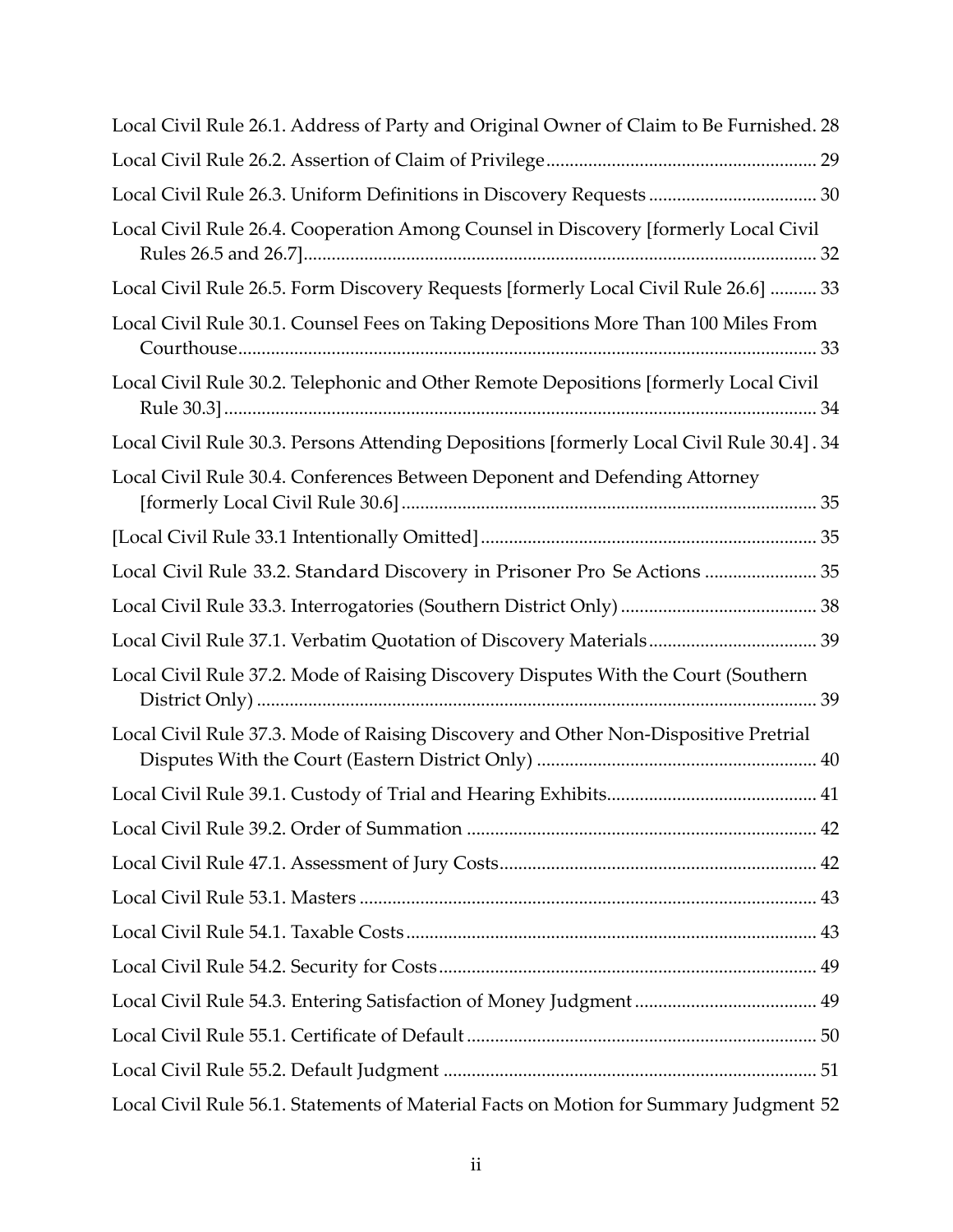| Local Civil Rule 56.2. Notice to Pro Se Litigant Who Opposes a Summary Judgment 53                                                                                      |
|-------------------------------------------------------------------------------------------------------------------------------------------------------------------------|
|                                                                                                                                                                         |
|                                                                                                                                                                         |
| Local Civil Rule 67.1. Order for Deposit in Interest-Bearing Account 56                                                                                                 |
|                                                                                                                                                                         |
| Local Civil Rule 72.2. Reference to Magistrate Judge (Eastern District Only)  58                                                                                        |
|                                                                                                                                                                         |
| Local Civil Rule 77.1. Submission of Orders, Judgments and Decrees 60                                                                                                   |
|                                                                                                                                                                         |
|                                                                                                                                                                         |
| Local Civil Rule 83.2. Settlement of Actions by or on Behalf of Infants or Incompetents,<br>Wrongful Death Actions, and Actions for Conscious Pain and Suffering of the |
|                                                                                                                                                                         |
| Local Civil Rule 83.4. Publication of Advertisements [formerly Local Civil Rule 83.6] 63                                                                                |
|                                                                                                                                                                         |
| Local Civil Rule 83.6. Contempt Proceedings in Civil Cases [formerly Local Civil Rule                                                                                   |
| Local Civil Rule 83.7. Court-Annexed Arbitration (Eastern District Only) [formerly                                                                                      |
| Local Civil Rule 83.8. Court-Annexed Mediation (Eastern District Only) [formerly Local                                                                                  |
| Local Civil Rule 83.9. Alternative Dispute Resolution (Southern District Only) [formerly                                                                                |
| Local Civil Rule 83.10. Plan for Certain § 1983 Cases Against the City of New York                                                                                      |
|                                                                                                                                                                         |
|                                                                                                                                                                         |
| Local Admiralty Rule B.1. Affidavit That Defendant Is Not Found Within the District. 88                                                                                 |
|                                                                                                                                                                         |
|                                                                                                                                                                         |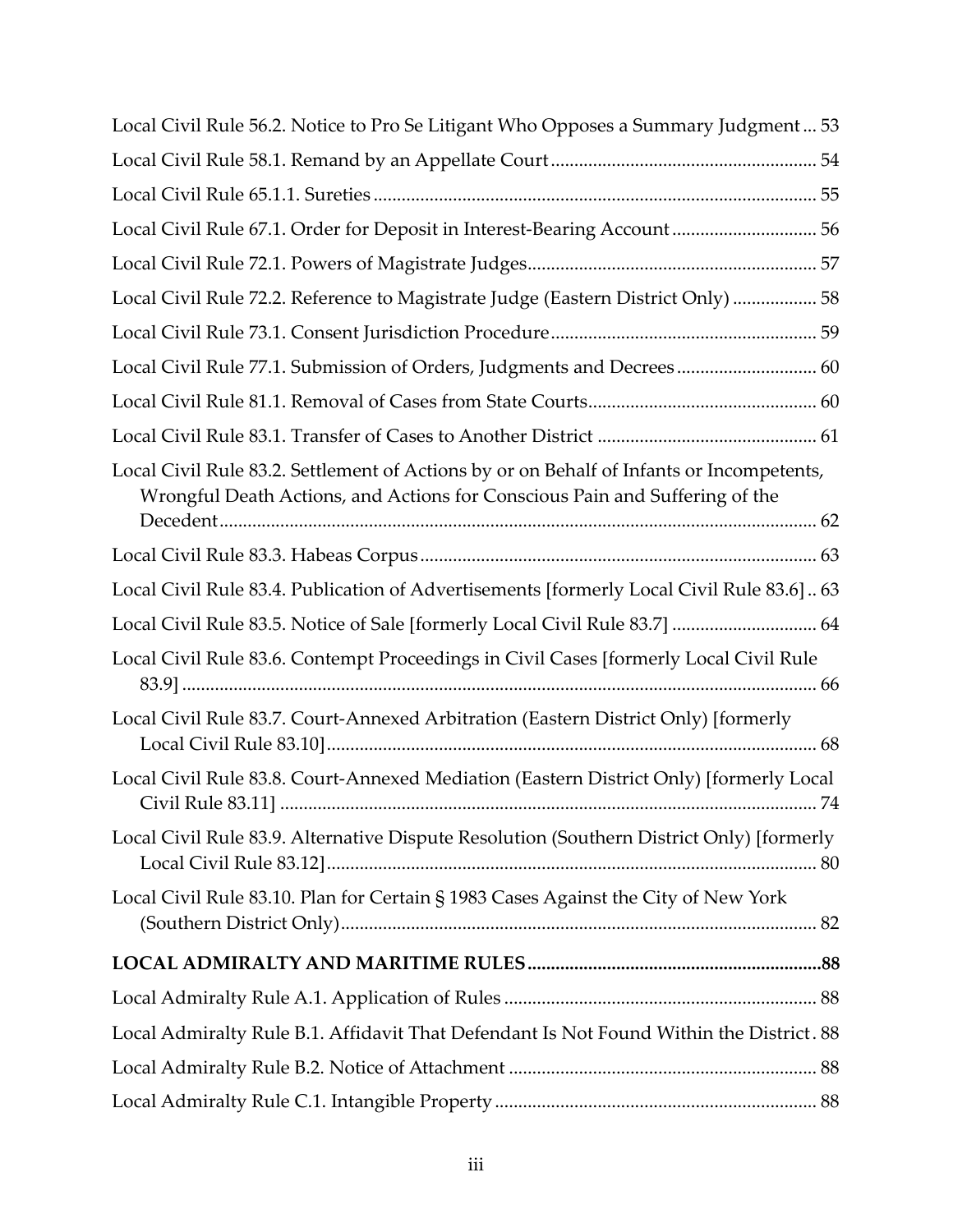| Local Admiralty Rule C.2. Publication of Notice of Action and Arrest; Sale  89          |  |
|-----------------------------------------------------------------------------------------|--|
| Local Admiralty Rule C.3. Notice Required for Default Judgment in Action In Rem 89      |  |
| Local Admiralty Rule D.1. Return Date in Possessory, Petitory, and Partition Actions 90 |  |
| Local Admiralty Rule E.1. Adversary Hearing Following Arrest, Attachment or             |  |
|                                                                                         |  |
| Local Admiralty Rule E.3. Claims by Suppliers for Payment of Charges 91                 |  |
|                                                                                         |  |
|                                                                                         |  |
|                                                                                         |  |
|                                                                                         |  |
|                                                                                         |  |
|                                                                                         |  |
|                                                                                         |  |
|                                                                                         |  |
|                                                                                         |  |
|                                                                                         |  |
|                                                                                         |  |
| Local Criminal Rule 58.1. Petty Offenses--Collateral and Appearance 100                 |  |
|                                                                                         |  |
|                                                                                         |  |
|                                                                                         |  |
|                                                                                         |  |
|                                                                                         |  |
|                                                                                         |  |
| Local Patent Rule 5. Discovery Objections Based on Local Patent Rules 103               |  |
| Local Patent Rule 6. Disclosure of Asserted Claims and Infringement Contentions 103     |  |
|                                                                                         |  |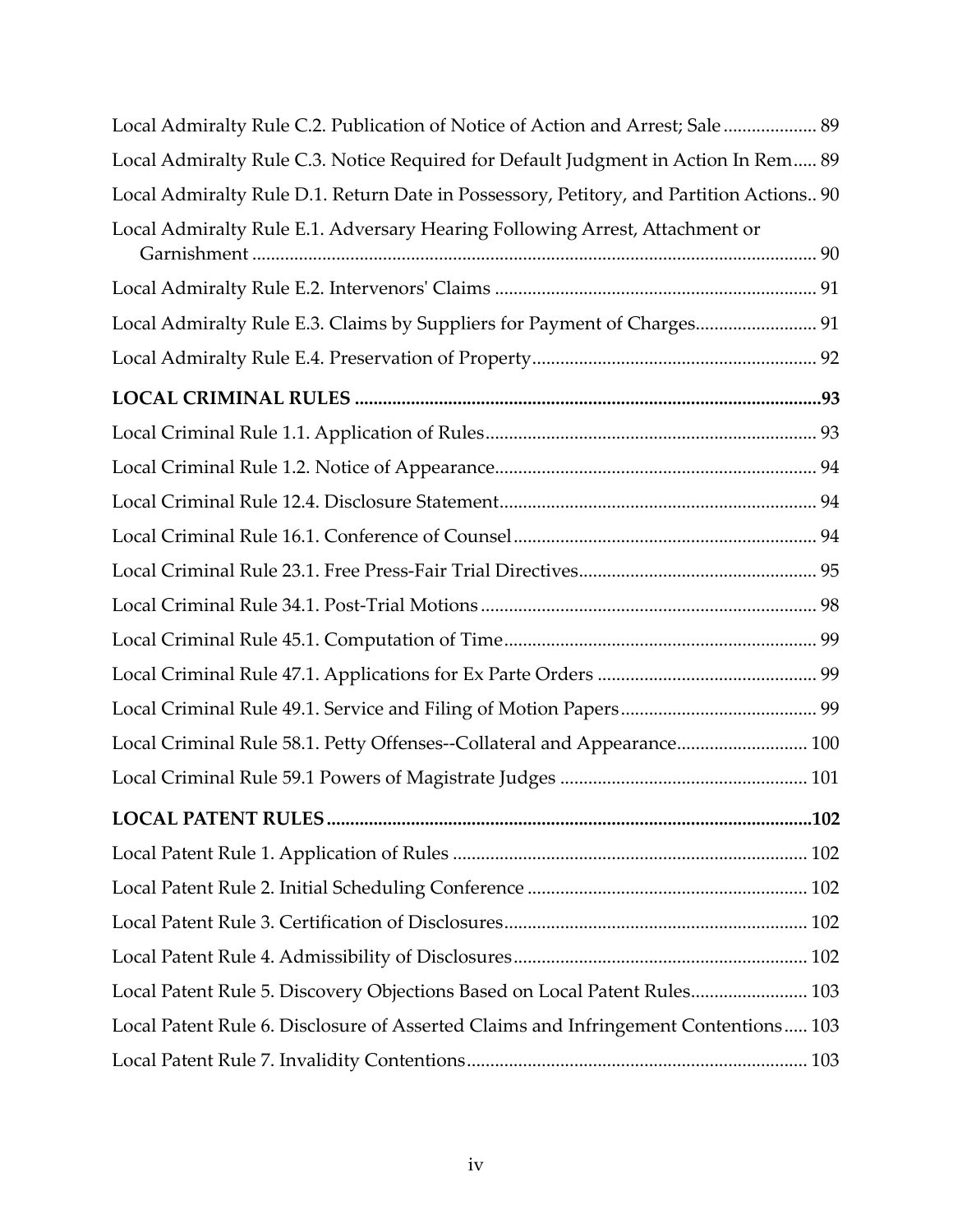| Local Patent Rule 8. Disclosure Requirement in Patent Cases Initiated by Declaratory |  |
|--------------------------------------------------------------------------------------|--|
|                                                                                      |  |
|                                                                                      |  |
|                                                                                      |  |
|                                                                                      |  |
|                                                                                      |  |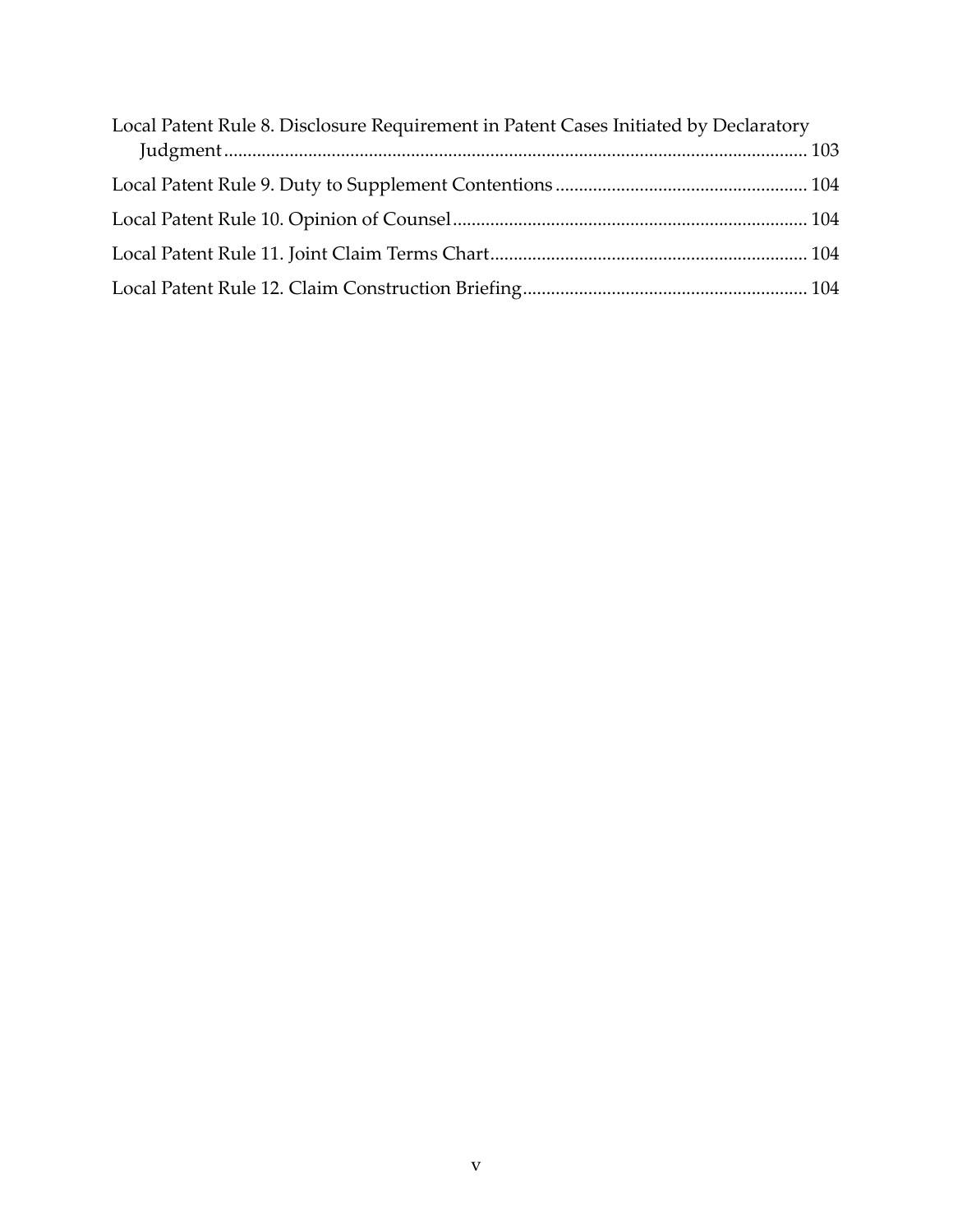## **JOINT LOCAL CIVIL RULES**

## <span id="page-6-1"></span><span id="page-6-0"></span>**Local Civil Rule 1.1. Application of Rules**

These Local Civil Rules apply in all civil actions and proceedings governed by the Federal Rules of Civil Procedure.

## **COMMITTEE NOTE**

The Committee recommends that Local Civil Rule 1.1 be reworded in order to make clear that the Local Civil Rules apply in all civil actions and proceedings governed by the Federal Rules of Civil Procedure.

## <span id="page-6-2"></span>**Local Civil Rule 1.2. Night Depository**

A night depository with an automatic date stamp shall be maintained by the Clerk of the Southern District in the Pearl Street Courthouse and by the Clerk of the Eastern District in the Brooklyn Courthouse. After regular business hours, papers for the District Court only may be deposited in the night depository. Such papers will be considered as having been filed in the District Court as of the date stamped thereon, which shall be deemed presumptively correct.

#### **COMMITTEE NOTE**

The Committee believes that it is unnecessary to have a Local Rule dealing with the hours of opening of the Clerk's Office, which are best set forth in the websites of the respective Courts. Because the Advisory Committee note to the 2009 amendment to Fed. R. Civ. P. 6(a)(4) indicates that a local rule is necessary to authorize the use of night depositories, the Joint Committee recommends the retention of the portion of Local Civil Rule 1.2 dealing with night depositories.

## <span id="page-6-3"></span>**Local Civil Rule 1.3. Admission to the Bar**

(a) A member in good standing of the bar of the State of New York, or a member in good standing of the bar of the United States District Court in Connecticut or Vermont and of the bar of the State in which such district court is located, provided such district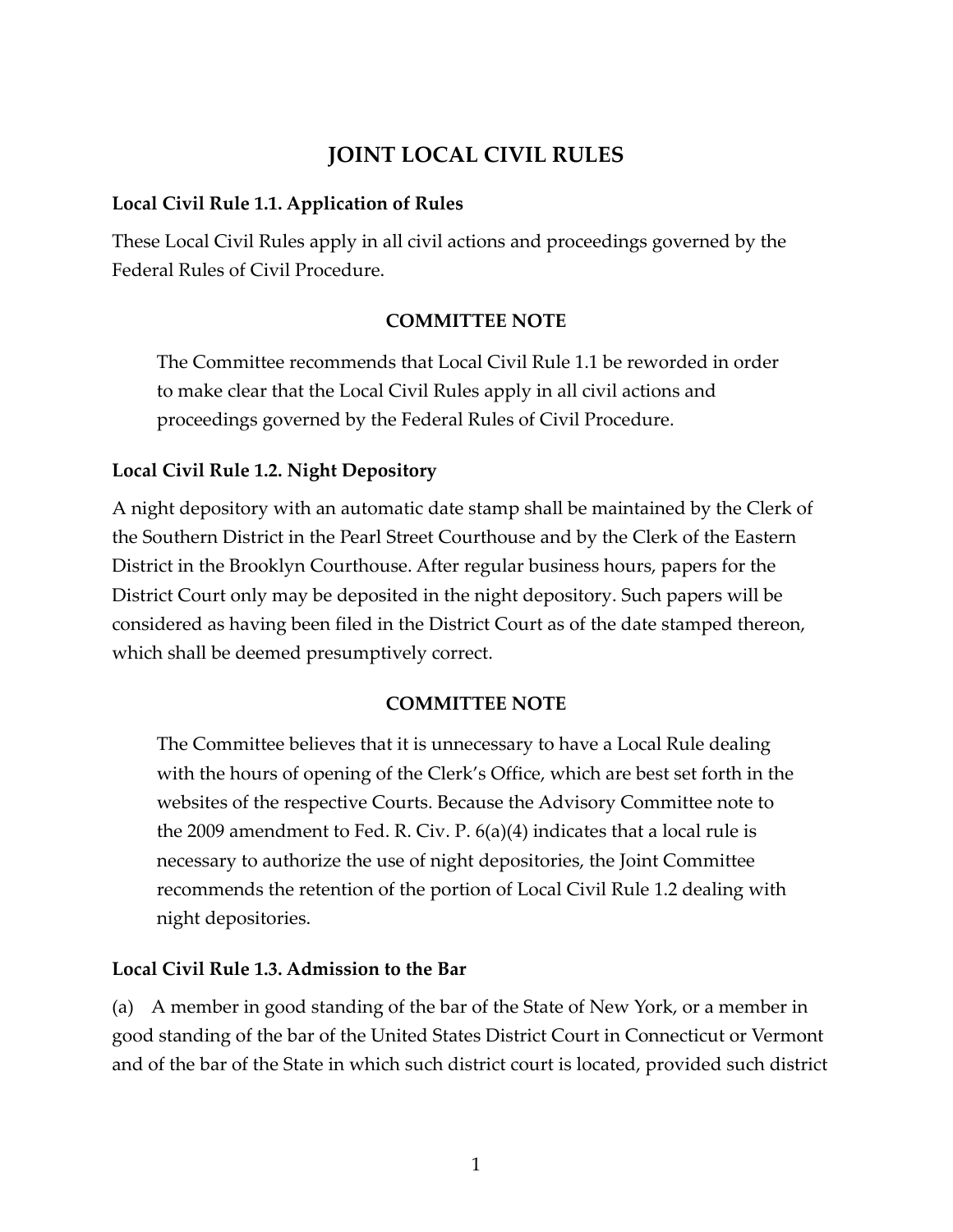court by its rule extends a corresponding privilege to members of the bar of this Court, may be admitted to practice in this Court on compliance with the following provisions:

Each applicant for admission is required to file an application for admission in electronic form and pay the required fee through the Public Access to Court Electronic Records (PACER) system at www.pacer.gov. This one application will be utilized both to admit and then to provide the applicant to the bar of this Court with electronic filing privileges for use on the Court's Electronic Case Filing (ECF) system. The applicant shall adhere to all applicable rules of admission.

The application for admission shall state:

- (1) applicant's residence and office address;
- (2) the date(s) when, and courts where, admitted;
- (3) applicant's legal training and experience;
- (4) whether applicant has ever been held in contempt of court, and, if so, the nature of the contempt and the final disposition thereof;
- (5) whether applicant has ever been censured, suspended, disbarred or denied admission or readmission by any court, and, if so, the facts and circumstances connected therewith;
- (6) that applicant has read and is familiar with
	- (A) the provisions of the Judicial Code (Title 28, U.S.C.) which pertain to the jurisdiction of, and practice in, the United States District Courts;
	- (B) the Federal Rules of Civil Procedure;
- (C)the Federal Rules of Criminal Procedure;
	- (D)the Federal Rules of Evidence;
	- (E) the Local Rules of the United States District Courts for the Southern and Eastern Districts of New York; and
	- (F) the New York State Rules of Professional Conduct as adopted from time to time by the Appellate Divisions of the State of New York; and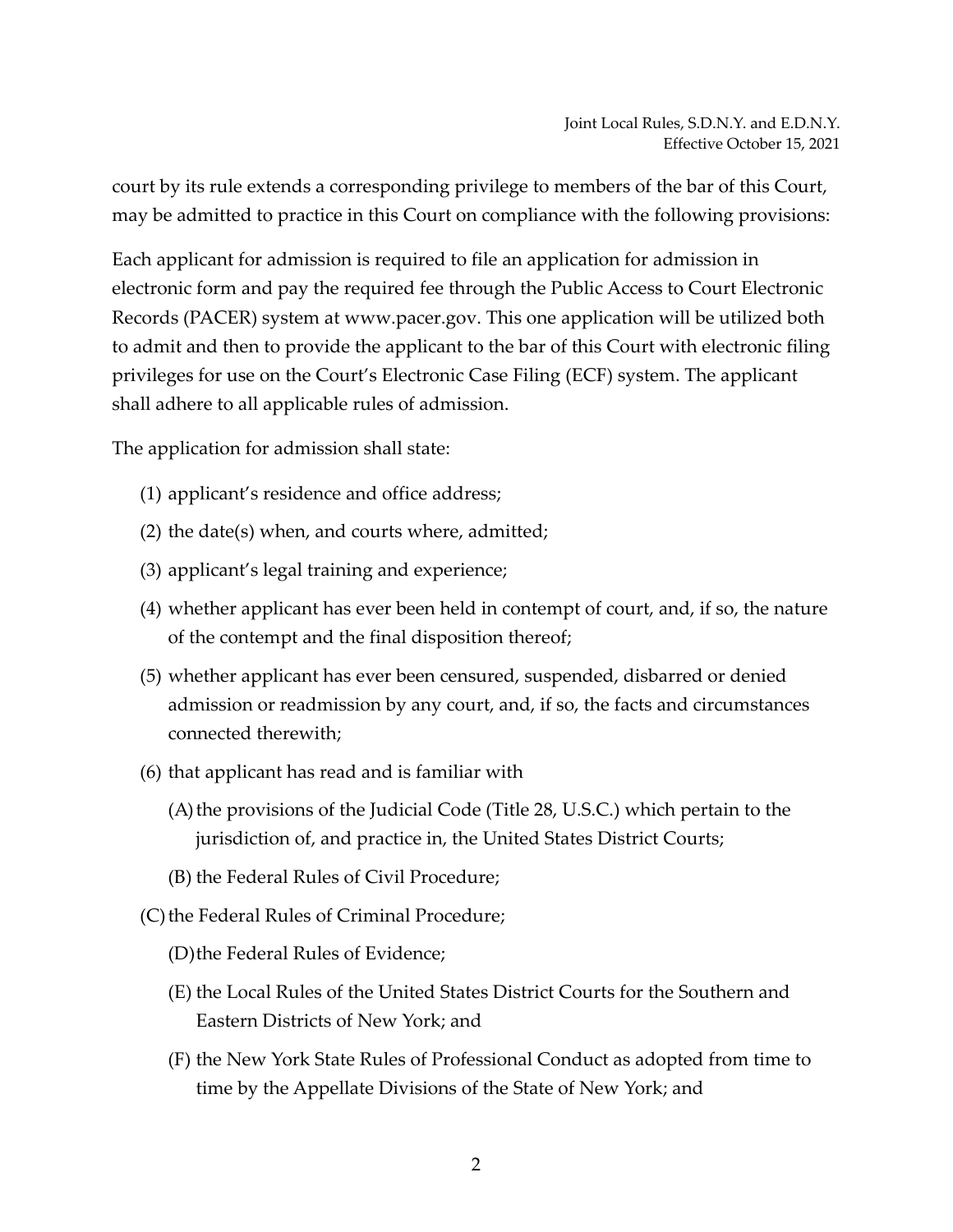(7) that applicant will faithfully adhere to all rules applicable to applicant's conduct in connection with any activities in this Court.

The application shall be accompanied by a certificate of the clerk of the court for each of the states in which the applicant is a member of the bar, which has been issued within thirty (30) days of filing and states that the applicant is a member in good standing of the bar of that state court. The application shall also be accompanied by an affidavit of an attorney of this Court who has known the applicant for at least one year, stating when the affiant was admitted to practice in this Court, how long and under what circumstances the attorney has known the applicant, and what the attorney knows of the applicant's character and experience at the bar.

Such application shall be placed at the head of the calendar and, on the call thereof, the attorney whose affidavit accompanied the application shall, for the Eastern District of New York, and may, and is encouraged to, for the Southern District of New York, personally move the admission of the applicant. If the application is granted, the applicant shall take the oath of office and sign the roll of attorneys.

A member of the bar of the state of New York, Connecticut, or Vermont who has been admitted to the bar of this Court pursuant to this subsection and who thereafter voluntarily resigns from membership in the bar of the state pursuant to which he was admitted to the bar of this Court, and who does not within 30 days of that voluntary resignation file an affidavit with the Clerk of this Court indicating that such person remains eligible to be admitted to the bar of this Court pursuant to other provisions of this subsection (such as because he is still a member of the bar of another eligible state and, where applicable, a corresponding district court), shall be deemed to have voluntarily resigned from the bar of this Court as of the same date the member resigned from the bar of the underlying state, provided that such resignation shall not be deemed to deprive this Court of jurisdiction to impose discipline on this person, pursuant to Rule 1.5 infra, for conduct preceding the date of such resignation.

(b) A member in good standing of the bar of either the Southern or Eastern District of New York may be admitted to the bar of the other district without formal application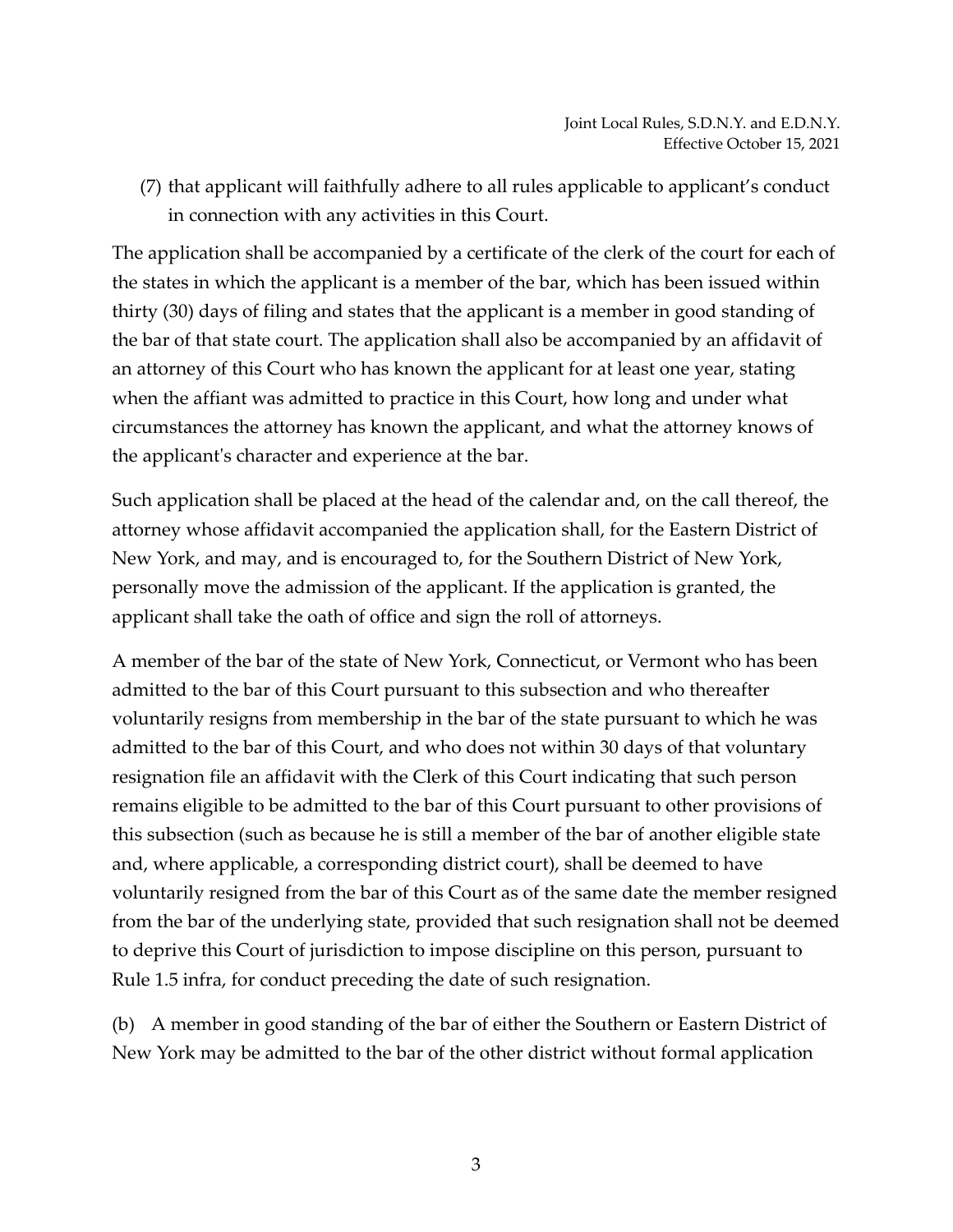- (1) upon electronically filing through the PACER website a certificate of the Clerk of the United States District Court for the district in which the applicant is a member of the bar, which has been issued within thirty (30) days of filing and states that the applicant is a member in good standing of the bar of that Court;
- (2) an affidavit by the applicant stating
	- (A) whether the applicant has ever been convicted of a felony,
	- (B) whether the applicant has ever been censured, suspended, disbarred or denied admission or readmission by any court,
	- (C) whether there are any disciplinary proceedings presently against the applicant and
	- (D) the facts and circumstances surrounding any affirmative responses to (a) through (c); and
- (3) upon taking the oath of office, signing the roll of attorneys of that district, and paying the fee required in that district. Each district retains the right to deny admission based upon the content of the affidavit in response to item (2).

(c) A member in good standing of the bar of any state or of any United States District Court may be permitted to argue or try a particular case in whole or in part as counsel or advocate, upon motion as described below.

After requesting pro hac vice electronic filing privileges through the PACER website, applicants shall electronically file a motion for admission pro hac vice on the court's ECF system and pay the required fee.

The motion must be accompanied by a certificate of the court for each of the states in which the applicant is a member of the bar, which has been issued within thirty (30) days of filing and states that the applicant is a member in good standing of the bar of that state court, and an affidavit by the applicant stating

- (1) whether the applicant has ever been convicted of a felony,
- (2) whether the applicant has ever been censured, suspended, disbarred or denied admission or readmission by any court,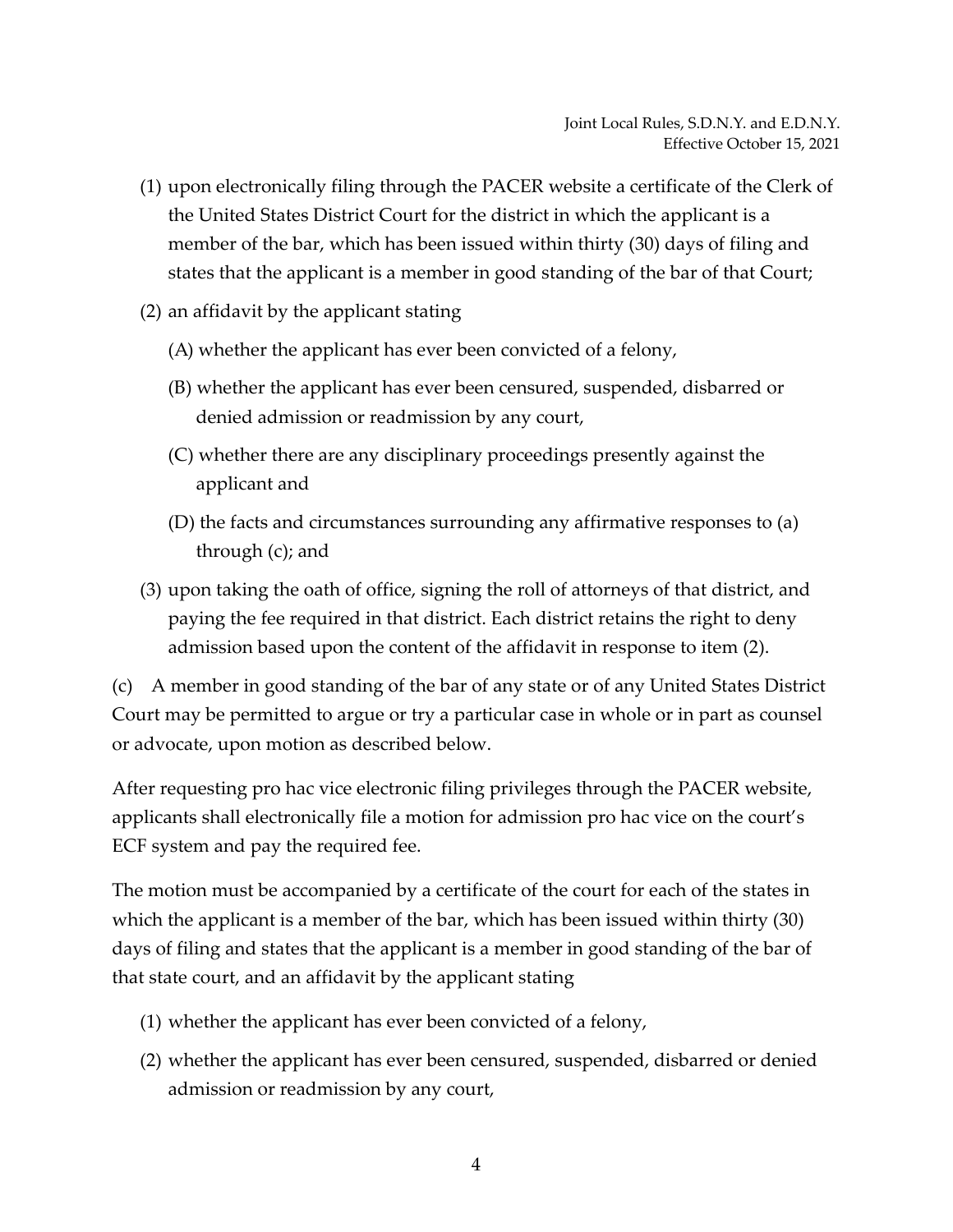- (3) whether there are any disciplinary proceedings presently against the applicant and
- (4) the facts and circumstances surrounding any affirmative responses to (a) through (c);

Attorneys appearing for the Department of Justice may appear before the Court without requesting pro hac vice admission. Such attorneys shall request electronic filing privileges through the PACER website. Attorneys appearing for other federal agencies must move for pro hac vice admission but the fee requirement is waived and the certificate(s) of good standing may have been issued within one year of filing. Only an attorney who has been so admitted or who is a member of the bar of this Court may enter appearances for parties, sign stipulations or receive payments upon judgments, decrees or orders.

(d) If an attorney who is a member of the bar of this Court, or who has been authorized to appear in a case in this Court, changes his or her residence or office address, the attorney shall immediately notify the Clerk of the Court, in addition to serving and filing a notice of change of address in each pending case in which the attorney has appeared.

## **2011 COMMITTEE NOTE**

The Committee recommends that Local Civil Rule 1.3(c) be amended to clarify that a motion for admission pro hac vice may be made by the applicant, and does not need to be made by a member of the Court's bar. This is a logical corollary of the fact that the Southern and Eastern Districts no longer require that attorneys admitted pro hac vice be associated with local counsel who are members of the Court's bar.

#### **2013 COMMITTEE NOTE**

The amendments to Local Civil Rule 1.3(c) have two purposes. First, to conform the rule to local practice, i.e., to reflect the required fee for pro hac vice admission and the practice, mandated by 28 U.S.C. ' 517, of not requiring Department of Justice attorneys, who are not members of the bar of this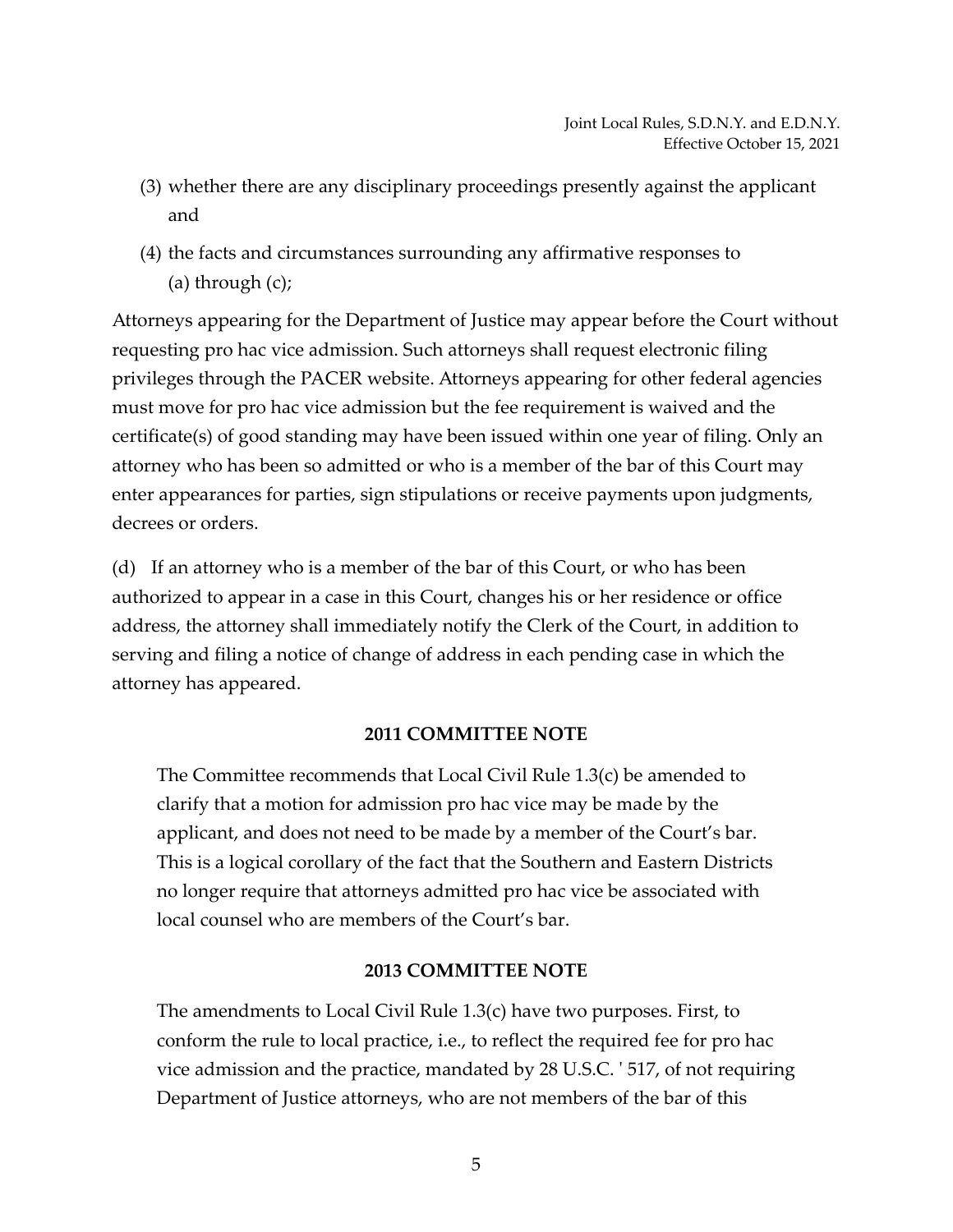Court, to be admitted pro hac vice before appearing. The second purpose of the rule is to make pro hac vice admission less onerous for other federal agency attorneys by waiving the fee requirement and easing the certificate of good standing requirement. It was the considered judgment of the Court that pro hac vice admission remains necessary to ensure recourse in the event of any violation of the rules of court.

#### **2016 COMMITTEE NOTE**

A candidate for admission to the bar must respond to inquiries on the application regarding the candidate's criminal and disciplinary history. The amendment requires that the same information be supplied in two circumstances not previously covered by the Rule: (1) an application for admission pro hac vice; and (2) the admission to a second district (whether the Southern or Eastern District of New York) upon the filing of a certificate of good standing from the first district (whether the Southern or Eastern District of New York) within 30 days of admission in the first district. In the latter circumstance, the amendment also provides that the second district may deny admission based upon the disclosed criminal and disciplinary history.

#### **2018 COMMITTEE NOTE**

Local Rule 1.3 is revised solely to reflect the new process for electronically filing an application for admission and obtaining electronic filing privileges.

#### <span id="page-11-0"></span>**Local Civil Rule 1.4. Withdrawal or Displacement of Attorney of Record**

An attorney who has appeared as attorney of record for a party may be relieved or displaced only by order of the Court and may not withdraw from a case without leave of the Court granted by order. Such an order may be granted only upon a showing by affidavit or otherwise of satisfactory reasons for withdrawal or displacement and the posture of the case, including its position, if any, on the calendar, and whether or not the attorney is asserting a retaining or charging lien. All applications to withdraw must be served upon the client and (unless excused by the Court) upon all other parties.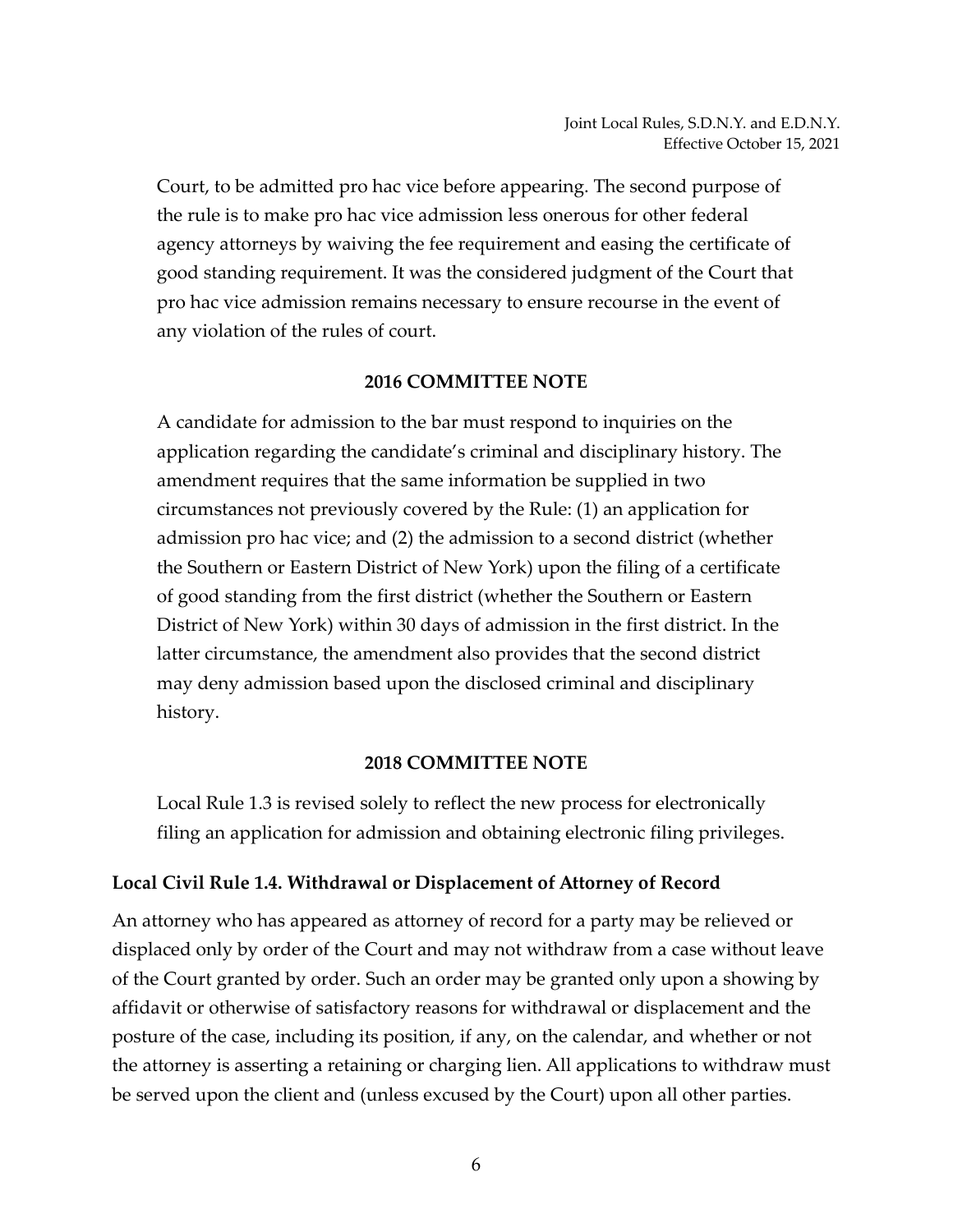The Committee recommends that Local Civil Rule 1.4 be amended to require that the affidavit in support of a motion to withdraw state whether or not a retaining or charging lien is being asserted, and to clarify that all applications to withdraw must be served upon the client and (unless excused by the Court) upon all other parties. This is not meant to preclude the Court from permitting the reasons for withdrawal to be stated in camera and under seal in an appropriate case. It is also not meant to preclude substitution of counsel by a stipulation which has been signed by counsel, the counsel's client, and all other parties, and which has been so ordered by the Court.

## <span id="page-12-0"></span>**Local Civil Rule 1.5. Discipline of Attorneys**

(a) Committee on Grievances. The Chief Judge shall appoint a committee of the Board of Judges known as the Committee on Grievances, which under the direction of the Chief Judge shall have charge of all matters relating to the discipline of attorneys. The Chief Judge shall appoint a panel of attorneys who are members of the bar of this Court to advise or assist the Committee on Grievances. At the direction of the Committee on Grievances or its chair, members of this panel of attorneys may investigate complaints, may prepare and support statements of charges, or may serve as members of hearing panels.

(b) Grounds for Discipline or Other Relief. Discipline or other relief, of the types set forth in paragraph (c) below, may be imposed, by the Committee on Grievances, after notice and opportunity to respond as set forth in paragraph (d) below, if any of the following grounds is found by clear and convincing evidence:

- (1) Any member of the bar of this Court has been convicted of a felony or misdemeanor in any federal court, or in a court of any state or territory.
- (2) Any member of the bar of this Court has been disciplined by any federal court or by a court of any state or territory.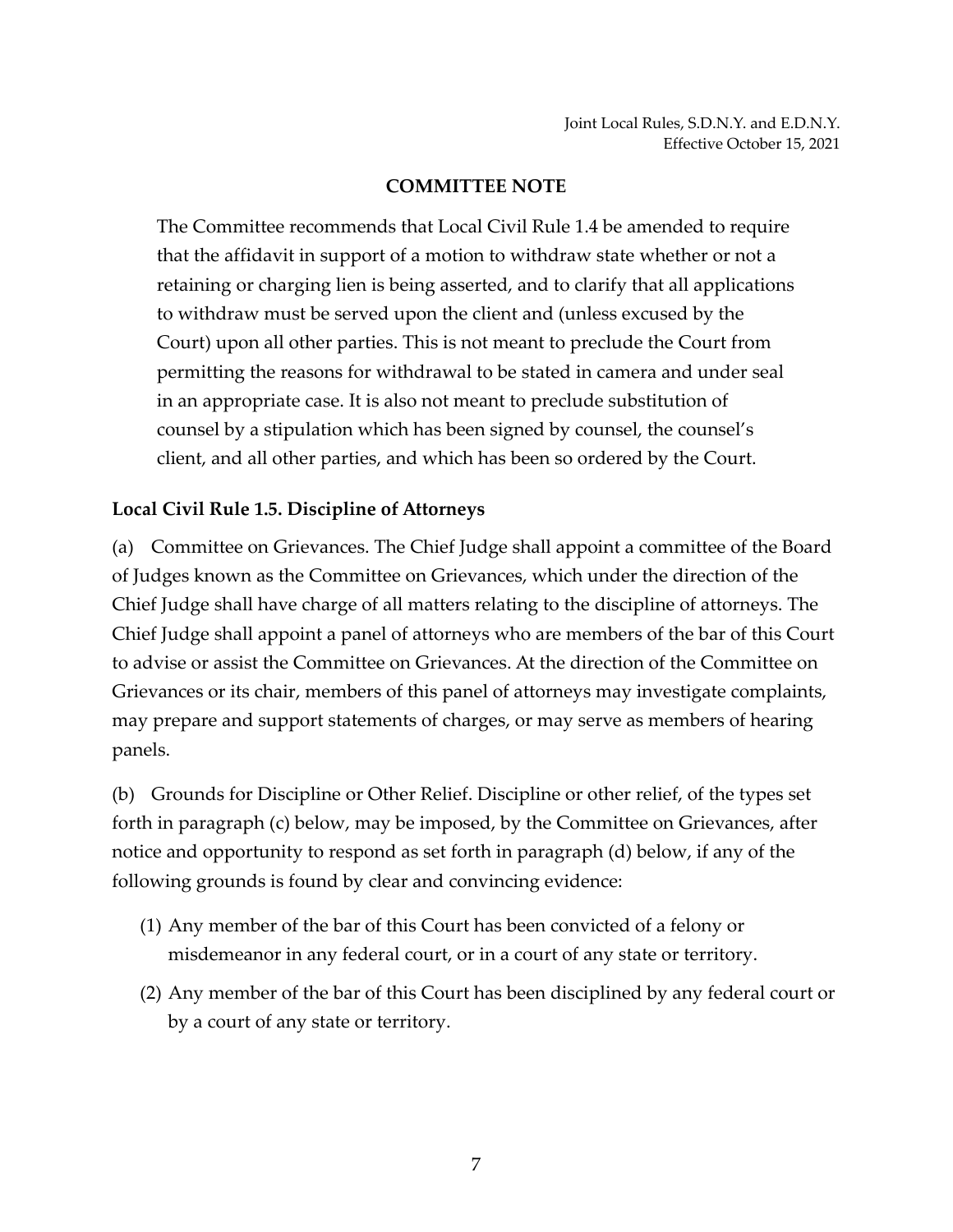- (3) Any member of the bar of this Court has resigned from the bar of any federal court or of a court of any state or territory while an investigation into allegations of misconduct by the attorney was pending.
- (4) Any member of the bar of this Court has an infirmity which prevents the attorney from engaging in the practice of law.
- (5) In connection with activities in this Court, any attorney is found to have engaged in conduct violative of the New York State Rules of Professional Conduct as adopted from time to time by the Appellate Divisions of the State of New York. In interpreting the Code, in the absence of binding authority from the United States Supreme Court or the United States Court of Appeals for the Second Circuit, this Court, in the interests of comity and predictability, will give due regard to decisions of the New York Court of Appeals and other New York State courts, absent significant federal interests.
- (6) Any attorney not a member of the bar of this Court has appeared at the bar of this Court without permission to do so.
- (c) Types of Discipline or Other Relief
	- (1) In the case of an attorney admitted to the bar of this Court, discipline imposed pursuant to paragraph  $(b)(1)$ ,  $(b)(2)$ ,  $(b)(3)$ , or  $(b)(5)$  above may consist of a letter of reprimand or admonition, censure, suspension, or an order striking the name of the attorney from the roll of attorneys admitted to the bar of this Court.
	- (2) In the case of an attorney not admitted to the bar of this Court, discipline imposed pursuant to paragraph  $(b)(5)$  or  $(b)(6)$  above may consist of a letter of reprimand or admonition, censure, or an order precluding the attorney from again appearing at the bar of this Court.
	- (3) Relief required pursuant to paragraph (b)(4) above shall consist of suspending the attorney from practice before this Court.
- (d) Procedure
	- (1) If it appears that there exists a ground for discipline set forth in paragraph  $(b)(1)$ , (b)(2), or (b)(3), notice thereof shall be served by the Committee on Grievances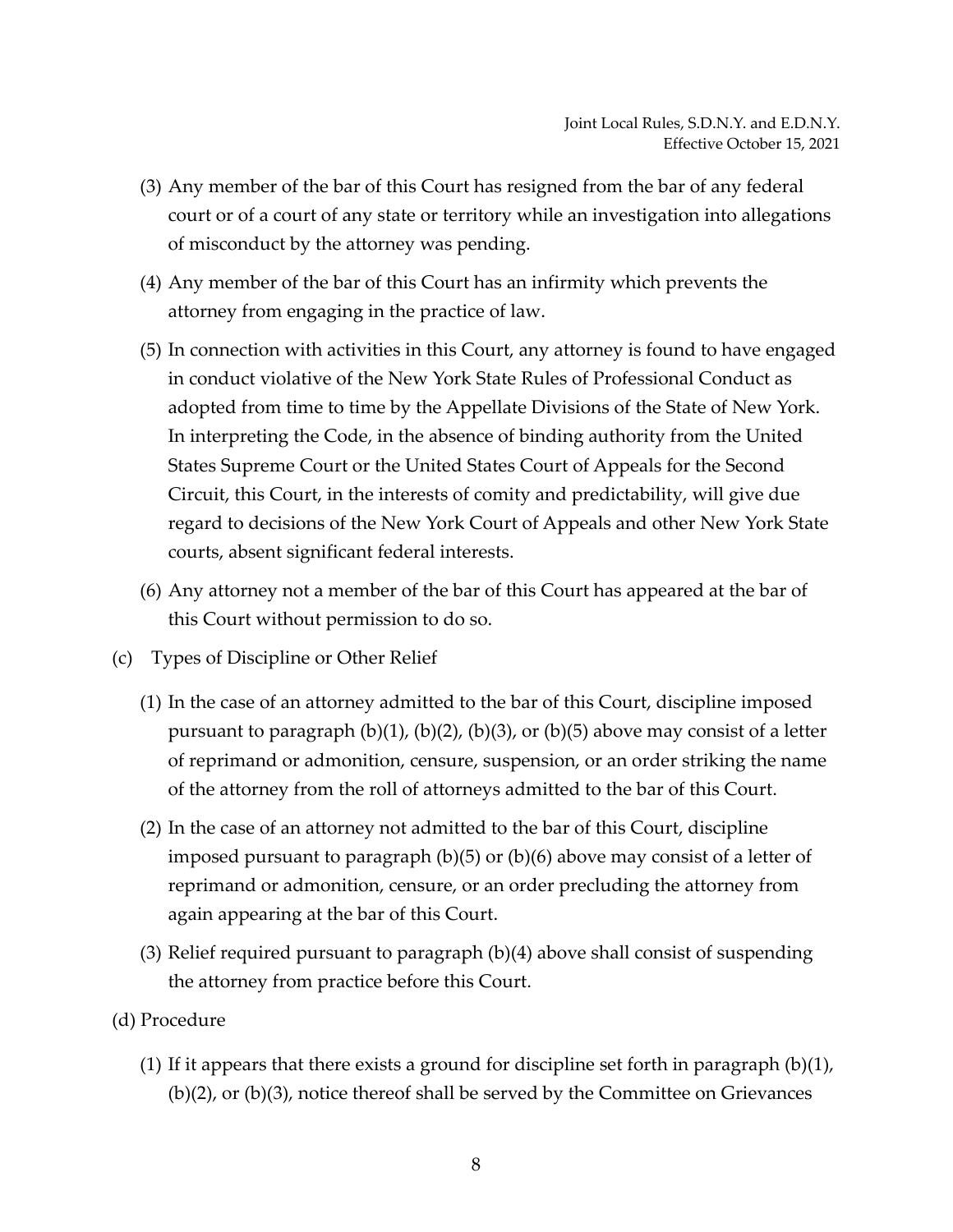upon the attorney concerned by first class mail, directed to the address of the attorney as shown on the rolls of this Court and to the last known address of the attorney (if any) as shown in the complaint and any materials submitted therewith. Service shall be deemed complete upon mailing in accordance with the provisions of this paragraph.

In all cases in which any federal court or a court of any state or territory has entered an order disbarring or censuring an attorney or suspending the attorney from practice, whether or not on consent, the notice shall be served together with an order by the Clerk of this Court, to become effective twenty-four days after the date of service upon the attorney, disbarring or censuring the attorney or suspending the attorney from practice in this Court upon terms and conditions comparable to those set forth by the other court of record. In all cases in which an attorney has resigned from the bar of any federal court or of a court of any state or territory while an investigation into allegations of misconduct by the attorney was pending, even if the attorney remains admitted to the bar of any other court, the notice shall be served together with an order entered by the Clerk for this Court, to become effective twenty-four days after the date of service upon the attorney, deeming the attorney to have resigned from the bar of this Court. Within twenty days of the date of service of either order, the attorney may file a motion for modification or revocation of the order. Any such motion shall set forth with specificity the facts and principles relied upon by the attorney as showing cause why a different disposition should be ordered by this Court. The timely filing of such a motion will stay the effectiveness of the order until further order by this Court. If good cause is shown to hold an evidentiary hearing, the Committee on Grievances may direct such a hearing pursuant to paragraph (d)(4) below. If good cause is not shown to hold an evidentiary hearing, the Committee on Grievances may proceed to impose discipline or to take such other action as justice and this rule may require. If an evidentiary hearing is held, the Committee may direct such interim relief pending the hearing as justice may require.

In all other cases, the notice shall be served together with an order by the Committee on Grievances directing the attorney to show cause in writing why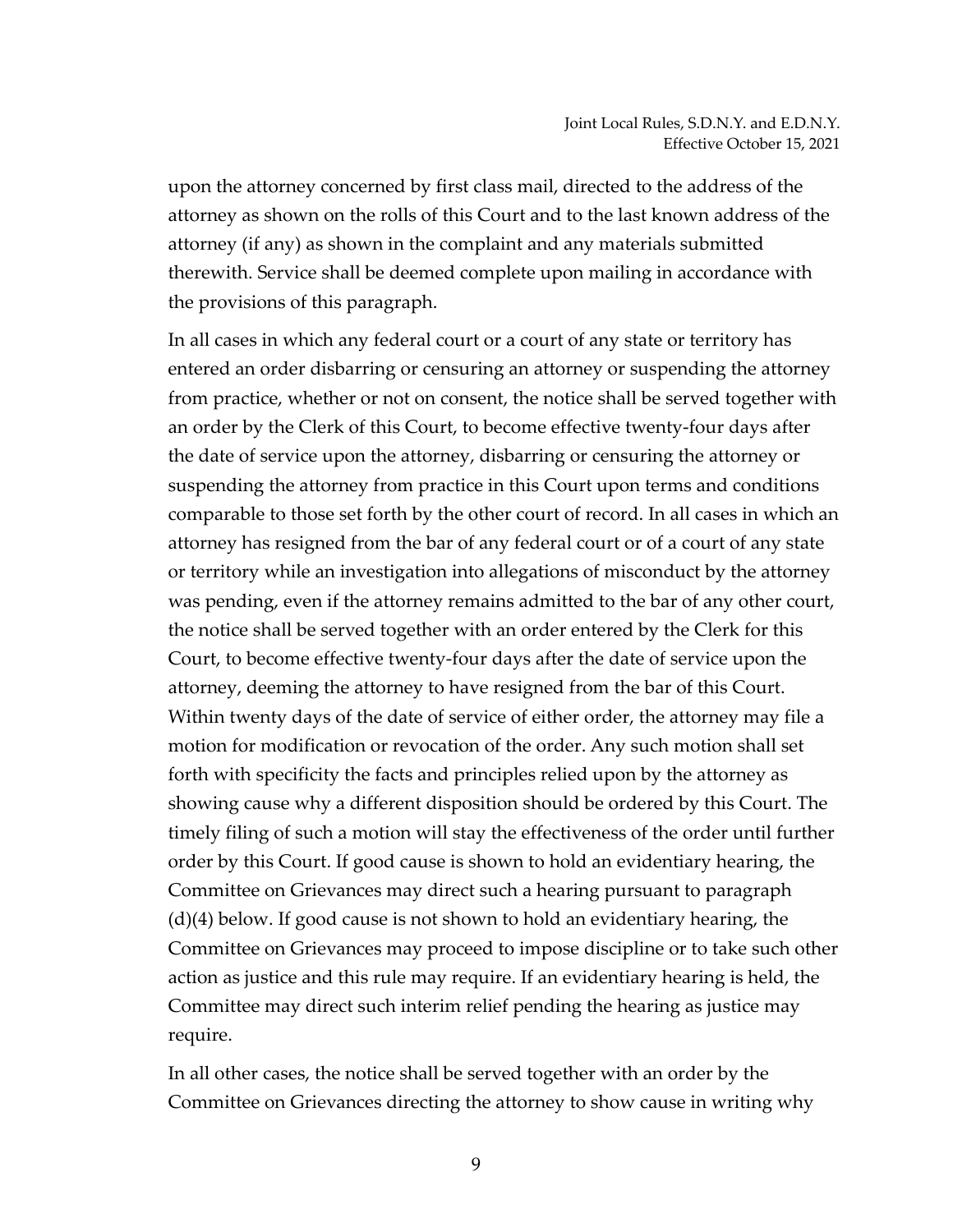discipline should not be imposed. If the attorney fails to respond in writing to the order to show cause, or if the response fails to show good cause to hold an evidentiary hearing, the Committee on Grievances may proceed to impose discipline or to take such other action as justice and this rule may require. If good cause is shown to hold an evidentiary hearing, the Committee on Grievances may direct such a hearing pursuant to paragraph (d)(4) below. If an evidentiary hearing is held, the Committee may direct such interim relief pending the hearing as justice may require.

- (2) In the case of a ground for discipline set forth in paragraph  $(b)(2)$  or  $(b)(3)$  above, discipline may be imposed unless the attorney concerned establishes by clear and convincing evidence (i) that there was such an infirmity of proof of misconduct by the attorney as to give rise to the clear conviction that this Court could not consistent with its duty accept as final the conclusion of the other court, or (ii) that the procedure resulting in the investigation or discipline of the attorney by the other court was so lacking in notice or opportunity to be heard as to constitute a deprivation of due process, or (iii) that the imposition of discipline by this Court would result in grave injustice.
- (3) Complaints in writing alleging any ground for discipline or other relief set forth in paragraph (b) above shall be directed to the Chief Judge, who shall refer such complaints to the Committee on Grievances. The Committee on Grievances, by its chair, may designate an attorney, who may be selected from the panel of attorneys established pursuant to paragraph (a) above, to investigate the complaint, if it deems investigation necessary or warranted, and to prepare a statement of charges, if the Committee deems that necessary or warranted. Complaints, and any files based on them, shall be treated as confidential unless otherwise ordered by the Chief Judge for good cause shown or in accordance with paragraph (d)(5) below.
- (4) A statement of charges alleging a ground for discipline or other relief set forth in paragraph  $(b)(4)$ ,  $(b)(5)$ , or  $(b)(6)$  shall be served upon the attorney concerned by certified mail, return receipt requested, directed to the address of the attorney as shown on the rolls of this Court and to the last known address of the attorney (if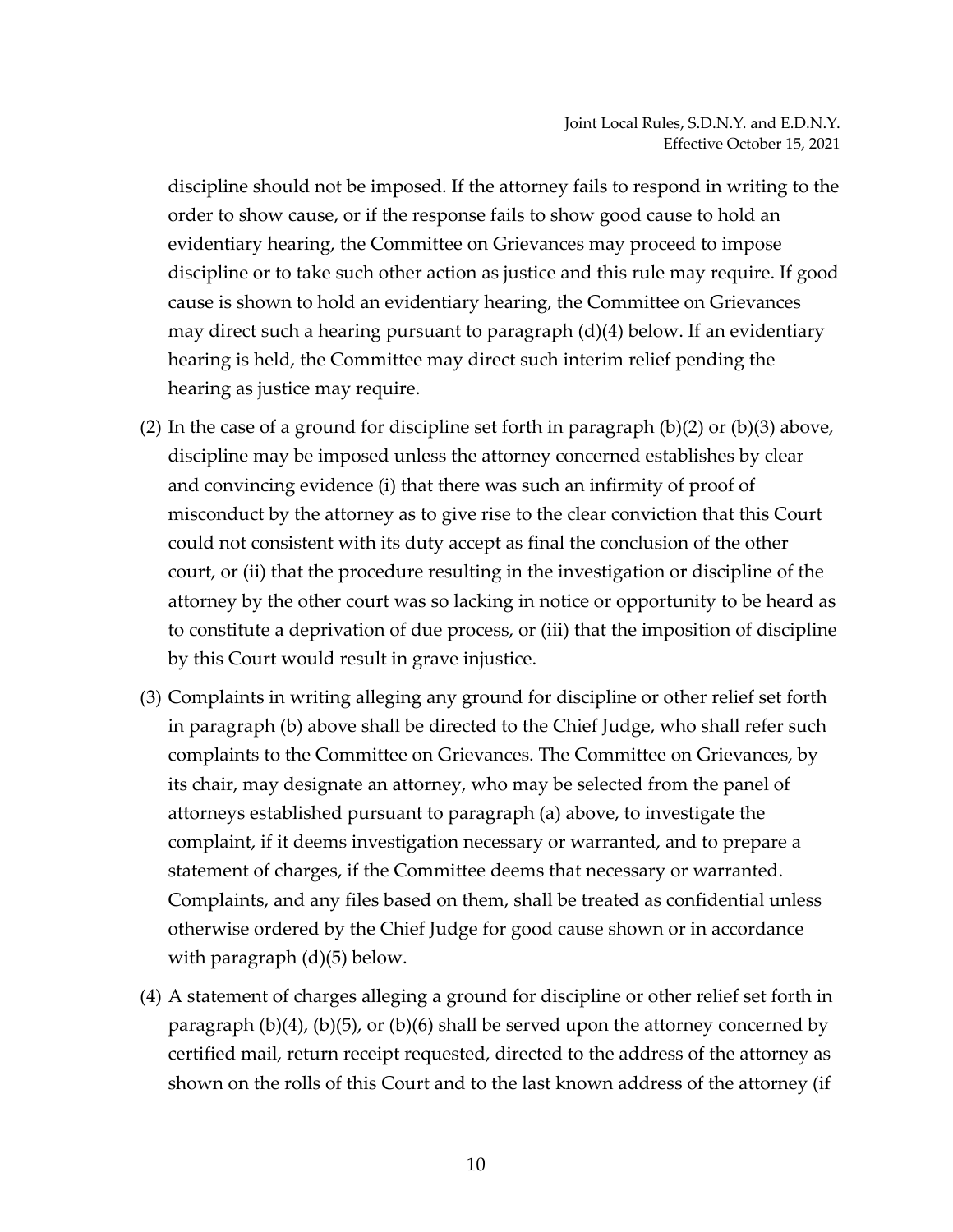any) as shown in the complaint and any materials submitted therewith, together with an order by the Committee on Grievances directing the attorney to show cause in writing why discipline or other relief should not be imposed. Upon the respondent attorney's answer to the charges the matter will be designated by the Committee on Grievances for a prompt evidentiary hearing before a Magistrate Judge of the Court or before a panel of three attorneys, who may be selected from the panel of attorneys established pursuant to paragraph (a) above. The Magistrate Judge or panel of attorneys conducting the hearing may grant such pre-hearing discovery as they determine to be necessary, shall hear witnesses called by the attorney supporting the charges and by the respondent attorney, and may consider such other evidence included in the record of the hearing as they deem relevant and material. The Magistrate Judge or panel of attorneys conducting the hearing shall report their findings and recommendations in writing to the Committee on Grievances and shall serve them upon the respondent attorney and the attorney supporting the charges. After affording the respondent attorney and the attorney supporting the charges an opportunity to respond in writing to such report, or if no timely answer is made by the respondent attorney, or if the Committee on Grievances determines that the answer raises no issue requiring a hearing, the Committee on Grievances may proceed to impose discipline or to take such action as justice and this rule may require.

(5) A duly constituted disciplinary authority of a New York State Court may request expedited disclosure of records or documents that are confidential for use in an investigation or proceeding pending before the disciplinary authority. The request shall be made in writing and submitted to the Chair of the Grievance Committee. The request should, to the extent practicable, identify the nature of the pending investigation or proceeding and the specific records or documents sought. The request may also seek deferral of notice of the request for so long as the matter is in the investigative stage before the disciplinary authority. Upon receipt of the request, the Chair of the Grievance Committee may take any appropriate action and may refer the request to the full Committee. Confidential records and documents disclosed to the disciplinary authority in response to the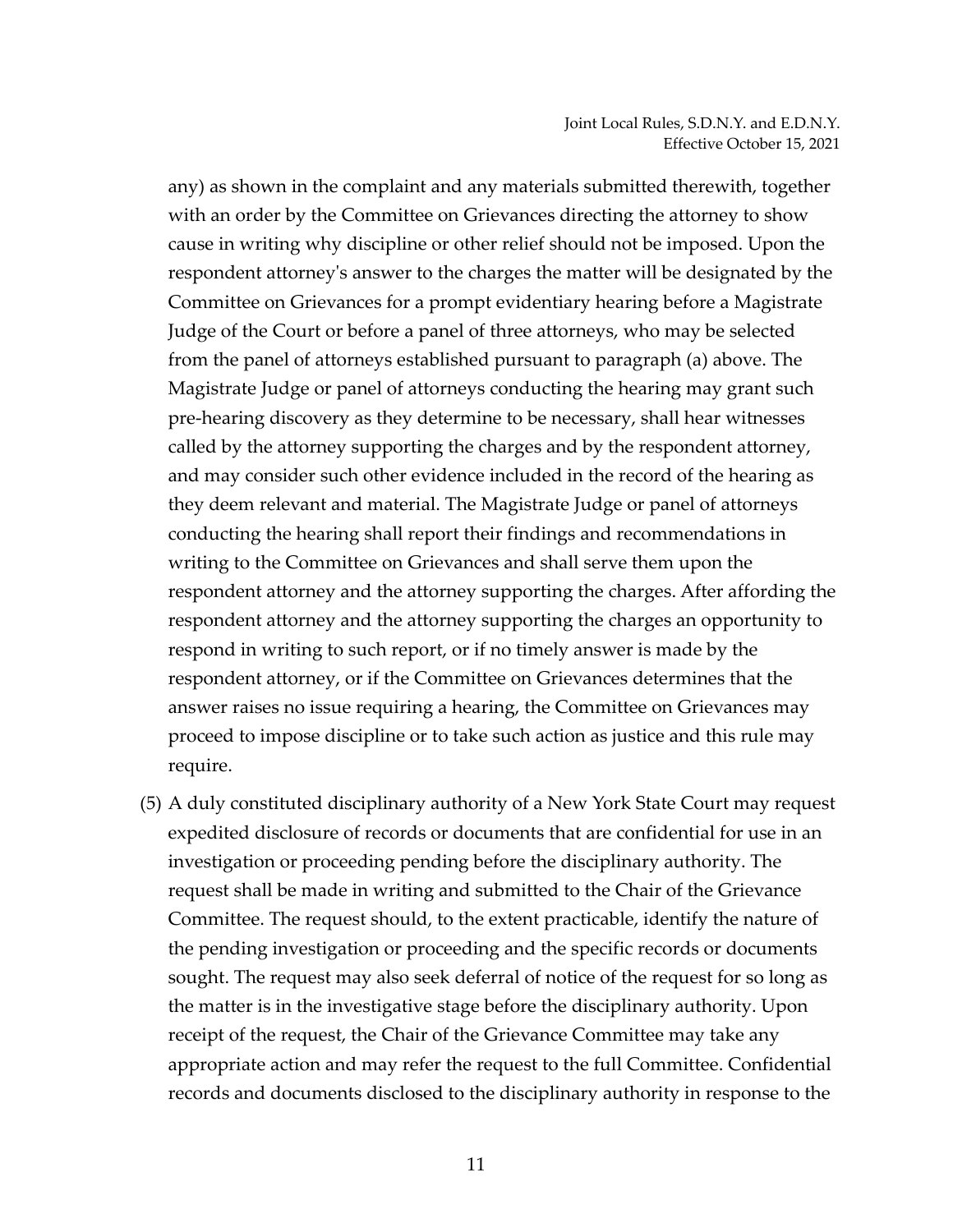request shall not be used for any purpose other than the investigation or proceeding pending before the disciplinary authority.

(e) Reinstatement. Any attorney who has been suspended or precluded from appearing in this Court or whose name has been struck from the roll of the members of the bar of this Court may apply in writing to the Chief Judge, for good cause shown, for the lifting of the suspension or preclusion or for reinstatement to the rolls. The Chief Judge shall refer such application to the Committee on Grievances. The Committee on Grievances may refer the application to a Magistrate Judge or hearing panel of attorneys (who may be the same Magistrate Judge or panel of attorneys who previously heard the matter) for findings and recommendations, or may act upon the application without making such a referral. Absent extraordinary circumstances, no such application will be granted unless the attorney seeking reinstatement meets the requirements for admission set forth in Local Civil Rule 1.3(a).

(f) Remedies for Misconduct. The remedies provided by this rule are in addition to the remedies available to individual District Judges and Magistrate Judges under applicable law with respect to lawyers appearing before them. Individual District Judges and Magistrate Judges may also refer any matter to the Chief Judge for referral to the Committee on Grievances to consider the imposition of discipline or other relief pursuant to this rule.

(g) Notice to Other Courts. When an attorney is known to be admitted to practice in the court of any state or territory, or in any other federal court, and has been convicted of any crime or disbarred, precluded from appearing, suspended or censured in this court, the Clerk shall send to such other court or courts a certified or electronic copy of the judgment of conviction or order of disbarment, preclusion, suspension or censure, a certified or electronic copy of the Court's opinion, if any, and a statement of the attorney's last known office and residence address.

(h) Duty of Attorney to Report Discipline

(1) In all cases in which any federal, state or territorial court, agency or tribunal has entered an order disbarring or censuring an attorney admitted to the bar of this Court, or suspending the attorney from practice, whether or not on consent, the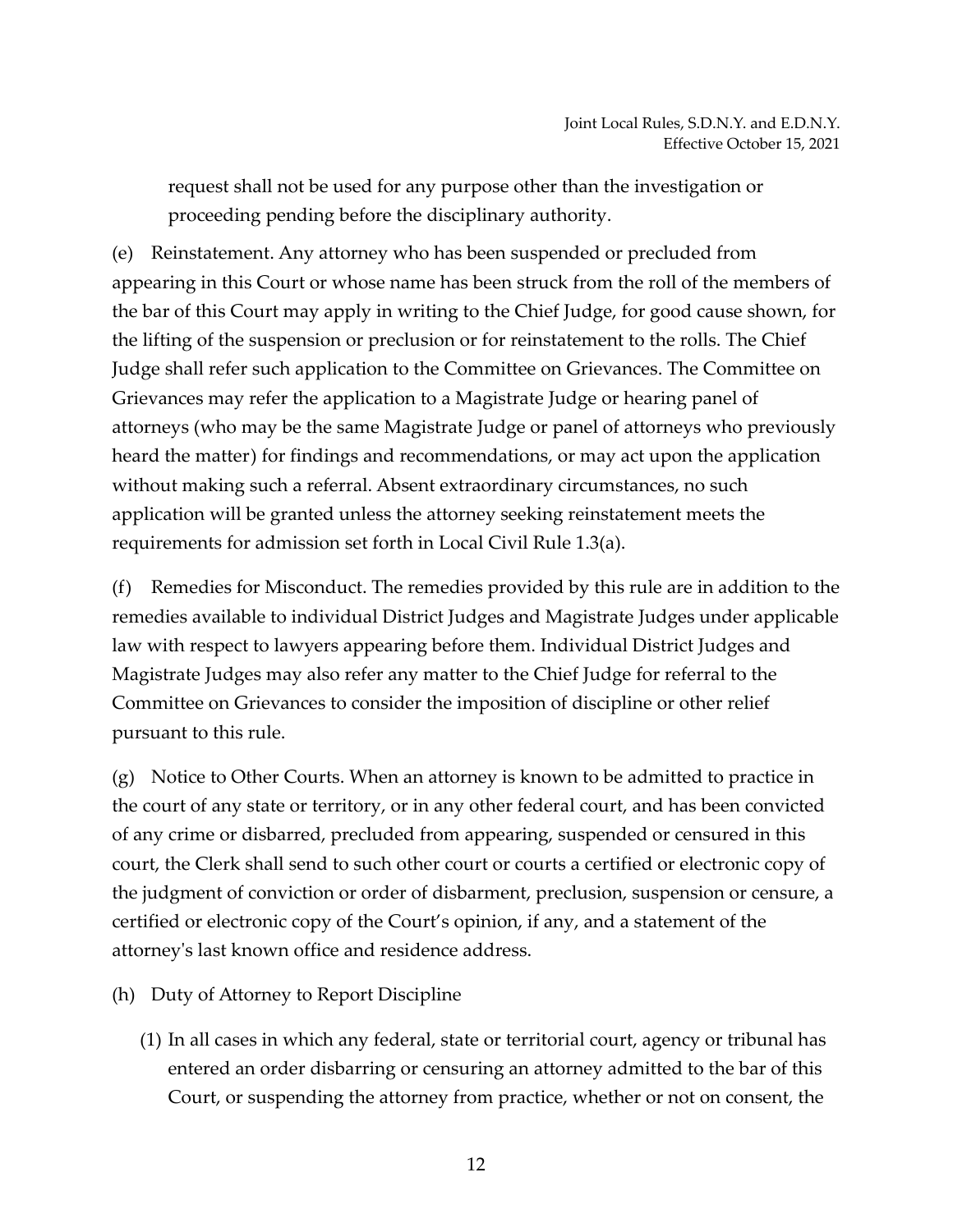attorney shall deliver a copy of said order to the Clerk of this Court within fourteen days after the entry of the order.

- (2) In all cases in which any member of the bar of this Court has resigned from the bar of any federal, state or territorial court, agency or tribunal while an investigation into allegations of misconduct against the attorney was pending, the attorney shall report such resignation to the Clerk of this Court within fourteen days after the submission of the resignation.
- (3) In all cases in which this Court has entered an order disbarring or censuring an attorney, or suspending the attorney from practice, whether or not on consent, the attorney shall deliver a copy of said order within fourteen days after the entry of the order to the clerk of each federal, state or territorial court, agency and tribunal in which such attorney has been admitted to practice.
- (4) Any failure of an attorney to comply with the requirements of this Local Civil Rule 1.5(h) shall constitute a basis for discipline of said attorney pursuant to Local Civil Rule 1.5(c).

#### **COMMITTEE NOTE**

Local Civil Rule 1.5(d) has been amended to permit the expedited disclosure, upon request, of confidential records or documents for use in an investigation or proceeding pending before a duly constituted disciplinary authority of a New York State Court.

#### <span id="page-18-0"></span>**Local Civil Rule 1.6. Duty of Attorneys in Related Cases**

(a) It shall be the continuing duty of each attorney appearing in any civil or criminal case to bring promptly to the attention of the Court all facts which said attorney believes are relevant to a determination that said case and one or more pending civil or criminal cases should be heard by the same Judge, in order to avoid unnecessary duplication of judicial effort. As soon as the attorney becomes aware of such relationship, said attorney shall notify the Judges to whom the cases have been assigned.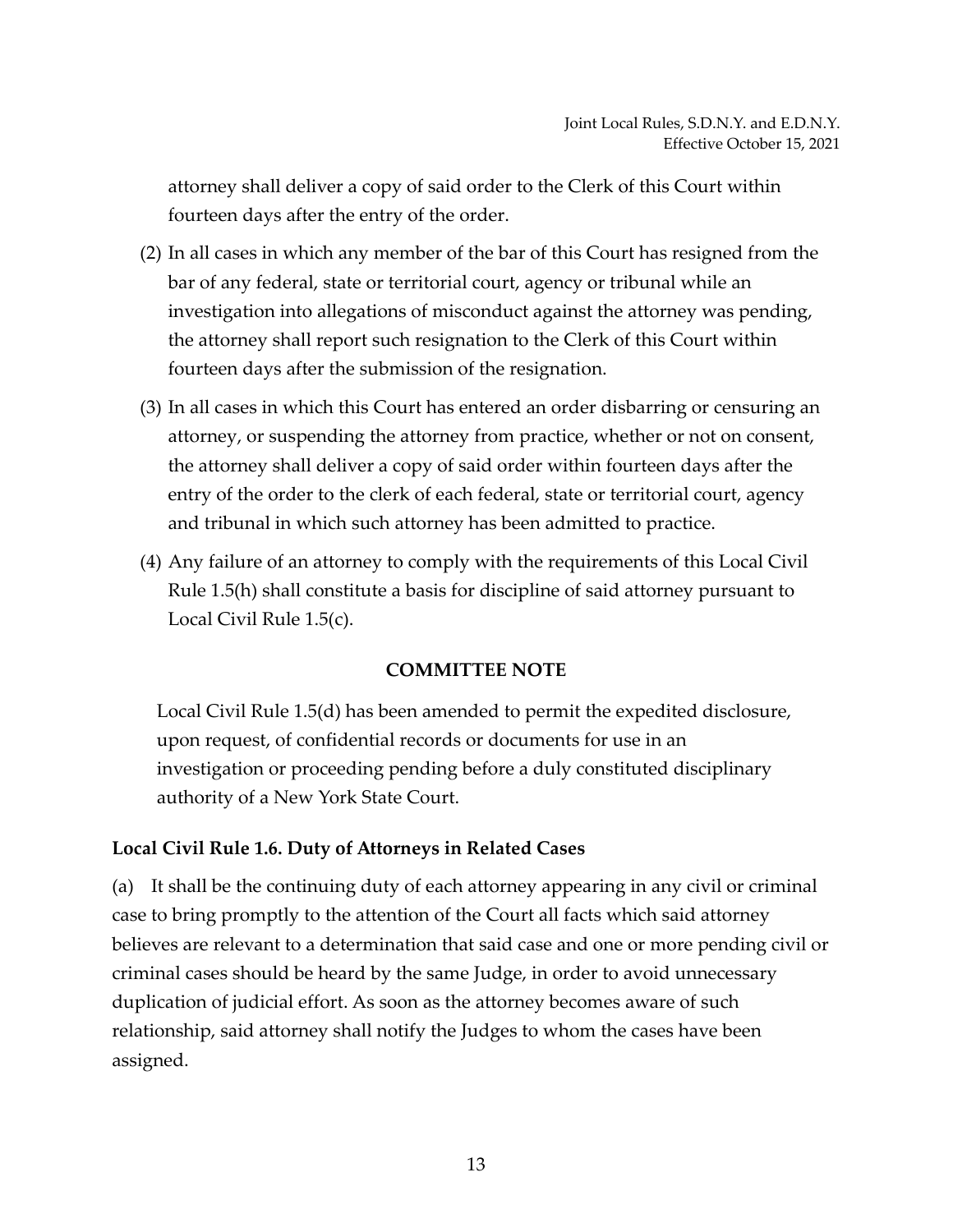(b) If counsel fails to comply with Local Civil Rule 1.6(a), the Court may assess reasonable costs directly against counsel whose action has obstructed the effective administration of the Court's business.

## **COMMITTEE NOTE**

The Committee recommends that Local Civil Rule 1.6(a) be amended to provide simply that notification must be given to the Judges to whom the case has been assigned.

## <span id="page-19-0"></span>**Local Civil Rule 1.7. Fees of Court Clerks and Reporters**

(a) The Clerk shall not be required to render any service for which a fee is prescribed by statute or by the Judicial Conference of the United States unless the fee for the particular service is paid to the Clerk in advance or the Court orders otherwise.

(b) Every attorney appearing in any proceeding who orders a transcript of any trial, hearing, or any other proceeding, is obligated to pay the cost thereof to the court reporters of the Court upon rendition of the invoice unless at the time of such order, the attorney, in writing, advises the court reporter that only the client is obligated to pay.

## **COMMITTEE NOTE**

Local Civil Rule 1.7(a) serves a useful purpose in light of 28 U.S.C. § 1914(c), which provides that "[e]ach district court by rule or standing order may require advance payment of fees."

## <span id="page-19-1"></span>**Local Civil Rule 1.8. Photographs, Radio, Recordings, Television**

Unless authorized to do so by an administrative order of each respective Court, no one other than Court officials engaged in the conduct of Court business shall (a) bring any camera, transmitter, receiver, recording device, cellular telephone, computer or other electronic device into any courthouse; or (b) make an audio or video recording of any proceeding or any communication with the Court, an employee of the Court or any person acting at the direction of the Court, including a mediator.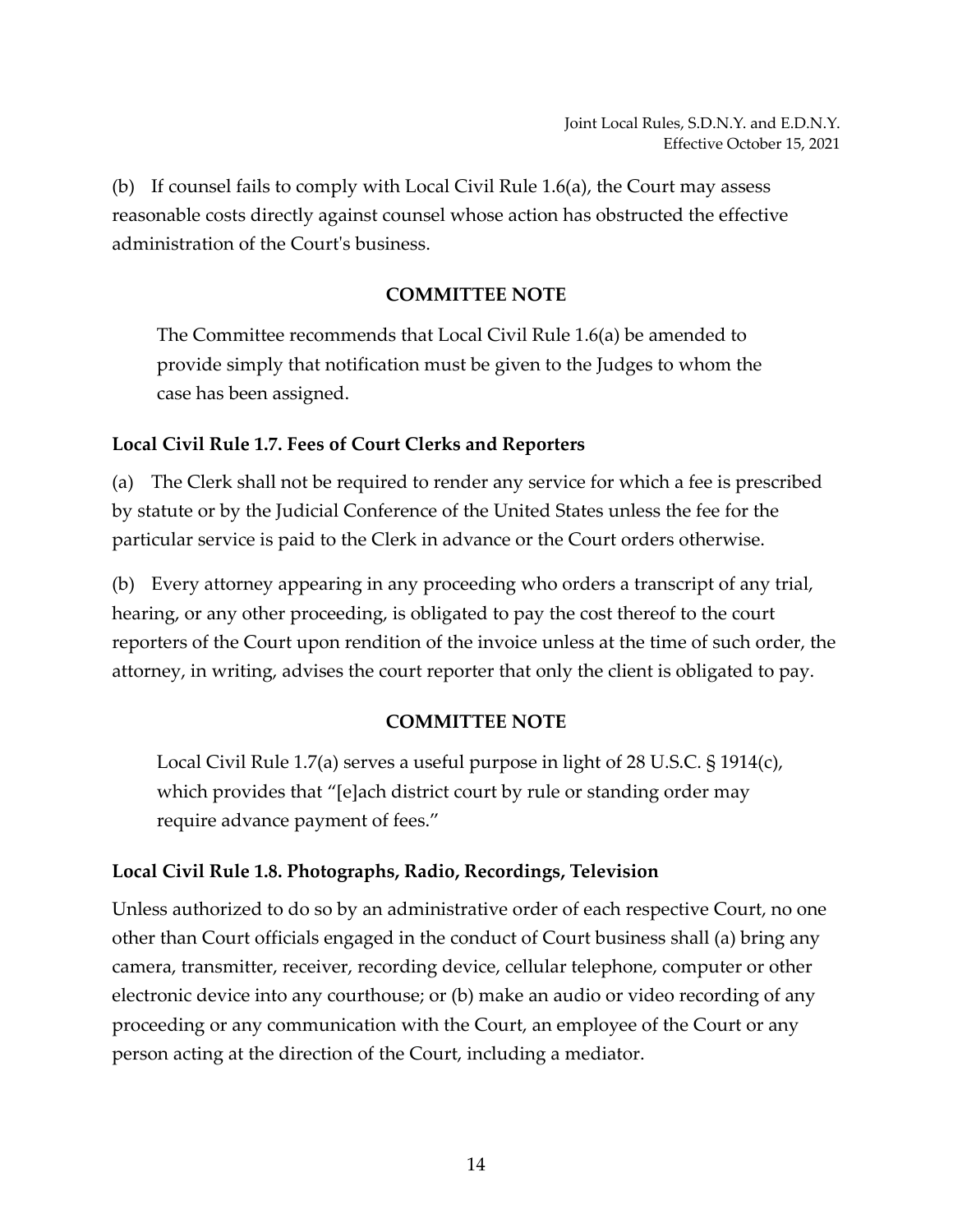The recommended revised language of Local Civil Rule 1.8, which the Committee understands has been worked out by the respective Courts, recognizes that both Courts have adopted administrative orders dealing with the extent to which cameras, recording devices, and other electronic devices will be permitted to be brought into their respective courthouses. The environs of the courthouses are excluded from the proposed local rule in accordance with the spirit of the settlement agreement so ordered by the Court in *Antonio Musumeci v. United States Department of Homeland Security*, 10-CV-3370 (RJH).

#### **2016 COMMITTEE NOTE**

The Rule has long restricted the act of bringing certain devices into any courthouse without authorization. The amendment now prohibits the making of any audio or video recording of a proceeding or communication with the Court, even if the device was brought into the courthouse with authorization. The amendment encompasses activities regardless of location, including the recording from a remote location of a telephone conversation with a Judge, a member of a Judge's staff or the Court's staff or other persons acting at the Court's direction, including a mediator.

## <span id="page-20-0"></span>**Local Civil Rule 1.9. Acceptable Substitutes for Affidavits [formerly Local Civil Rule 1.10]**

In situations in which any Local Rule provides for an affidavit or a verified statement, the following are acceptable substitutes: (a) a statement subscribed under penalty of perjury as prescribed in 28 U.S.C. § 1746; or (b) if accepted by the Court as a substitute for an affidavit or a verified statement, (1) a statement signed by an attorney or by a party not represented by an attorney pursuant to Federal Rule of Civil Procedure 11, or (2) an oral representation on the record in open court.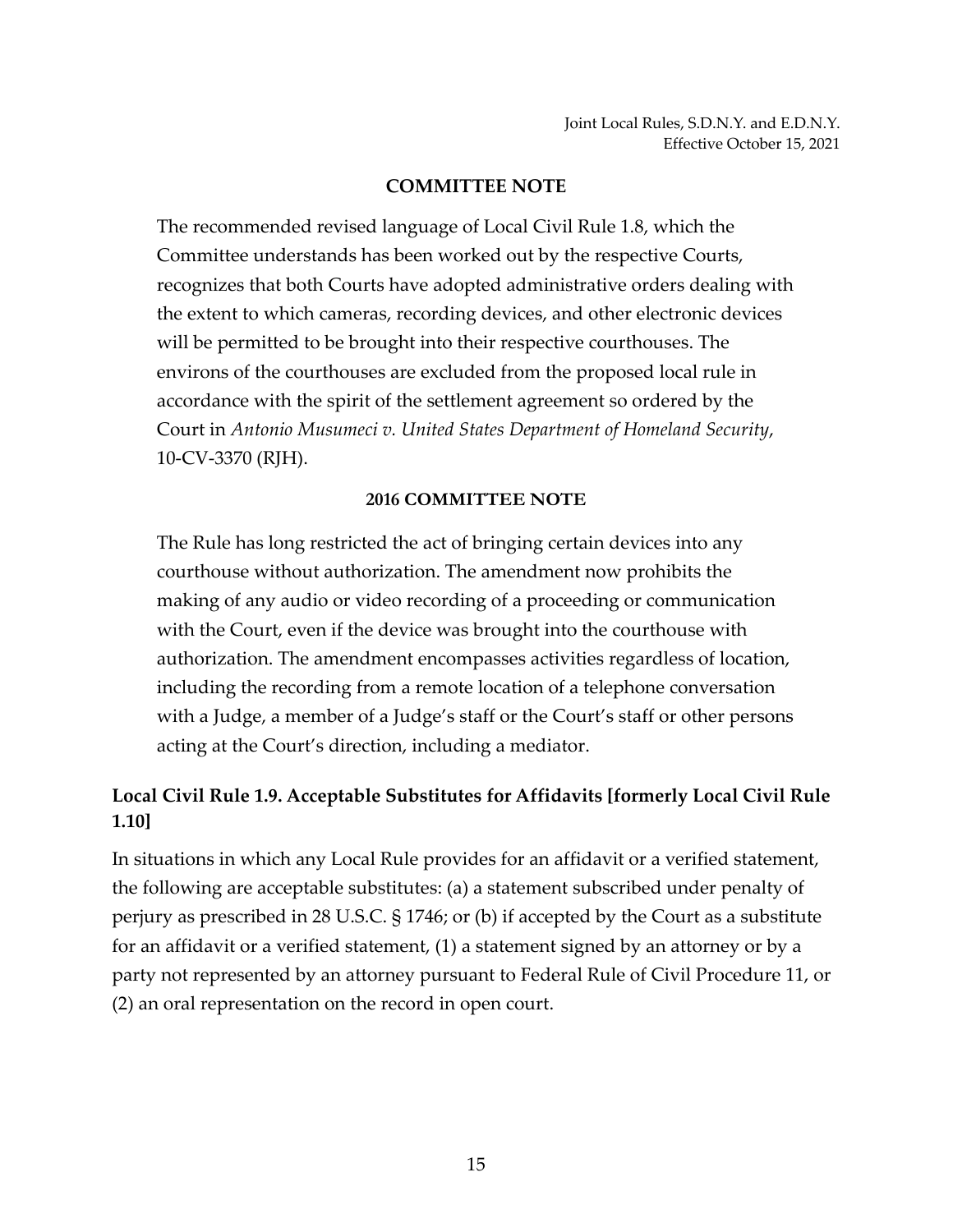The Committee believes that this Local Civil Rule continues to serve a useful function, particularly in pro se cases, and therefore recommends its retention.

## <span id="page-21-0"></span>**Local Civil Rule 5.1. Filing of Discovery Materials**

A party seeking or opposing relief under Fed. R. Civ. P. 26 through 37 inclusive, or making or opposing any other motion or application, shall quote or attach only those portions of the depositions, interrogatories, requests for documents, requests for admissions, or other discovery or disclosure materials, together with the responses and objections thereto, that are the subject of the discovery motion or application, or that are cited in papers submitted in connection with any other motion or application. See also Civil Local Rule 37.1.

## **COMMITTEE NOTE**

The Committee believes that Local Civil Rule 5.1 continues to serve a very useful purpose by making clear that only those discovery materials that are necessary to the decisional process should be filed in connection with a motion or application. The Committee recommends that language be added to confirm that this principle applies to parties opposing motions as well as to those making motions.

## <span id="page-21-1"></span>**Local Civil Rule 5.2. Electronic Service and Filing of Documents**

(a) Parties serving and filing papers shall follow the instructions regarding Electronic Case Filing (ECF) published on the website of each respective Court. A paper served and filed by electronic means in accordance with such instructions is, for purposes of Fed. R. Civ. P. 5, served and filed in compliance with the Local Civil Rules of the Southern and Eastern Districts of New York.

(b) Subject to the instructions regarding ECF published on the website of each respective Court and any pertinent Individual Judge's Practices, letter-motions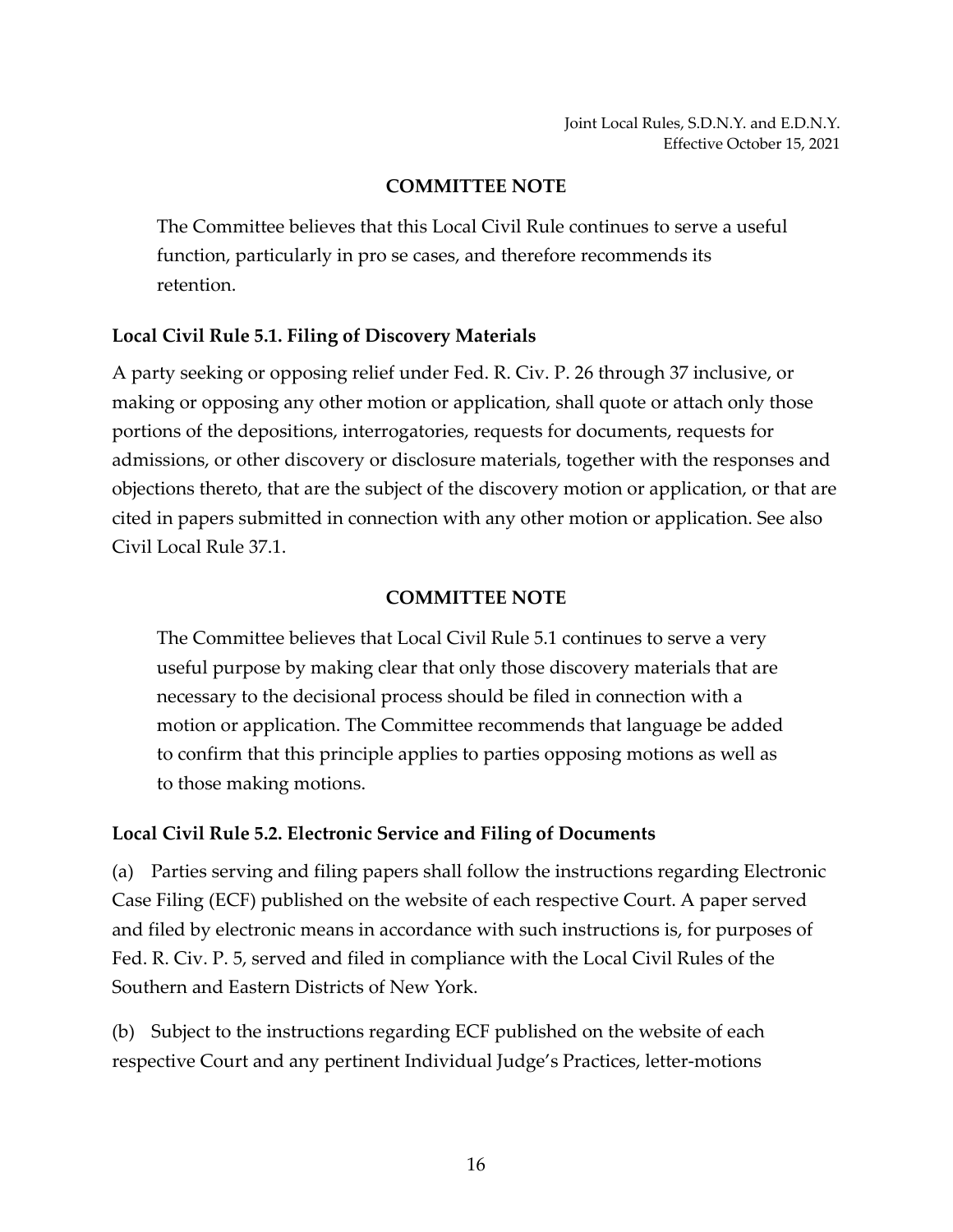permitted by Local Civil Rule 7.1(d) and letters addressed to the Court (but not letters between the parties) may be filed via ECF.

(c) Parties have an obligation to review the Court's actual order, decree, or judgment (on ECF), which controls, and should not rely on the description on the docket or in the ECF Notice of Electronic Filing (NEF).

#### **COMMITTEE NOTE**

The substance of the last sentence of Local Civil Rule 5.3(b) has been moved to this local rule, so as to consolidate in this local rule everything in the Local Civil Rules dealing with the subject of ECF. The local rule has been revised to refer to the instructions regarding ECF on the website of each respective Court, because the instructions change with sufficient frequency to make it unfeasible to incorporate them into the local rules.

#### **2013 COMMITTEE NOTE**

Recommended new Local Civil Rule 5.2(b) would authorize the filing of letter-motions and letters to the Court by ECF. ECF filing of letters to the Court is already required by the ECF instructions in the Eastern District of New York, and in the Southern District of New York this Local Rule amendment would authorize (but not require) ECF filing of letters to the Court that generally now are accepted by judges in the Southern District of New York. Allowing such letters to be filed will improve the record on appeal in cases where an appeal is taken and will allow the press and the public to follow more fully what is happening in pending cases. Recommended Local Civil Rule 5.2(b) does not authorize the filing of letters exchanged between the parties.

Parties should remember to review the Individual Judge's Practices for any pertinent restrictions on the filing of letters or letter-motions, such as requirements for courtesy copies and any page limitations. Moreover, before filing a letter via ECF, parties should consider whether the letter contains information about settlement discussions or personal information (including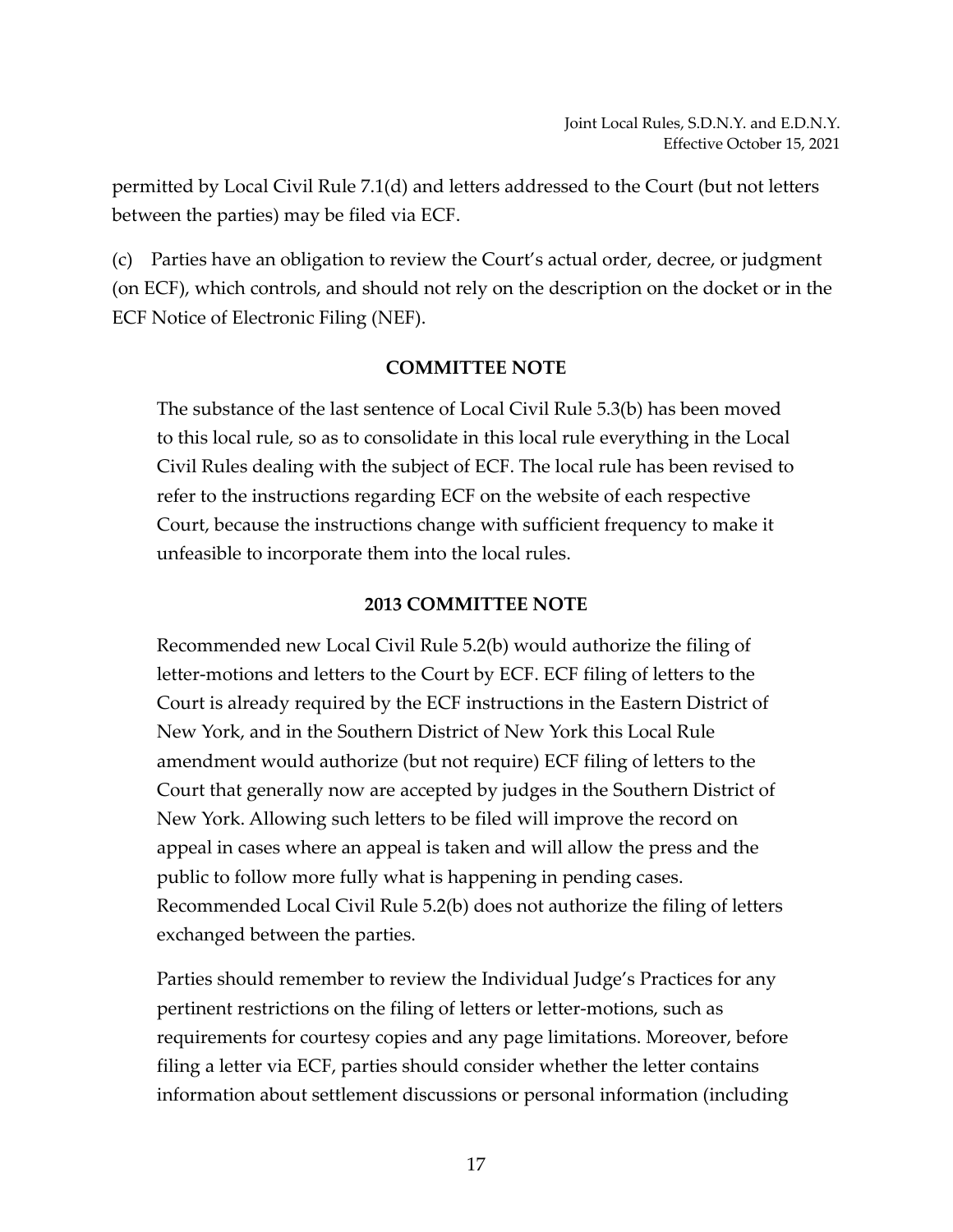medical information regarding a party or counsel) that should not be in the public file, in which case the letter should be sent directly to chambers instead of via ECF, or, in the Eastern District, if chambers permits, may be filed under seal via ECF.

Recommended new Local Civil Rule 5.2(c) reminds parties that they should review the actual order, decree, or judgment of the Court on ECF, rather than relying upon the description of the order, decree, or judgment on the docket or in the ECF Notice of Electronic Filing, which is often just a short summary of a more detailed order.

## <span id="page-23-0"></span>**Local Civil Rule 5.3. Service by Overnight Delivery**

Service upon an attorney may be made by overnight delivery service. "Overnight delivery service" means any delivery service which regularly accepts items for overnight delivery. Overnight delivery service shall be deemed service by mail for purposes of Fed. R. Civ. P. 5 and 6.

## **COMMITTEE NOTE**

Local Civil Rule 5.3(a), dealing with overnight delivery service, is still necessary, because Fed. R. Civ. P. 5 has not been amended to deal with overnight delivery service. However, many of the detailed provisions of present Local Civil Rule 5.3(a) are unnecessary once it is made clear that overnight delivery service shall be treated the same as service by mail.

In Local Civil Rule 5.3(b), the first two sentences, dealing with service by facsimile, are unnecessary in light of Fed. R. Civ. P. 5(b)(2)(E), and the substance of the last sentence, dealing with ECF, has been moved to Local Civil Rule 5.2.

## <span id="page-23-1"></span>**Local Civil Rule 6.1. Service and Filing of Motion Papers**

Except for letter-motions as permitted by Local Rule 7.1(d), and unless otherwise provided by statute or rule, or by the Court in a Judge's Individual Practice or in a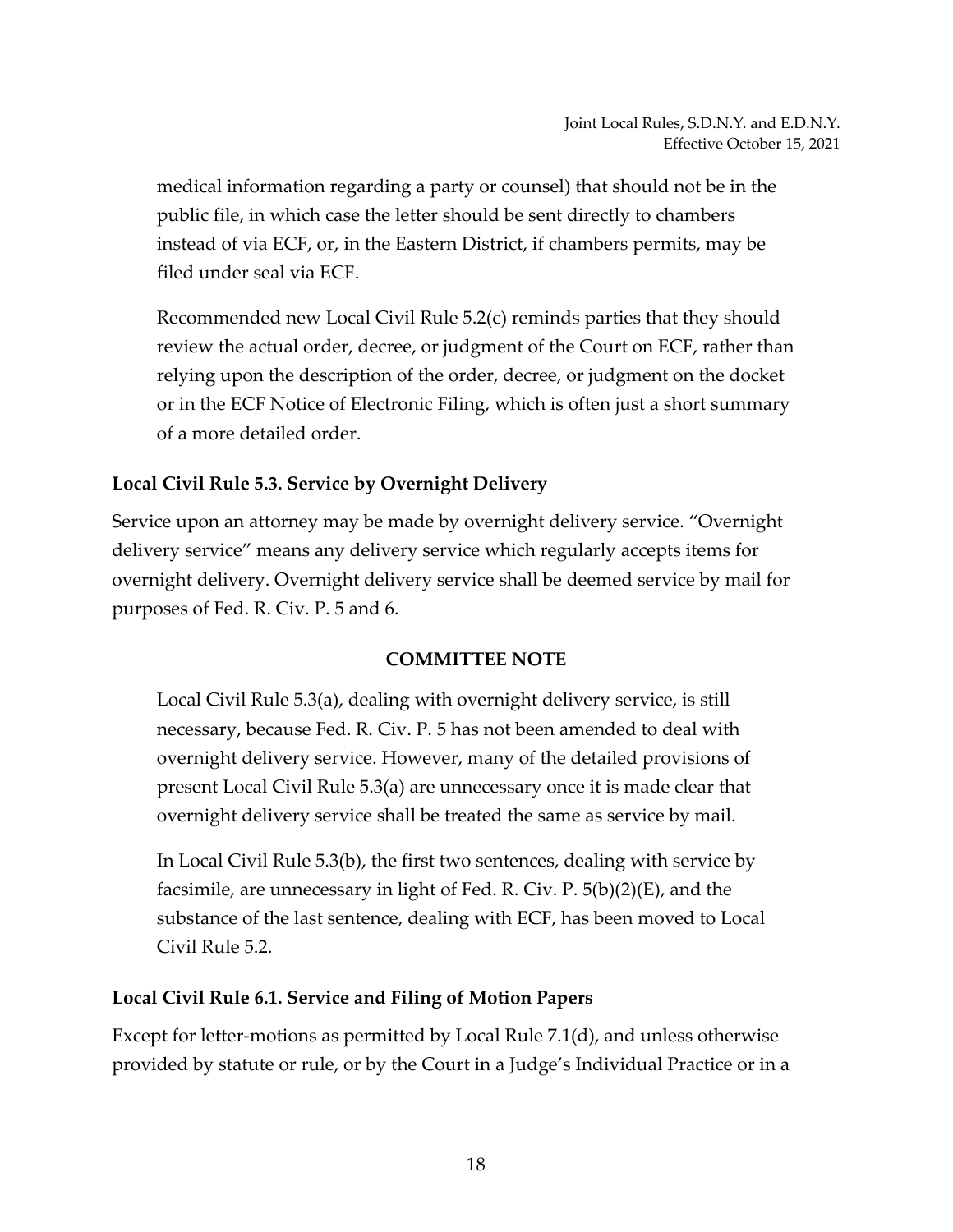direction in a particular case, upon any motion, the notice of motion, supporting affidavits, and memoranda shall be served and filed as follows:

- (a) On all motions and applications under Fed. R. Civ. P. 26 through 37 inclusive and  $45(d)(3)$ , (1) the notice of motion, supporting affidavits, and memoranda of law shall be served by the moving party on all other parties that have appeared in the action, (2) any opposing affidavits and answering memoranda of law shall be served within seven days after service of the moving papers, and (3) any reply affidavits and reply memoranda of law shall be served within two days after service of the answering papers. In computing periods of days, refer to Fed. R. Civ. P. 6 and Local Civil Rule 6.4.
- (b) On all civil motions, petitions, and applications, other than those described in Rule 6.1(a), and other than petitions for writs of habeas corpus, (1) the notice of motion, supporting affidavits, and memoranda of law shall be served by the moving party on all other parties that have appeared in the action, (2) any opposing affidavits and answering memoranda shall be served within fourteen days after service of the moving papers, and (3) any reply affidavits and memoranda of law shall be served within seven days after service of the answering papers. In computing periods of days, refer to Fed. R. Civ. P. 6 and Local Civil Rule 6.4.
- (c) The parties and their attorneys shall only appear to argue the motion if so directed by the Court by order or by a Judge's Individual Practice.
- (d) No *ex parte* order, or order to show cause to bring on a motion, will be granted except upon a clear and specific showing by affidavit of good and sufficient reasons why a procedure other than by notice of motion is necessary, and stating whether a previous application for similar relief has been made.

#### **COMMITTEE NOTE**

In the initial paragraph of Local Civil Rule 6.1, the Committee recommends the deletion of the parenthetical reference to Fed. R. Civ. P. 56, because Fed. R. Civ. P. 56, as amended effective December 1, 2010, no longer provides for a different period of time to make a motion for summary judgment than that prescribed by Local Civil Rule 6.1. In Local Civil Rule 6.1(c), the Committee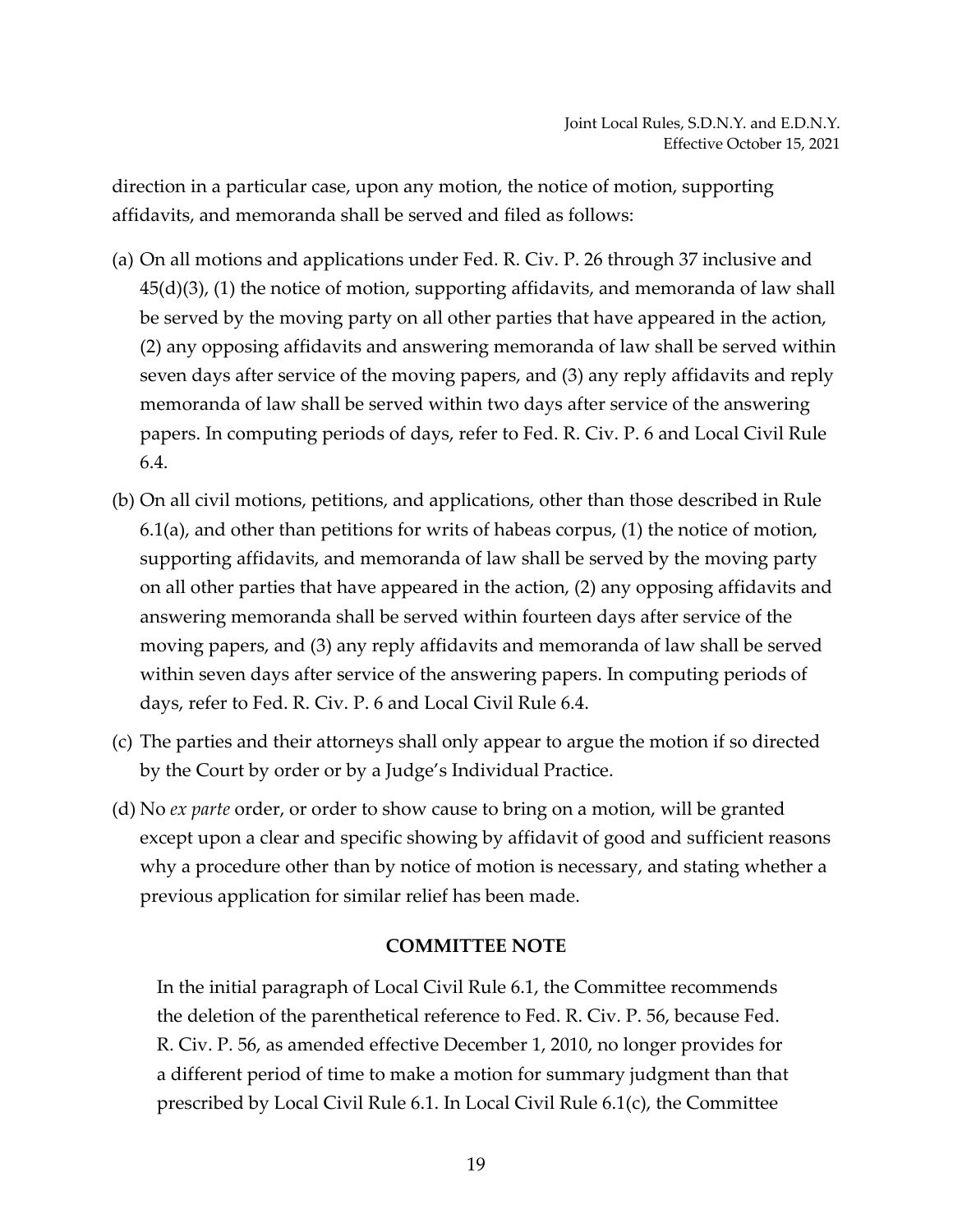recommends the deletion of the words "or upon application" in order to prevent any implication that oral argument will be granted automatically upon application. This change is not intended to suggest that the parties cannot apply to the Court for oral argument.

## **2013 COMMITTEE NOTE**

This is a conforming amendment designed to bring Local Civil Rule 6.1 into conformity with recommended new Local Civil Rule 7.1(d), which authorizes letter-motions in the case of certain non-dispositive matters.

## <span id="page-25-0"></span>**Local Civil Rule 6.2. Orders on Motions**

A memorandum signed by the Court of the decision on a motion that does not finally determine all claims for relief, or an oral decision on such a motion, shall constitute the order unless the memorandum or oral decision directs the submission or settlement of an order in more extended form. The notation in the docket of a memorandum or of an oral decision that does not direct the submission or settlement of an order in more extended form shall constitute the entry of the order. Where an order in more extended form is required to be submitted or settled, the notation in the docket of such order shall constitute the entry of the order.

#### **COMMITTEE NOTE**

Local Civil Rule 6.2 remains necessary because the Federal Rules of Civil Procedure do not specify what constitutes the entry of an order. The Committee believes that the existing language of Local Civil Rule 6.2 is broad enough to encompass notations in the ECF docket, and that no change is required for this reason.

#### <span id="page-25-1"></span>**Local Civil Rule 6.3. Motions for Reconsideration or Reargument**

Unless otherwise provided by the Court or by statute or rule (such as Fed. R. Civ. P. 50, 52, and 59), a notice of motion for reconsideration or reargument of a court order determining a motion shall be served within fourteen (14) days after the entry of the Court's determination of the original motion, or in the case of a court order resulting in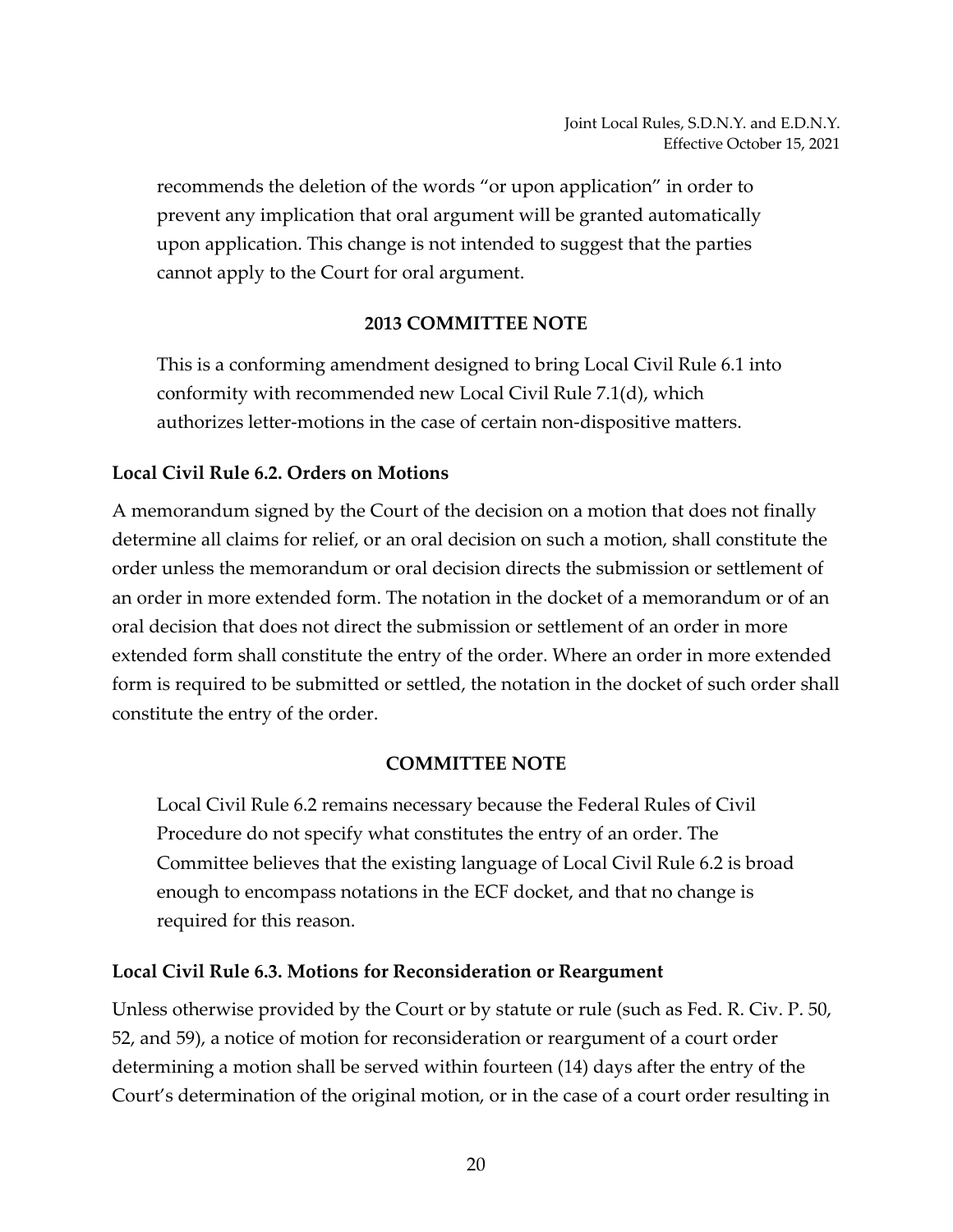a judgment, within fourteen (14) days after the entry of the judgment. There shall be served with the notice of motion a memorandum setting forth concisely the matters or controlling decisions which counsel believes the Court has overlooked. The time periods for the service of answering and reply memoranda, if any, shall be governed by Local Civil Rule 6.1(a) or (b), as in the case of the original motion. No oral argument shall be heard unless the Court directs that the matter shall be reargued orally. No affidavits shall be filed by any party unless directed by the Court.

## **COMMITTEE NOTE**

Local Civil Rule 6.3 is necessary because the Federal Rules of Civil Procedure do not specify the time periods governing a motion for reconsideration or reargument. In the first sentence of Local Civil Rule 6.3, the Committee recommends an amendment to clarify that the Court may set a different time for the filing of a motion for reconsideration or reargument.

### <span id="page-26-0"></span>**Local Civil Rule 6.4. Computation of Time**

In computing any period of time prescribed or allowed by the Local Civil Rules or the Local Admiralty and Maritime Rules, the provisions of Fed. R. Civ. P. 6 shall apply unless otherwise stated. In these Local Rules, as in the Federal Rules as amended effective December 1, 2009, Saturdays, Sundays, and legal holidays are no longer excluded in computing periods of time. If the last day of the period is a Saturday, Sunday, or legal holiday, the period continues to run until the end of the next day that is not a Saturday, Sunday, or legal holiday.

#### **COMMITTEE NOTE**

Recommended Local Civil Rule 6.4 is unchanged in substance from the version that became effective on December 1, 2009, pursuant to the time computation amendments to the Federal Rules of Civil Procedure.

#### <span id="page-26-1"></span>**Local Civil Rule 7.1. Motion Papers**

(a) Except for letter-motions as permitted by Local Rule 7.1(d) or as otherwise permitted by the Court, all motions shall include the following motion papers: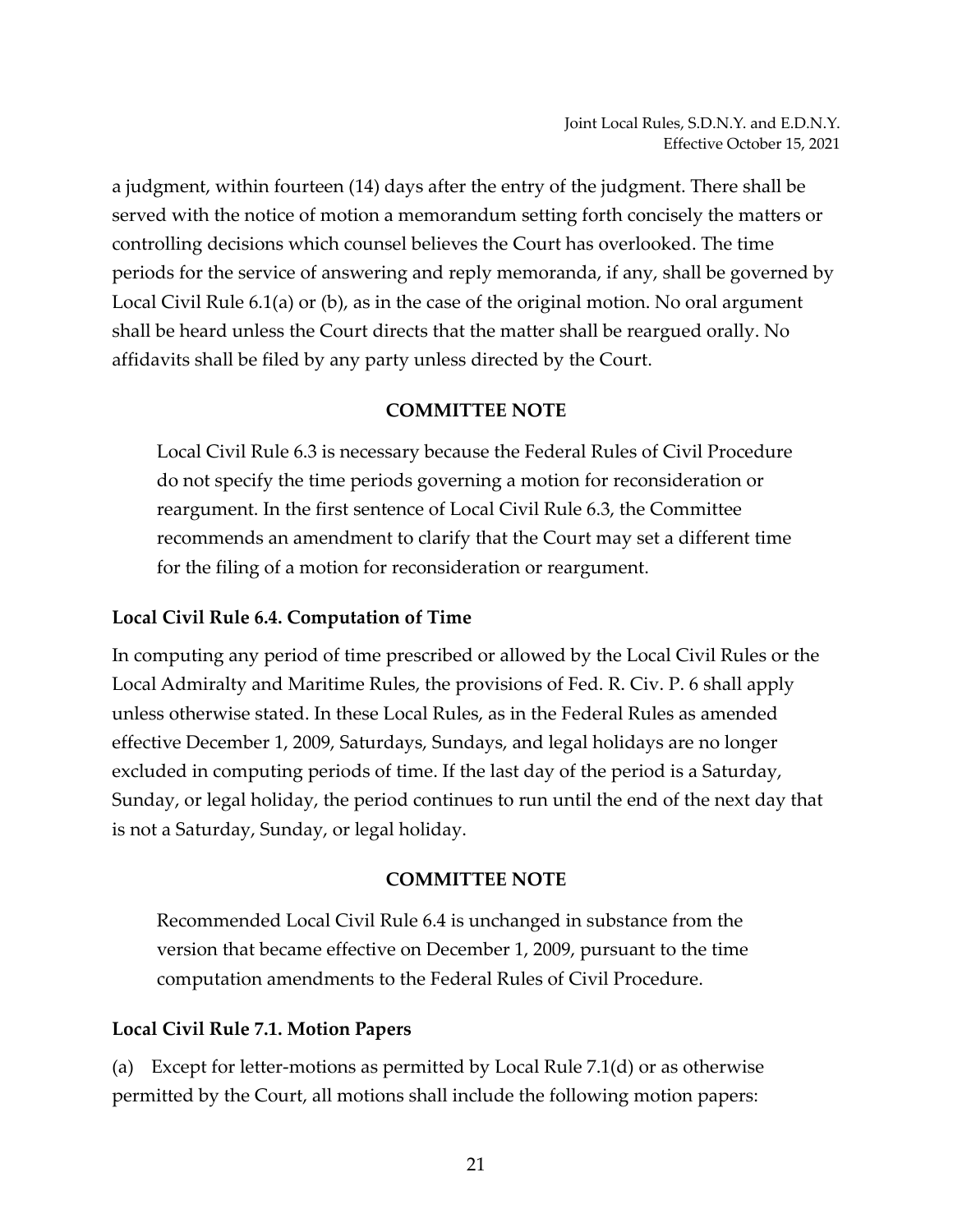- (1) A notice of motion, or an order to show cause signed by the Court, which shall specify the applicable rules or statutes pursuant to which the motion is brought, and shall specify the relief sought by the motion;
- (2) A memorandum of law, setting forth the cases and other authorities relied upon in support of the motion, and divided, under appropriate headings, into as many parts as there are issues to be determined; and
- (3) Supporting affidavits and exhibits thereto containing any factual information and portions of the record necessary for the decision of the motion.

(b) Except for letter-motions as permitted by Local Rule 7.1(d) or as otherwise permitted by the Court, all oppositions and replies with respect to motions shall comply with Local Civil Rule 7.1(a)(2) and (3) above, and an opposing party who seeks relief that goes beyond the denial of the motion shall comply as well with Local Civil Rule  $7.1(a)(1)$  above.

(c) Unless otherwise ordered by the District Judge to whom the appeal is assigned, appellate briefs on bankruptcy appeals shall comply with the briefing format and length specifications set forth in Federal Rules of Bankruptcy Procedure 8015 to 8017.

(d) Applications for extensions or adjournments, applications for a pre-motion conference, and similar non-dispositive matters as permitted by the instructions regarding ECF published on the website of each respective Court and any pertinent Individual Judge's Practices, may be brought by letter-motion filed via ECF pursuant to Local Civil Rule 5.2(b).

## **COMMITTEE NOTE**

Recommended Local Civil Rule 7.1 is designed to collect in one place the requirements for motion papers. It includes the substance of the present Local Civil Rule 7.1 on memoranda of law, and of the present Local Civil Rule 7.2 regarding notices of motion and orders to show cause. The Committee believes that it will be helpful, especially to lawyers from out of state and to lawyers who practice primarily in the state courts, to have a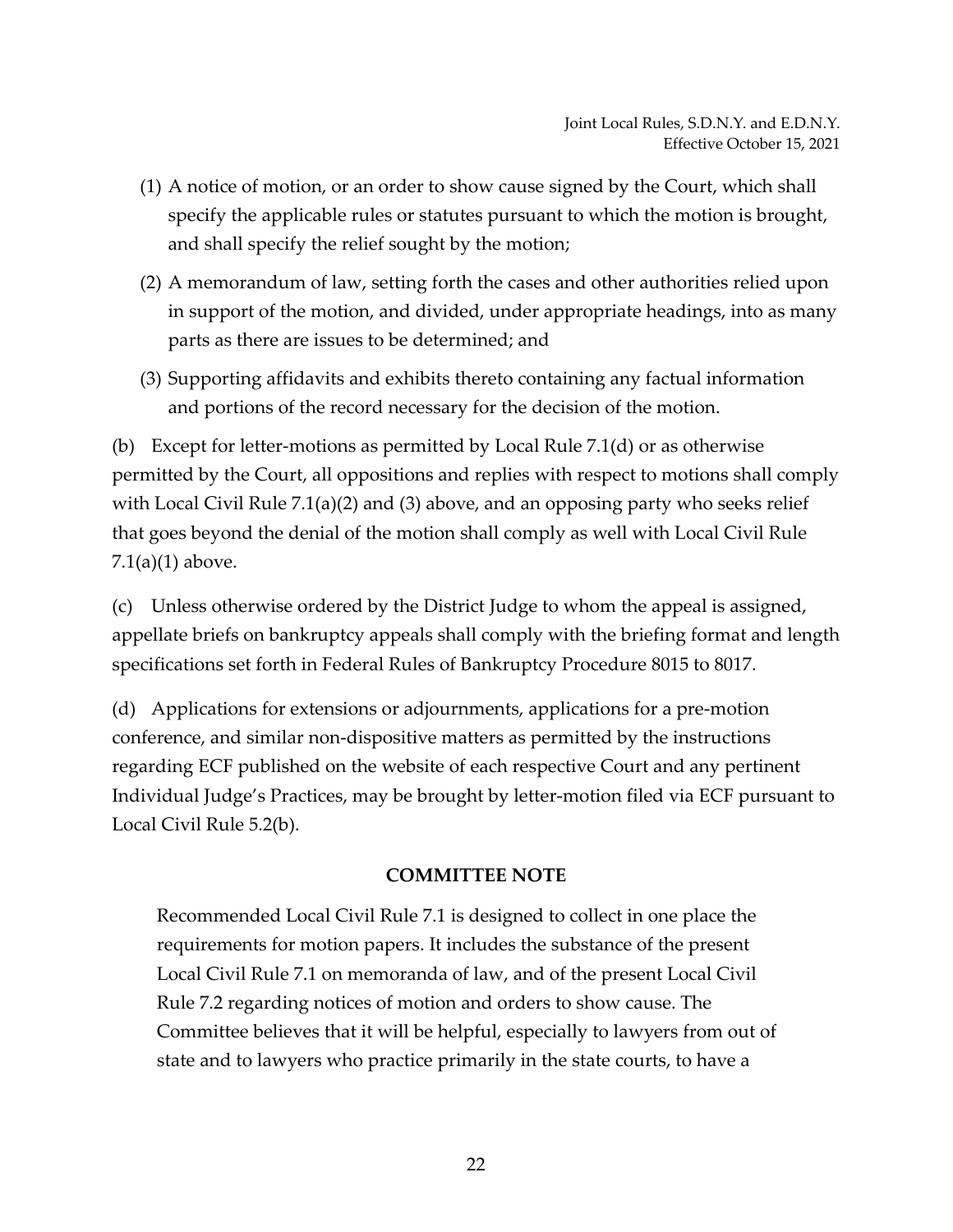Local Rule that sets forth the types of papers that are required in support of or in opposition to a motion.

### **2013 COMMITTEE NOTE**

Local Civil Rule 7.1(d) would authorize the use of letter-motions for applications for extensions or adjournments, applications for a pre-motion conference, and similar non-dispositive matters. Pursuant to recommended Local Civil Rule 5.2(b), such letter-motions may be filed by ECF.

The use of letter-motions is intended to follow existing practice in which counsel request certain non-dispositive relief by letter. Using a letter-motion instead of a letter will ensure that the Court is aware that relief is requested (as distinguished from, for example, a status update letter where no relief is requested). Local Civil Rule 7.1(d) is not intended to expand the types of motions that can be made by letter-motion. For example, motions to dismiss or motions for summary judgment may not be made by letter-motion.

Parties should remember to review the Individual Judge's Practices for any pertinent restrictions on the filing of letter-motions, such as requirements for courtesy copies and any page limitations.

#### **2016 COMMITTEE NOTE**

Local Rule 7.l(c) is amended to conform to the Federal Rules of Bankruptcy Procedure.

#### <span id="page-28-0"></span>**Local Civil Rule 7.1.1 Disclosure Statement**

For purposes of Fed. R. Civ. P. 7.1(b)(2), "promptly" shall mean "within fourteen days," that is, parties are required to file a supplemental disclosure statement within fourteen days of the time there is any change in the information required in a disclosure statement filed pursuant to those rules.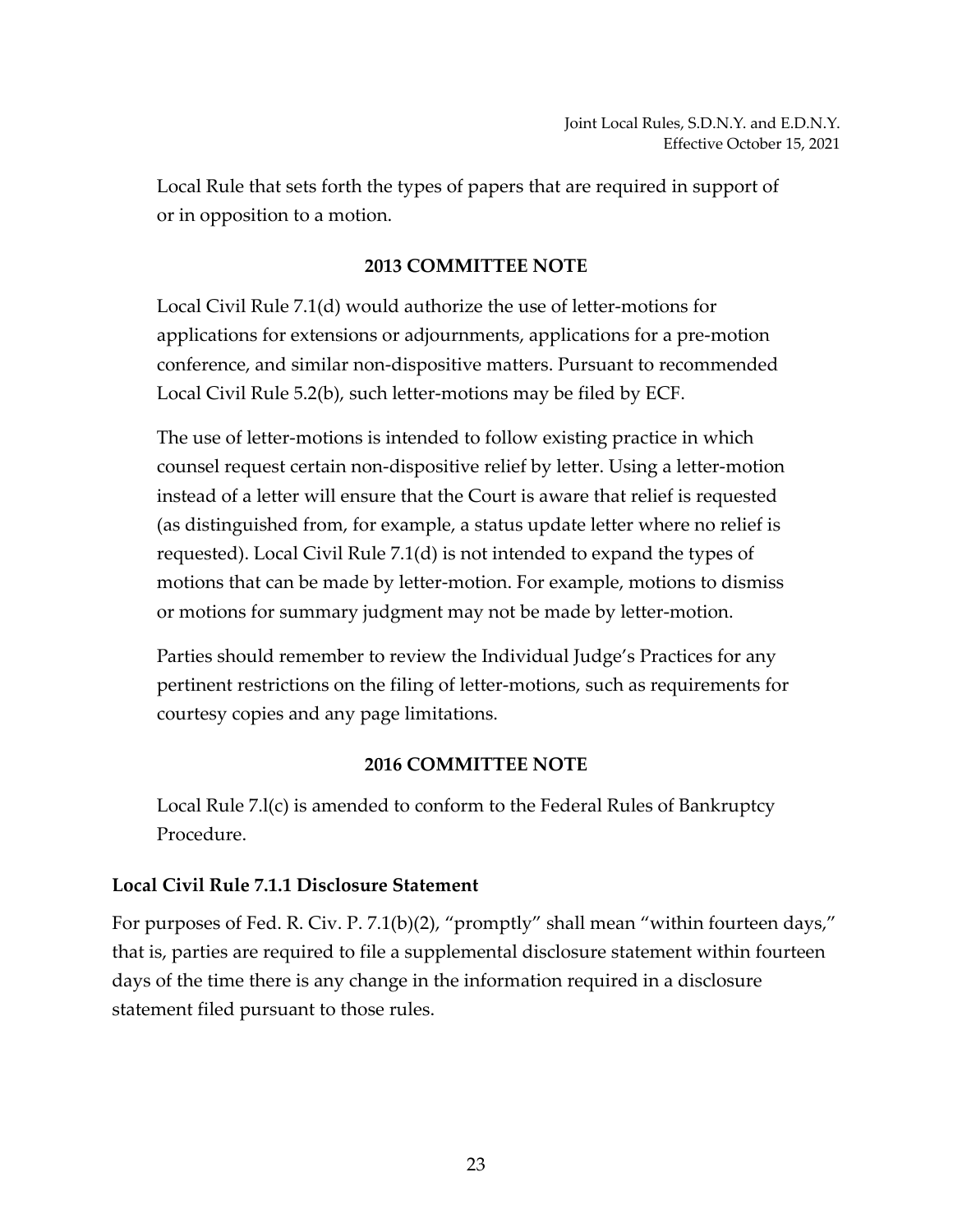The Committee believes that Local Civil Rule 7.1.1 continues to serve a useful purpose in helping to ensure that Judges will be given prompt notice of changes that might require consideration of possible recusal.

## <span id="page-29-0"></span>**Local Civil Rule 7.2. Authorities to Be Provided to Pro Se Litigants**

In cases involving a pro se litigant, counsel shall, when serving a memorandum of law (or other submissions to the Court), provide the pro se litigant (but not other counsel or the Court) with copies of cases and other authorities cited therein that are unpublished or reported exclusively on computerized databases. Upon request, counsel shall provide the pro se litigant with copies of such unpublished cases and other authorities as are cited in a decision of the Court and were not previously cited by any party.

## **COMMITTEE NOTE**

The Committee recommends the addition of an additional sentence to Local Civil Rule 7.2 in order to facilitate compliance with the decision of the Second Circuit in *Lebron v. Sanders*, 557 F.3d 76 (2d Cir. 2009).

## <span id="page-29-1"></span>**Local Civil Rule 11.1. Form of Pleadings, Motions, and Other Papers**

- (a) Every pleading, written motion, and other paper must
	- (1) be plainly written, typed, printed, or copied without erasures or interlineations which materially deface it,
	- (2) bear the docket number and the initials of the District Judge and any Magistrate Judge before whom the action or proceeding is pending,
	- (3) have the name of each person signing it clearly printed or typed directly below the signature.
- (b) The typeface, margins, and spacing of all documents presented for filing must meet the following requirements:
	- (1) all text must be 12-point type or larger, except for text in footnotes which may be 10-point type;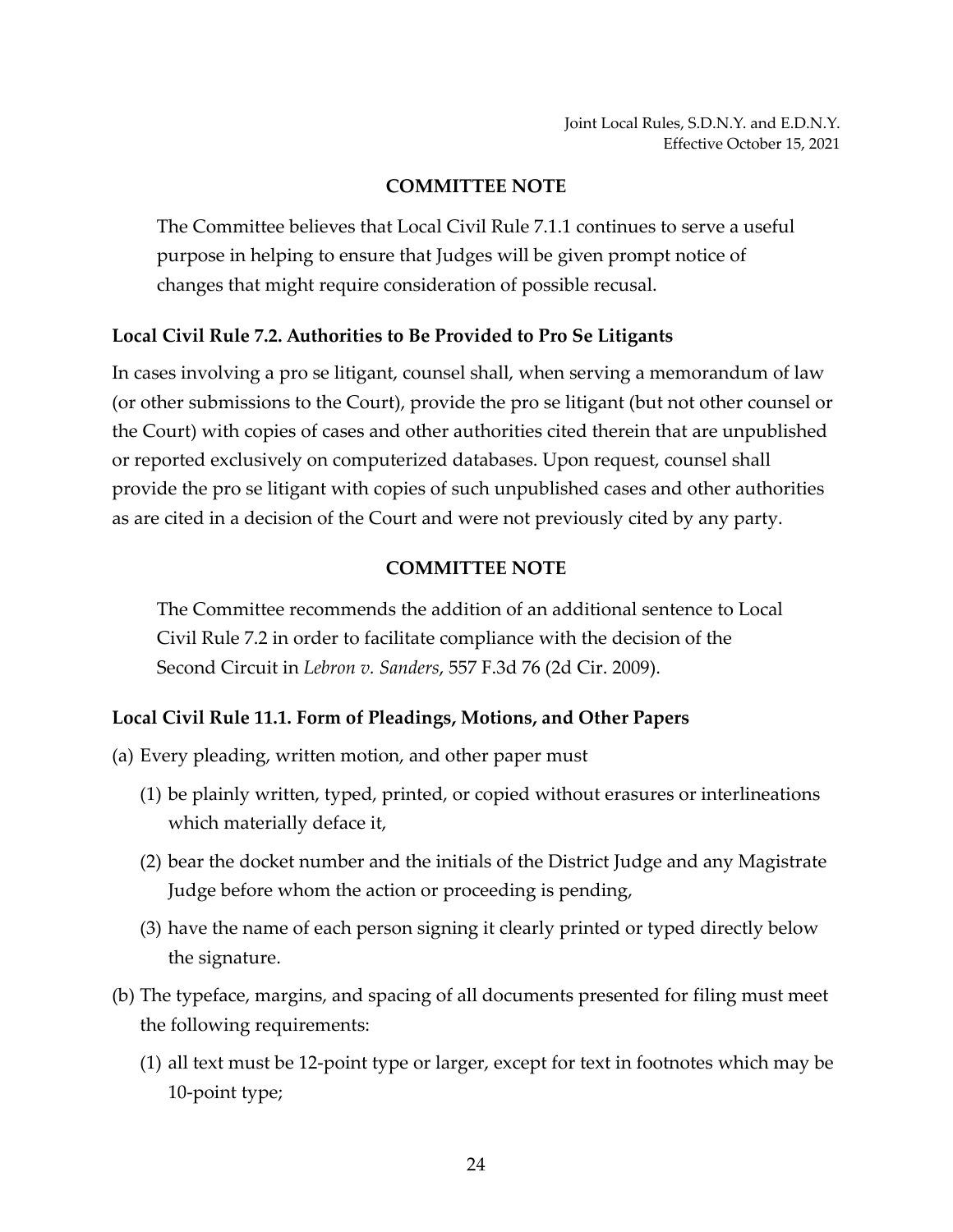- (2) all documents must have at least one-inch margins on all sides;
- (3) all text must be double-spaced, except for headings, text in footnotes, or block quotations, which may be single-spaced.

The provisions of Local Civil Rule 11.1 deal with topics that are not covered in Fed. R. Civ. P. 11. Recommended Local Civil Rule 11.1(b), which is based upon similar provisions in other local rules, is intended to set simple and easily followed minimum standards for legibility of documents filed with the Court.

## <span id="page-30-0"></span>**Local Civil Rule 12.1. Notice to Pro Se Litigant Who Opposes a Rule 12 Motion Supported by Matters Outside the Pleadings**

A represented party moving to dismiss or for judgment on the pleadings against a party proceeding pro se, who refers in support of the motion to matters outside the pleadings as described in Fed. R. Civ. P. 12(b) or 12(c), shall serve and file the following notice with the full text of Fed. R. Civ. P. 56 attached at the time the motion is served. If the Court rules that a motion to dismiss or for judgment on the pleadings will be treated as one for summary judgment pursuant to Fed. R. Civ. P. 56, and the movant has not previously served and filed the notice required by this rule, the movant shall amend the form notice to reflect that fact and shall serve and file the amended notice within fourteen days of the Court's ruling.

## **NOTICE TO PRO SE LITIGANT WHO OPPOSES A RULE 12 MOTION SUPPORTED BY MATTERS OUTSIDE THE PLEADINGS**

The defendant in this case has moved to dismiss or for judgment on the pleadings pursuant to Rule 12(b) or 12(c) of the Federal Rules of Civil Procedure, and has submitted additional written materials. This means that the defendant has asked the Court to decide this case without a trial, based on these written materials. You are warned that the Court may treat this motion as a motion for summary judgment under Rule 56 of the Federal Rules of Civil Procedure. For this reason, THE CLAIMS YOU ASSERT IN YOUR COMPLAINT MAY BE DISMISSED WITHOUT A TRIAL IF YOU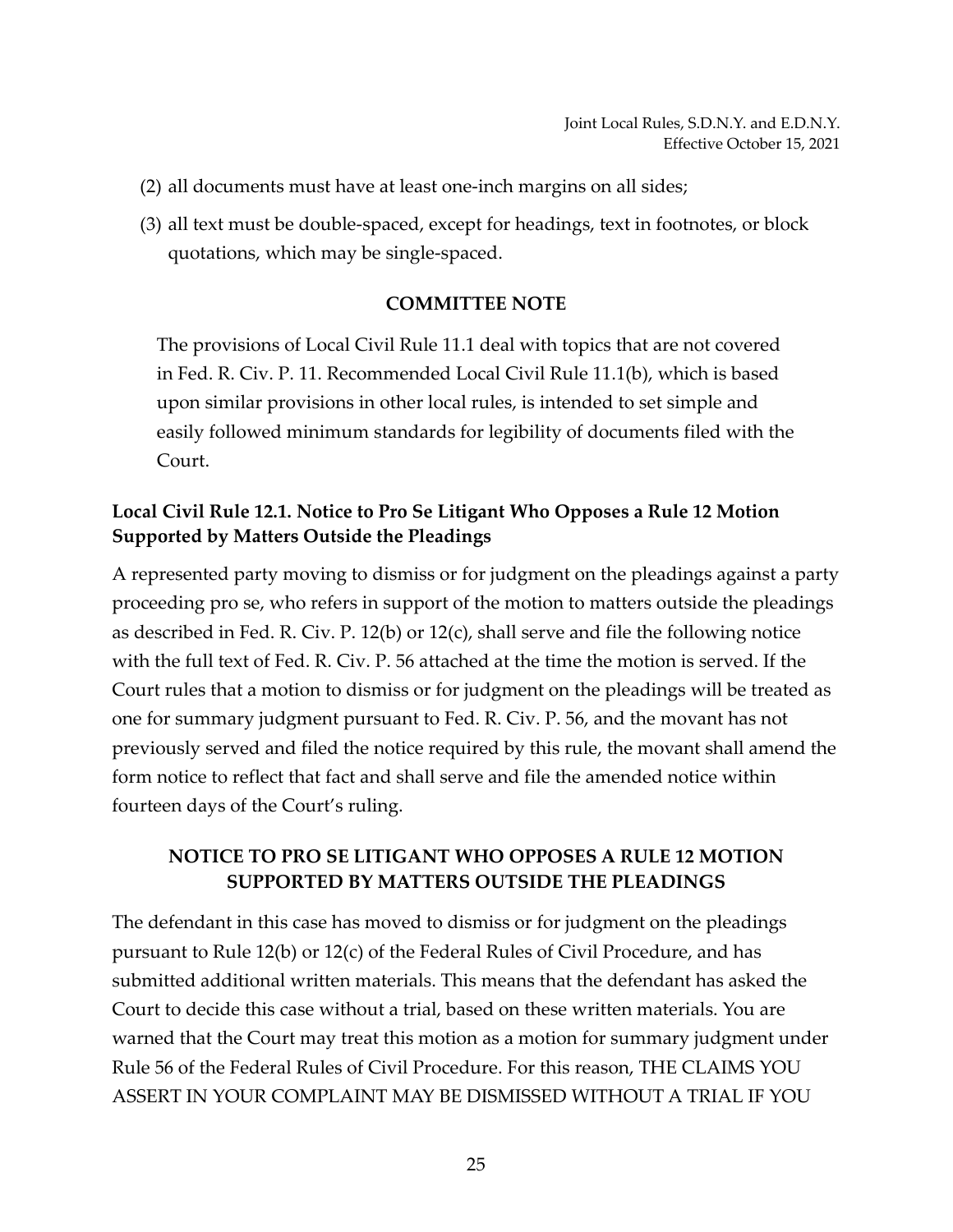DO NOT RESPOND TO THIS MOTION ON TIME by filing sworn affidavits as required by Rule 56(c) and/or other documents. The full text of Rule 56 of the Federal Rules of Civil Procedure is attached.

In short, Rule 56 provides that you may NOT oppose the defendant's motion simply by relying upon the allegations in your complaint. Rather, you must submit evidence, such as witness statements or documents, countering the facts asserted by the defendant and raising specific facts that support your claim. If you have proof of your claim, now is the time to submit it. Any witness statements must be in the form of affidavits. An affidavit is a sworn statement of fact based on personal knowledge stating facts that would be admissible in evidence at trial. You may submit your own affidavit and/or the affidavits of others. You may submit affidavits that were prepared specifically in response to defendant's motion.

If you do not respond to the motion on time with affidavits and/or documents contradicting the facts asserted by the defendant, the Court may accept defendant's facts as true. Your case may be dismissed and judgment may be entered in defendant's favor without a trial.

If you have any questions, you may direct them to the Pro Se Office.

## **COMMITTEE NOTE**

Local Civil Rule 12.1 plays a valuable role in alerting *pro se* litigants to the potentially serious consequences of a motion to dismiss based upon evidence outside the pleadings, and to the requirements for controverting such evidence. The Committee recommends certain changes in the text of the notice required by the rule in order to make it more understandable to nonlawyers.

## <span id="page-31-0"></span>**Local Civil Rule 16.1. Exemptions from Mandatory Scheduling Order**

Matters involving habeas corpus petitions, social security disability cases, motions to vacate sentences, forfeitures, and reviews from administrative agencies are exempted from the mandatory scheduling order required by Fed. R. Civ. P. 16(b).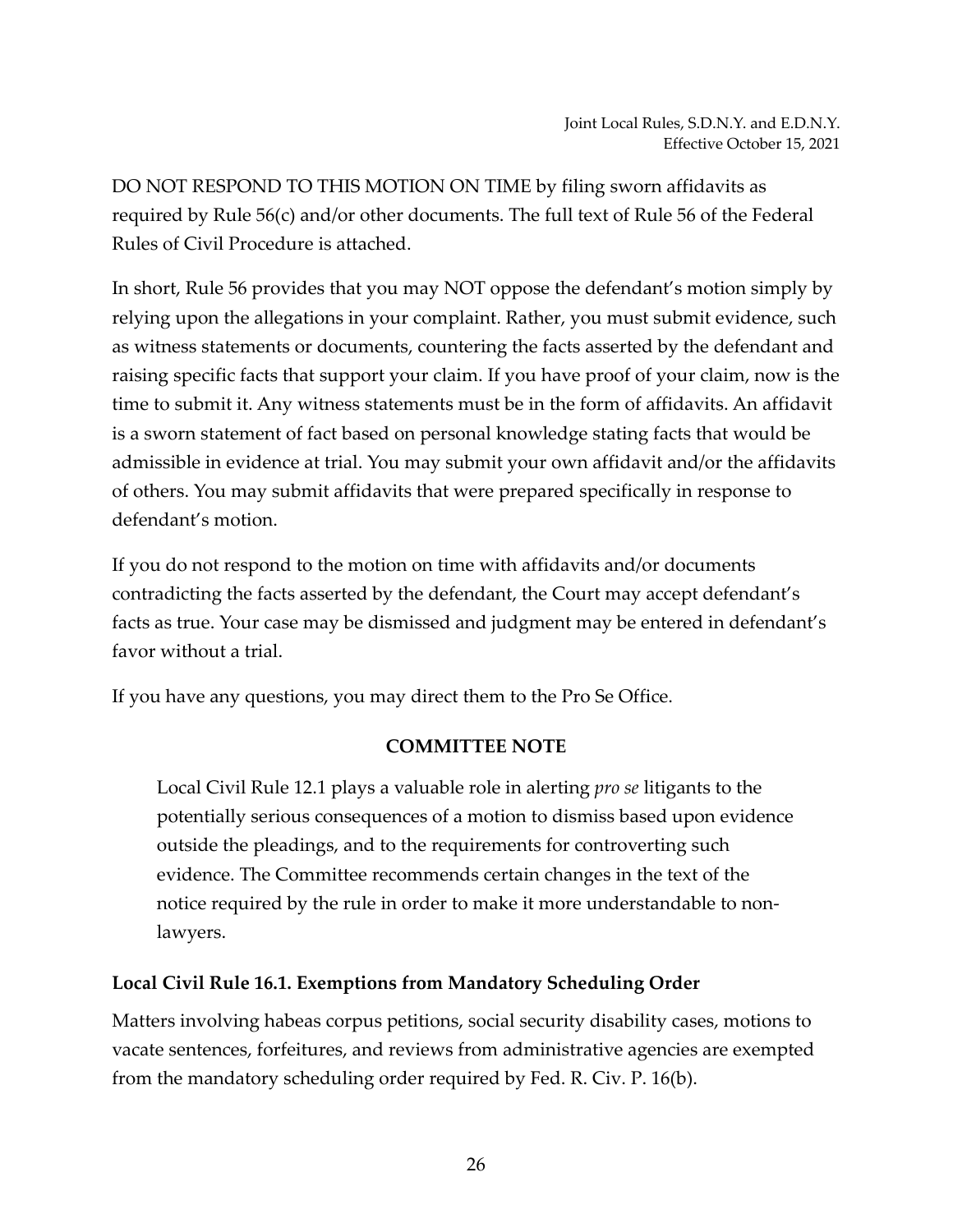The Committee recommends the retention of Local Civil Rule 16.1. It serves an important function, because Fed. R. Civ. P. 16(b)(1) requires that any exemption of categories of cases from the mandatory scheduling order requirement must be accomplished by a local rule.

## <span id="page-32-0"></span>**Local Civil Rule 16.2. Entry and Modification of Mandatory Scheduling Orders by Magistrate Judges**

In any case referred to a Magistrate Judge, the Magistrate Judge may issue or modify scheduling orders pursuant to Fed. R. Civ. P. 16(b).

## **COMMITTEE NOTE**

Local Civil Rule 16.2 is necessary because Fed. R. Civ. P. 16(b)(1) requires a local rule in order to confer upon Magistrate Judges the power to issue or modify scheduling orders. The Committee recommends that the language of the rule be simplified, and that it be applicable to all cases in which a case has been referred to a Magistrate Judge.

## <span id="page-32-1"></span>**Local Civil Rule 23.1. Fees in Class Action and Shareholder Derivative Actions**

Fees for attorneys or others shall not be paid upon recovery or compromise in a class action or a derivative action on behalf of a corporation except as allowed by the Court after a hearing upon such notice as the Court may direct. The notice shall include a statement of the names and addresses of the applicants for such fees and the amounts requested respectively and shall disclose any fee sharing agreements with anyone. Where the Court directs notice of a hearing upon a proposed voluntary dismissal or settlement of a class action or a derivative action, the above information as to the applications shall be included in the notice.

## **COMMITTEE NOTE**

The Committee recommends the retention of Local Civil Rule 23.1.1. Unlike Fed. R. Civ. P. 23 (which deals with class actions), Fed. R. Civ. P. 23.1 (dealing with shareholder derivative actions) does not contain any provisions dealing with attorney's fees. Local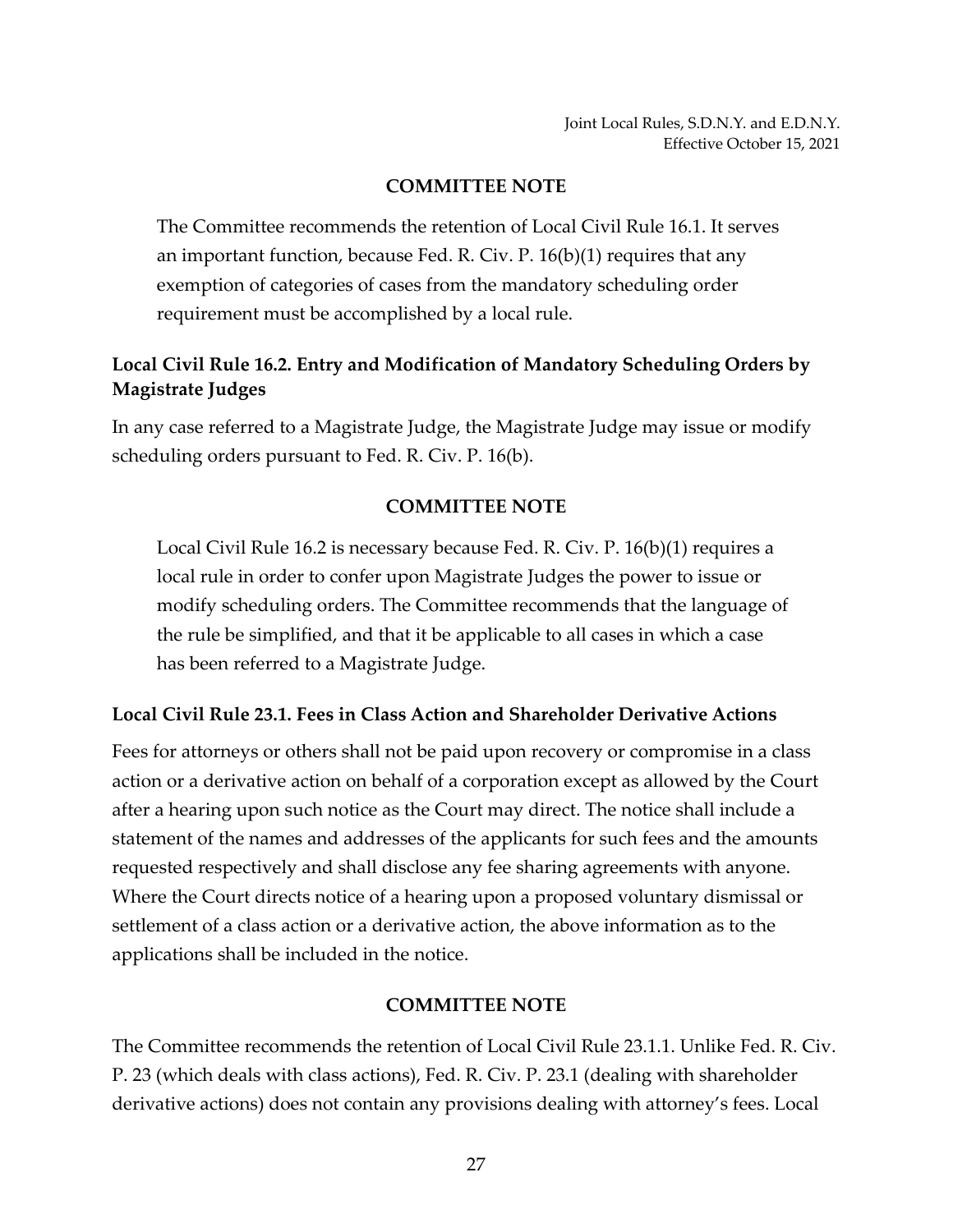Civil Rule 23.1.1 has been part of the local rules for many years, and has proven its usefulness in derivative actions.

## **2016 COMMITTEE NOTE**

The Committee in 2011 recommended that prior Local Rule 23.1 regarding class actions be deleted as unnecessary. The Second Circuit's recent decision in *Bernstein v. Bernstein Litowitz Berger & Grossman LLP*, 814 F.3d 132, 137 n.2 (2d Cir. 2016), stated that the prior Local Rule is not redundant with Fed. R. Civ. P. 23(h) regarding fee sharing arrangements. The Committee therefore recommends reinstating Local Rule 23.1 and combining it with Local Rule 23.1.1 to cover both class actions and derivative actions.

## <span id="page-33-0"></span>**Local Civil Rule 26.1. Address of Party and Original Owner of Claim to Be Furnished**

A party shall furnish to any other party, within seven (7) days after a demand, a verified statement setting forth:

- (a) If the responding party is a natural person, that party's residence and domicile, and any state or other jurisdiction of which that party is a citizen for purposes of 28 U.S.C. § 1332;
- (b) If the responding party is a partnership, limited liability partnership, limited liability company, or other unincorporated association, like information for all of its partners or members, as well as the state or other jurisdiction of its formation;
- (c) If the responding party is a corporation, its state or other jurisdiction of incorporation, principal place of business, and any state or other jurisdiction of which that party is a citizen for purposes of 28 U.S.C. § 1332; and
- (d) In the case of an assigned claim, corresponding information for each original owner of the claim and for any assignee.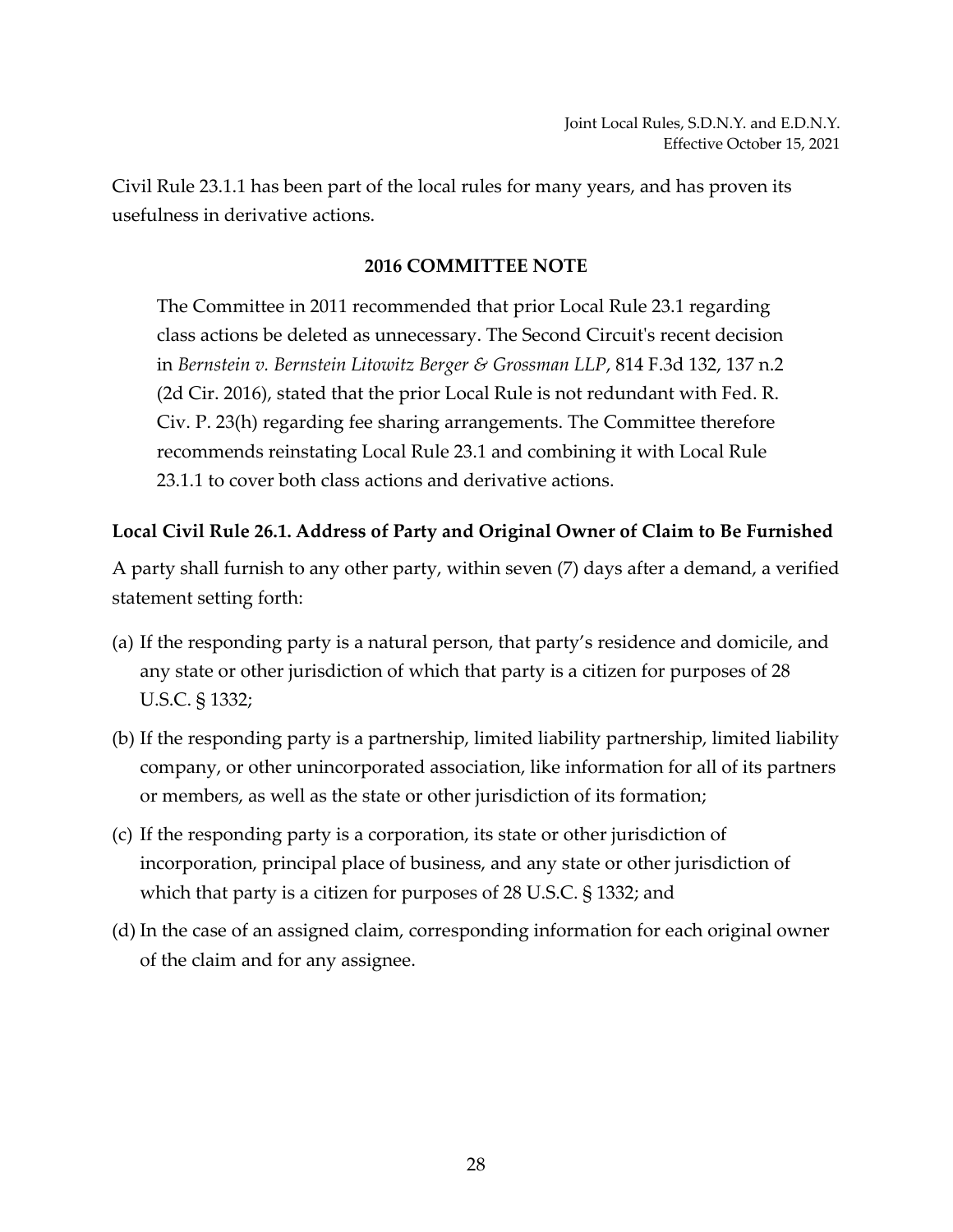Local Civil Rule 26.1 has been revised in order to make it a more effective tool for determining quickly whether or not there is a basis to challenge diversity jurisdiction.

## <span id="page-34-0"></span>**Local Civil Rule 26.2. Assertion of Claim of Privilege**

(a) Unless otherwise agreed by the parties or directed by the Court, where a claim of privilege is asserted in objecting to any means of discovery or disclosure, including but not limited to a deposition, and an answer is not provided on the basis of such assertion,

- (1) The person asserting the privilege shall identify the nature of the privilege (including work product) which is being claimed and, if the privilege is governed by state law, indicate the state's privilege rule being invoked; and
- (2) The following information shall be provided in the objection, or (in the case of a deposition) in response to questions by the questioner, unless divulgence of such information would cause disclosure of the allegedly privileged information:
	- (A) For documents: (i) the type of document, *e.g.*, letter or memorandum; (ii) the general subject matter of the document; (iii) the date of the document; and (iv) the author of the document, the addressees of the document, and any other recipients, and, where not apparent, the relationship of the author, addressees, and recipients to each other;
	- (B) For oral communications: (i) the name of the person making the communication and the names of persons present while the communication was made and, where not apparent, the relationship of the persons present to the person making the communication; (ii) the date and place of communication; and (iii) the general subject matter of the communication.

(b) Where a claim of privilege is asserted in response to discovery or disclosure other than a deposition, and information is not provided on the basis of such assertion, the information set forth in paragraph (a) above shall be furnished in writing at the time of the response to such discovery or disclosure, unless otherwise ordered by the Court.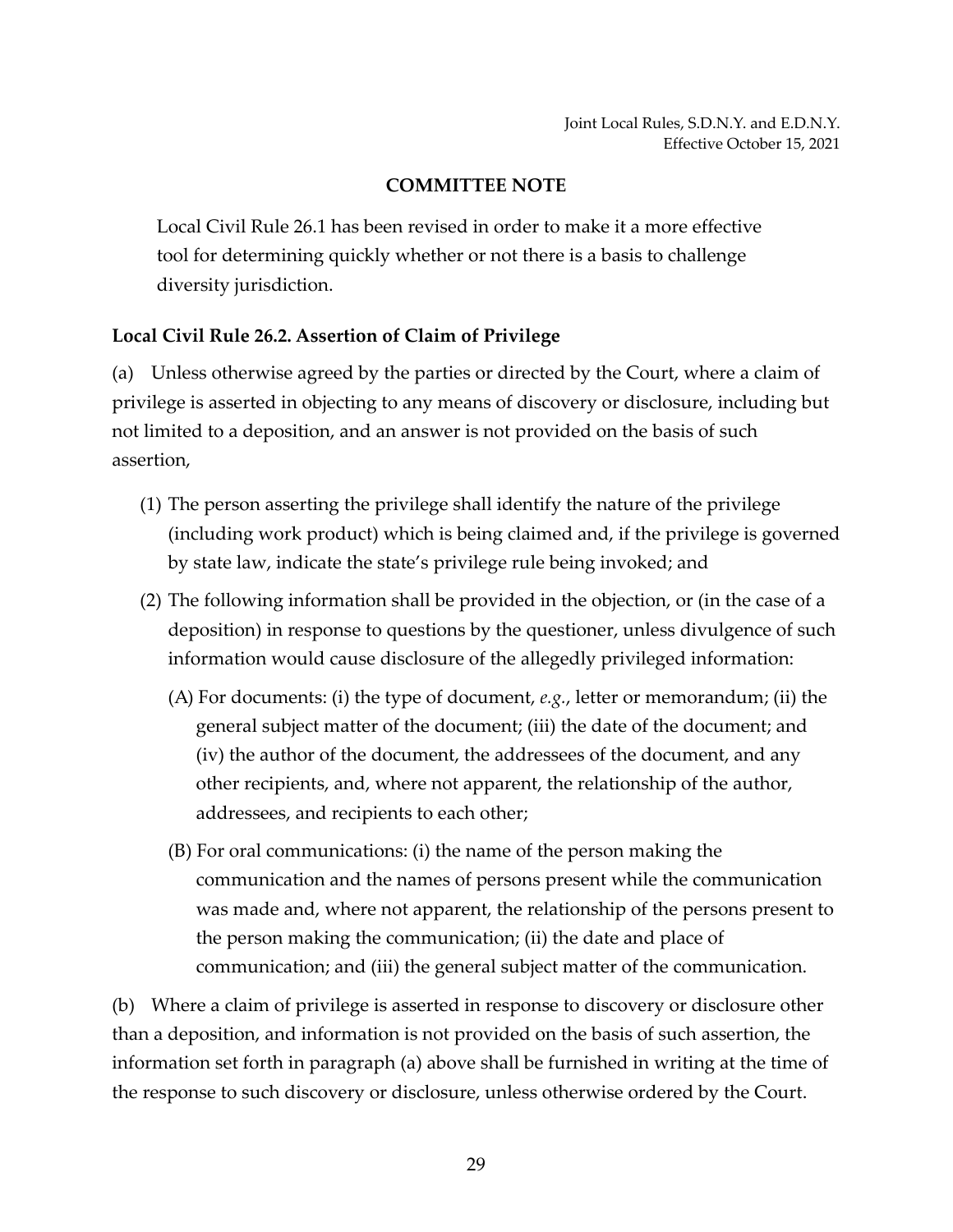(c) Efficient means of providing information regarding claims of privilege are encouraged, and parties are encouraged to agree upon measures that further this end. For example, when asserting privilege on the same basis with respect to multiple documents, it is presumptively proper to provide the information required by this rule by group or category. A party receiving a privilege log that groups documents or otherwise departs from a document-by-document or communication-bycommunication listing may not object solely on that basis, but may object if the substantive information required by this rule has not been provided in a comprehensible form.

#### **COMMITTEE NOTE**

With the advent of electronic discovery and the proliferation of e-mails and e-mail chains, traditional document-by-document privilege logs may be extremely expensive to prepare, and not really informative to opposing counsel and the Court. There is a growing literature in decisions, law reviews, and other publications about the need to handle privilege claims in new and more efficient ways. The Committee wishes to encourage parties to cooperate with each other in developing efficient ways to communicate the information required by Local Civil Rule 26.2 without the need for a traditional privilege log. Because the appropriate approach may differ depending on the size of the case, the volume of privileged documents, the use of electronic search techniques, and other factors, the purpose of Local Civil Rule 26.2(c) is to encourage the parties to explore methods appropriate to each case. The guiding principles should be cooperation and the "just, speedy, and inexpensive determination of every action and proceeding." Fed. R. Civ. P. 1. *See also* The Sedona Cooperation Proclamation, available at www.TheSedonaConference.org, whose principles the Committee endorses.

#### <span id="page-35-0"></span>**Local Civil Rule 26.3. Uniform Definitions in Discovery Requests**

(a) The full text of the definitions and rules of construction set forth in paragraphs (c) and (d) is deemed incorporated by reference into all discovery requests. No discovery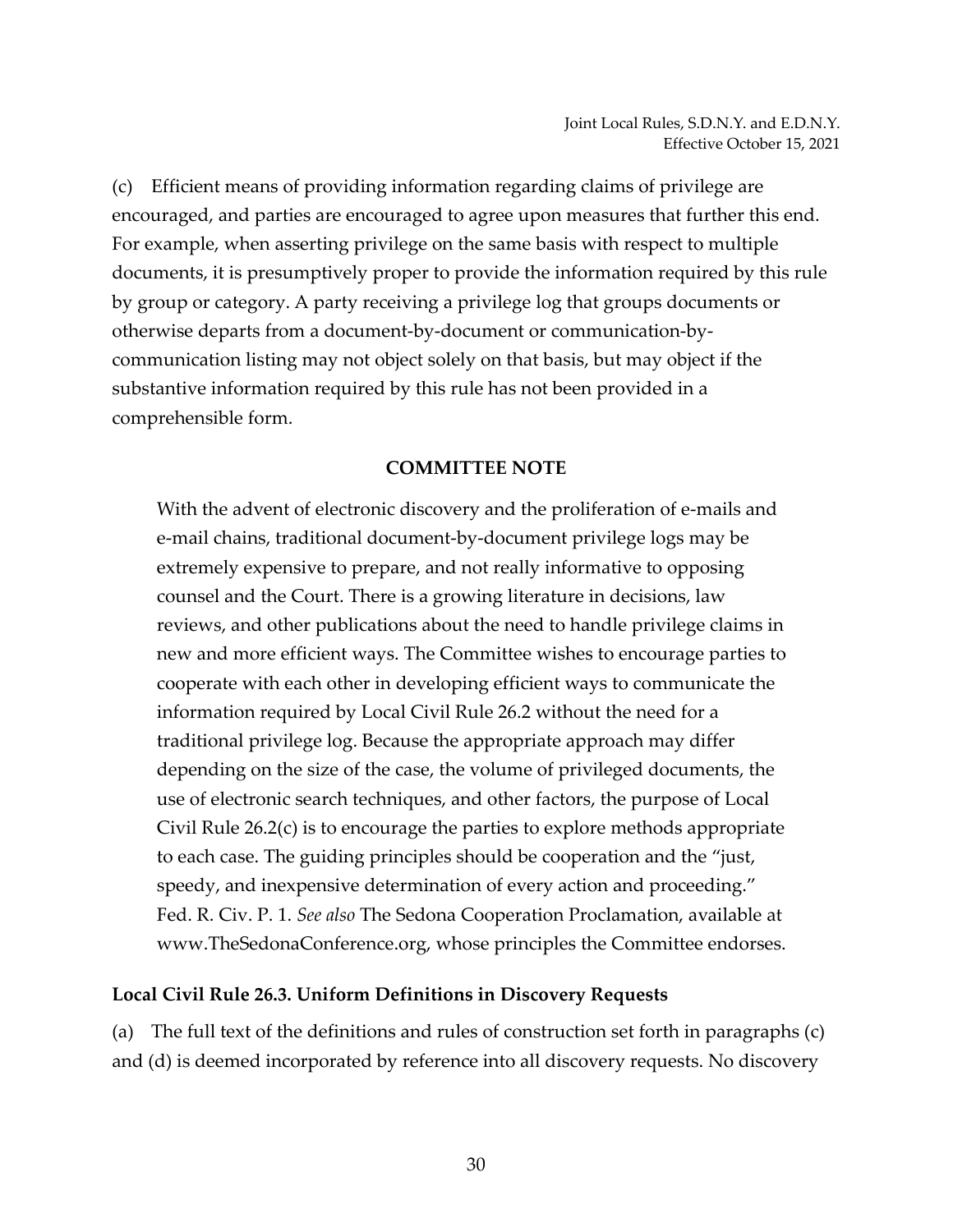request shall use broader definitions or rules of construction than those set forth in paragraphs (c) and (d). This rule shall not preclude:

- (1) the definition of other terms specific to the particular litigation,
- (2) the use of abbreviations, or
- (3) a more narrow definition of a term defined in paragraph (c).

(b) This rule is not intended to broaden or narrow the scope of discovery permitted by the Federal Rules of Civil Procedure.

- (c) The following definitions apply to all discovery requests:
	- (1) Communication**.** The term "communication" means the transmittal of information (in the form of facts, ideas, inquiries or otherwise).
	- (2) Document**.** The term "document" is defined to be synonymous in meaning and equal in scope to the usage of the term "documents or electronically stored information" in Fed. R. Civ. P. 34(a)(1)(A). A draft or non-identical copy is a separate document within the meaning of this term.
	- (3) Identify (with respect to persons). When referring to a person, "to identify" means to give, to the extent known, the person's full name, present or last known address, and when referring to a natural person, additionally, the present or last known place of employment. Once a person has been identified in accordance with this subparagraph, only the name of that person need be listed in response to subsequent discovery requesting the identification of that person.
	- (4) Identify (with respect to documents). When referring to documents, "to identify" means to give, to the extent known, the (i) type of document; (ii) general subject matter; (iii) date of the document; and (iv) author(s), addressee(s) and recipient(s). In the alternative, the responding party may produce the documents, together with identifying information sufficient to satisfy Fed. R. Civ. P. 33(d).
	- (5) Parties**.** The terms "plaintiff" and "defendant" as well as a party's full or abbreviated name or a pronoun referring to a party mean the party and, where applicable, its officers, directors, employees, partners, corporate parent,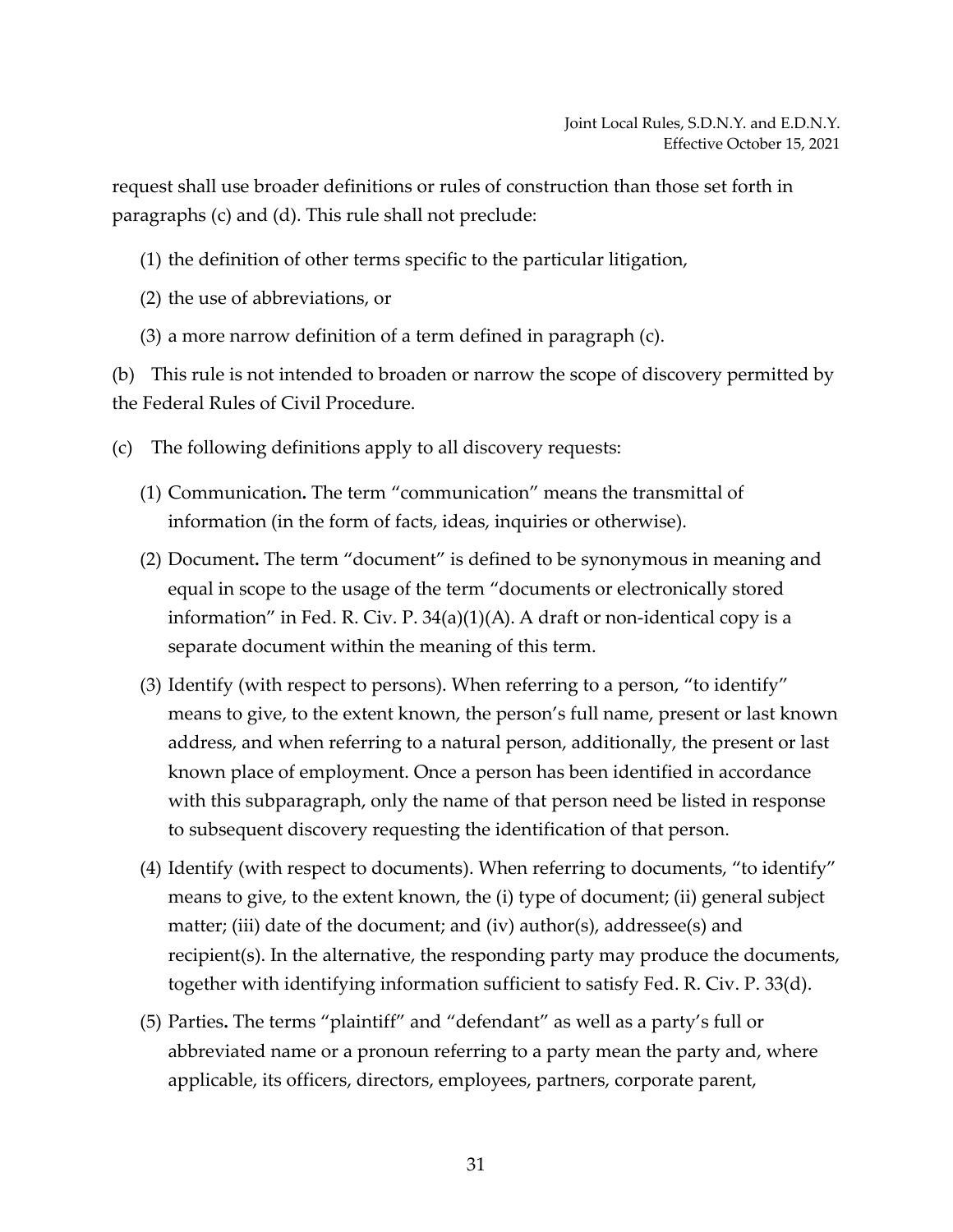subsidiaries or affiliates. This definition is not intended to impose a discovery obligation on any person who is not a party to the litigation.

- (6) Person. The term "person" is defined as any natural person or any legal entity, including, without limitation, any business or governmental entity or association.
- (7) Concerning. The term "concerning" means relating to, referring to, describing, evidencing or constituting.
- (d) The following rules of construction apply to all discovery requests:
	- (1) All/Any/Each**.** The terms "all," "any," and "each" shall each be construed as encompassing any and all.
	- (2) And/Or. The connectives "and" and "or" shall be construed either disjunctively or conjunctively as necessary to bring within the scope of the discovery request all responses that might otherwise be construed to be outside of its scope.
	- (3) Number. The use of the singular form of any word includes the plural and vice versa.

## **COMMITTEE NOTE**

Local Civil Rule 26.3 has performed a useful role in simplifying definitions that are commonly used in discovery requests. The Committee recommends certain changes to reflect current practice. The definition of "document" in Local Civil Rule 26.3(c)(2) has been updated to include the term "electronically stored information," which is now used in Fed. R. Civ. P.  $34(a)(1)(A)$ .

# **Local Civil Rule 26.4. Cooperation Among Counsel in Discovery [formerly Local Civil Rules 26.5 and 26.7]**

(a) Counsel are expected to cooperate with each other, consistent with the interests of their clients, in all phases of the discovery process and to be courteous in their dealings with each other, including in matters relating to scheduling and timing of various discovery procedures.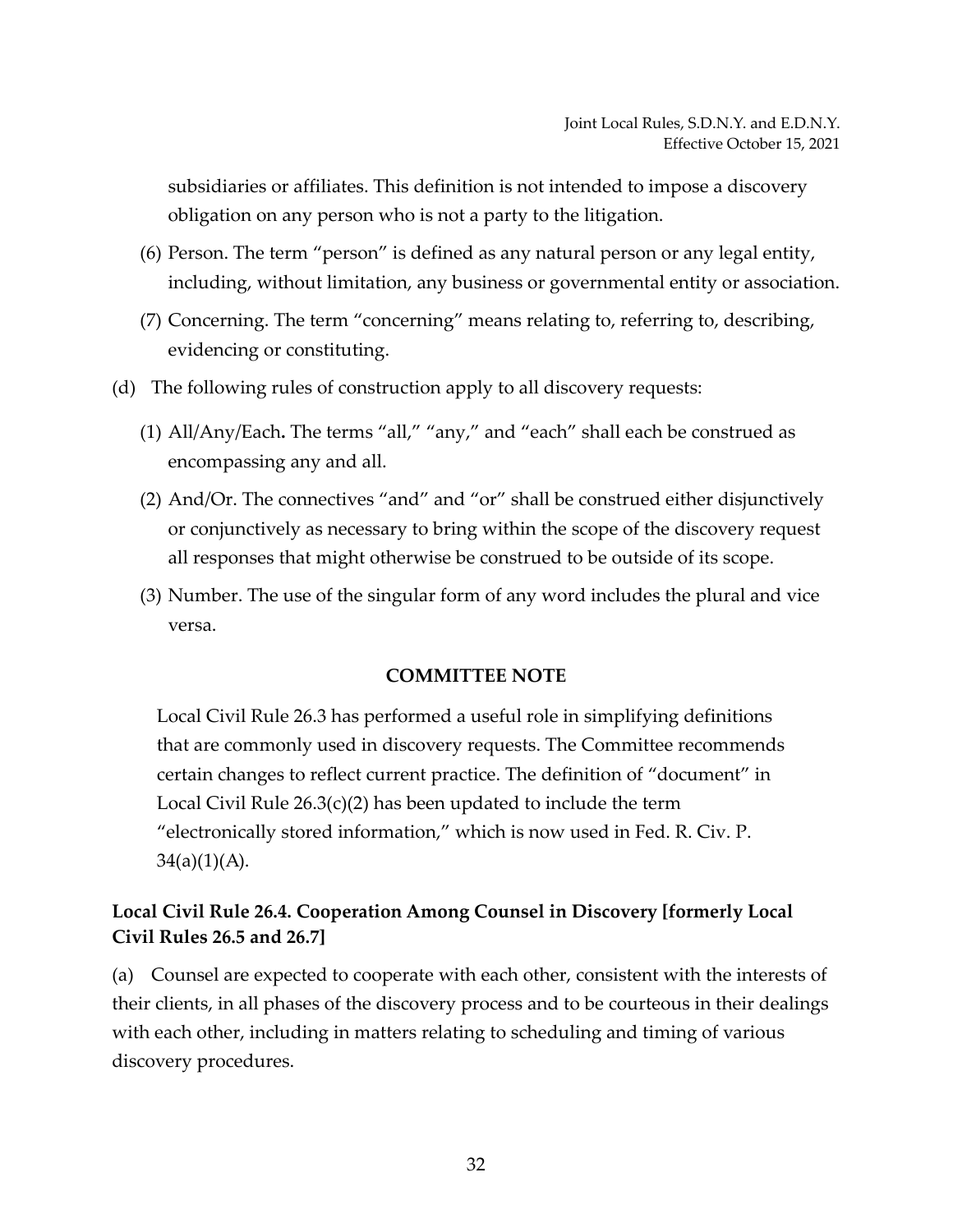(b) Discovery requests shall be read reasonably in the recognition that the attorney serving them generally does not have the information being sought and the attorney receiving them generally does have such information or can obtain it from the client.

# **COMMITTEE NOTE**

This recommended Local Civil Rule is derived from prior Local Civil Rules 26.5 and 26.7, which applied to the Eastern District only. The Committee endorses the goals of professional cooperation and courtesy embodied in this recommended Local Civil Rule, and recommends that the rule be made applicable to both the Southern and Eastern Districts.

# **Local Civil Rule 26.5. Form Discovery Requests [formerly Local Civil Rule 26.6]**

Attorneys using form discovery requests shall review them to ascertain that they are consistent with the scope of discovery under Fed. R. Civ. P. 26(b)(l). Non-compliant requests shall not be used.

# **COMMITTEE NOTE**

While this Local Civil Rule is a straightforward corollary of Fed. R. Civ. P.  $26(g)(1)(B)$ , the Committee understands that it is frequently relied upon, and therefore recommends its retention in the Eastern District and its adoption in the Southern District.

## **2016 COMMITTEE NOTE**

The change to Local Rule 26.5 is necessary because the December 2015 amendments to the Federal Rules of Civil Procedure eliminated discovery about the "subject matter," instead limiting discovery to the claims and defenses, as further limited by proportionality factors.

# **Local Civil Rule 30.1. Counsel Fees on Taking Depositions More Than 100 Miles From Courthouse**

When a deposition upon oral examination is to be taken at a place more than one hundred (100) miles from the courthouse, any party may request the Court to issue an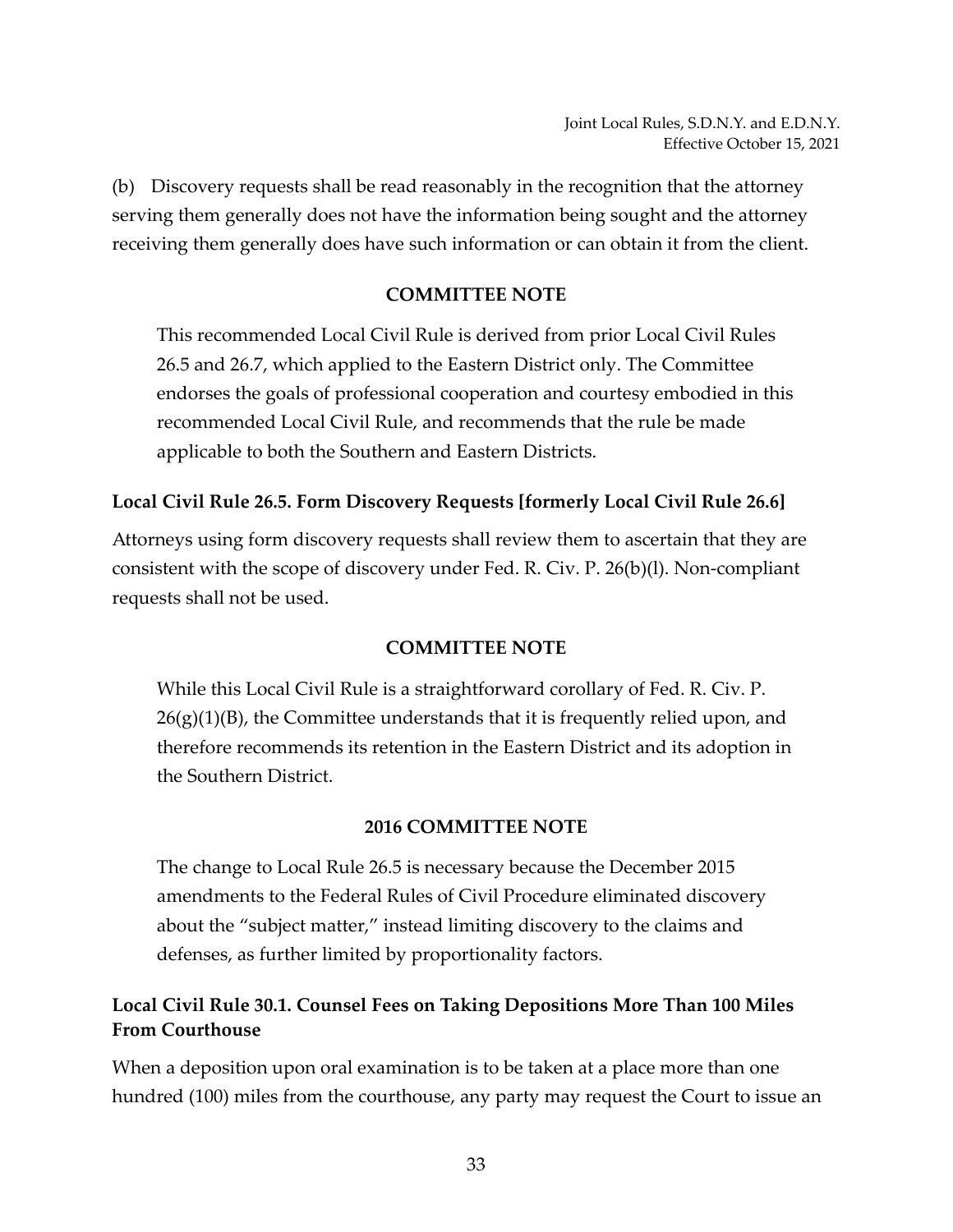order providing that prior to the examination, another party shall pay the expense (including a reasonable counsel fee) of the attendance of one attorney for each other party at the place where the deposition is to be taken. The amounts so paid, unless otherwise directed by the Court, may be taxed as a cost at the conclusion of the action or proceeding.

# **COMMITTEE NOTE**

The Committee believes that Local Civil Rule 30.1 serves a useful purpose in directing the attention of the parties to their ability to request expenses in the event that a deposition is taken more than 100 miles from the courthouse. Whether or not to award such expenses, and whether or not to tax them as costs at the conclusion of the case, remain in the discretion of the Court.

# **Local Civil Rule 30.2. Telephonic and Other Remote Depositions [formerly Local Civil Rule 30.3]**

The motion of a party to take the deposition of an adverse party by telephone or other remote means will presumptively be granted. Where the opposing party is a corporation, the term "adverse party" means an officer, director, managing agent or corporate designee pursuant to Fed. R. Civ. P. 30(b)(6).

# **COMMITTEE NOTE**

The Committee recommends that this Local Civil Rule be broadened to encompass the taking of depositions by remote means other than telephonic means, as has been done with Fed. R. Civ. P. 30(b)(4).

# **Local Civil Rule 30.3. Persons Attending Depositions [formerly Local Civil Rule 30.4]**

A person who is a party in the action may attend the deposition of a party or witness. A witness or potential witness in the action may attend the deposition of a party or witness unless otherwise ordered by the Court.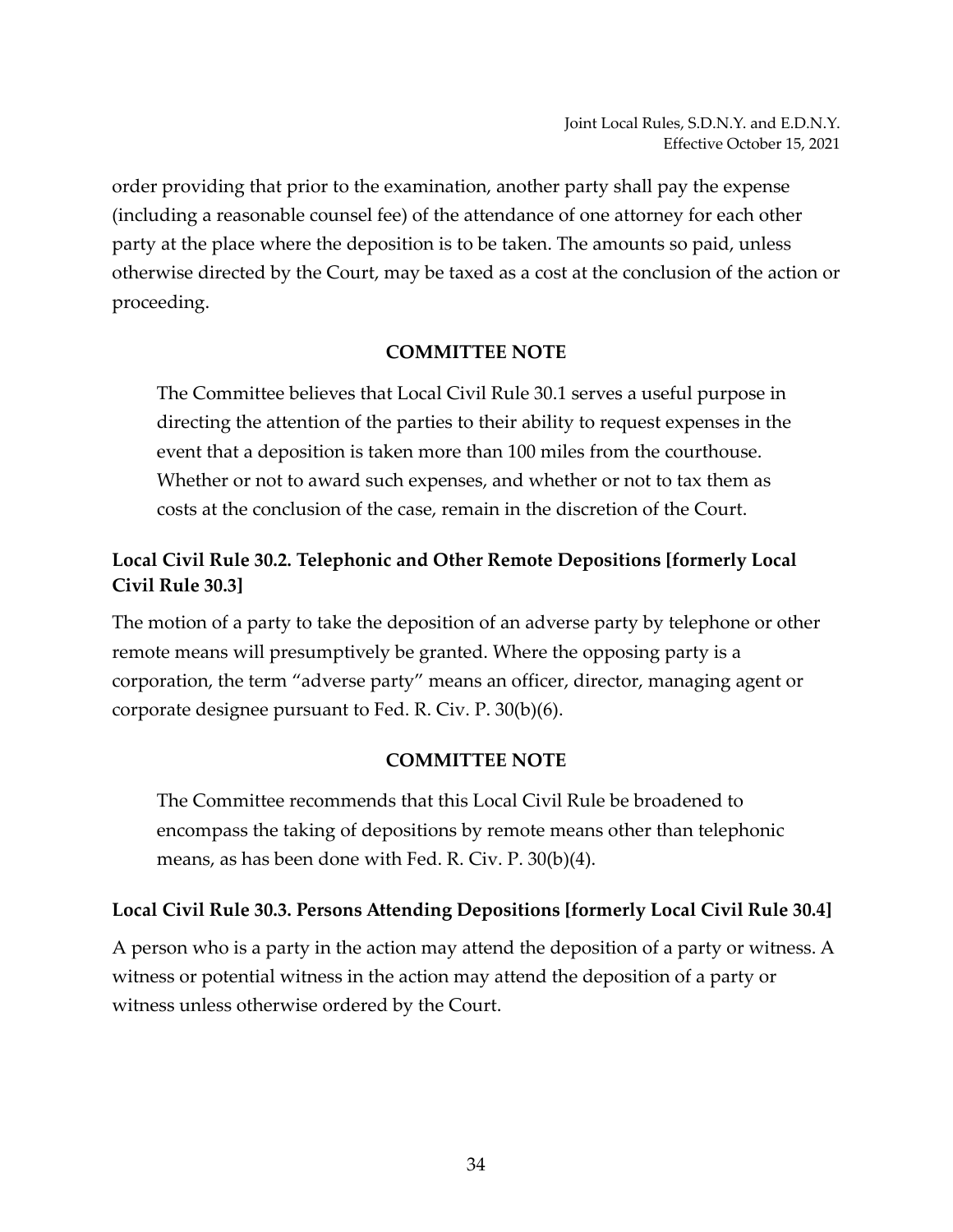This rule provides a useful summary of the rules regarding who may attend a deposition, and the Committee recommends that it be extended to the Southern District as well as the Eastern District. The exclusion-of-witnesses rule of Fed. R. 615 is made inapplicable to depositions by Fed. R. Civ. P.  $30(c)(1)$ , but Fed. R. Civ. P.  $26(c)(1)(E)$  allows the Court, for good cause, to "designat[e] the persons who may be present while the discovery is conducted."

# **Local Civil Rule 30.4. Conferences Between Deponent and Defending Attorney [formerly Local Civil Rule 30.6]**

An attorney for a deponent shall not initiate a private conference with the deponent while a deposition question is pending, except for the purpose of determining whether a privilege should be asserted.

#### **COMMITTEE NOTE**

The Committee believes that this Local Civil Rule serves a useful purpose, and that it is consistent with (although not duplicative of) Fed. R. Civ. P.  $30(c)(2)$  and  $20(d)(2)$ . The Committee believes that there is a broad consensus that it is improper for the deponent's attorney to initiate a private conference with the deponent while a question is pending. By recommending that this minimum standard be stated in the rule, the Committee does not intend any negative implication that other types of obstructive conduct during depositions may not be dealt with by appropriate orders of the Court.

## **[Local Civil Rule 33.1 Intentionally Omitted]**

#### **Local Civil Rule 33.2. Standard Discovery in Prisoner Pro Se Actions**

(a) This rule shall apply in any action commenced *pro se* in which the plaintiff's complaint includes any claim described in paragraph (b) of this rule, in which the events alleged in the complaint occurred while the plaintiff was in the custody of the New York State Department of Corrections & Community Supervision, the Department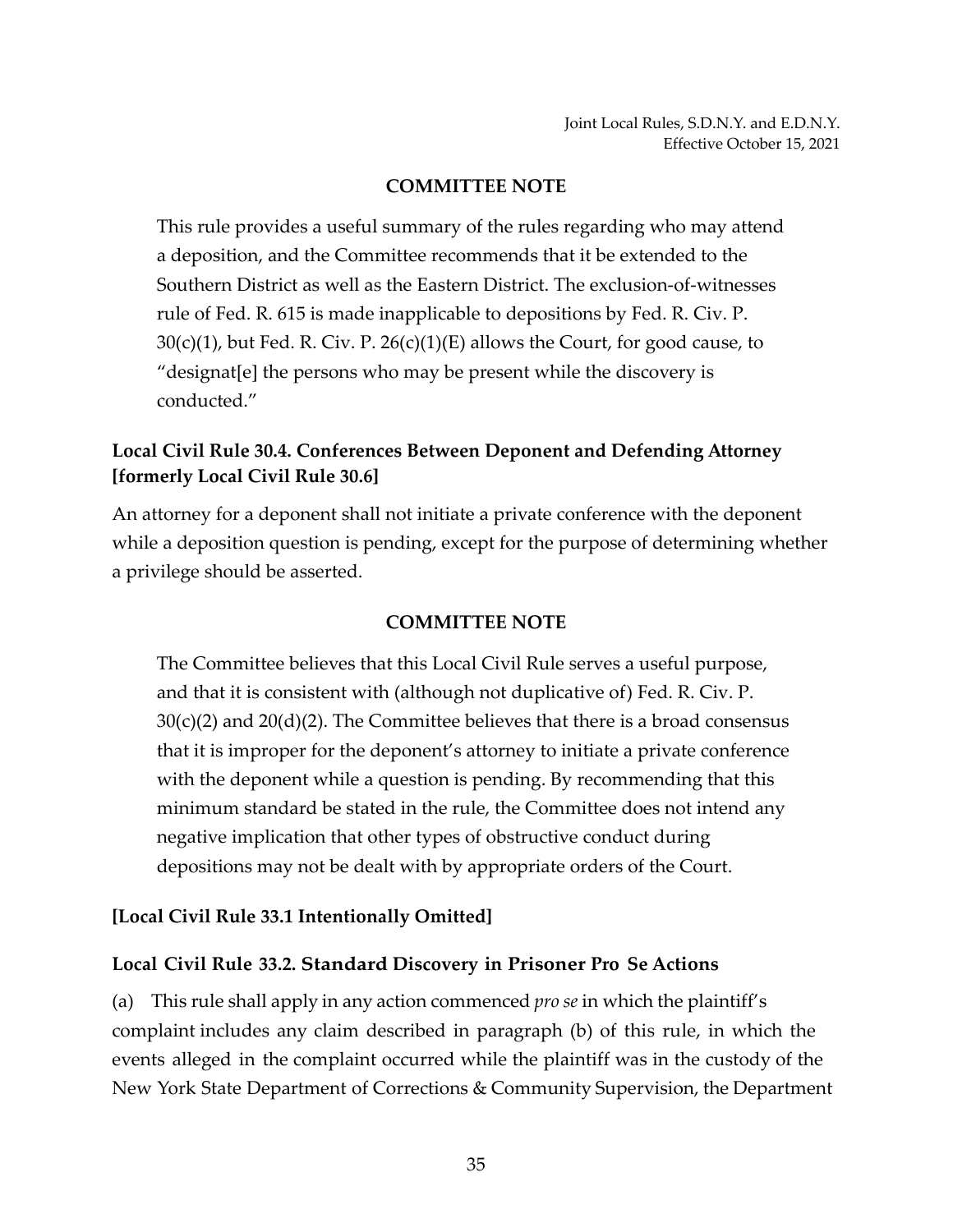of Correction of the City of New York, or any other jail, prison or correctional facility operated by or for a city, county, municipal or other local governmental entity (collectively, the "Department"). Defendants represented by the Office of the Attorney General, the Office of the Corporation Counsel of the City of New York, or counsel for or appointed by the Department responsible for the jail, prison or correctional facility (collectively, the "Facility"), shall respond to the standing discovery requests adopted by the Court, in accordance with the instructions and definitions set forth in the standing requests, unless otherwise ordered by the Court.

(b) The claims to which the standard discovery requests shall apply are Use of Force Cases, Inmate Against Inmate Assault Cases and Disciplinary Due Process Cases, as defined below.

- (1) "Use of Force Case" refers to an action in which the complaint alleges that an employee of the Department or Facility used physical force against the plaintiff in violation of the plaintiff's rights.
- (2) "Inmate against Inmate Assault Case" refers to an action in which the complaint alleges that an employee of the Department or Facility was responsible for the plaintiff's injury resulting from physical contact with another inmate.
- (3) "Disciplinary Due Process Case" refers to an action in which (i) the complaint alleges that an employee of the Department or Facility violated or permitted the violation of a right or rights in a disciplinary proceeding against plaintiff, and (ii) the punishment imposed upon plaintiff as a result of that proceeding was placement in a special housing unit for more than 30 days.

(c) If a response to the requests is required to be made on behalf of an individual defendant represented by the Office of the Corporation Counsel, the Office of the Attorney General or counsel for or appointed by the Department responsible for the Facility, it shall be made on the basis of information and documents within the possession, custody or control of the Department or Facility in accordance with the instructions contained in the requests. If no defendant is represented by such counsel, responses based upon such information need not be made pursuant to this Local Rule, without prejudice to such other discovery procedures as the plaintiff shall initiate.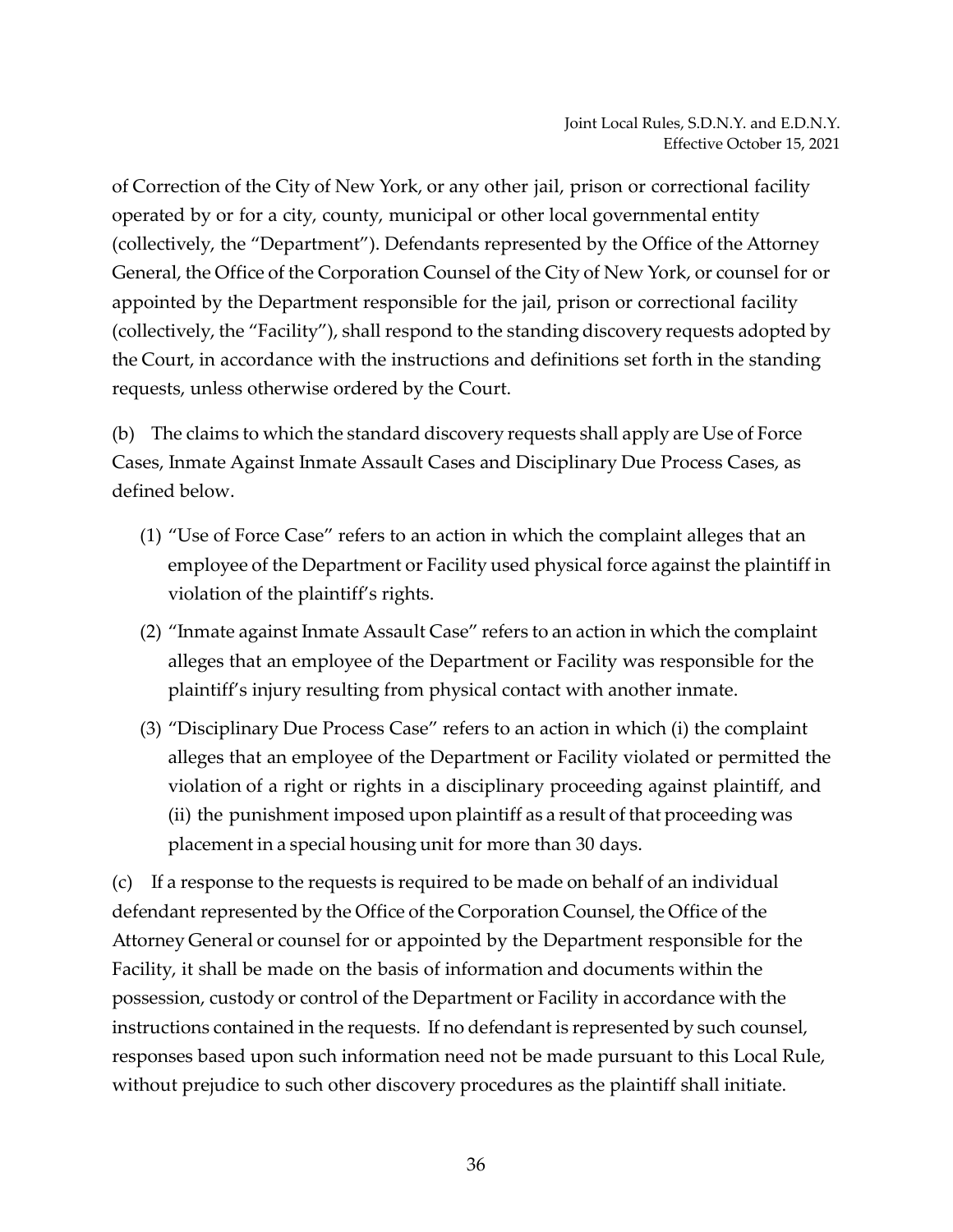(d) The requests, denominated "Plaintiff's Local Civil Rule 33.2 Interrogatories and Requests for Production of Documents," shall be answered within 120 days of service of the complaint on any named defendant except (i) as otherwise ordered by the Court, for good cause shown, which shall be based upon the facts and procedural status of the particular case and not upon a generalized claim of burden, expense or relevance or (ii) if a dispositive motion is pending. The responses to the requests shall be served upon the plaintiff and shall include verbatim quotation of the requests. Copies of the requests are available from the Court, including the Court's website.

(e) Except upon permission of the Court, for good cause shown, the requests shall constitute the sole form of discovery available to plaintiff during the 120-day period designated above.

# **JULY 2011 COMMITTEE NOTE**

Local Civil Rule 33.2 has worked well, and the Committee recommends its continuation. The Committee recommends that the rule be revised to make it applicable on the same basis in the Eastern District as in the Southern District. In addition, the Committee recommends extension of the rule to other prison facilities in addition to State and New York City prison facilities (12/2014). Because this Local Civil Rule and Local Civil Rule 33.3 are frequently cited, the Committee does not recommend that they be renumbered.

# **DECEMBER 2011 COMMITTEE NOTE**

The Committee recommends extension of the rule to other prison facilities in addition to State and New York City prison facilities. Also, the trigger for a DisciplinaryDue Process Case is reduced from 100 days in SHU to 30 days to better reflect the case law in this area.

# **2014 COMMITTEE NOTE**

The Committee recommends deleting Local Civil Rule 33.2(f). The Rule is intended to be automatic and the standard discovery requests are available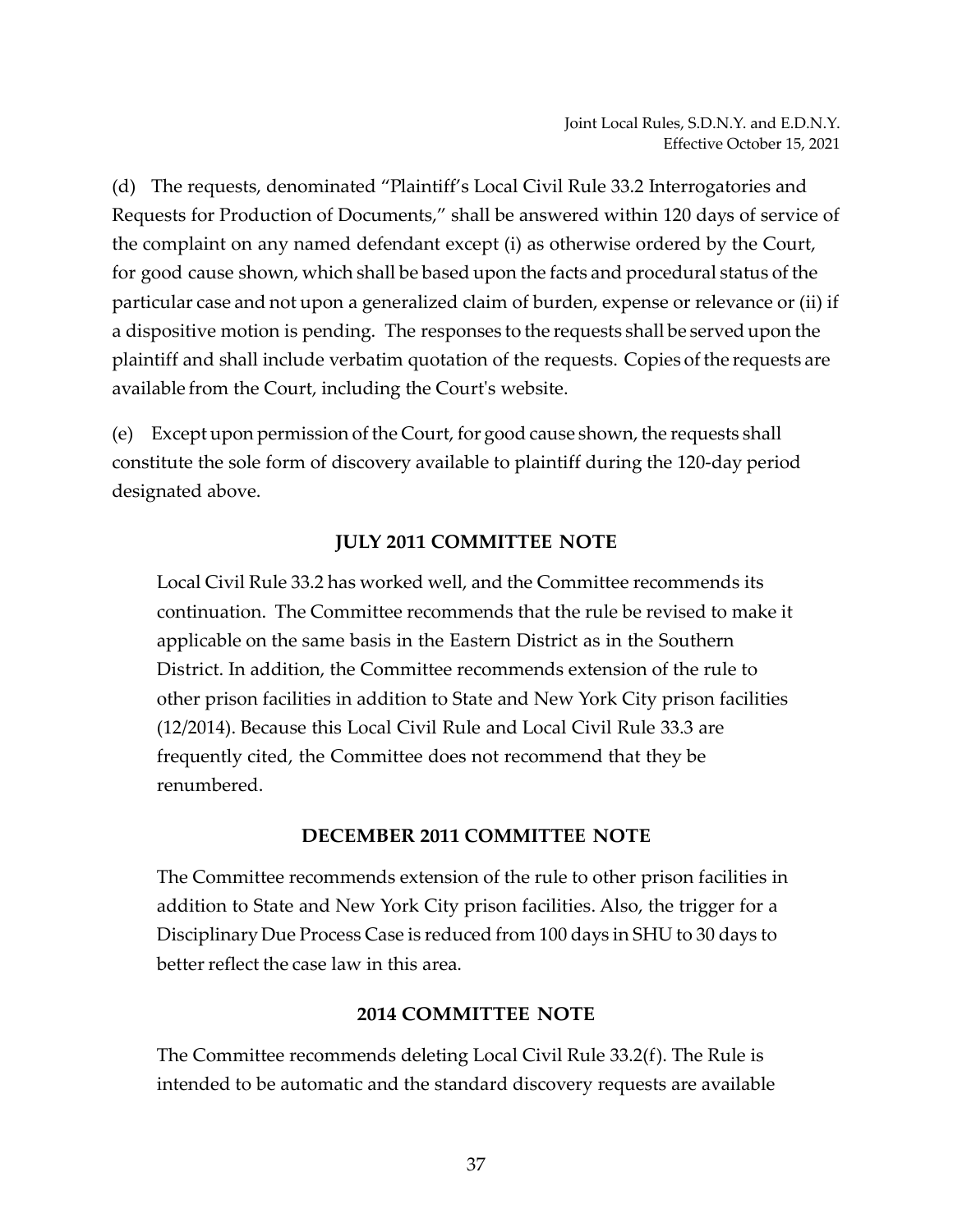on the Courts' websites and in most prison libraries. The second sentence of Local Rule 33.2(d) also is amended to require that the responses include verbatim quotation of the requests, to further ensure that the pro se plaintiff has the language of the requests.

# **Local Civil Rule 33.3. Interrogatories (Southern District Only)**

(a) Unless otherwise ordered by the Court, at the commencement of discovery, interrogatories will be restricted to those seeking names of witnesses with knowledge of information relevant to the subject matter of the action, the computation of each category of damage alleged, and the existence, custodian, location and general description of relevant documents, including pertinent insurance agreements, and other physical evidence, or information of a similar nature.

(b) During discovery, interrogatories other than those seeking information described in paragraph (a) above may only be served

- (1) if they are a more practical method of obtaining the information sought than a request for production or a deposition, or
- (2) if ordered by the Court.

(c) At the conclusion of other discovery, and at least 30 days prior to the discovery cutoff date, interrogatories seeking the claims and contentions of the opposing party may be served unless the Court has ordered otherwise.

# **COMMITTEE NOTE**

Local Civil Rule 33.3 reflects the general practice in the Southern District, and the Committee recommends its continuation there. Practice in the Eastern District is more receptive to the use of interrogatories, and the Committee therefore does not recommend that this Local Civil Rule be extended to the Eastern District.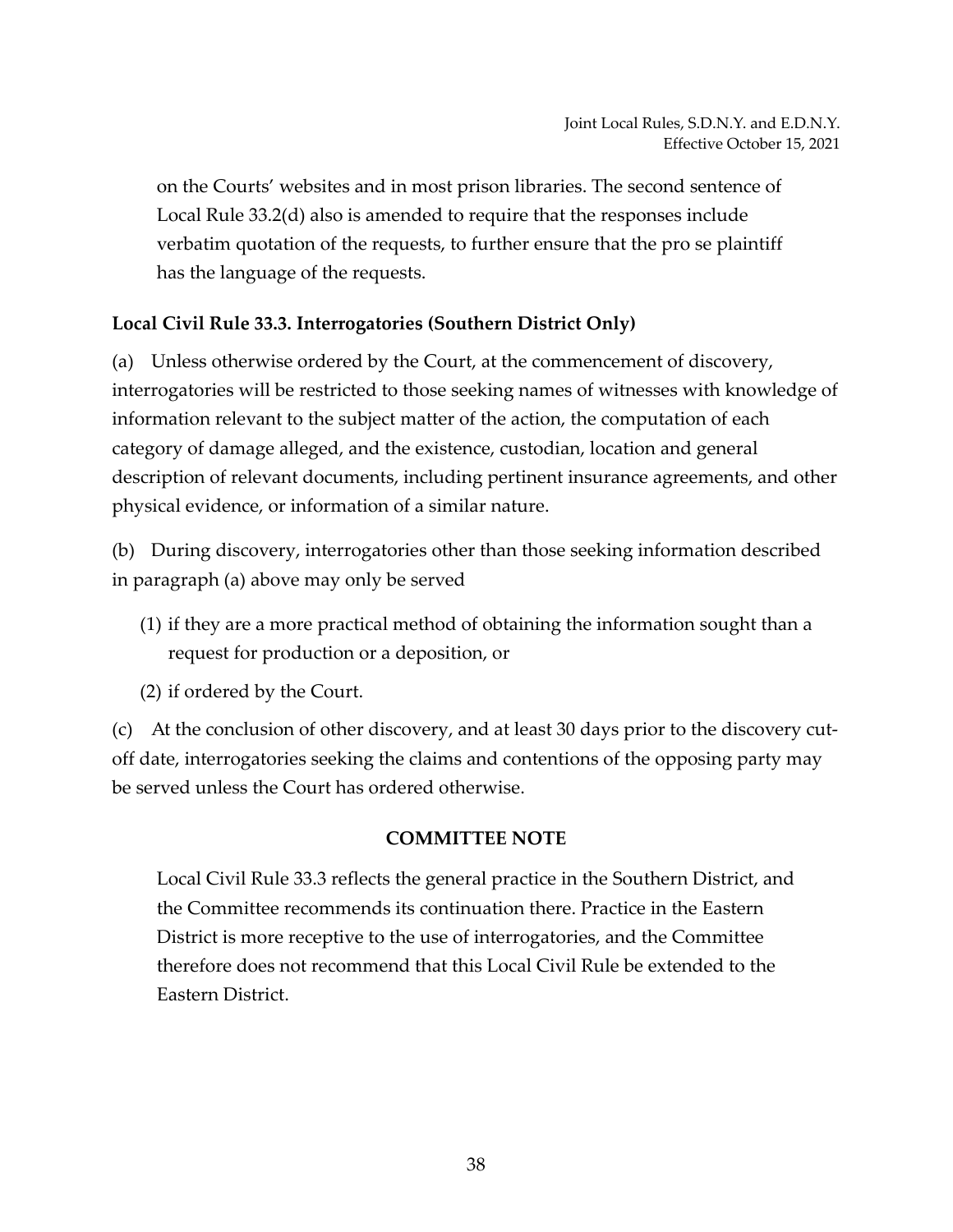# **Local Civil Rule 37.1. Verbatim Quotation of Discovery Materials**

Upon any motion or application involving discovery or disclosure requests or responses under Fed. R. Civ. P. 37, the moving party shall specify and quote or set forth verbatim in the motion papers each discovery request and response to which the motion or application is addressed. The motion or application shall also set forth the grounds upon which the moving party is entitled to prevail as to each request or response. Local Civil Rule 5.1 also applies to the motion or application.

## **COMMITTEE NOTE**

Local Civil Rule 37.1 continues to serve a clearly useful purpose, and the Committee recommends its retention.

# **Local Civil Rule 37.2. Mode of Raising Discovery Disputes With the Court (Southern District Only)**

No motion under Rules 26 through 37 inclusive of the Federal Rules of Civil Procedure shall be heard unless counsel for the moving party has first requested an informal conference with the Court by letter-motion for a pre-motion discovery conference (subject to the instructions regarding ECF published on the Court's website and the Judge's Individual Practices) and such request has either been denied or the discovery dispute has not been resolved as a consequence of such a conference.

# **COMMITTEE NOTE**

The modes of raising discovery disputes with the Court are sufficiently different in the Southern and Eastern Districts that the Committee is constrained to recommend the continuation of two different rules – Local Civil Rule 37.2 applying to the Southern District, and Local Civil Rule 37.3 applying to the Eastern District.

## **2013 COMMITTEE NOTE**

This amendment would make clear that the request to the Court required by Local Civil Rule 37.2 shall now be made by letter-motion as authorized by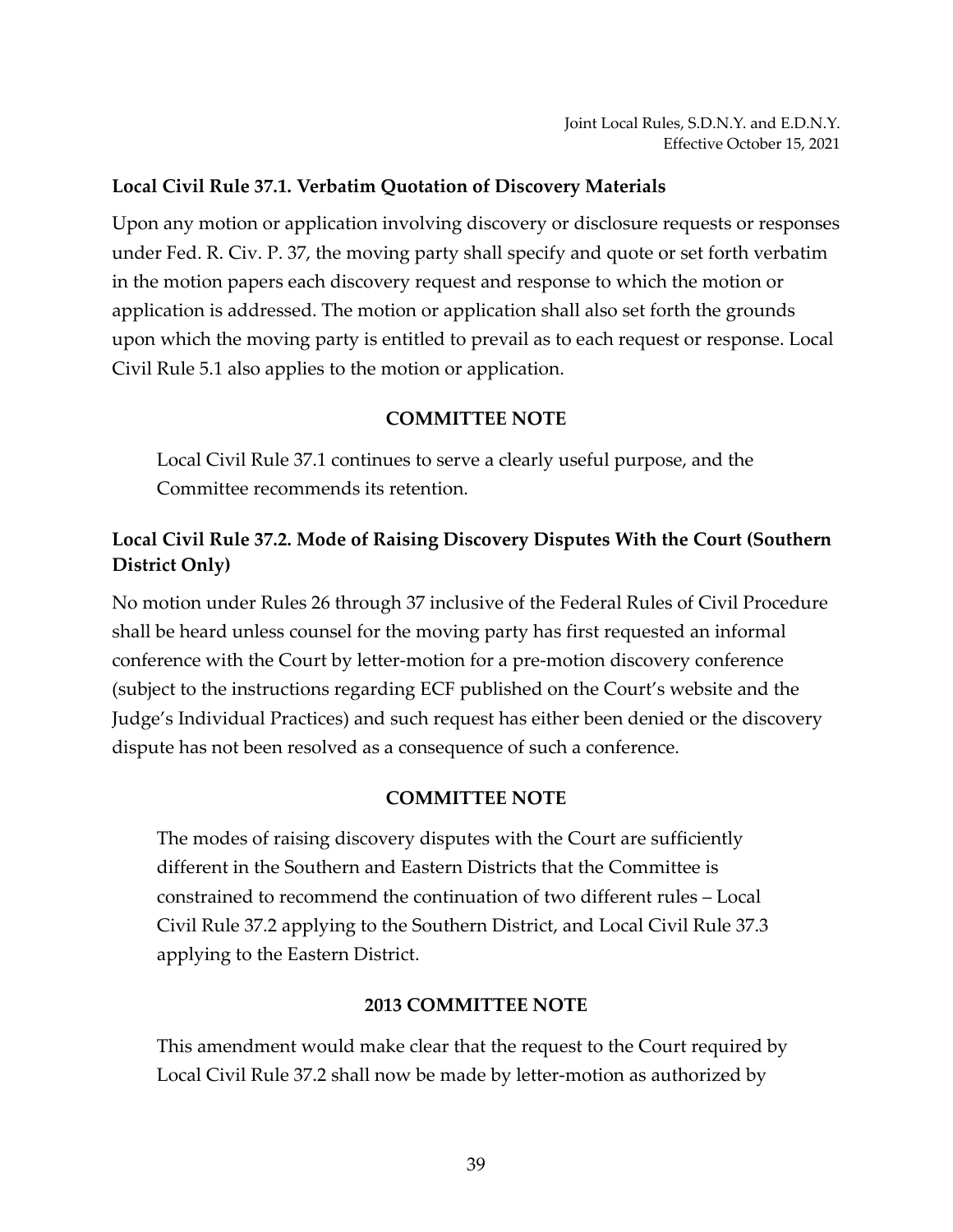Local Civil Rule 7.1(d), instead of by letter as before, without any substantive change in practice.

# **Local Civil Rule 37.3. Mode of Raising Discovery and Other Non-Dispositive Pretrial Disputes With the Court (Eastern District Only)**

(a) Good-Faith Effort to Resolve. Prior to seeking judicial resolution of a discovery or non-dispositive pretrial dispute, the attorneys for the affected parties or non-party witness shall attempt to confer in good faith in person or by telephone in an effort to resolve the dispute, in conformity with Fed. R. Civ. P. 37(a)(1).

(b) Disputes Arising During Depositions. Where the attorneys for the affected parties or a non-party witness cannot agree on a resolution of a discovery dispute that arises during a deposition, they shall, to the extent practicable, notify the Court by telephone and seek a ruling while the deposition is in progress. If a prompt ruling cannot be obtained, and the dispute involves an instruction to the witness not to answer a question, the instruction not to answer may stand and the deposition shall continue until a ruling is obtained pursuant to the procedure set forth in paragraph (c) below.

(c) Other Discovery and Non-Dispositive Pretrial Disputes. Where the attorneys for the affected parties or non-party witness cannot agree on a resolution of any other discovery dispute or non-dispositive pretrial dispute, or if they are unable to obtain a telephonic ruling on a discovery dispute that arises during a deposition as provided in paragraph (b) above, they shall notify the Court by letter not exceeding three pages in length outlining the nature of the dispute and attaching relevant materials. Within four days of receiving such a letter, any opposing affected party or non-party witness may submit a responsive letter not exceeding three pages attaching relevant materials. Except for the letters and attachments authorized herein, or where a ruling which was made exclusively as a result of a telephone conference is the subject of *de novo* review pursuant to paragraph (d) hereof, papers shall not be submitted with respect to a dispute governed by this rule unless the Court has so directed.

(d) Motion for Reconsideration. A ruling made exclusively as a result of a telephone conference may be the subject of *de novo* reconsideration by a letter not exceeding five pages in length attaching relevant materials submitted by any affected party or non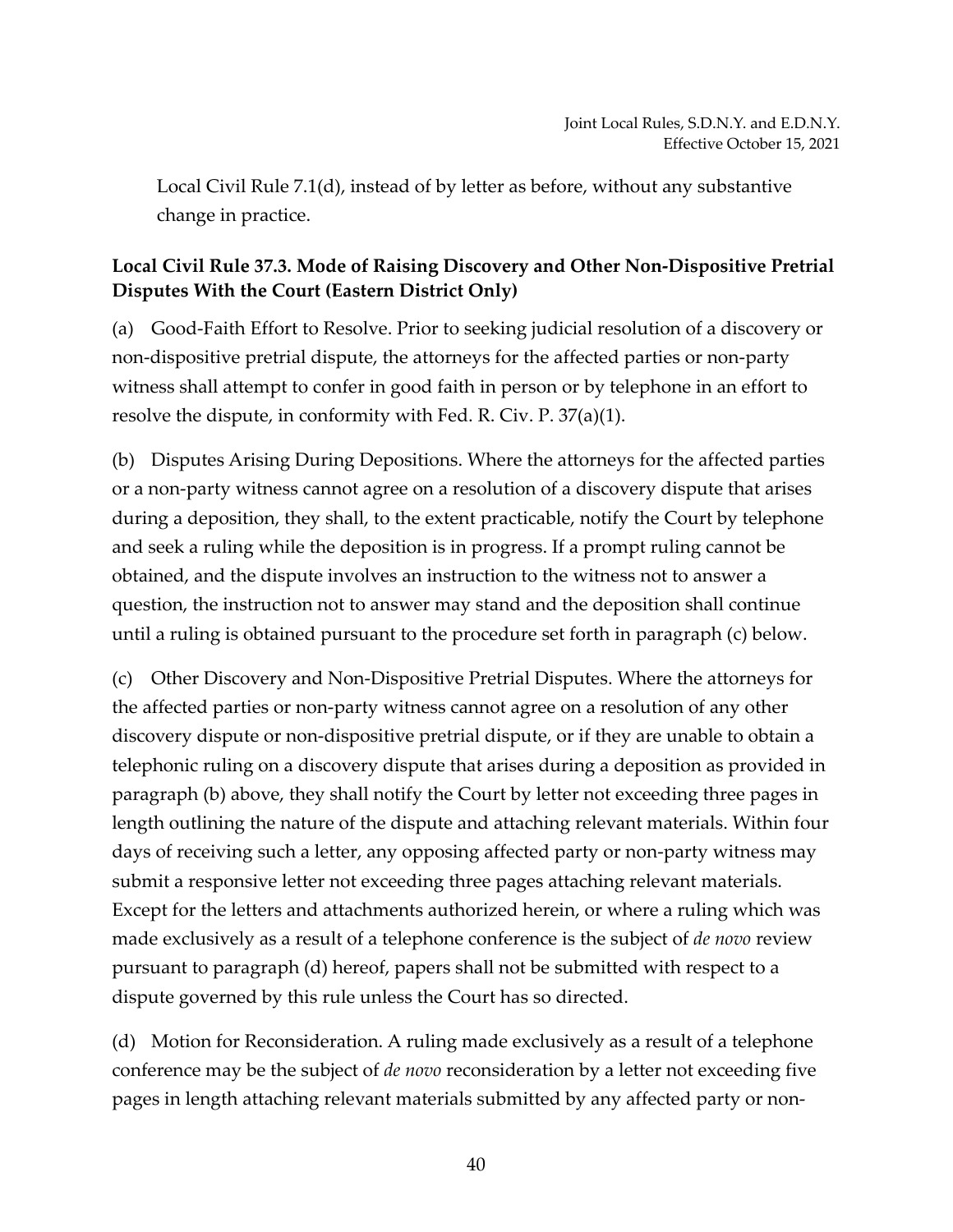party witness. Within four days of receiving such a letter, any other affected party or non-party witness may submit a responsive letter not exceeding five pages in length attaching relevant materials.

(e) Decision of the Court. The Court shall record or arrange for the recording of the Court's decision in writing. Such written order may take the form of an oral order read into the record of a deposition or other proceeding, a handwritten memorandum, a handwritten marginal notation on a letter or other document, or any other form the Court deems appropriate.

# **COMMITTEE NOTE**

As explained in the Committee Note to Local Civil Rule 37.2, the Committee believes that it is necessary to have a separate Local Civil Rule setting forth the mode of raising discovery and other non-dispositive pretrial disputes in the Eastern District. In Local Civil Rule 37.3(c), the Committee concluded that, except in the context of an ongoing deposition (which is covered by Local Civil Rule 37.3(b)), disputes should be raised by letter rather than by a telephone call to the Court.

# **Local Civil Rule 39.1. Custody of Trial and Hearing Exhibits**

(a) Unless the Court orders otherwise, trial and hearing exhibits shall not be filed with the Clerk, but shall be retained in the custody of the respective attorneys who produced them in court.

(b) Trial and hearing exhibits which have been filed with the Clerk shall be removed by the party responsible for them (1) if no appeal is taken, within ninety (90) days after a final decision is rendered, or (2) if an appeal has been taken, within thirty (30) days after the final disposition of the appeal. Parties failing to comply with this rule shall be notified by the Clerk to remove their exhibits and upon their failure to do so within thirty (30) days, the Clerk may dispose of them as the Clerk may see fit.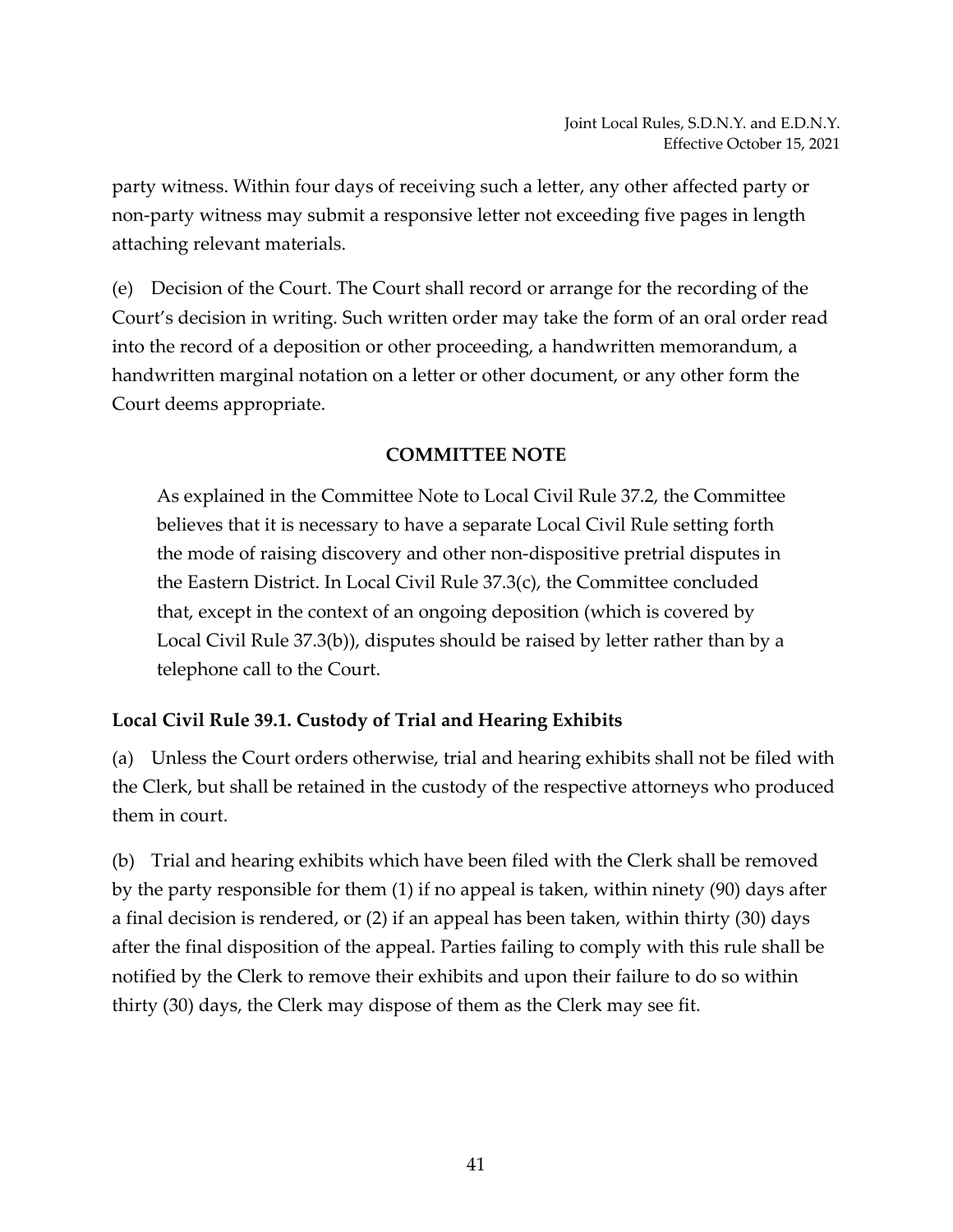The Committee believes that this Local Civil Rule is useful in alerting counsel to the Courts' practice concerning the custody of trial and hearing exhibits, which differs from the practices of many other courts.

## **Local Civil Rule 39.2. Order of Summation**

After the close of evidence in civil trials, the order of summation shall be determined in the discretion of the Court.

## **COMMITTEE NOTE**

The Committee believes that Local Civil Rule 39.2 serves a useful role in clarifying the power of the Court to determine the order of summation.

## **Local Civil Rule 47.1. Assessment of Jury Costs**

All counsel in civil cases shall seriously discuss the possibility of settlement a reasonable time prior to trial. The Court may, in its discretion, assess the parties or counsel with the cost of one day's attendance of the jurors if a case is settled after the jury has been summoned or during trial, the amount to be paid to the Clerk of the Court. For purposes of this rule, a civil jury is considered summoned for a trial as of Noon one day prior to the designated date of the trial.

## **COMMITTEE NOTE**

The Committee understands that the power to impose the cost of one day's attendance of jurors upon parties who have failed to reach (or notify the Court of) a settlement at least one business day before trial is exercised only infrequently and in egregious cases. The Committee agrees that the Court should have this power in order to deal with such egregious cases, and that the rule serves a useful purpose in notifying the bar that the Court has this power.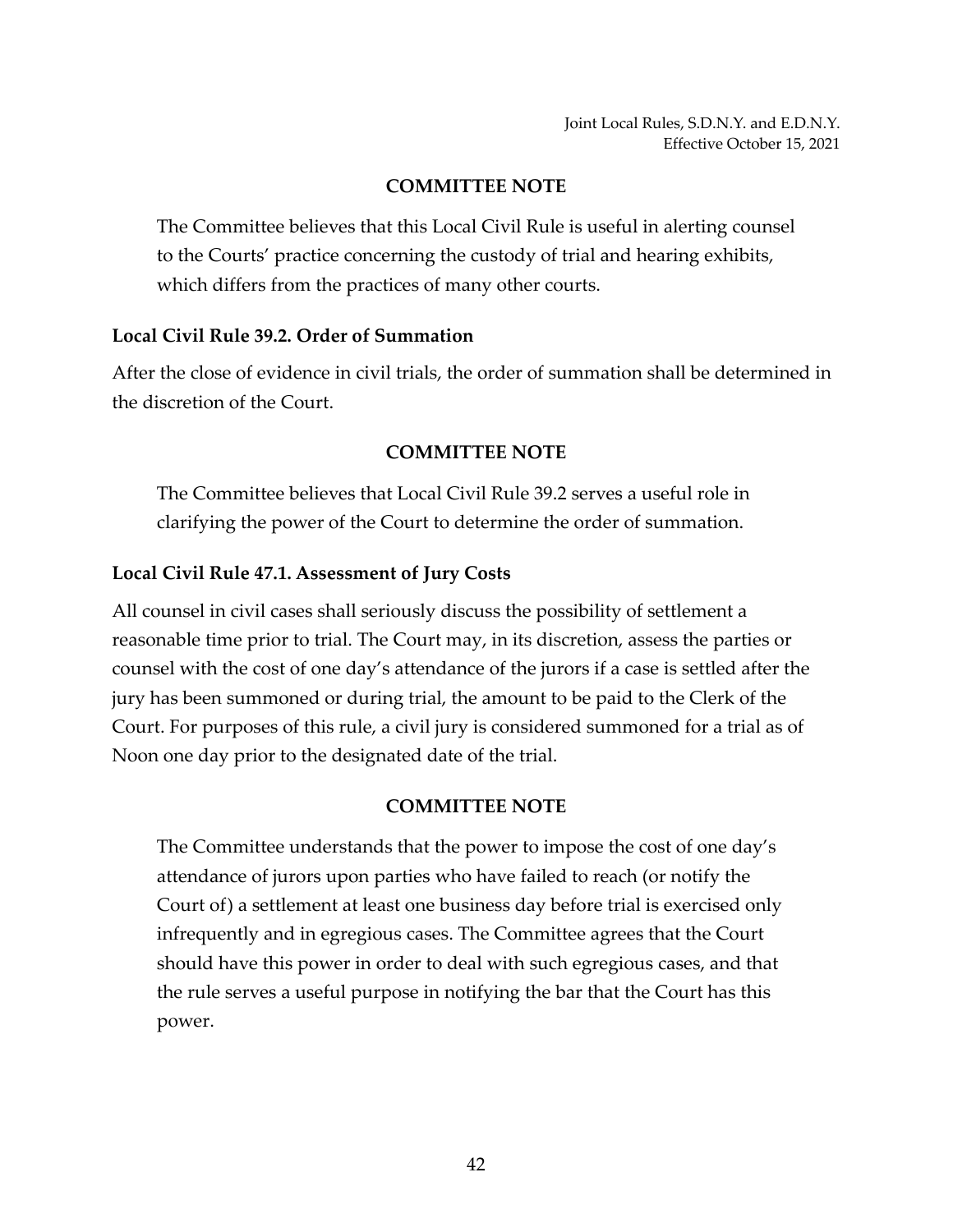## **Local Civil Rule 53.1. Masters**

(a) Oath. Every person appointed pursuant to Rule 53 shall before entering upon his or her duties take and subscribe an oath, which, except as otherwise prescribed by statute or rule, shall be the same as the oath prescribed for Judges pursuant to 28 U.S.C. § 453, with the addition of the words "in conformance with the order of appointment" after the words "administer justice." Such an oath may be taken before any federal or state officer authorized by federal law to administer oaths, and shall be filed in the office of the Clerk.

(b) May Sit Outside District. A person appointed pursuant to Rule 53 may sit within or outside the district. When the person appointed is requested to sit outside the district for the convenience of a party and there is opposition by another party, he or she may make an order for the holding of the hearing, or a part thereof, outside the district, upon such terms and conditions as shall be just. Such order may be reviewed by the Court upon motion of any party, served within twenty-one (21) days after service on all parties by the master of the order.

# **COMMITTEE NOTE**

The Committee believes that Local Civil Rule 53.1 serves a useful purpose by clarifying two subjects that are not dealt with in Fed. R. Civ. P. 53.

## **Local Civil Rule 54.1. Taxable Costs**

(a) Notice of Taxation of Costs. Within thirty (30) days after the entry of final judgment, or, in the case of an appeal by any party, within thirty (30) days after the final disposition of the appeal, unless this period is extended by the Court for good cause shown, any party seeking to recover costs shall file with the Clerk a notice of taxation of costs by Electronic Case Filing, except a pro se party may do so in writing, indicating the date and time of taxation which shall comply with the notice period prescribed by Fed. R. Civ. P. 54, and annexing a bill of costs. Costs will not be taxed during the pendency of any appeal, motion for reconsideration, or motion for a new trial. Within thirty (30) days after the determination of any appeal, motion for reconsideration, or motion for a new trial, the party seeking tax costs shall file a new notice of taxation of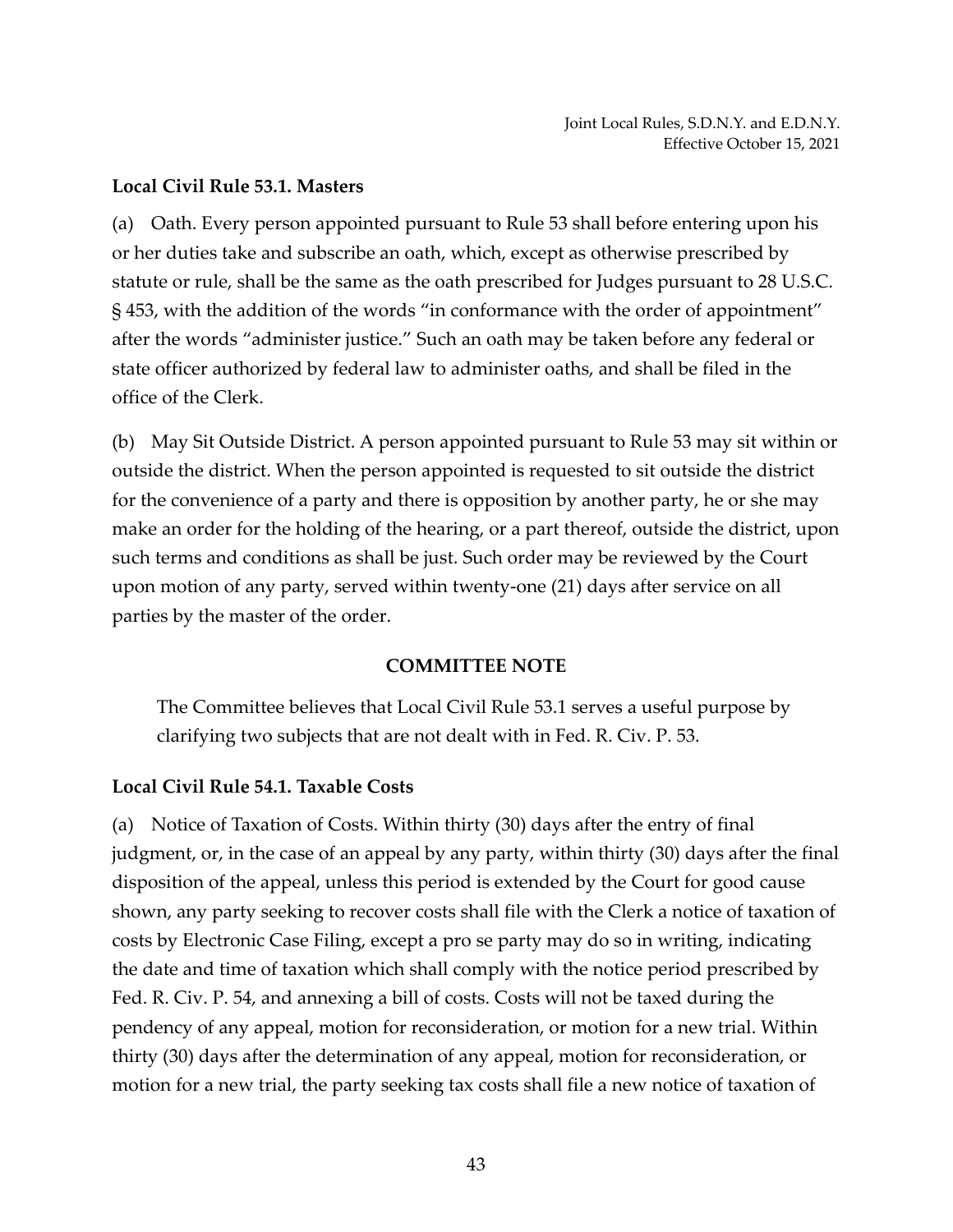costs. Any party failing to file a notice of taxation of costs within the applicable thirty (30) day period will be deemed to have waived costs. The bill of costs shall include an affidavit that the costs claimed are allowable by law, are correctly stated and were necessarily incurred. Bills for the costs claimed shall be attached as exhibits.

(b) Objections to Bill of Costs. A party objecting to any cost item shall serve objections by Electronic Case Filing, except a pro se party may do so in writing, prior to the date and time scheduled for taxation. The parties need not appear at the date and time scheduled for taxation unless requested by the Clerk. The Clerk will proceed to tax costs at the time scheduled and allow such items as are properly taxable. In the absence of written objection, any item listed may be taxed within the discretion of the Clerk.

- (c) Items Taxable as Costs
	- (1) Transcripts. The cost of any part of the original trial transcript that was necessarily obtained for use in this Court or on appeal is taxable. Convenience of counsel is not sufficient. The cost of a transcript of Court proceedings prior to or subsequent to trial is taxable only when authorized in advance or ordered by the Court.
	- (2) Depositions. Unless otherwise ordered by the Court, the original transcript of a deposition, plus one copy, is taxable if the deposition was used or received in evidence at the trial, whether or not it was read in its entirety. Costs for depositions are also taxable if they were used by the Court in ruling on a motion for summary judgment or other dispositive substantive motion. Costs for depositions taken solely for discovery are not taxable. Counsel's fees and expenses in attending the taking of a deposition are not taxable except as provided by statute, rule (including Local Civil Rule 30.1), or order of the Court. Fees, mileage, and subsistence for the witness at the deposition are taxable at the same rates as for attendance at trial if the deposition taken was used or received in evidence at the trial.
	- (3) Witness Fees, Travel Expenses and Subsistence. Witness fees and travel expenses authorized by 28 U.S.C. § 1821 are taxable if the witness testifies. Subsistence pursuant to 28 U.S.C. § 1821 is taxable if the witness testifies and it is not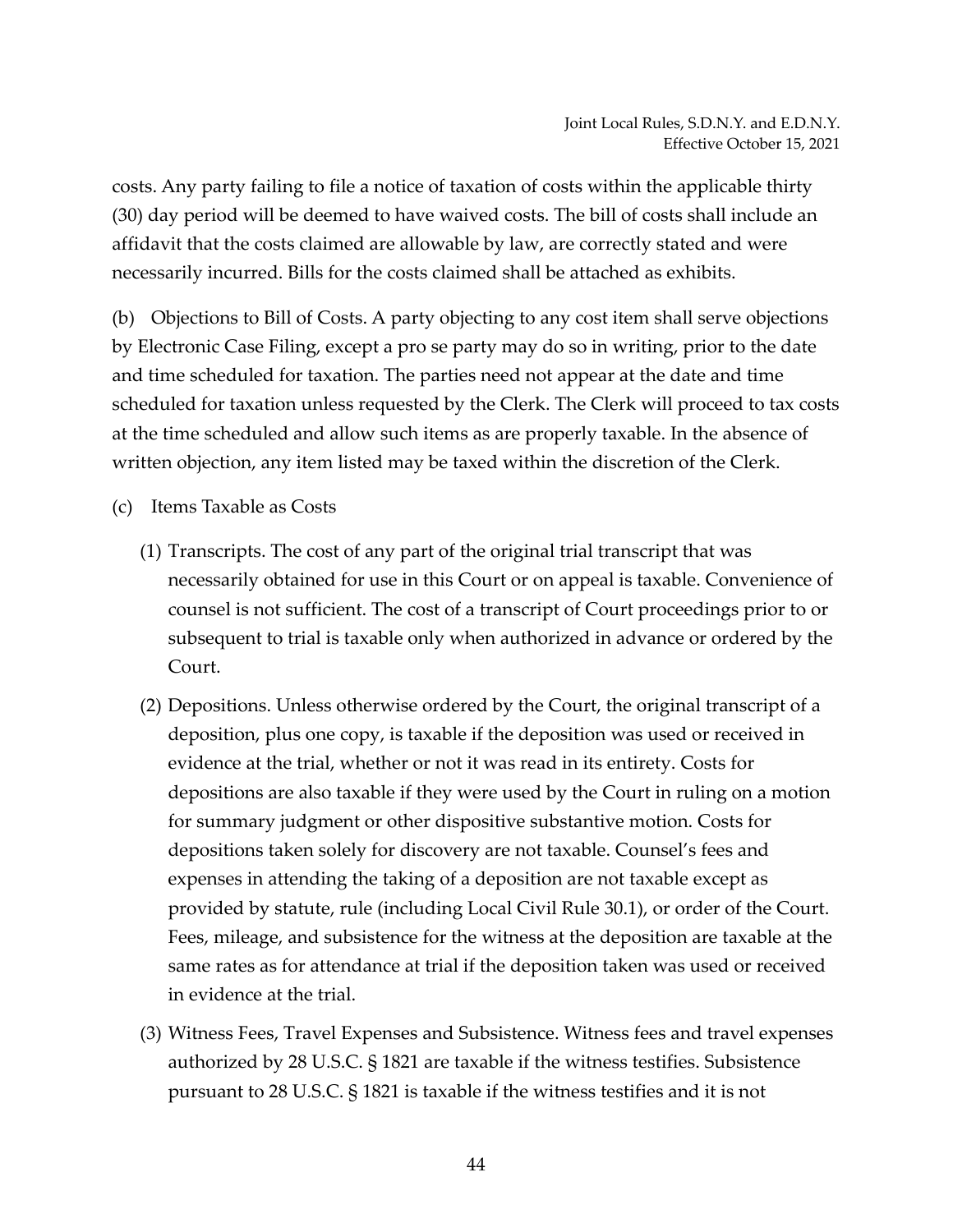practical for the witness to return to his or her residence from day to day. No party to the action may receive witness fees, travel expenses, or subsistence. Fees for expert witnesses are taxable only to the extent of fees for ordinary witnesses unless prior court approval was obtained.

- (4) Interpreting Costs. The reasonable fee of a competent interpreter is taxable if the fee of the witness involved is taxable.
- (5) Exemplifications and Copies of Papers. A copy of an exhibit is taxable if the original was not available and the copy was used or received in evidence. The cost of copies used for the convenience of counsel or the Court are not taxable. The fees for a search and certification or proof of the non-existence of a document in a public office is taxable.
- (6) Maps, Charts, Models, Photographs and Summaries. The cost of photographs, 8" x 10" in size or less, is taxable if used or received in evidence. Enlargements greater than 8" x 10" are not taxable except by order of the Court. Costs of maps, charts, and models, including computer generated models, are not taxable except by order of the Court. The cost of compiling summaries, statistical comparisons and reports is not taxable.
- (7) Attorney Fees and Related Costs. Attorney fees and disbursements and other related fees and paralegal expenses are not taxable except by order of the Court. A motion for attorney fees and related nontaxable expenses shall be made within the time period prescribed by Fed. R. Civ. P. 54.
- (8) Fees of Masters, Receivers, Commissioners and Court Appointed Experts. Fees of masters, receivers, commissioners, and Court appointed experts are taxable as costs, unless otherwise ordered by the Court.
- (9) Costs for Title Searches. A party is entitled to tax necessary disbursements for the expenses of searches made by title insurance, abstract or searching companies.
- (10) Docket and Miscellaneous Fees. Docket fees, and the reasonable and actual fees of the Clerk and of a marshal, sheriff, and process server, are taxable unless otherwise ordered by the Court.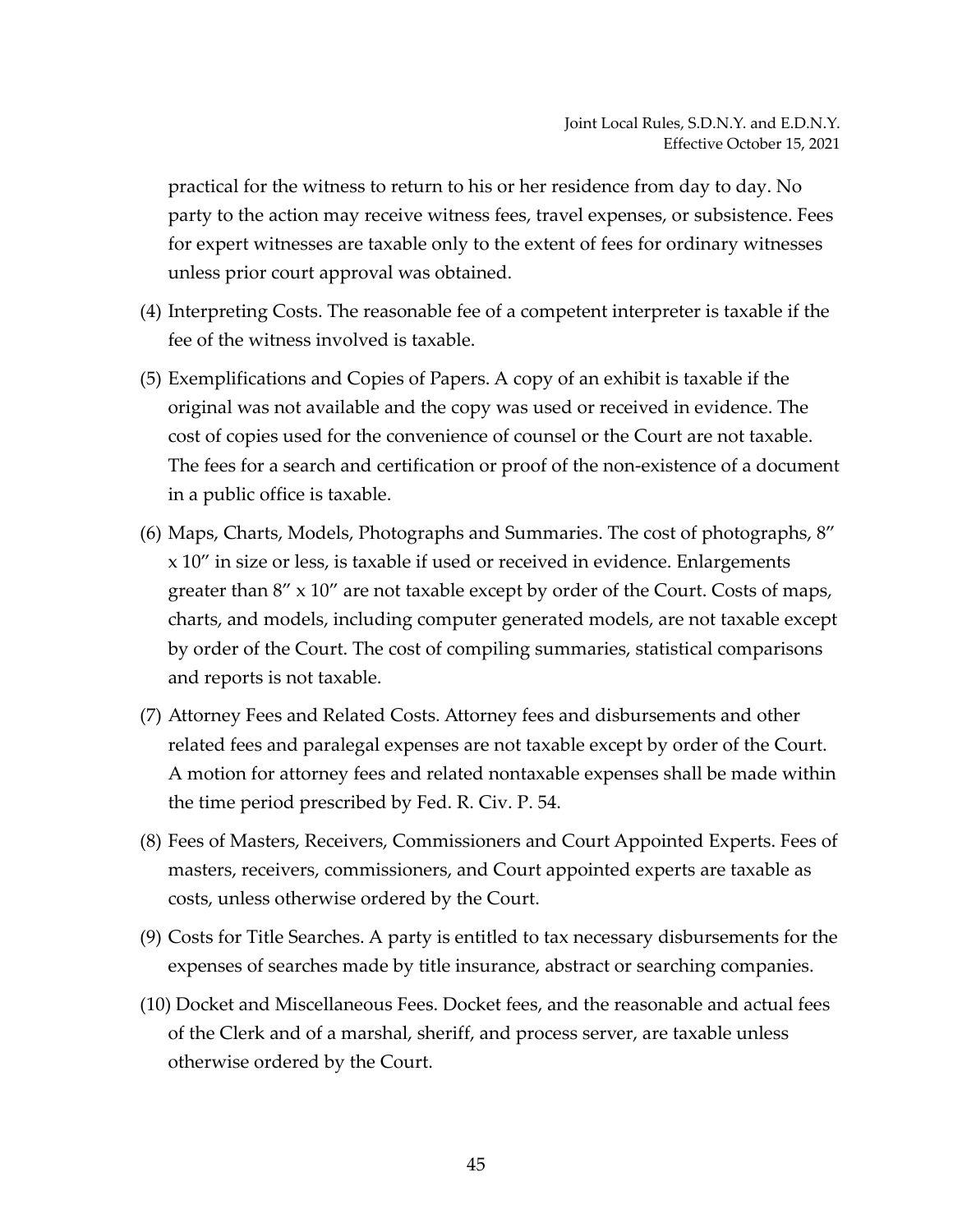Local Civil Rule 54.1 serves a very useful purpose by outlining what costs are and are not taxable unless otherwise ordered by the Court. This is a subject that is not addressed with specificity by 28 U.S.C. § 1920 and Fed. R. Civ. P. 54(d)(1). Local Civil Rule 54.1 has been updated with the valuable assistance of the Clerks of the two Courts to reflect more precisely which costs are and are not taxable without an order of the Court.

[August 2014 Note]: Local Rule 54.1 is modified to indicate that the Bill of Costs, and any objection thereto, shall be filed via ECF (except for Pro Se parties) in both Districts.

[July 2013 Note]: The seven-day notice period previously set forth in Local Civil Rule 54.1(a) was in conflict with the 14-day notice period provided by Rule 54(d)(1) of the Federal Rules of Civil Procedure, and the Committee recommends that the Local Rule be changed to conform with Rule 54(d)(1). Instead of prescribing a particular time period (which might be changed by a future amendment to Fed. R. Civ. P. 54), the Committee recommends that the Local Rule refer the reader to Fed. R. Civ. P. 54.

The term "request to tax costs" has misled some parties into not realizing that they need to file a notice of taxation of costs specifying the date and time of taxation. For this reason, the Committee recommends that Local Civil Rule 54.1(a) be amended to substitute the term "notice of taxation of costs" for the term "request to tax costs", and to add an explicit requirement that the notice specify the date and time fixed for taxation.

Local Civil Rule 54.1(a) presently provides that costs will not be taxed during the pendency of an appeal. At the suggestion of the Clerk's Offices, the Committee recommends that the Rule be amended to provide that costs will likewise not be taxed during the pendency of a motion for reconsideration or a motion for a new trial. Also at the suggestion of the Clerk's Offices, the Committee recommends that the Rule be amended to provide that the party seeking to tax costs shall file a new notice of taxation of costs within 30 days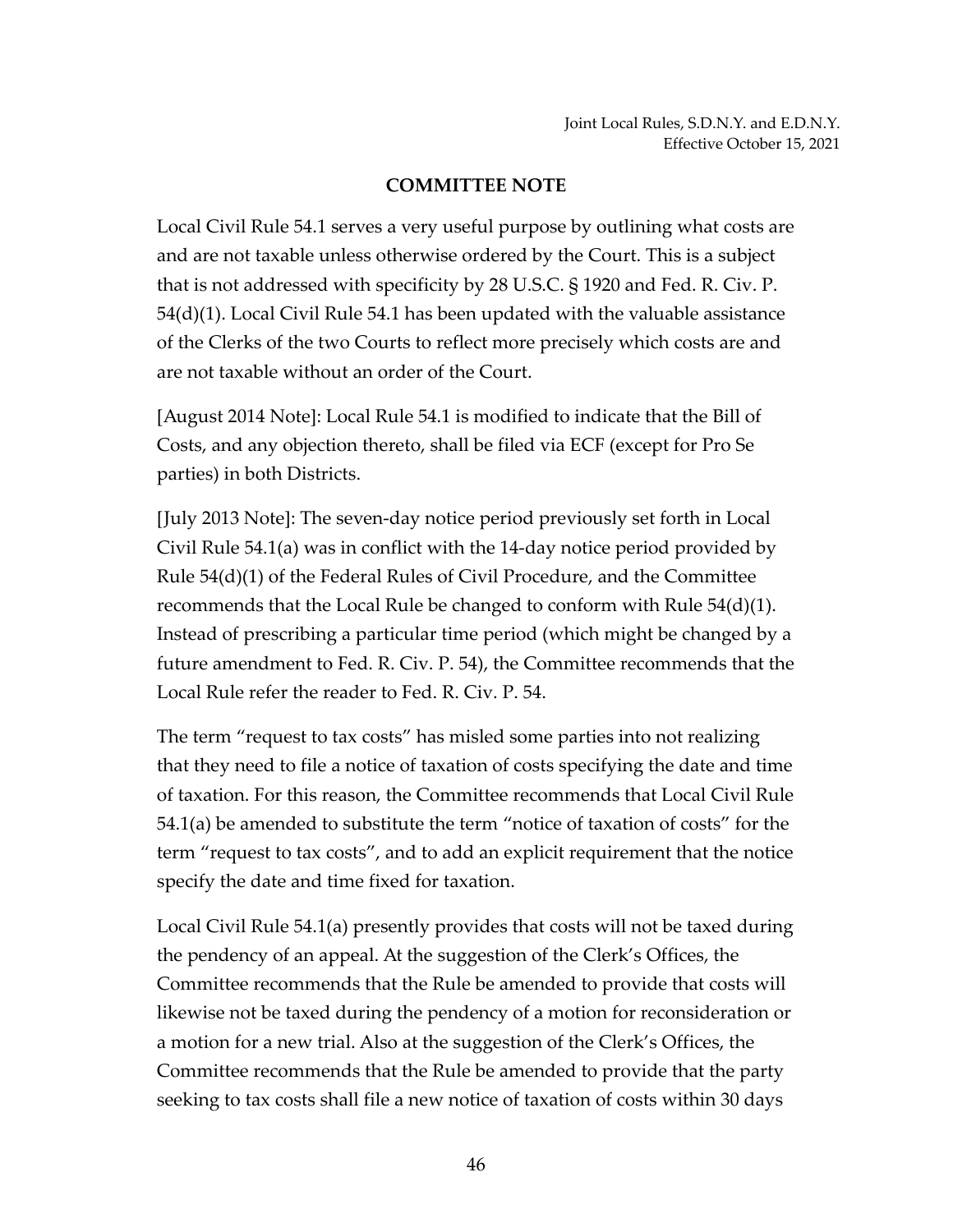after the determination of any appeal, motion for reconsideration, or motion for a new trial.

At the suggestion of the Eastern District Clerk's Office, the Committee recommends that Local Civil Rule 54.1(b) be amended to place parties on notice that, in the Eastern District, the parties need not appear at the date and time scheduled for taxation.

The Committee recommends that Local Civil Rule 54.1(c)(1) remain unchanged. It is authorized by 28 U.S.C. § 1920(2), which allows taxation of "fees for printed or electronically recorded transcripts necessarily obtained for use in this case."

The Committee recommends that Local Civil Rule 54.1(c)(2) remain unchanged. 28 U.S.C. § 1920 does not by its terms specifically address costs related to depositions. However, the practice of taxing the expenses of a deposition when it is received in evidence or employed on a successful motion for summary judgment is widespread and can be regarded as authorized by 28 U.S.C. § 1920(2) as "expenses for transcripts necessarily obtained for use in this case." *See* 10 CHARLES ALAN WRIGHT & ARTHUR R. MILLER, FEDERAL PRACTICE AND PROCEDURE § 2676 (3d ed. 1998) ("There is general agreement that expenses of a deposition may be taxed as costs when it was received in evidence."); 7 JAMES WM. MOORE ET AL., MOORE'S FEDERAL PRACTICE § 54.103(3)(c)(i) (3d ed. 2011) ("§1920 also contains several provisions for the recovery of costs that, alone or in conjunction, have been interpreted to permit the awarding of the routine expenses incurred in taking depositions."). *See also Anderson v. City of New York ,* 132 F. Supp. 2d 239, 246 (S.D.N.Y. 2001) (allowing deposition transcripts to be taxed as costs under § 1920).

The Committee recommends that Local Civil Rule 54.1(c)(3) remain unchanged. This subsection is authorized by 28 U.S.C. § 1920(3), which allows taxation of "fees and disbursements for printing and witnesses."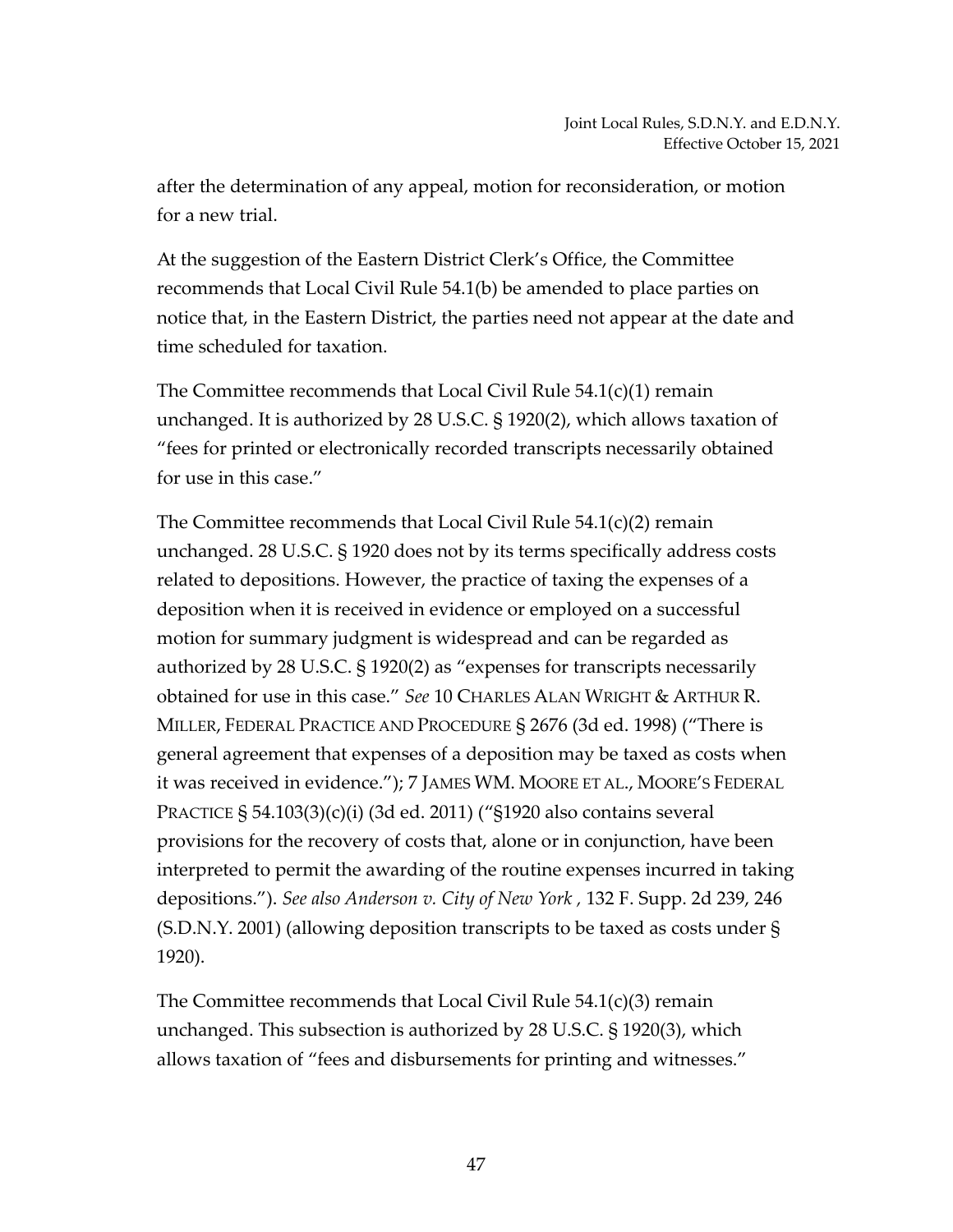The Committee recommends that the second sentence of Local Civil Rule 54.1(c)(4) be deleted in light of the Supreme Court's ruling in *Taniguchi v. Kan Pacific Saipan, Ltd.*, 132 S. Ct. 1997 (2012). The rest of Local Civil Rule 54.1(c)(4) is authorized by § 1920(6), which allows taxation of "compensation of court appointed experts, compensation of interpreters, and salaries, fees, expenses, and costs of special interpretation services" under 28 U.S.C. § 1828.

The Committee recommends that Local Civil Rule 54.1(c)(5) remain unchanged. This subsection is authorized by § 1920(4), which allows taxation of "fees for exemplification and the costs of making copies of any materials where the copies are necessarily obtained for use in this case."

Courts in other circuits have begun to address the question whether and to what extent the costs of electronic discovery can be taxed as costs of copying or exemplification. *See*, *e.g.*, *Race Tires America, Inc. v. Hoosier Racing Tire Corp.*, 674 F.3d 158 (3d Cir. 2012). Particularly in the absence of authoritative guidance from the Second Circuit on this issue, the Committee has concluded that it is premature to address this question in Local Civil Rule  $54.1(c)$ .

The Committee recommends that Local Civil Rule 54.1(c)(6) remain unchanged. This subsection is authorized by 28 U.S.C. § 1920(4), which allows taxation of "fees for exemplification and the costs of making copies of any materials where the copies are necessarily obtained for use in this case."

The Committee recommends that Local Civil Rule  $54.1(c)(7)$  be retained, because it does not authorize taxation of any costs, but instead serves a useful purpose by pointing out that attorney's fees are addressed in Fed. R. Civ. P. 54 and are not taxable except by order of the Court. For the reasons explained in the Committee Note to Local Civil Rule 54.1(a), the Committee recommends that the Local Rule refer the reader to Fed. R. Civ. P. 54 for the time period within which attorney's fees must be sought.

The Committee recommends that Local Civil Rule 54.1(c)(8) remain unchanged. Although 28 U.S.C. § 1920 does not by its terms address fees for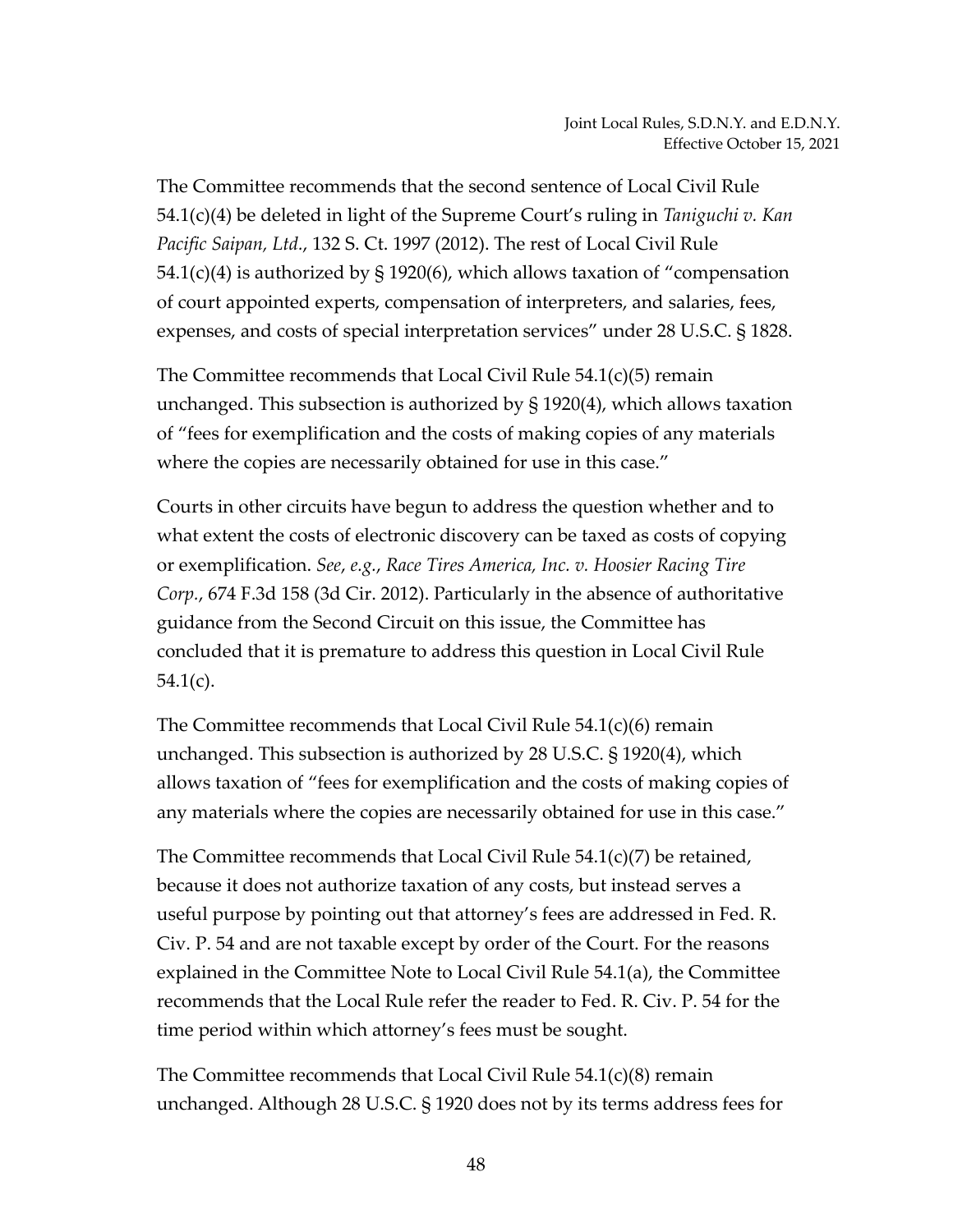masters, receivers, or commissioners, Fed. R. Civ. P. 53(g) authorizes the Court to allocate payment for a master's compensation, and commentators have observed that appropriate expenditures incurred in connection with a special master may be taxed as costs by the prevailing party. 10 Fed. Prac. & Proc. Civ. §2677 (3d ed.).

The Committee recommends that Local Civil Rule 54.1(c)(9) remain unchanged. This subsection is authorized by 28 U.S.C. § 1920(4), which allows a taxation of "fees for exemplification and the costs of making copies of any materials where the copies are necessarily obtained for use in this case."

The Committee recommends that Local Civil Rule 54.1(c)(10) remain unchanged. This subsection is authorized by 28 U.S.C. § 1920(5), which allows taxation of docket fees under 28 U.S.C. § 1923.

# **Local Civil Rule 54.2. Security for Costs**

The Court, on motion or on its own initiative, may order any party to file an original bond for costs or additional security for costs in such an amount and so conditioned as it may designate. For failure to comply with the order the Court may make such orders in regard to noncompliance as are just, and among others the following: an order striking out pleadings or staying further proceedings until the bond is filed or dismissing the action or rendering a judgment by default against the non-complying party.

# **COMMITTEE NOTE**

Local Civil Rule 54.2 has been applied by the District Courts with the approval of the Second Circuit. The Committee recommends its retention.

# **Local Civil Rule 54.3. Entering Satisfaction of Money Judgment**

Satisfaction of a money judgment entered or registered in this district shall be entered by the Clerk as follows: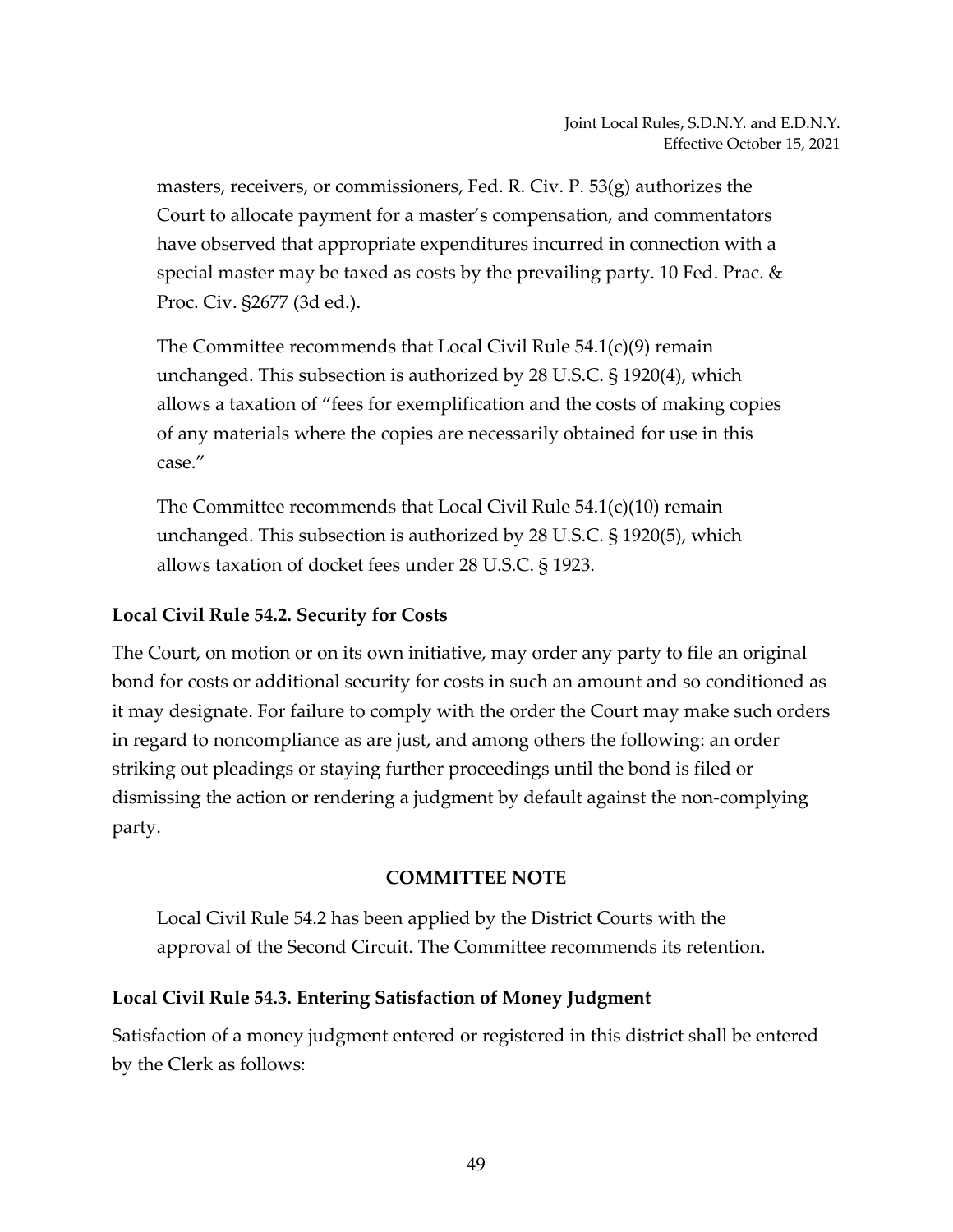- (a) Upon the payment into the Court of the amount thereof, plus interest, and the payment of the Clerk's and marshal's fees, if any;
- (b) Upon the filing of a satisfaction executed and acknowledged by:
	- (1) the judgment creditor; or
	- (2) the judgment creditor's legal representatives or assigns, with evidence of their authority; or
	- (3) the judgment creditor's attorney if within ten (10) years of the entry of the judgment or decree;
- (c) If the judgment creditor is the United States, upon the filing of a satisfaction executed by the United States Attorney;
- (d) Pursuant to an order of satisfaction entered by the Court; or
- (e) Upon the registration of a certified copy of a satisfaction entered in another court.

The Committee recommends a few clarifying changes in the wording of this Local Civil Rule.

## **Local Civil Rule 55.1. Certificate of Default**

A party applying for entry of default under Fed. R. Civ. P. 55(a) shall file:

- (a) a request for a Clerk's Certificate of Default; and
- (b) an affidavit demonstrating that:
	- (1) the party against whom a notation of default is sought is not an infant, in the military, or an incompetent person;
	- (2) the party has failed to plead or otherwise defend the action; and
	- (3) the pleading to which no response has been made was properly served.

#### A proposed Clerk's Certificate of Default form must be attached to the affidavit.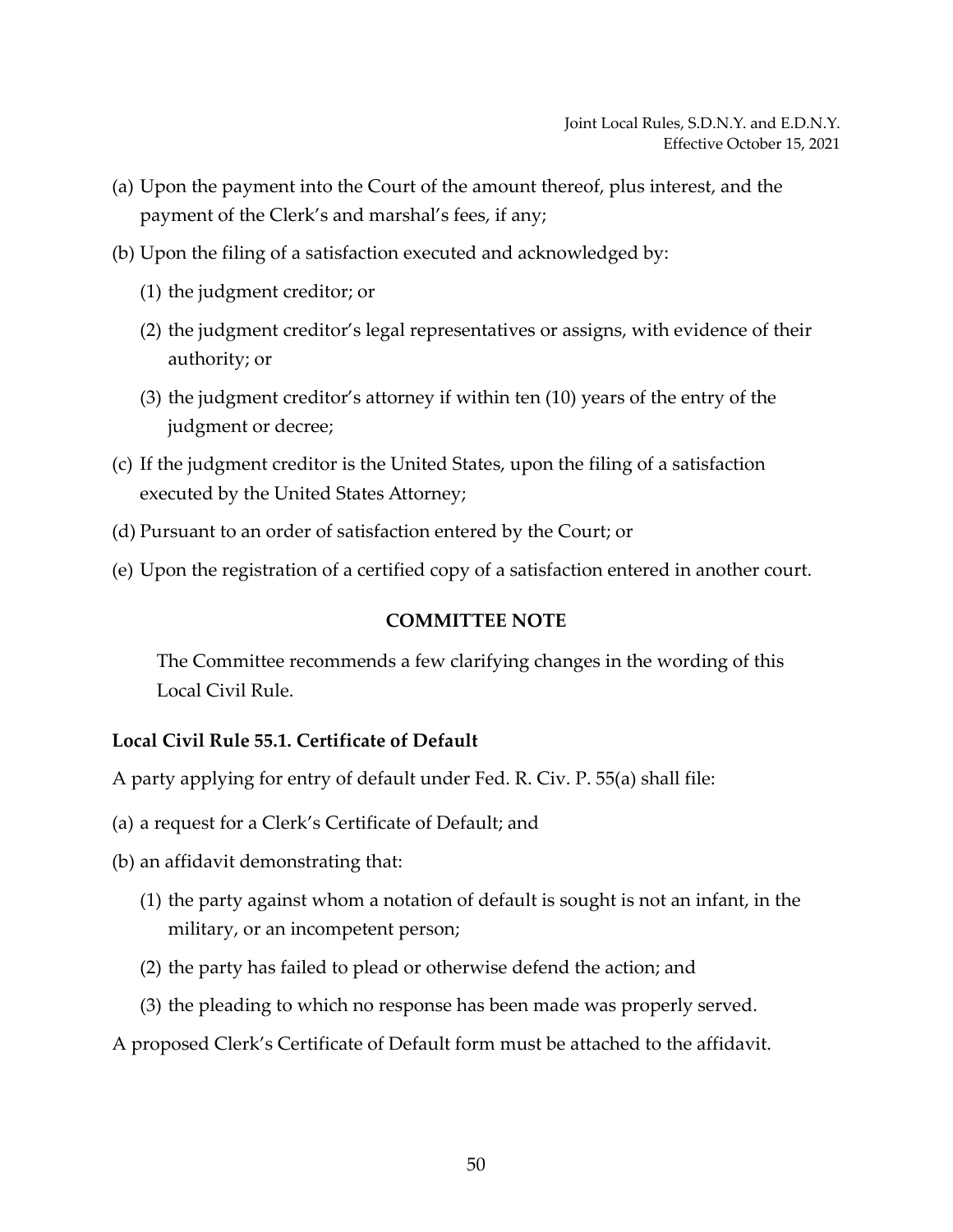The Committee believes that Local Civil Rule 55.1 is helpful in setting forth the contents of the affidavit to be submitted by a party seeking a certificate of default pursuant to Fed. R. Civ. P. 55(a).

## **2018 COMMITTEE NOTE**

The revision to Local Rule 55.1 incorporates the revised ECF Rule requiring the electronic filing of a request for a Clerk's Certificate of Default.

## **Local Civil Rule 55.2. Default Judgment**

(a) By the Clerk. Upon issuance of a Clerk's certificate of default, if the claim to which no response has been made only sought payment of a sum certain, and does not include a request for attorney's fees or other substantive relief, and if a default judgment is sought against all remaining parties to the action, the moving party shall submit an affidavit showing the principal amount due and owing, not exceeding the amount sought in the claim to which no response has been made, plus interest, if any, computed by the party, with credit for all payments received to date clearly set forth, and costs, if any, pursuant to 28 U.S.C. § 1920.

(b) By the Court. In all other cases the party seeking a judgment by default shall apply to the Court as described in Fed. R. Civ. P. 55(b)(2), and shall append to the application:

- (1) the Clerk's certificate of default,
- (2) a copy of the claim to which no response has been made, and
- (3) a proposed form of default judgment.

(c) Mailing of Papers. Unless otherwise ordered by the Court, all papers submitted to the Court pursuant to Local Civil Rule 55.2(a) or (b) above shall simultaneously be mailed to the party against whom a default judgment is sought at the last known residence of such party (if an individual) or the last known business address of such party (if a person other than an individual). Proof of such mailing shall be filed with the Court. If the mailing is returned, a supplemental affidavit shall be filed with the Court setting forth that fact, together with the reason provided for return, if any.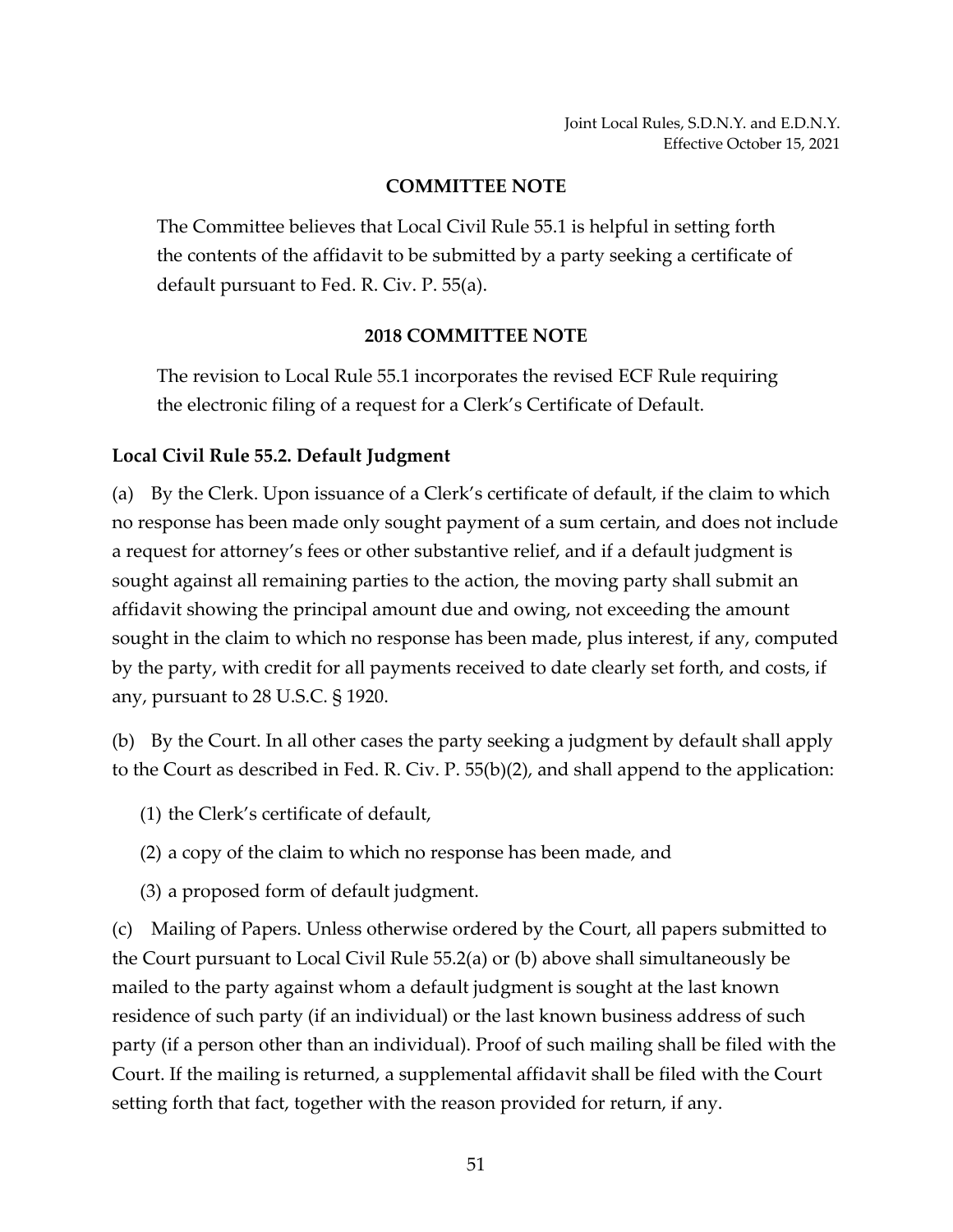Although Fed. R. Civ. P. 55(b) does not require service of notice of an application for a default judgment upon a party who has not appeared in the action, the Committee believes that experience has shown that mailing notice of such an application is conducive to both fairness and efficiency, and has therefore recommended a new Local Civil Rule 55.2(c) providing for such mailing.

# **Local Civil Rule 56.1. Statements of Material Facts on Motion for Summary Judgment**

(a) Upon any motion for summary judgment pursuant to Rule 56 of the Federal Rules of Civil Procedure, there shall be annexed to the notice of motion a separate, short and concise statement, in numbered paragraphs, of the material facts as to which the moving party contends there is no genuine issue to be tried. Failure to submit such a statement may constitute grounds for denial of the motion.

(b) The papers opposing a motion for summary judgment shall include a correspondingly numbered paragraph responding to each numbered paragraph in the statement of the moving party, and if necessary, additional paragraphs containing a separate, short and concise statement of additional material facts as to which it is contended that there exists a genuine issue to be tried.

(c) Each numbered paragraph in the statement of material facts set forth in the statement required to be served by the moving party will be deemed to be admitted for purposes of the motion unless specifically controverted by a correspondingly numbered paragraph in the statement required to be served by the opposing party.

(d) Each statement by the movant or opponent pursuant to Rule 56.1(a) and (b), including each statement controverting any statement of material fact, must be followed by citation to evidence which would be admissible, set forth as required by Fed. R. Civ. P. 56(c).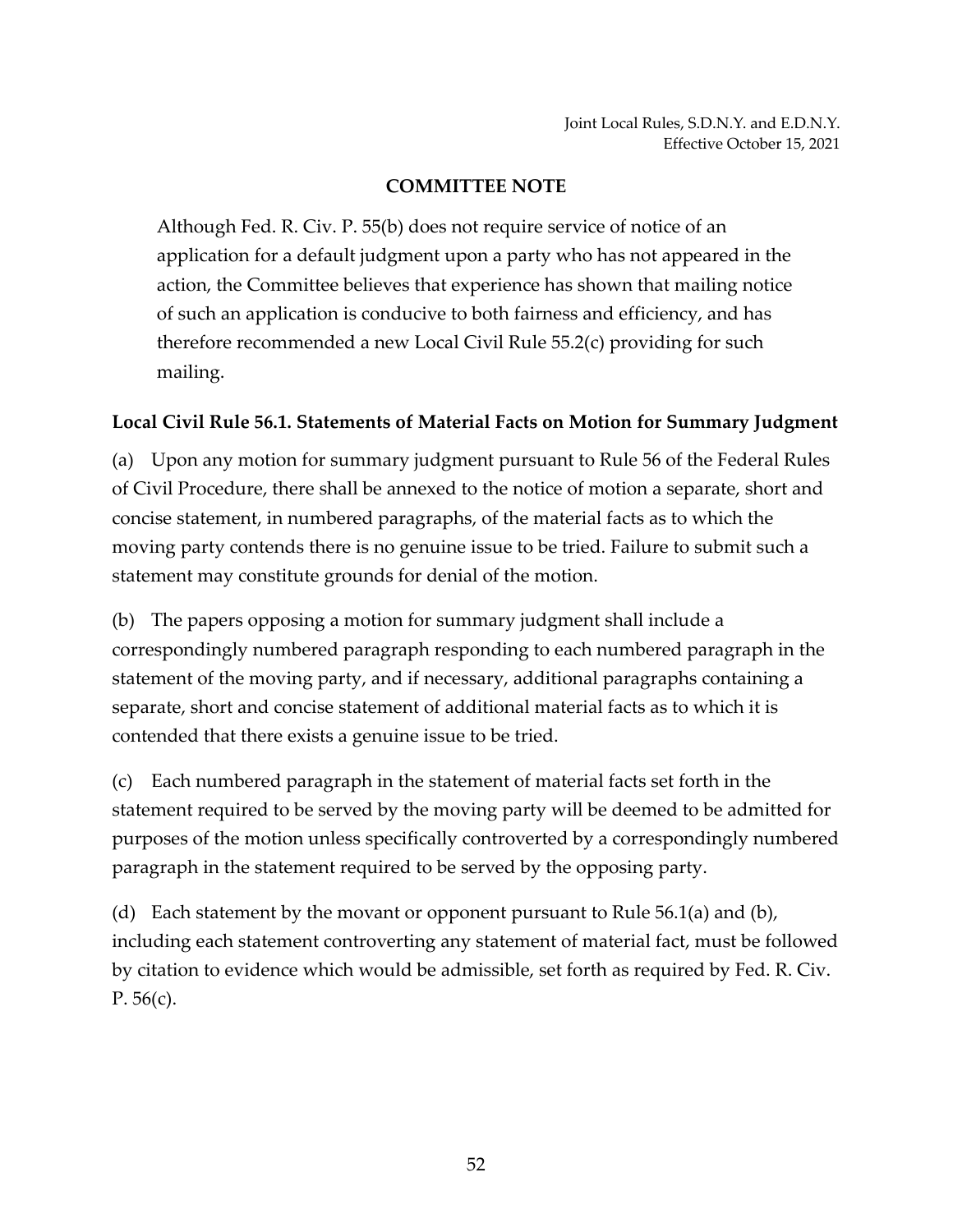The requirement embodied in Local Civil Rule 56.1 is firmly rooted in the local practice of the Southern and Eastern Districts, and the Committee recommends its retention. The language of Local Civil Rule 56.1 was revised in 2004 to make clear that any statement pursuant to Local Civil Rule 56.1 must be divided into brief, numbered paragraphs, that any opposing statement must respond specifically and separately to each numbered paragraph in the statement, and that all such paragraphs in both statements and opposing statements must be supported by citations to specific evidence of the kind required by Fed. R. Civ. P. 56(c). The Committee believes that the language adopted in 2004 sets forth these requirements clearly, and it does not recommend any changes in that language.

## **Local Civil Rule 56.2. Notice to Pro Se Litigant Who Opposes a Summary Judgment**

Any represented party moving for summary judgment against a party proceeding pro se shall serve and file as a separate document, together with the papers in support of the motion, the following "Notice To Pro Se Litigant Who Opposes a Motion For Summary Judgment" with the full texts of Fed. R. Civ. P. 56 and Local Civil Rule 56.1 attached. Where the pro se party is not the plaintiff, the movant shall amend the form notice as necessary to reflect that fact.

# **NOTICE TO PRO SE LITIGANT WHO OPPOSES A MOTION FOR SUMMARY JUDGMENT**

The defendant in this case has moved for summary judgment pursuant to Rule 56 of the Federal Rules of Civil Procedure. This means that the defendant has asked the Court to decide this case without a trial, based on written materials, including affidavits, submitted in support of the motion. THE CLAIMS YOU ASSERT IN YOUR COMPLAINT MAY BE DISMISSED WITHOUT A TRIAL IF YOU DO NOT RESPOND TO THIS MOTION ON TIME by filing sworn affidavits and/or other documents as required by Rule 56(c) of the Federal Rules of Civil Procedure and by Local Civil Rule 56.1. The full text of Rule 56 of the Federal Rules of Civil Procedure and Local Civil Rule 56.1 is attached.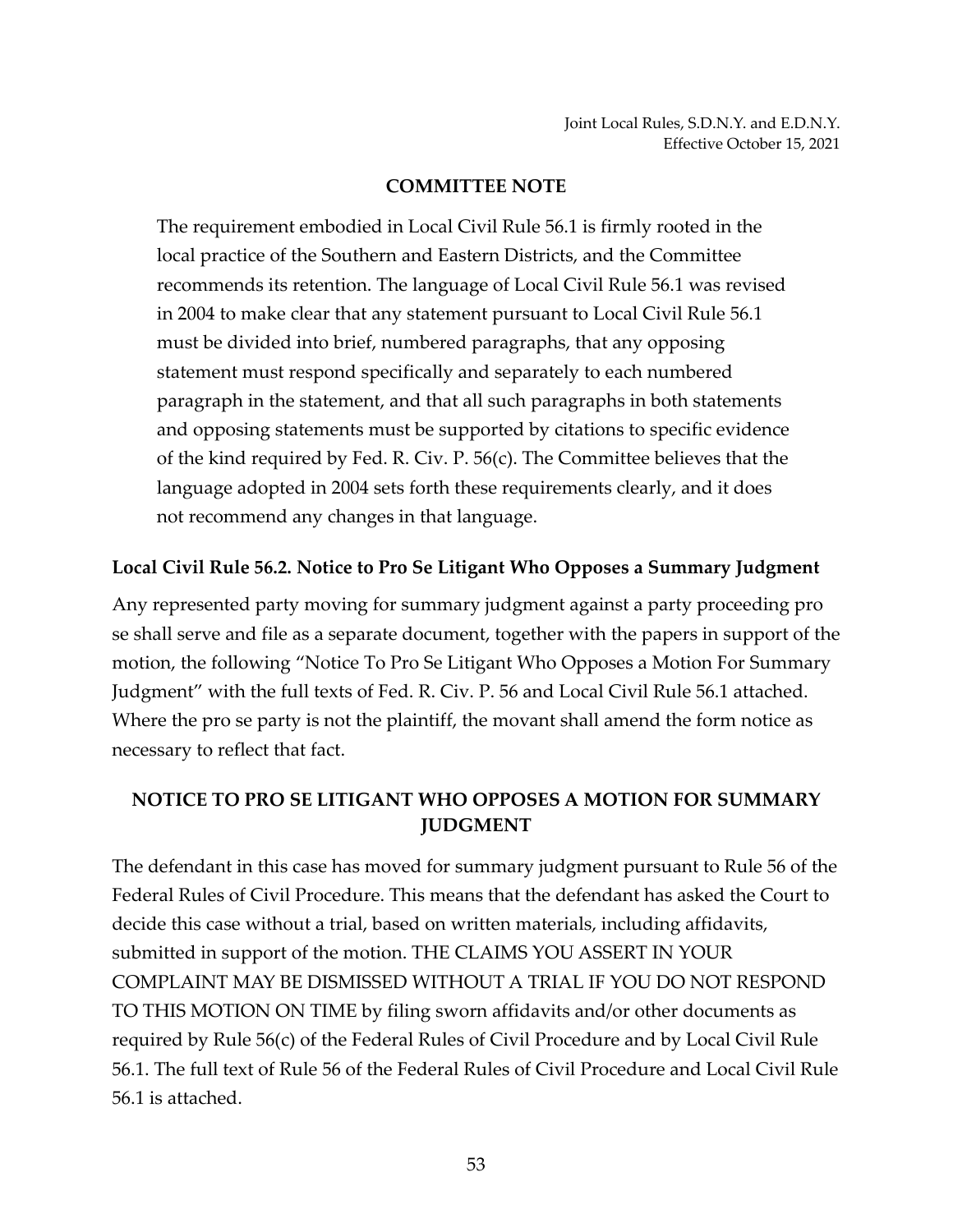In short, Rule 56 provides that you may NOT oppose summary judgment simply by relying upon the allegations in your complaint. Rather, you must submit evidence, such as witness statements or documents, countering the facts asserted by the defendant and raising specific facts that support your claim. If you have proof of your claim, now is the time to submit it. Any witness statements must be in the form of affidavits. An affidavit is a sworn statement of fact based on personal knowledge stating facts that would be admissible in evidence at trial. You may submit your own affidavit and/or the affidavits of others. You may submit affidavits that were prepared specifically in response to defendant's motion for summary judgment.

If you do not respond to the motion for summary judgment on time with affidavits and/or documents contradicting the material facts asserted by the defendant, the Court may accept defendant's facts as true. Your case may be dismissed and judgment may be entered in defendant's favor without a trial.

If you have any questions, you may direct them to the Pro Se Office.

# **COMMITTEE NOTE**

Local Civil Rule 56.2 plays a valuable role in alerting *pro se* litigants to the potentially serious consequences of a motion for summary judgment, and to the requirements for opposing such a motion. The Committee recommends certain changes in the text of the notice required by the rule in order to make it more understandable to non-lawyers.

# **Local Civil Rule 58.1. Remand by an Appellate Court**

Any mandate, order, or judgment of an appellate court, when filed in the office of the Clerk of the District Court, shall automatically become the order or judgment of the District Court and be entered as such by the Clerk without further order, except if such mandate, order, or judgment of the appellate court requires further proceedings in the District Court other than a new trial, an order shall be entered making the order or judgment of the appellate court the order or judgment of the District Court.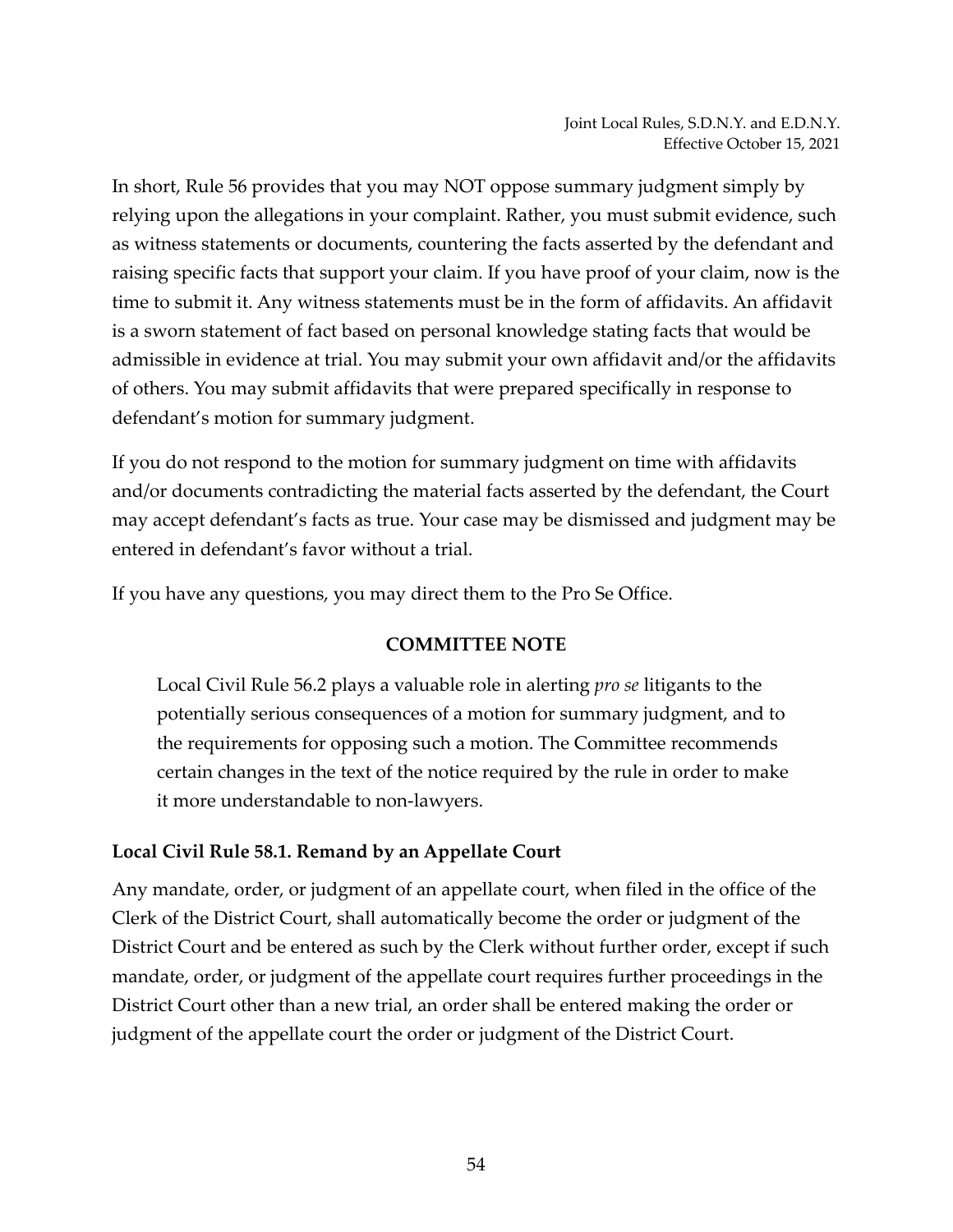The Committee recommends that the word "mandate" be added to Local Civil Rule 58.1 in order to clarify that the mandate of the Court of Appeals, when filed in the Clerk's Office of the District Court as provided in Local Civil Rule 58.1, automatically becomes the judgment of the District Court. The mandate, which consists of "a certified copy of the judgment, a copy of the court's opinion, if any, and any direction about costs," Fed. R. App. P. 41(a), is the normal means by which the judgment of the Court of Appeals is transmitted to the District Court.

## **Local Civil Rule 65.1.1. Sureties**

- (a) Whenever a bond, undertaking or stipulation is required, it shall be sufficient, except as otherwise prescribed by law, if the instrument is executed by the surety or sureties only.
- (b) Except as otherwise provided by law, every bond, undertaking or stipulation must be secured by:
	- (1) the deposit of cash or government bonds in the amount of the bond, undertaking or stipulation; or
	- (2) the undertaking or guaranty of a corporate surety holding a certificate of authority from the Secretary of the Treasury; or
	- (3) the undertaking or guaranty of two individual residents of the district in which the case is pending, each of whom owns real or personal property within the district worth double the amount of the bond, undertaking or stipulation, over all his or her debts and liabilities, and over all obligations assumed by said surety on other bonds, undertakings or stipulations, and exclusive of all legal exemptions.
- (c) Except as otherwise provided by law, all bonds, undertakings and stipulations of corporate sureties holding certificates of authority from the Secretary of the Treasury, where the amount of such bonds or undertakings has been fixed by a Judge or by court rule or statute, may be approved by the Clerk.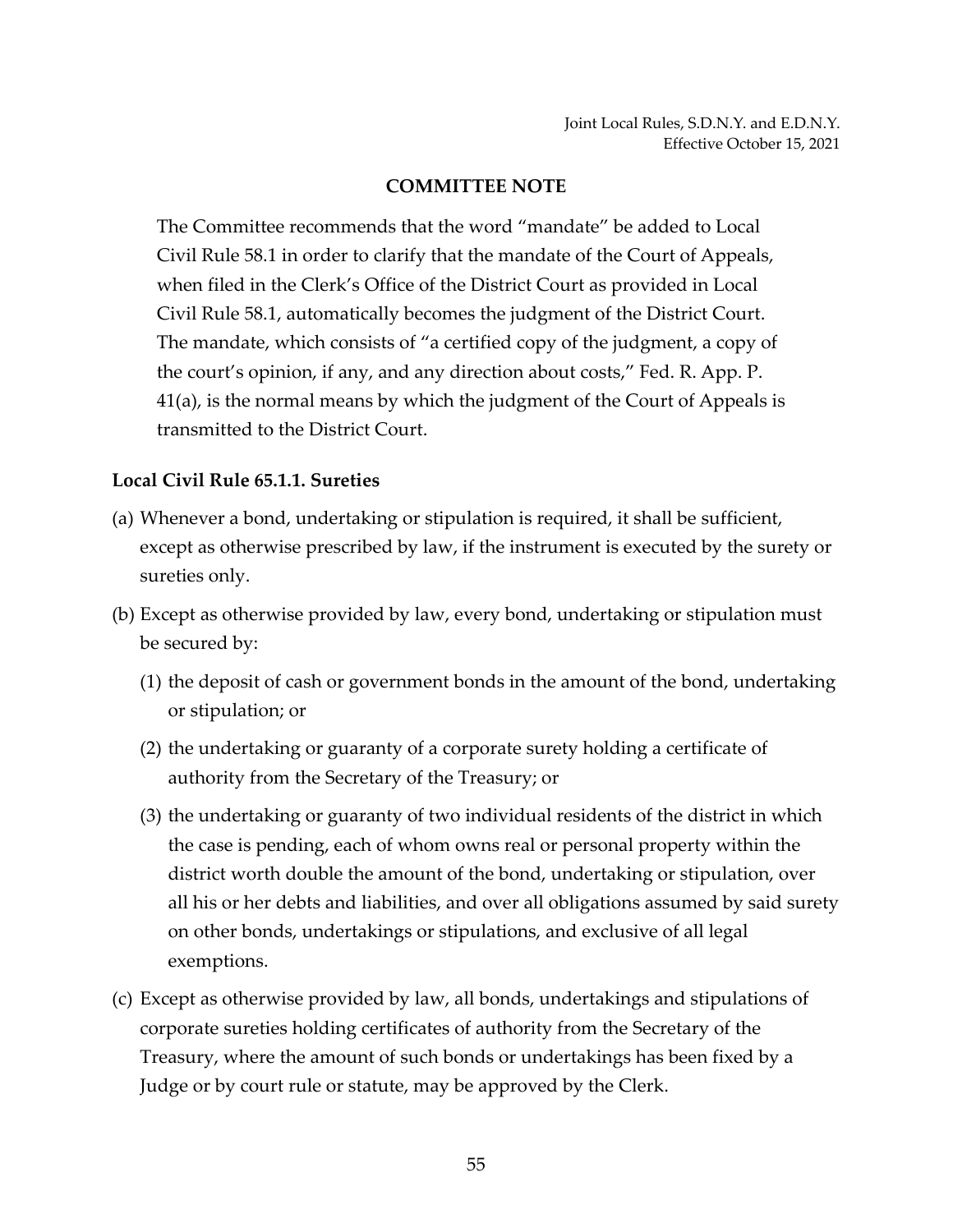- (d) In the case of a bond, or undertaking, or stipulation executed by individual sureties, each surety shall attach the surety's affidavit of justification, giving the surety's full name, occupation, residence and business addresses, and showing that the surety is qualified as an individual surety under paragraph (b) of this rule.
- (e) Members of the bar who have appeared in the case shall not act as a surety in the case. Administrative officers and employees of the Court, the marshal, and the marshal's deputies and assistants, shall not act as a surety in any suit, action or proceeding pending in this Court.
- (f) Whenever a notice of motion to enforce the liability of a surety upon a bond is served upon the Clerk pursuant to Fed. R. Civ. P. 65.1 or Fed. R. App. P. 8(b), the party making such motion shall deposit with the clerk the original, three copies, and one additional copy for each surety to be served.

Local Civil Rule 65.1.1 contains useful provisions concerning sureties which supplement the provisions of Fed. R. Civ. P. 65(c) and 65.1. The Committee recommends that Local Civil Rule 65.1.1(f) be broadened to encompass proceedings to enforce the liability of sureties under Fed. R. Civ. P. 65.1 as well as under Fed. R. App. P. 8(b).

## **Local Civil Rule 67.1. Order for Deposit in Interest-Bearing Account**

- (a) Whenever a party seeks a court order for money to be deposited by the Clerk in an interest-bearing account, the party shall file the proposed order. The Clerk shall inspect the proposed order for proper form and content and compliance with this rule prior to submission to the Judge for signature.
- (b) Proposed orders directing the Clerk to invest such funds in an interest-bearing account or other instrument shall include the following:
	- (1) The exact United States dollar amount of the principal sum to be invested; and
	- (2) Wording which directs the Clerk to deduct from the income on the investment a fee consistent with that authorized by the Judicial Conference of the United States and set by the Director of the Administrative Office.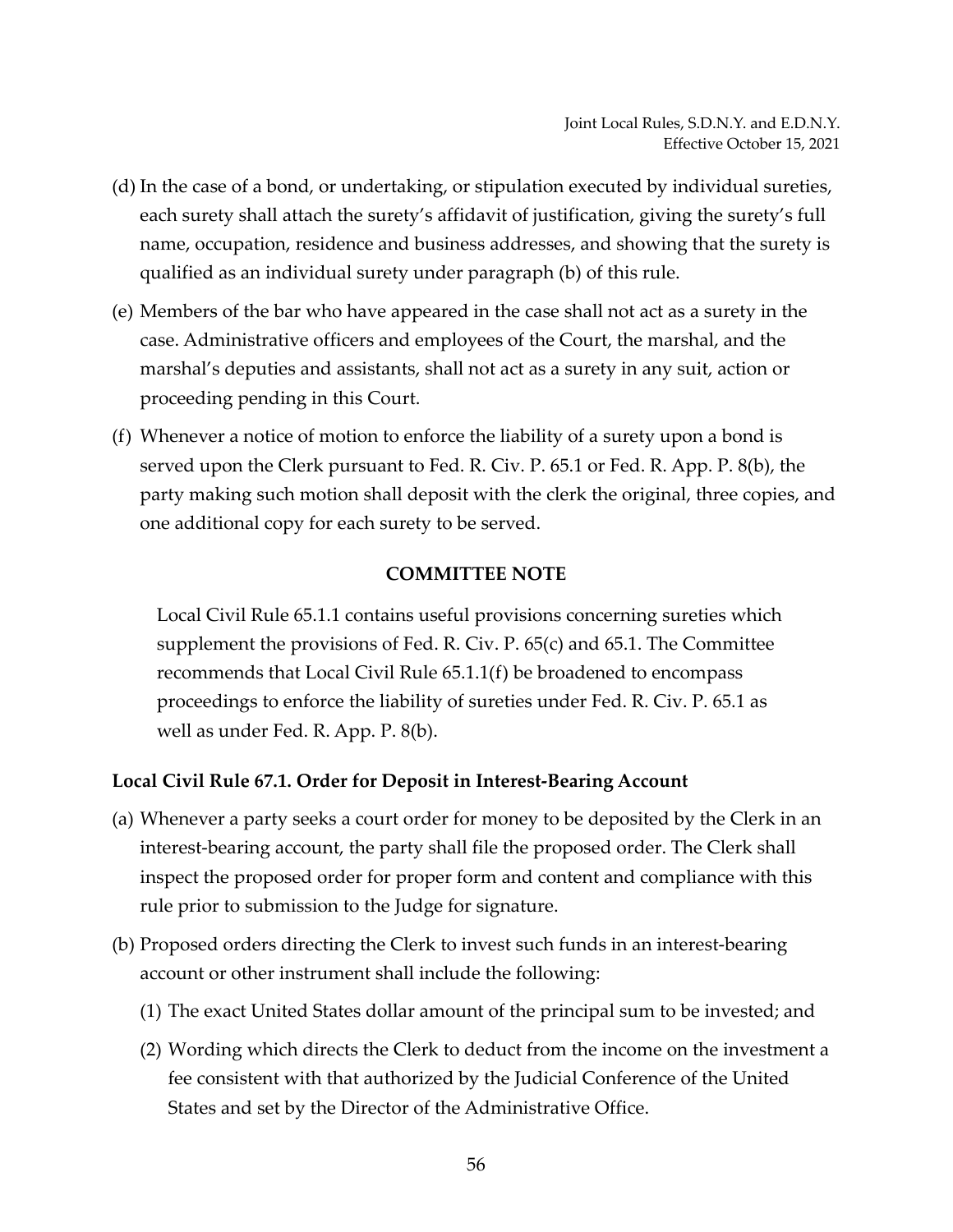(c) Unless otherwise ordered by the court, interpleader funds shall be deposited in the Disputed Ownership Fund in an interest bearing account. Income generated from fund investments in each case will be distributed after the appropriate fee has been applied and tax withholdings have been deducted from the fund.

## **COMMITTEE NOTE**

Local Civil Rule 67.1 contains useful provisions concerning orders for the deposit of money into interest-bearing accounts which supplement the provisions of Fed. R. Civ. P. 67(a). The Committee recommends a clarifying change to Local Civil Rule 67.1(a) in order to make clear that what is required is delivery of the proposed order directly to the Clerk or the Financial Deputy, not personal delivery to them in the sense of hand delivery.

#### **2018 COMMITTEE NOTE**

Local Civil Rule 67.1 contains practical provisions concerning orders for the deposit of money into interest-bearing accounts which supplement the provisions of Fed. R. Civ. P. 67(a). The Committee recommends revision to Local Civil Rule 67.1(a) to conform to the new requirement for the electronic filing and subsequent processing of a proposed order for the deposit of funds. The Committee recommends revision to Local Civil Rule 67.1(b)(2) for consistency with S.D.N.Y. Standing Order M10-1468 [11-MC-173 (LAP)]. The Committee recommends the addition of Local Civil Rule 67.1(c) in order to address the tax administration requirements for certain Court Registry interpleader funds deposited pursuant to 28 U.S.C. § 1335.

## **Local Civil Rule 72.1. Powers of Magistrate Judges**

In addition to other powers of Magistrate Judges:

(a) Full-time Magistrate Judges are hereby specially designated to exercise the jurisdiction set forth in 28 U.S.C. § 636(c).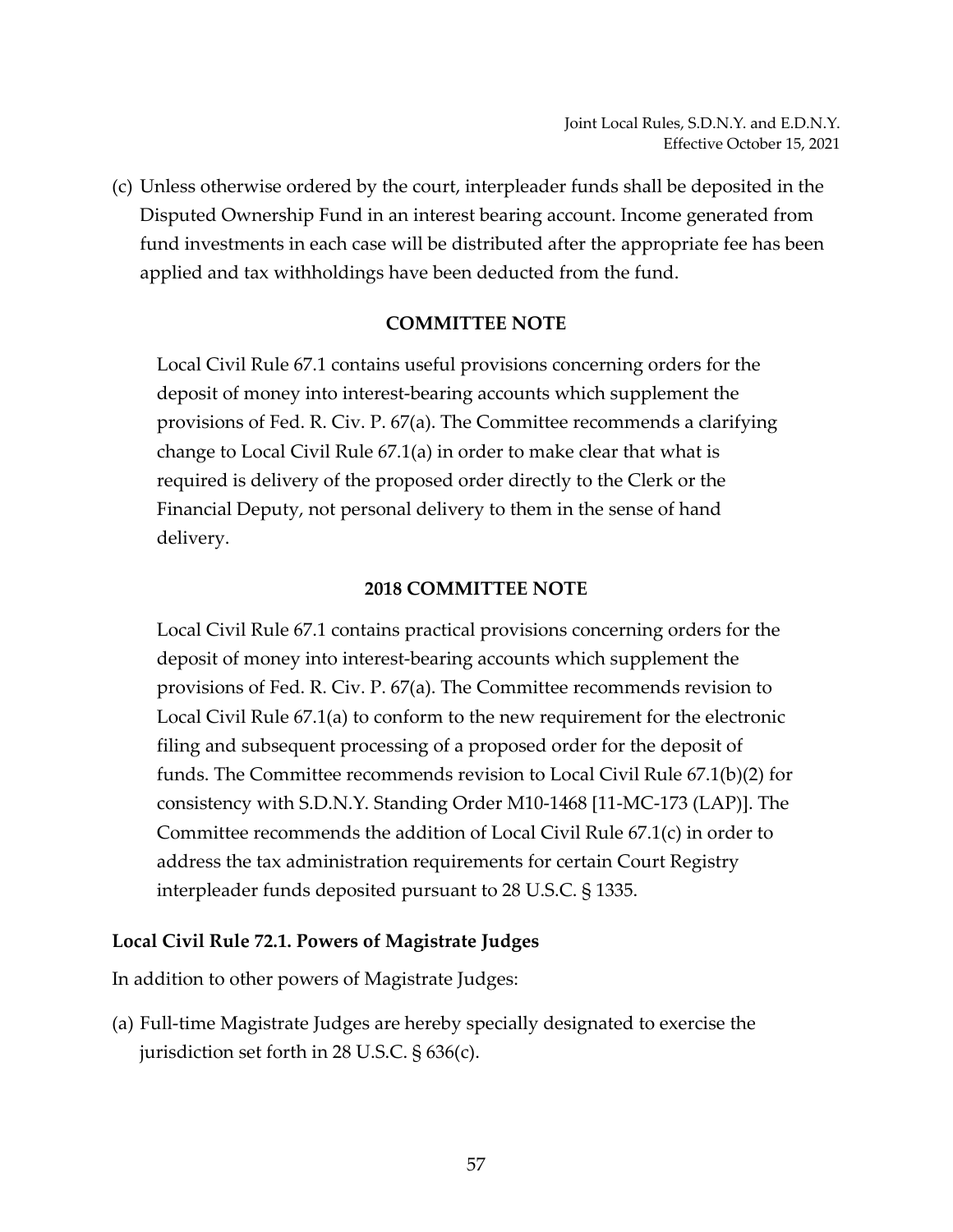- (b) Magistrate Judges are authorized to entertain *ex parte* applications by appropriate representatives of the United States government for the issuance of administrative inspection orders or warrants.
- (c) Magistrate Judges may issue subpoenas, writs of *habeas corpus ad testificandum* or *ad prosequendum* or other orders necessary to obtain the presence of parties or witnesses or evidence needed for court proceedings, and may sign in forma pauperis orders.
- (d) Matters arising under 28 U.S.C. §§ 2254 and 2255 or challenging the conditions of the confinement of prisoners may be referred to a Magistrate Judge by the District Judge to whom the case has been assigned. A Magistrate Judge may perform any or all of the duties imposed upon a District Judge by the rules governing such proceedings in the United States district courts. In so doing, a Magistrate Judge may issue any preliminary orders and conduct any necessary evidentiary hearing or other appropriate proceeding and shall submit to a District Judge a report containing proposed findings of fact and recommendations for disposition of the matter by the District Judge.

Local Civil Rule 72.1 confirms and continues the Courts' intent to give their Magistrate Judges the maximum powers authorized by law. Local Civil Rule 72.1(a) is necessary in order to authorize full-time Magistrate Judges to exercise the consent jurisdiction conferred by 28 U.S.C.  $\S$  636(c)(1). Local Civil Rule 72.1(b) and (c) confer useful administrative powers upon Magistrate Judges. Although Local Civil Rule 72.1(d) may be unnecessary in light of 28 U.S.C. § 636(b)(1)(B), the Committee decided that it would be prudent to retain it in order to avoid any possible question on this point. The final sentence of Local Civil Rule 72.1(d) seems unnecessary in light of the sentence preceding it.

## **Local Civil Rule 72.2. Reference to Magistrate Judge (Eastern District Only)**

A Magistrate Judge shall be assigned to each case upon the commencement of the action, except in those categories of actions set forth in Local Civil Rule 16.1. In any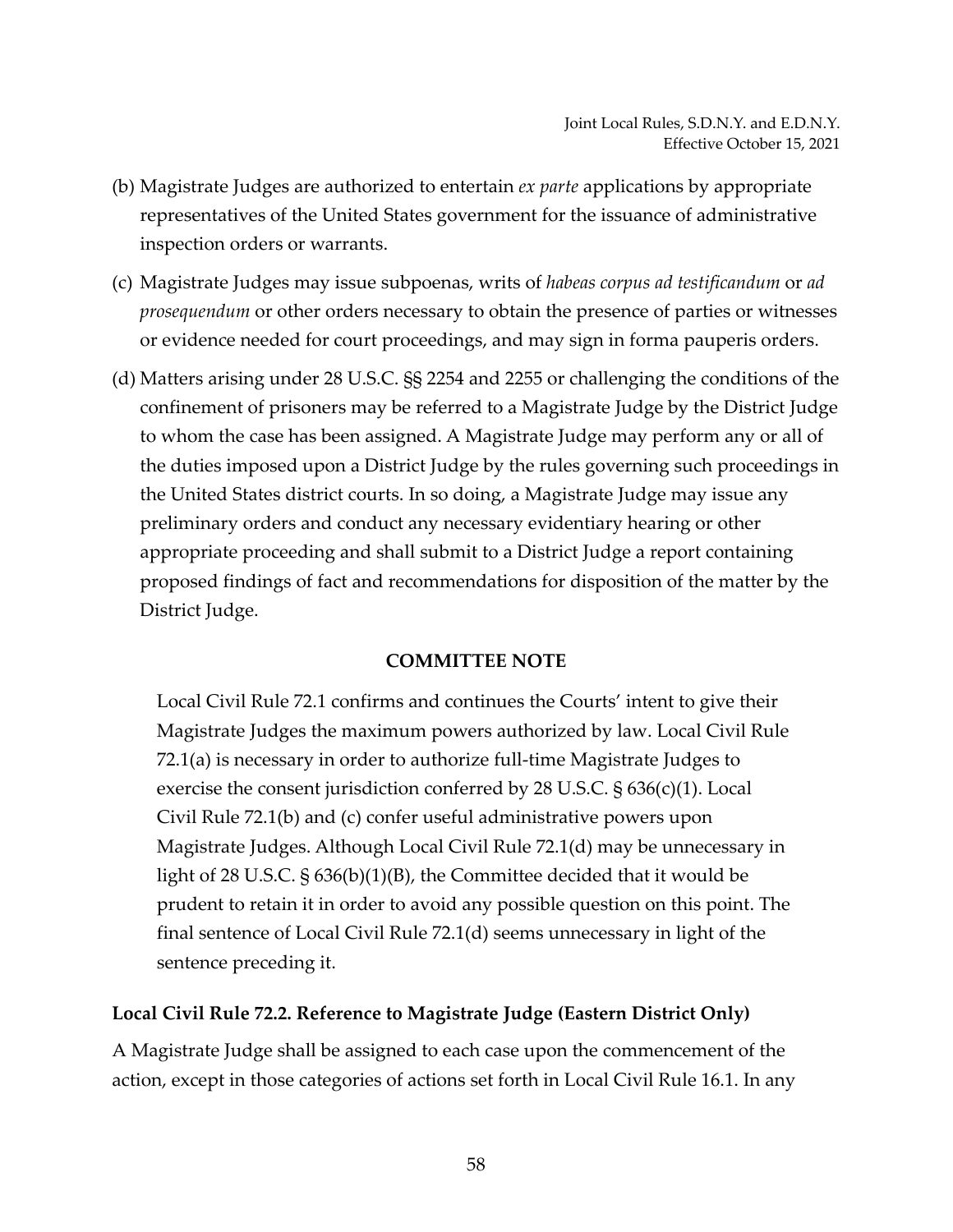courthouse in this District in which there is more than one Magistrate Judge such assignment shall be at random on a rotating basis. Except in multi-district cases and antitrust cases, a Magistrate Judge so assigned is empowered to act with respect to all non-dispositive pretrial matters unless the assigned District Judge orders otherwise.

## **COMMITTEE NOTE**

Local Civil Rule 72.2 sets forth the practices governing the automatic assignment of Magistrate Judges to cases in the Eastern District of New York. Local Civil Rule 72.2(b) is unnecessary in light of the modern practice of electronic filing of orders, and the Committee recommends its deletion.

## **Local Civil Rule 73.1. Consent Jurisdiction Procedure**

- (a) When a civil action is filed with the Clerk, the Clerk shall give the filing party notice of the Magistrate Judge's consent jurisdiction in a form approved by the Court, with sufficient copies to be served with the complaint on adversary parties. A copy of such notice shall be attached to any third-party complaint served by a defendant.
- (b) When a completed consent form has been filed, the Clerk shall forward the form for final approval to the District Judge to whom the case was originally assigned. Once the District Judge has approved the transfer and returned the consent form to the Clerk for filing, the clerk shall reassign the case for all purposes to the Magistrate Judge previously designated to receive any referrals or to whom the case has previously been referred for any purpose, except that, in the Eastern District of New York, upon application of the parties, the Clerk shall select a new Magistrate Judge at random. If no designation or referral has been made, the Clerk shall select a new Magistrate Judge at random.

## **COMMITTEE NOTE**

The Committee believes that Local Civil Rule 73.1(a) continues to serve a useful function by focusing the attention of the parties at the outset of the case upon the consent jurisdiction of the Magistrate Judges. The Committee proposes a rewording of Local Civil Rule 73.1(b) for purposes of clarification; no change in meaning is intended.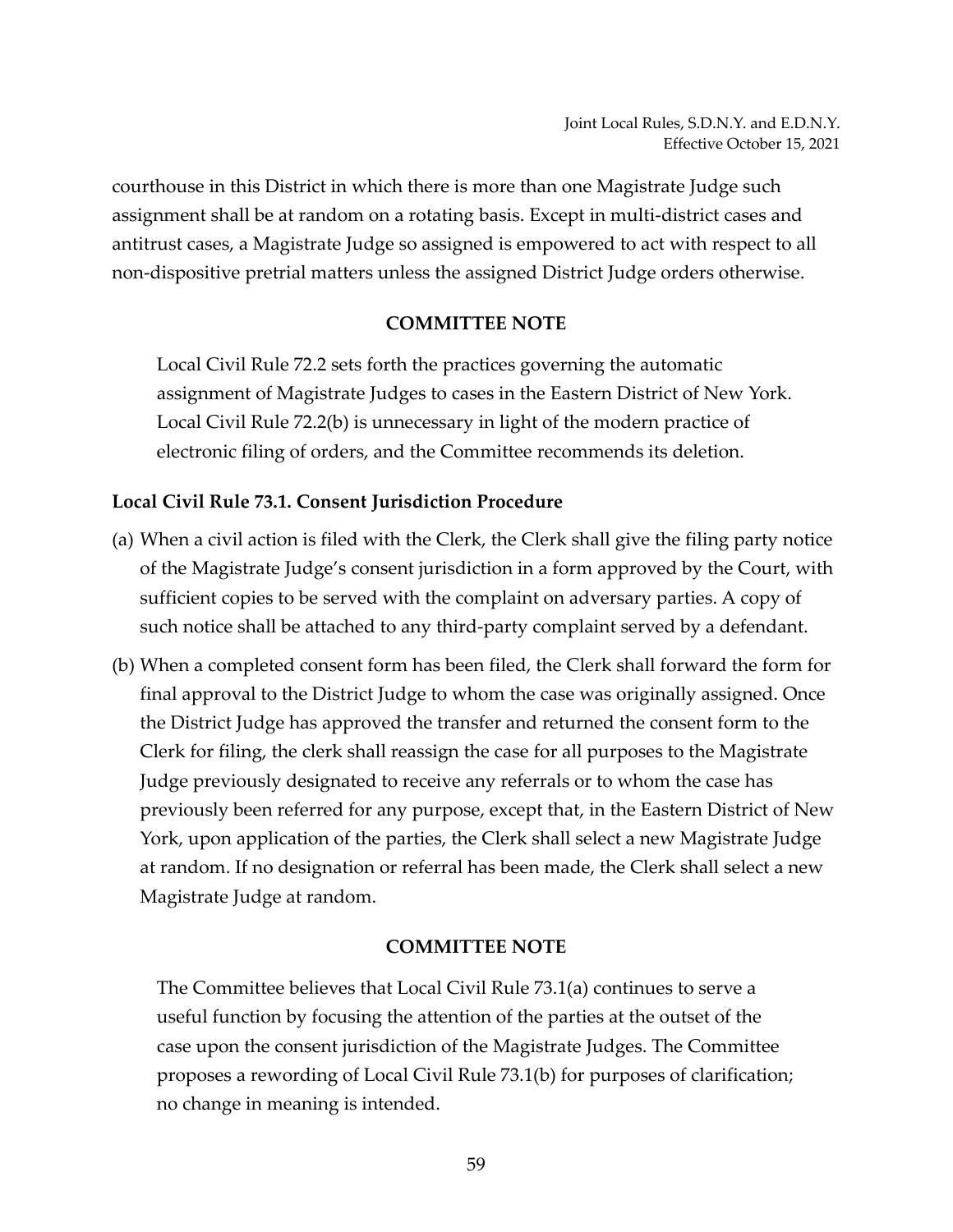## **Local Civil Rule 77.1. Submission of Orders, Judgments and Decrees**

Proposed orders, judgments and decrees shall be presented as directed by the ECF rules published on the website of each respective Court. Unless the form of order, judgment or decree is consented to in writing, or unless the Court otherwise directs, four (4) days' notice of settlement is required. One (1) day's notice is required of all counter-proposals.

## **COMMITTEE NOTE**

The Committee recommends the deletion of Local Civil Rule 77.1(b), whose provisions have been overtaken by the age of electronic filing. The Committee recommends the retention of Local Civil Rule 77.1(a), which is necessary to specify the timing of the submission of proposed orders, judgments, and decrees.

## **2018 COMMITTEE NOTE**

Local Rule 77.1 is revised to be consistent with ECF Rules and practice.

# **Local Civil Rule 81.1. Removal of Cases from State Courts**

If the Court's jurisdiction is based upon diversity of citizenship, and regardless of whether or not service of process has been effected on all parties, the notice of removal shall set forth

- (1) in the case of each individual named as a party, that party's residence and domicile and any state or other jurisdiction of which that party is a citizen for purposes of 28 U.S.C. § 1332;
- (2) in the case of each party that is a partnership, limited liability partnership, limited liability company, or other unincorporated association, like information for all of its partners or members, as well as the state or other jurisdiction of its formation;
- (3) in the case of each party that is a corporation, its state or other jurisdiction of incorporation, principal place of business, and any state or other jurisdiction of which that party is a citizen for purposes of 28 U.S.C. § 1332;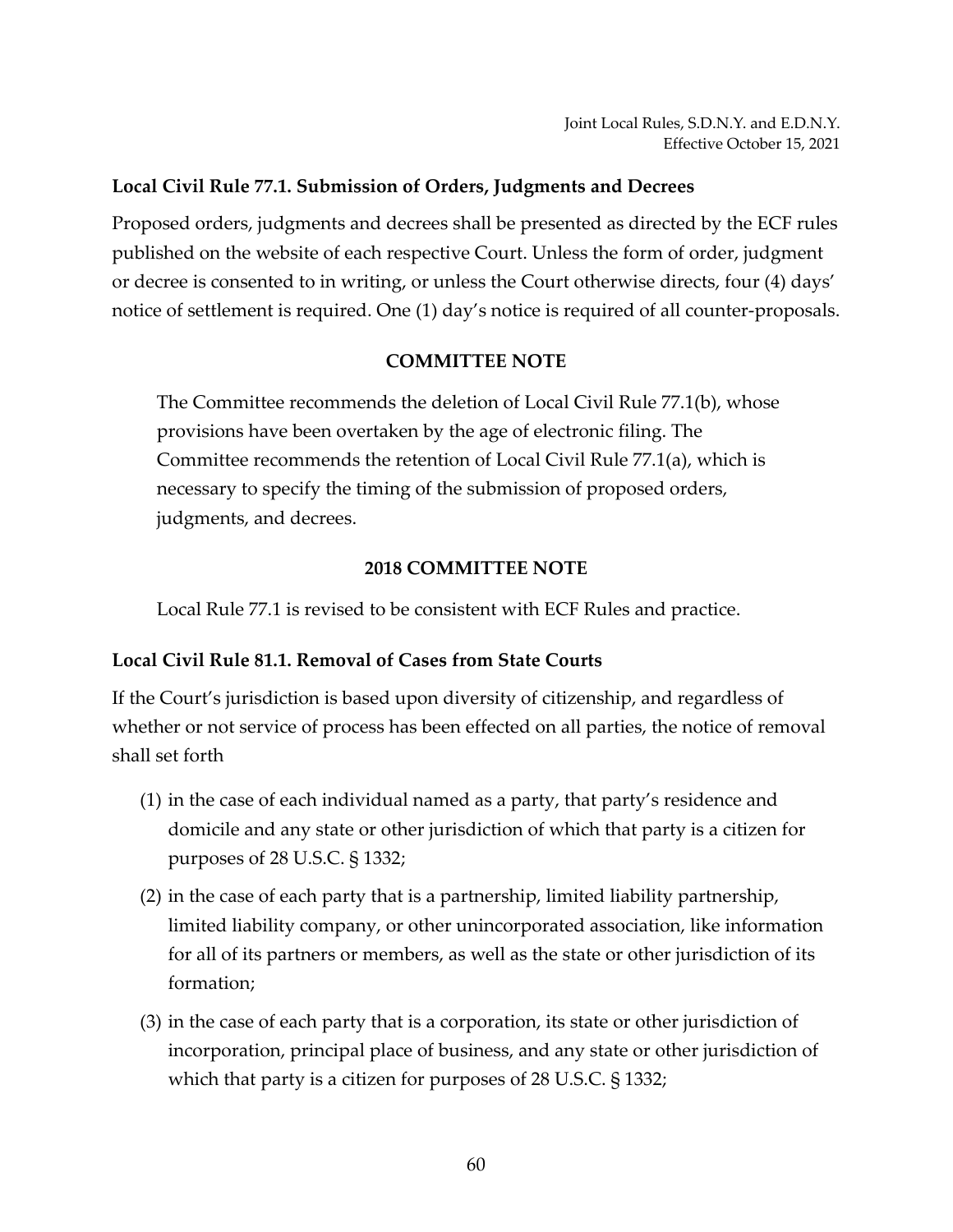- (4) in the case of an assigned claim, corresponding information for each original owner of the claim and for each assignee; and
- (5) the date on which each party that has been served was served. If such information or a designated part is unknown to the removing party, the removing party may so state, and in that case plaintiff within twenty-one (21) days after removal shall file in the office of the Clerk a statement of the omitted information.

The Committee recommends the deletion of Local Civil Rule 81.1(b), because 28 U.S.C. § 1446(a) already provides that the removing party or parties shall file with the notice of removal "a copy of all process, pleadings, and orders served upon such defendant or defendants in such action." The Committee recommends that Local Civil Rule 81.1(a) be reworded, in the same manner as Local Civil Rule 26.1, to describe with greater specificity the information needed to assess the presence of diversity jurisdiction.

## **Local Civil Rule 83.1. Transfer of Cases to Another District**

In a case ordered transferred from this District, the Clerk, unless otherwise ordered, shall upon the expiration of seven (7) days effectuate the transfer of the case to the transferee court.

#### **COMMITTEE NOTE**

Local Civil Rule 83.1 needs to be reworded, because the transfer of cases is normally carried out today electronically rather than by mail. On balance, the Committee believes that the seven-day waiting period in Local Civil Rule 83.1 should be retained, in order to allow the party opposing transfer the same opportunity as the current rule affords to seek rehearing or appellate review.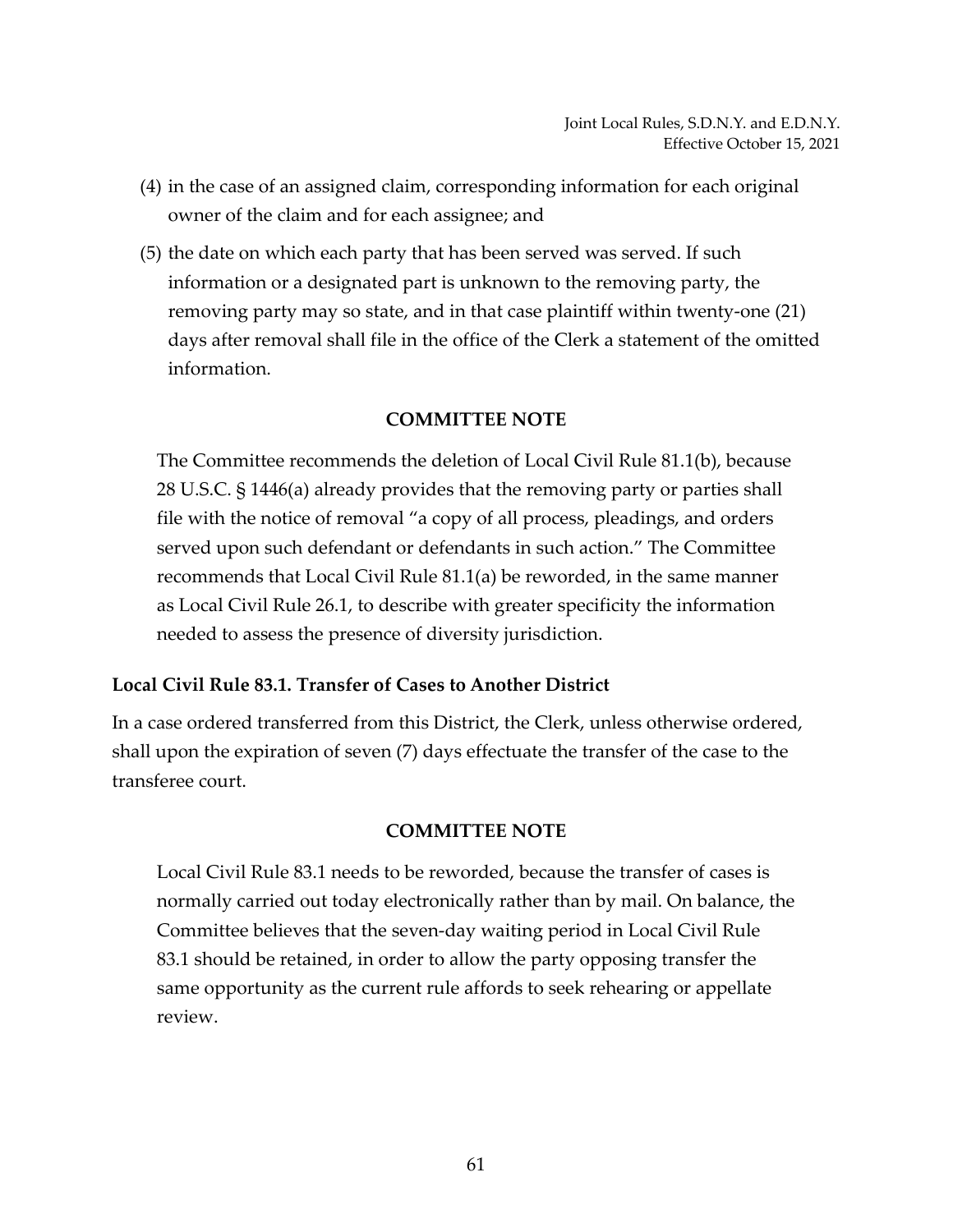# **Local Civil Rule 83.2. Settlement of Actions by or on Behalf of Infants or Incompetents, Wrongful Death Actions, and Actions for Conscious Pain and Suffering of the Decedent**

- (a) Settlement of Actions by or on Behalf of Infants or Incompetents
	- (1) An action by or on behalf of an infant or incompetent shall not be settled or compromised, or voluntarily discontinued, dismissed or terminated, without leave of the Court embodied in an order, judgment or decree. The proceeding upon an application to settle or compromise such an action shall conform, as nearly as may be, to the New York State statutes and rules, but the Court, for cause shown, may dispense with any New York State requirement.
	- (2) The Court shall authorize payment to counsel for the infant or incompetent of a reasonable attorney's fee and proper disbursements from the amount recovered in such an action, whether realized by settlement, execution or otherwise and shall determine the said fee and disbursements, after due inquiry as to all charges against the fund.
	- (3) The Court shall order the balance of the proceeds of the recovery or settlement to be distributed as it deems may best protect the interest of the infant or incompetent.
- (b) Settlement of Wrongful Death Actions and Actions for Conscious Pain and Suffering of the Decedent. In an action for wrongful death or conscious pain and suffering of the decedent:
	- (1) Where required by statute or otherwise, the Court shall apportion the avails of the action, and shall approve the terms of any settlement.
	- (2) The Court shall approve an attorney's fee only upon application in accordance with the provisions of the New York State statutes and rules.

# **COMMITTEE NOTE**

The Committee believes that paragraph (b) of this Local Civil Rule should logically apply to actions for conscious pain and suffering of the decedent as well as to wrongful death actions, and therefore recommends that the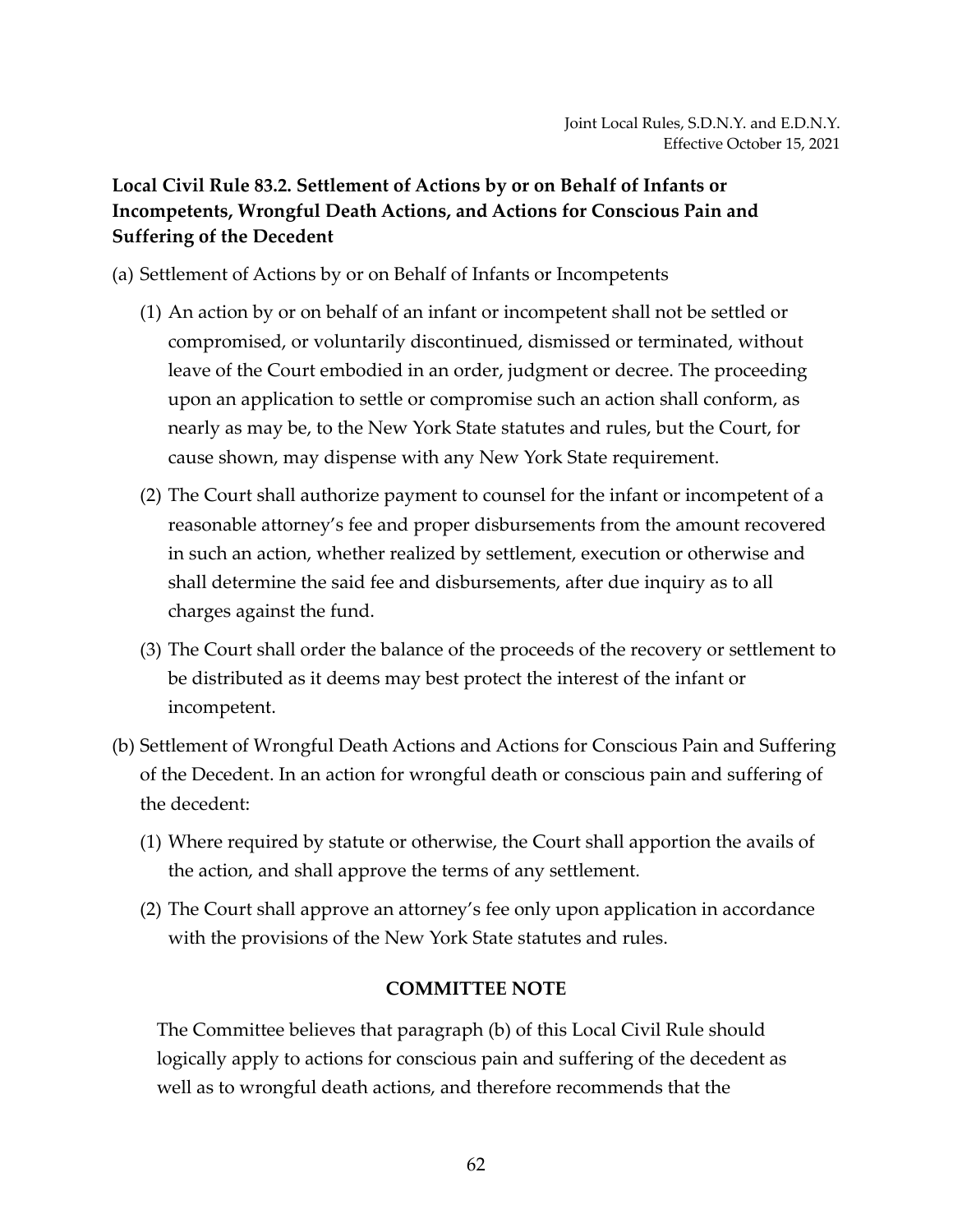present distinction between the Southern and Eastern District versions of the Local Rule in this regard be eliminated.

## **Local Civil Rule 83.3. Habeas Corpus**

Unless otherwise provided by statute, applications for a writ of habeas corpus made by persons under the judgment and sentence of a court of the State of New York shall be filed, heard and determined in the District Court for the district within which they were convicted and sentenced; provided, however, that if the convenience of the parties and witnesses requires a hearing in a different district, such application may be transferred to any district which is found by the assigned Judge to be more convenient. The Clerks of the Southern and Eastern District Courts are authorized and directed to transfer such applications to the District herein designated for filing, hearing and determination.

## **COMMITTEE NOTE**

The Committee believes that this Local Civil Rule performs a very useful function by establishing a presumptive rule that habeas corpus applications shall be filed, heard, and determined in the district within which conviction and sentencing occurred.

## **Local Civil Rule 83.4. Publication of Advertisements [formerly Local Civil Rule 83.6]**

- (a) Unless otherwise provided by statute, rule, or order of the Court, all advertisements except notices of sale of real estate or of any interest in land shall be published in a newspaper which has a general circulation in this district or a circulation reasonably calculated to give public notice of a legal publication. The Court may direct the publication of such additional advertisement as it may deem advisable.
- (b) Unless otherwise ordered, notices for the sale of real estate or of any interest in land shall be published in a newspaper of general circulation in the county in which the real estate or the land in question is located.

## **COMMITTEE NOTE**

This Local Civil Rule continues to be useful in foreclosure and execution cases. The Committee recommends that new introductory language be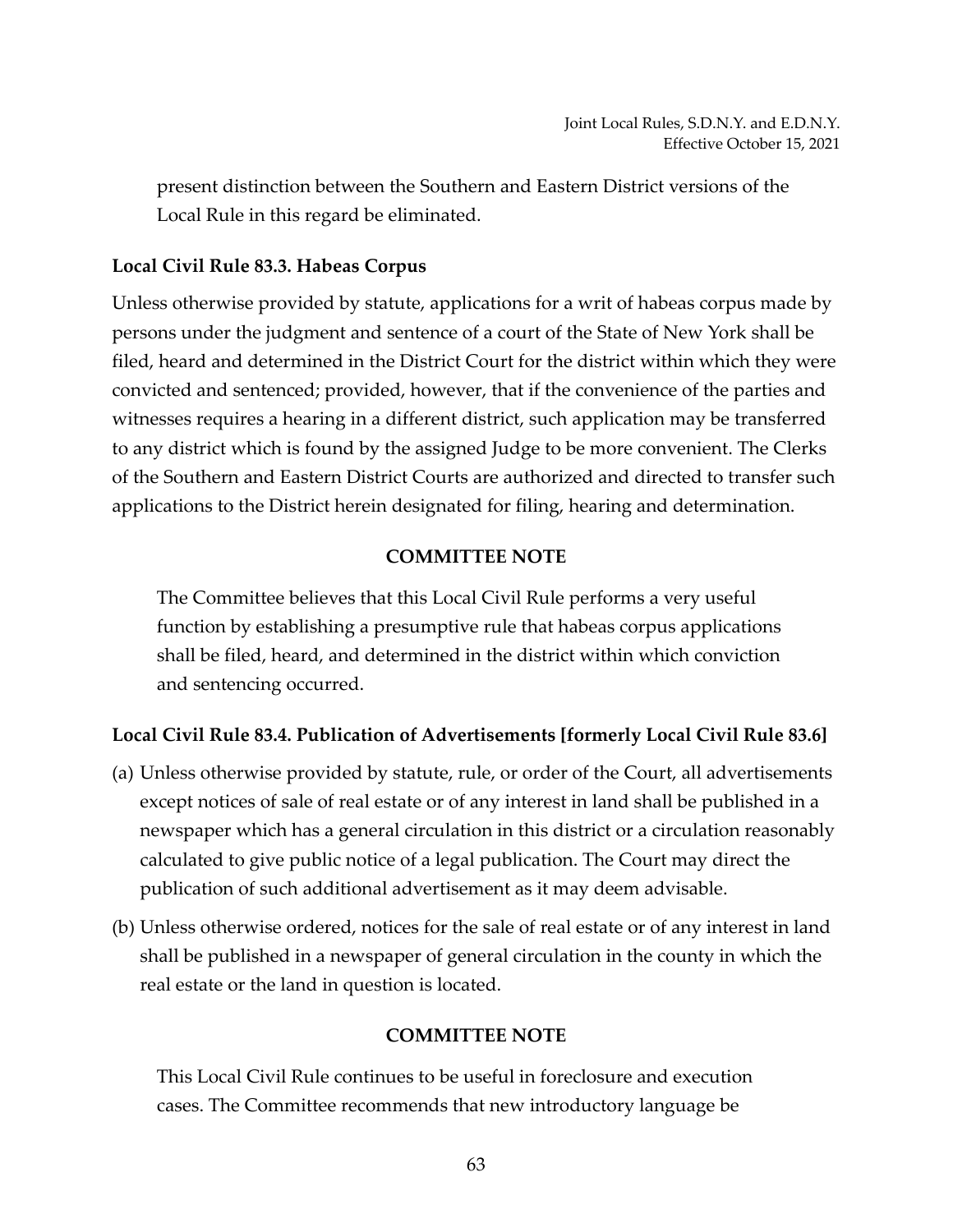added to recognize that other means of notice may be authorized by such provisions as Rule G(4)(a)(iv) of the Supplemental Rules for Admiralty or Maritime Claims and Asset Forfeiture Actions, which became effective in 2007.

# **Local Civil Rule 83.5. Notice of Sale [formerly Local Civil Rule 83.7]**

In any civil action, the notice of any proposed sale of property directed to be made by any order or judgment of the Court, unless otherwise ordered by the Court, need not set out the terms of sale specified in the order or judgment, and the notice will be sufficient if in substantially the following form: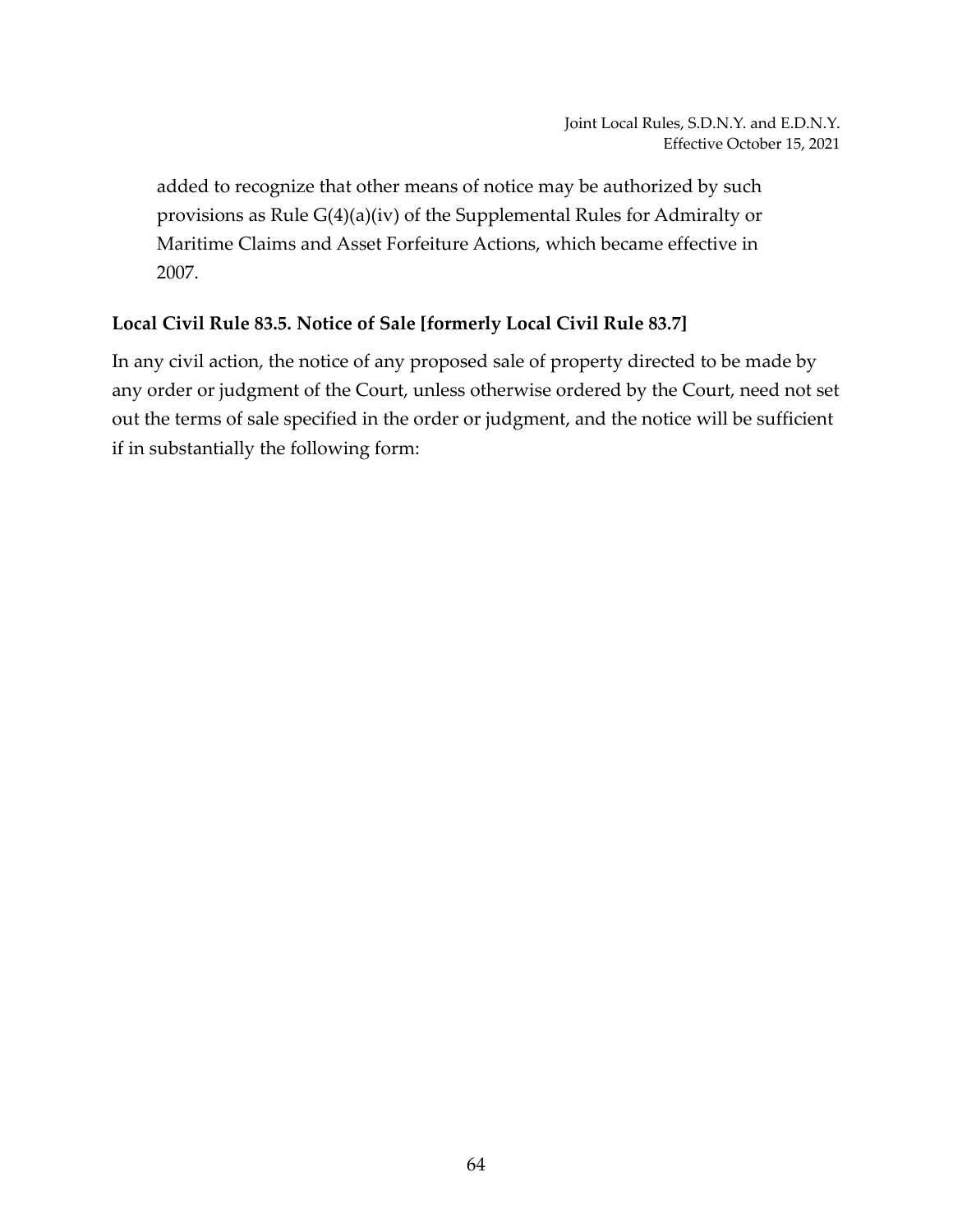Joint Local Rules, S.D.N.Y. and E.D.N.Y. Effective October 15, 2021

## UNITED STATES DISTRICT COURT ……DISTRICT OF NEW YORK

[CAPTION],

[Docket No. and Judge's Initials]

#### NOTICE OF SALE

| Pursuant to (Order or Judgment) of the United States District Court for the           |
|---------------------------------------------------------------------------------------|
|                                                                                       |
|                                                                                       |
|                                                                                       |
| Hour of Sale) the property in said (Order or Judgment) described                      |
| and therein directed to be sold, to which (Order or Judgment) reference is            |
| made for the terms of sale and for a description of the property which may be briefly |
| described as follows:                                                                 |

Dated:

Signature and Official Title

\_\_\_\_\_\_\_\_\_\_\_\_\_\_\_\_\_\_\_\_\_\_\_\_

The notice need not describe the property by metes and bounds or otherwise in detail and will be sufficient if in general terms it identifies the property by specifying its nature and location. However, it shall state: the approximate acreage of any real estate outside the limits of any town or city; the street, lot and block number of any real estate within any town or city; and a general statement of the character of any improvements upon the property.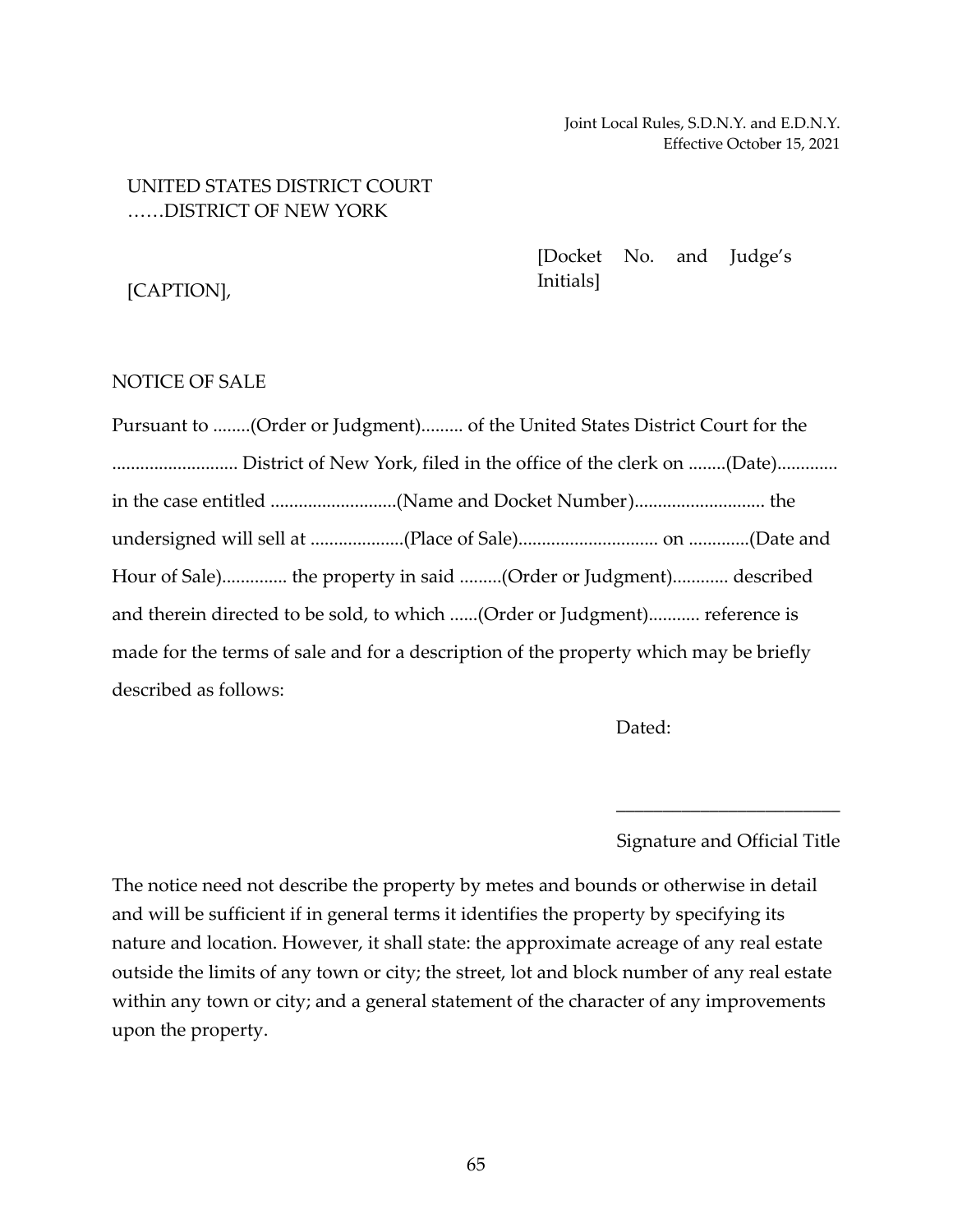As with Local Civil Rule 83.3, this Local Civil Rule continues to be useful in foreclosure and execution cases.

# **Local Civil Rule 83.6. Contempt Proceedings in Civil Cases [formerly Local Civil Rule 83.9]**

- (a) A proceeding to adjudicate a person in civil contempt, including a case provided for in Fed. R. Civ. P. 37(b)(1) and 37(b)(2)(A)(vii), shall be commenced by the service of a notice of motion or order to show cause. The affidavit upon which such notice of motion or order to show cause is based shall set out with particularity the misconduct complained of, the claim, if any, for damages occasioned thereby and such evidence as to the amount of damages as may be available to the moving party. A reasonable counsel fee, necessitated by the contempt proceedings, may be included as an item of damage. Where the alleged contemnor has appeared in the action by an attorney, the notice of motion or order to show cause and the papers upon which it is based may be served upon said attorney; otherwise service shall be made personally, together with a copy of this Local Civil Rule 83.6, in the manner provided for by the Federal Rules of Civil Procedure for the service of a summons. If an order to show cause is sought, such order may, upon necessity shown, embody a direction to the United States marshal to arrest the alleged contemnor and hold such person unless bail is posted in an amount fixed by the order, conditioned on the appearance of such person in all further proceedings on the motion, and further conditioned that the alleged contemnor will hold himself or herself amenable to all orders of the Court for surrender.
- (b) If the alleged contemnor puts in issue his or her alleged misconduct or the damages thereby occasioned, said person shall upon demand be entitled to have oral evidence taken, either before the Court or before a master appointed by the Court. When by law such alleged contemnor is entitled to a trial by jury, said person shall make written demand before the beginning of the hearing on the application; otherwise the alleged contemnor will be deemed to have waived a trial by jury.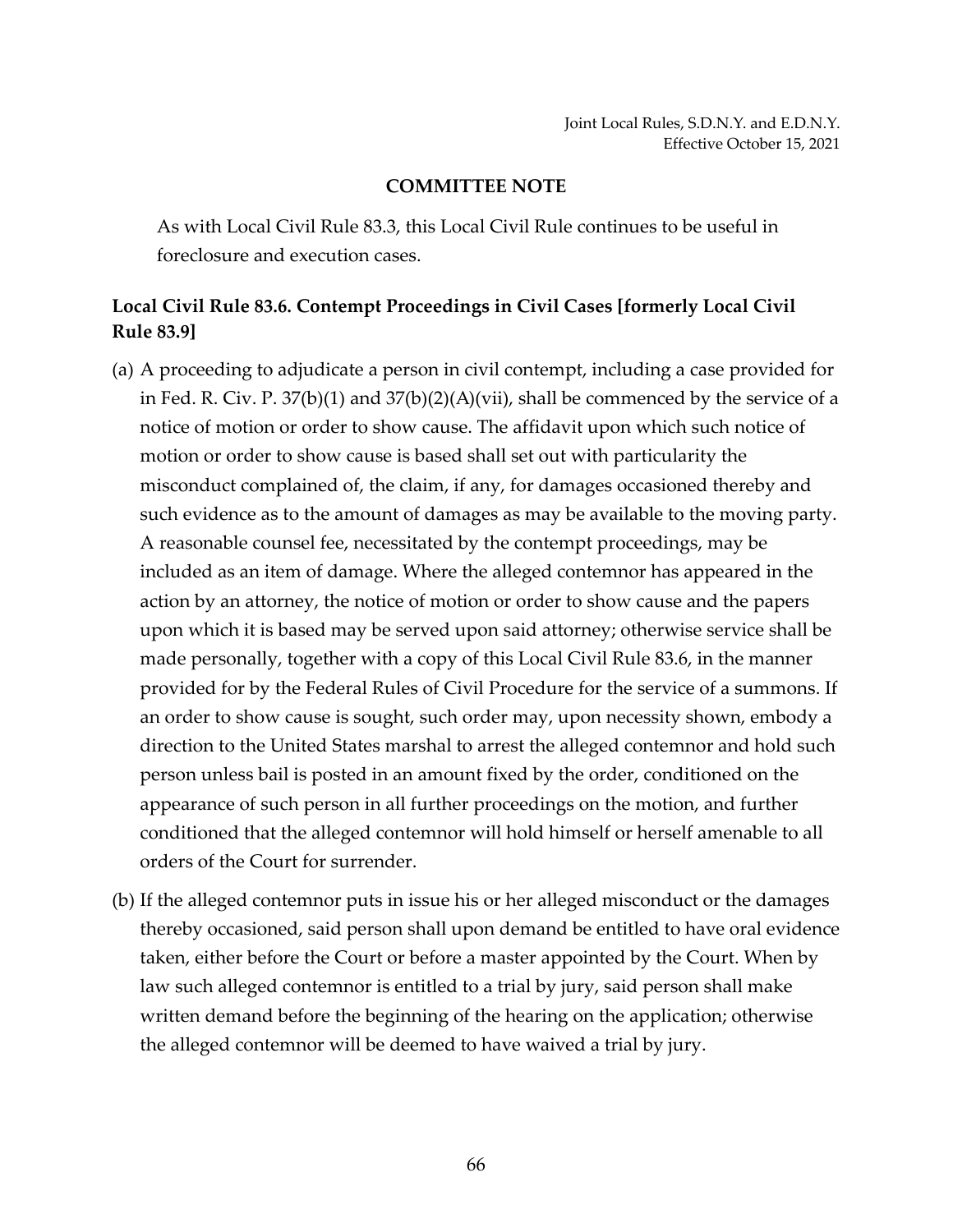- (c) If the alleged contemnor is found to be in contempt of court, an order shall be entered
	- (1) reciting or referring to the verdict or findings of fact upon which the adjudication is based;
	- (2) setting forth the amount of damages, if any, to which the complainant is entitled;
	- (3) fixing the fine, if any, imposed by the Court, which fine shall include the damages found and naming the person to whom such fine shall be payable;
	- (4) stating any other conditions, the performance of which will operate to purge the contempt; and
	- (5) directing, where appropriate, the arrest of the contemnor by the United States marshal and confinement until the performance of the condition fixed in the order and the payment of the fine, or until the contemnor be otherwise discharged pursuant to law. A certified copy of the order committing the contemnor shall be sufficient warrant to the marshal for the arrest and confinement of the contemnor. The complainant shall also have the same remedies against the property of the contemnor as if the order awarding the fine were a final judgment.
- (d) If the alleged contemnor is found not guilty of the charges, said person shall be discharged from the proceedings and, in the discretion of the Court, may have judgment against the complainant for costs and disbursements and a reasonable counsel fee.

### **COMMITTEE NOTE**

The Committee recommends the deletion of the second sentence of paragraph (c) of this Local Civil Rule on the ground that it is substantive rather than procedural in nature. *See generally Armstrong v. Guccione*, 470 F.3d 89 (2d Cir.), *cert. denied*, 552 U.S. 989 (2007).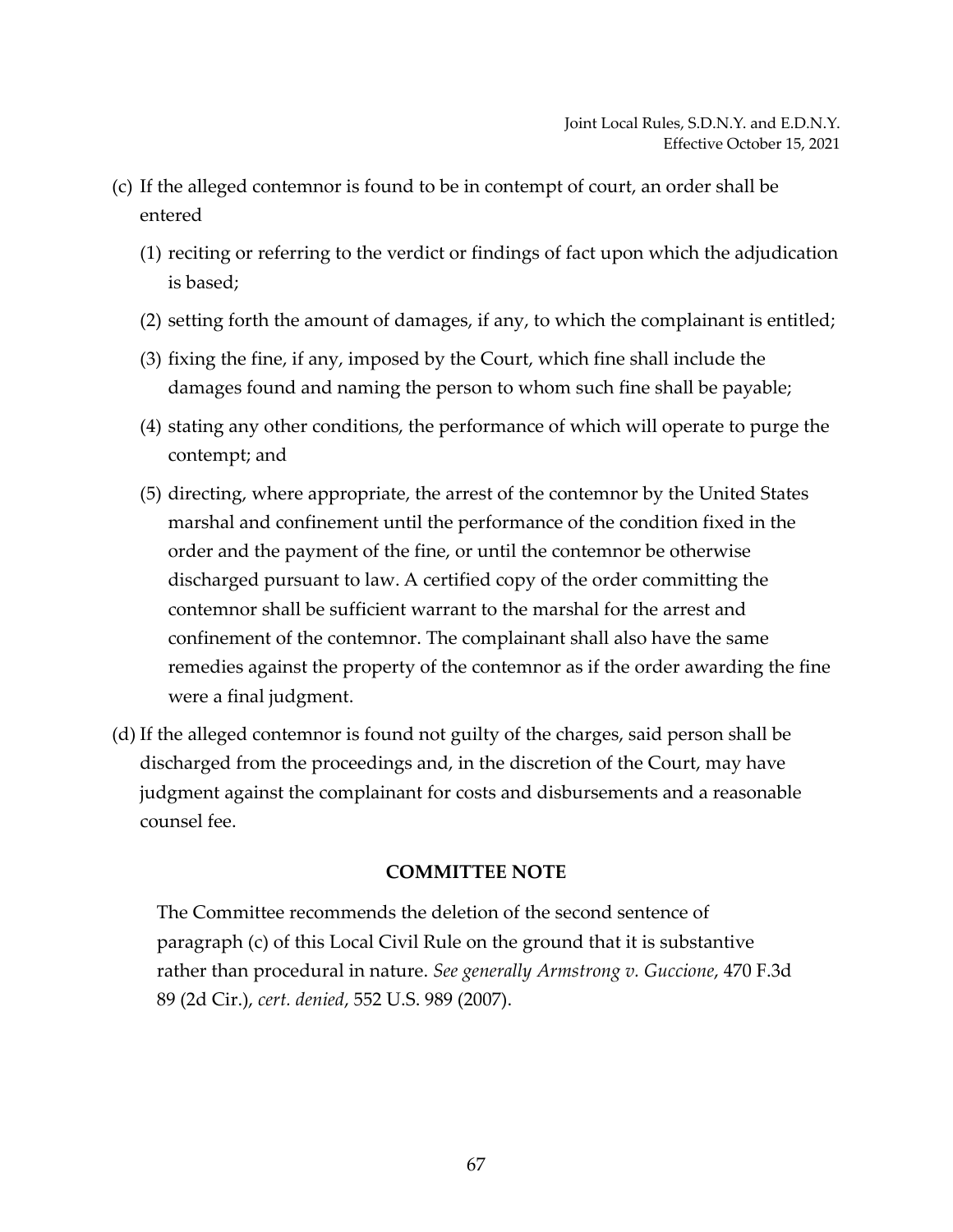## **Local Civil Rule 83.7. Court-Annexed Arbitration (Eastern District Only) [formerly Local Civil Rule 83.10]**

- (a) Certification of Arbitrators
	- (1) The Chief Judge or a Judge or Judges authorized by the Chief Judge to act (hereafter referred to as the certifying Judge) shall certify as many arbitrators as may be determined to be necessary under this rule.
	- (2) An individual may be certified to serve as an arbitrator if he or she:
		- (A) has been for at least five years a member of the bar of the highest court of a state or the District of Columbia,
		- (B) is admitted to practice before this court, and
		- (C) is determined by the certifying Judge to be competent to perform the duties of an arbitrator.
	- (3) Each individual certified as an arbitrator shall take the oath or affirmation required by Title 28, U.S.C. § 453 before serving as an arbitrator.
	- (4) A list of all persons certified as arbitrators shall be maintained in the Office of the Clerk.
- (b) Compensation and Expenses of Arbitrators. An arbitrator shall be compensated \$250 for services in each case. If an arbitration hearing is protracted, the certifying Judge may entertain a petition for additional compensation. If a party requests three arbitrators then each arbitrator shall be compensated \$100 for service. The fees shall be paid by or pursuant to the order of the Court subject to the limits set by the Judicial Conference of the United States.
- (c) Immunity of Arbitrators. Arbitrators shall be immune from liability or suit with respect to their conduct as such to the maximum extent permitted by applicable law.
- (d) Civil Cases Eligible for Compulsory Arbitration
	- (1) The Clerk of Court shall, as to all cases filed after January 1, 1986, designate and process for compulsory arbitration all civil cases (excluding social security cases, tax matters, prisoners' civil rights cases and any action based on an alleged violation of a right secured by the Constitution of the United States or if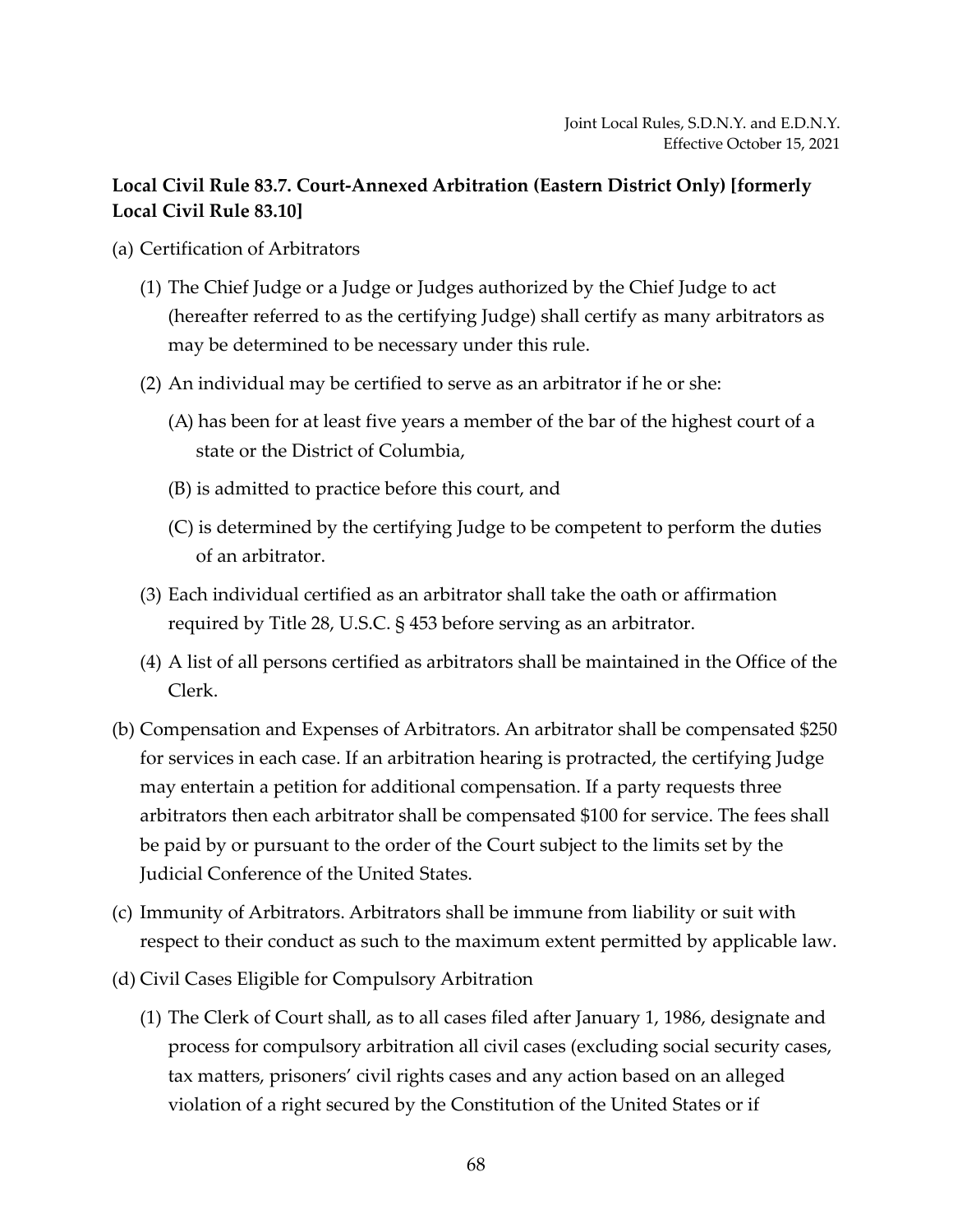jurisdiction is based in whole or in part on Title 28, U.S.C. § 1343) wherein money damages only are being sought in an amount not in excess of \$150,000.00 exclusive of interest and costs.

- (2) The parties may by written stipulation agree that the Clerk of Court shall designate and process for court-annexed arbitration any civil case that is not subject to compulsory arbitration hereunder.
- (3) For purposes of this Rule only, in all civil cases damages shall be presumed to be not in excess of \$150,000.00 exclusive of interest and costs, unless:
	- (A) Counsel for plaintiff, at the time of filing the complaint, or in the event of the removal of a case from state court or transfer of a case from another district to this Court, within thirty (30) days of the docketing of the case in this district, files a certification with the Court that the damages sought exceed \$150,000.00, exclusive of interest and costs; or
	- (B) Counsel for a defendant, at the time of filing a counterclaim or cross-claim files a certification with the court that the damages sought by the counterclaim or cross-claim exceed \$150,000.00 exclusive of interest and costs.
- (e) Referral to Arbitration
	- (1) After an answer is filed in a case determined eligible for arbitration, the arbitration clerk shall send a notice to counsel setting forth the date and time for the arbitration hearing. The date of the arbitration hearing set forth in the notice shall be approximately four months but in no event later than 120 days from the date the answer was filed, except that the arbitration proceeding shall not, in the absence of the consent of the parties, commence until 30 days after the disposition by the District Court of any motion to dismiss the complaint, motion for judgment on the pleadings, motion to join necessary parties, or motion for summary judgment, if the motion was filed during a time period specified by the District Court. The 120-day and 30-day periods specified in the preceding sentence may be modified by the court for good cause shown. The notice shall also advise counsel that they may agree to an earlier date for the arbitration hearing provided the arbitration clerk is notified with 30 days of the date of the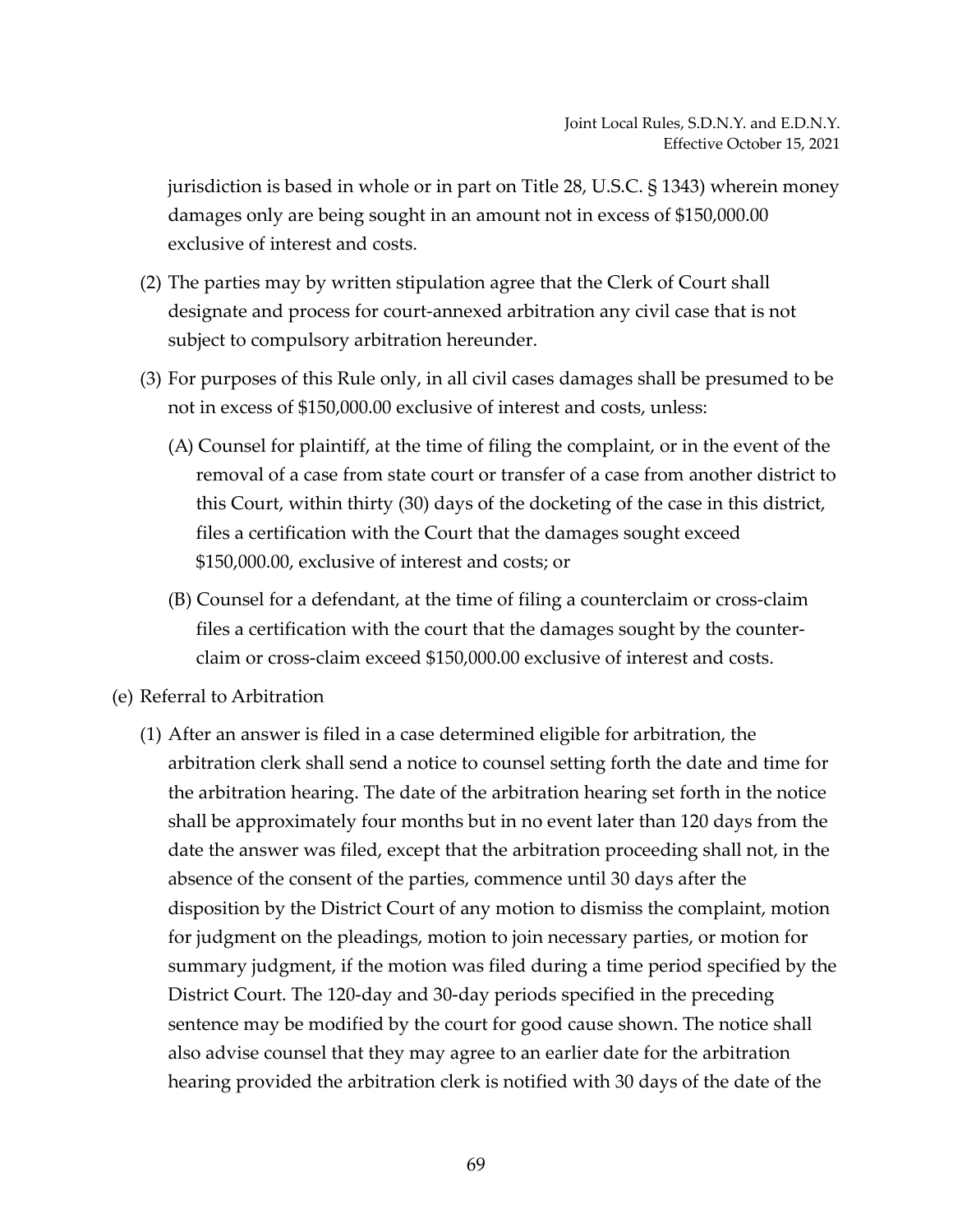notice. The notice shall also advise counsel that they have 90 days to complete discovery unless the Judge to whom the case has been assigned orders a shorter or longer period for discovery. The Judge may refer the case to a Magistrate Judge for purposes of discovery. In the event a third party has been brought into the action, this notice shall not be sent until an answer has been filed by the third party.

- (2) The Court shall, *sua sponte*, or on motion of a party, exempt any case from arbitration in which the objectives of arbitration would not be realized
	- (A) because the case involves complex or novel issues,
	- (B) because legal issues predominate over factual issues, or
	- (C) for other good cause.

Application by a party for an exemption from compulsory arbitration shall be made by written letter to the Court not exceeding three pages in length, outlining the basis for the request and attaching relevant materials, which shall be submitted no later than 21 days after receipt of the notice to counsel setting forth the date and time for the arbitration hearing. Within four days of receiving such a letter, any opposing affected party may submit a responsive letter not exceeding three pages attaching relevant materials.

- (3) Cases not originally designated as eligible for compulsory arbitration, but which in the discretion of the assigned Judge, are later found to qualify, may be referred to arbitration. A U.S. District Judge or a U.S. Magistrate Judge, in cases that exceed the arbitration ceiling of \$150,000 exclusive of interest and costs, in their discretion, may suggest that the parties should consider arbitration. If the parties are agreeable, an appropriate consent form signed by all parties or their representatives may be entered and filed in the case prior to scheduling an arbitration hearing.
- (4) The arbitration shall be held before one arbitrator unless a panel of three arbitrators is requested by a party, in which case one of whom shall be designated as chairperson of the panel. If the amount of controversy, exclusive of interest and costs, is \$5,000 or less, the arbitration shall be held before a single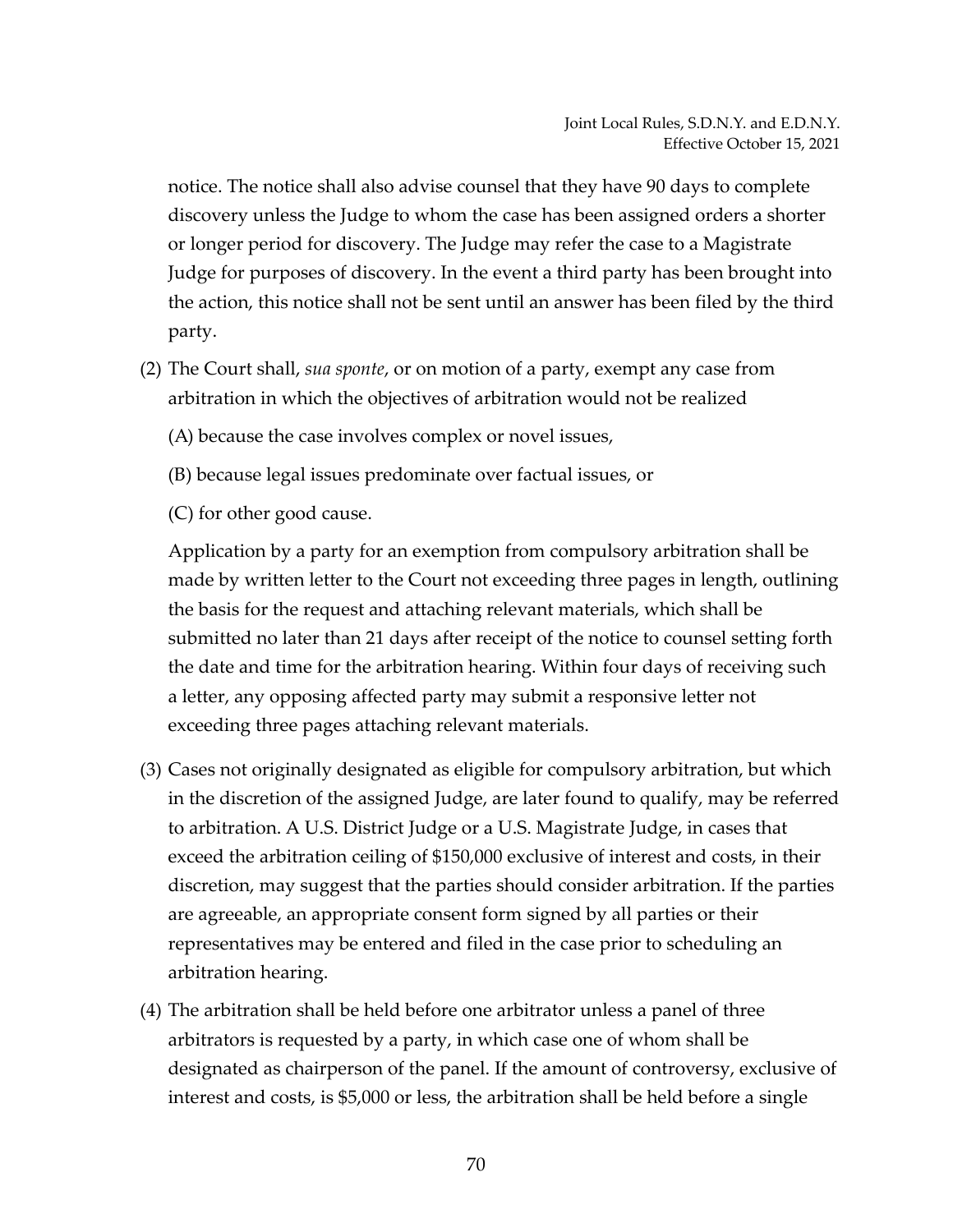arbitrator. The arbitration panel shall be chosen at random by the Clerk of the Court from the lawyers who have been duly certified as arbitrators. The arbitration panel shall be scheduled to hear not more than three cases.

- (5) The Judge to whom the case has been assigned shall, 30 days prior to the date scheduled for the arbitration hearing, sign an order setting forth the date and time of the arbitration hearing and the names of the arbitrators designated to hear the case. If a party has filed a motion for judgment on the pleadings, summary judgment or similar relief, the Judge shall not sign the order before ruling on the motion, but the filing of such a motion on or after the date of the order shall not stay the arbitration unless the Judge so orders.
- (6) Upon entry of the order designating the arbitrators, the arbitration clerk shall send to each arbitrator a copy of all pleadings, including the order designating the arbitrators, and the guidelines for arbitrators.
- (7) Persons selected to be arbitrators shall be disqualified for bias or prejudice as provided in Title 28, U.S.C. § 144, and shall disqualify themselves in any action which they would be required under title 28, U.S.C. § 455 to disqualify themselves if they were a justice, judge, or magistrate.
- (f) Arbitration Hearing
	- (1) The arbitration hearing shall take place in the United States Courthouse in a courtroom assigned by the arbitration clerk on the date and at the time set forth in the order of the Court. The arbitrators are authorized to change the date and time of the hearing provided the hearing is commenced within 30 days of the hearing date set forth in the order of the Court. Any continuance beyond this 30 day period must be approved by the Judge to whom the case has been assigned. The arbitration clerk must be notified immediately of any continuance.
	- (2) Counsel for the parties shall report settlement of the case to the arbitration clerk and all members of the arbitration panel assigned to the case.
	- (3) The arbitration hearing may proceed in the absence of any party who, after notice, fails to be present. In the event, however, that a party fails to participate in the arbitration process in a meaningful manner, the Court may impose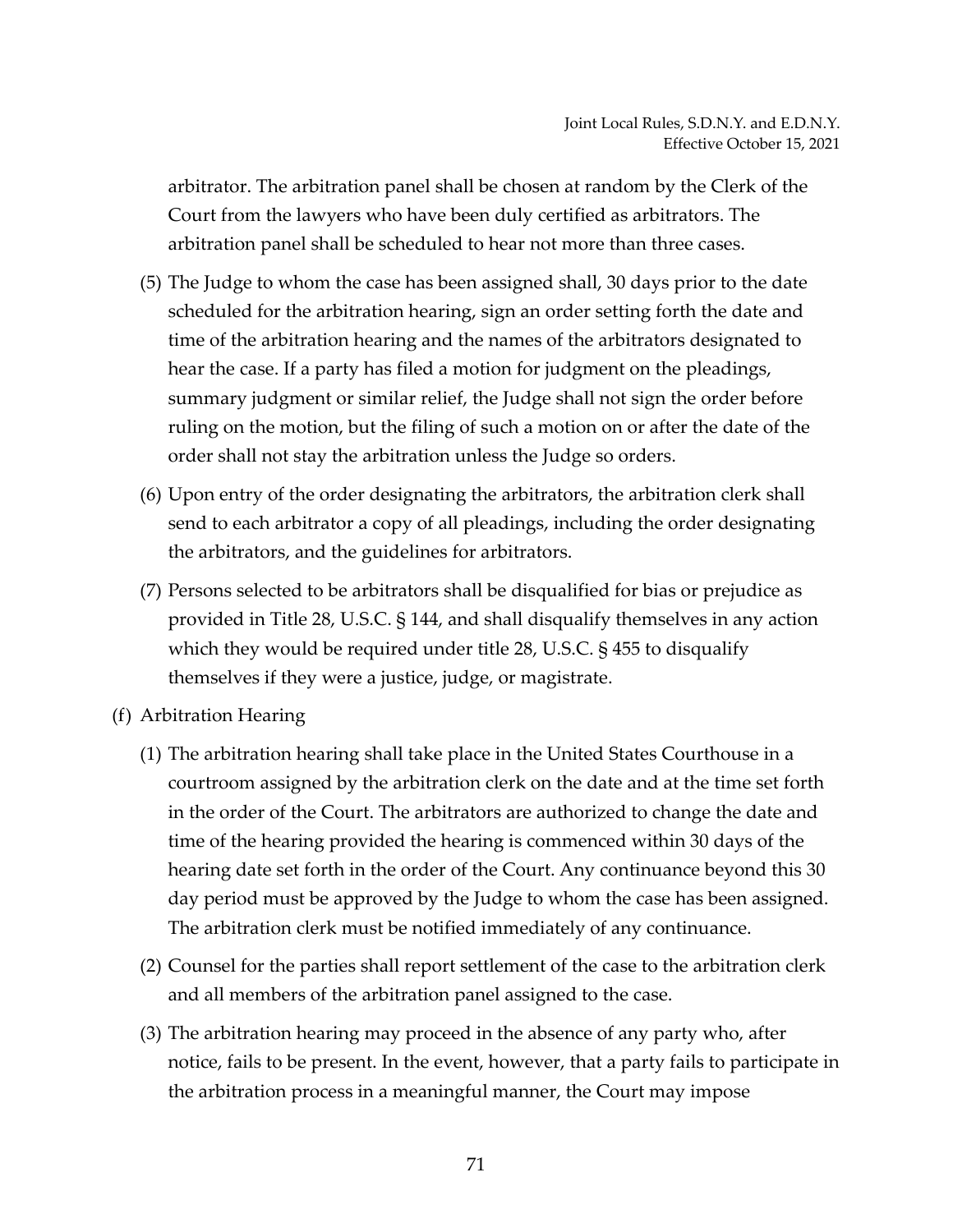appropriate sanctions, including, but not limited to, the striking of any demand for a trial de novo filed by that party.

- (4) Rule 45 of the Federal Rules of Civil Procedure shall apply to subpoenas for attendance of witnesses and the production of documentary evidence at an arbitration hearing under this Rule. Testimony at an arbitration hearing shall be under oath or affirmation.
- (5) The Federal Rules of Evidence shall be used as guides to the admissibility of evidence. Copies or photographs of all exhibits, except those intended solely for impeachment, must be marked for identification and delivered to adverse parties at least fourteen (14) days prior to the hearing. The arbitrators shall receive exhibits in evidence without formal proof unless counsel has been notified at least seven (7) days prior to the hearing that the adverse party intends to raise an issue concerning the authenticity of the exhibit. The arbitrators may refuse to receive in evidence any exhibit, a copy or photograph of which has not been delivered to the adverse party as provided herein.
- (6) A party may have a recording and transcript made of the arbitration hearing, but that party shall make all necessary arrangements and bear all expenses thereof.
- (g) Arbitration Award and Judgment
	- (1) The arbitration award shall be filed with the Court promptly after the hearing is concluded and shall be entered as the judgment of the Court after the 30 day period for requesting a trial de novo pursuant to Section (h) has expired, unless a party has demanded a trial de novo. The judgment so entered shall be subject to the same provisions of law and shall have the same force and effect as a judgment of the Court in a civil action, except that it shall not be appealable. In a case involving multiple claims and parties, any segregable part of an arbitration award as to which an aggrieved party has not timely demanded a trial de novo shall become part of the final judgment with the same force and effect as a judgment of the Court in a civil action, except that it shall not be appealable.
	- (2) The contents of any arbitration award shall not be made known to any Judge who might be assigned the case,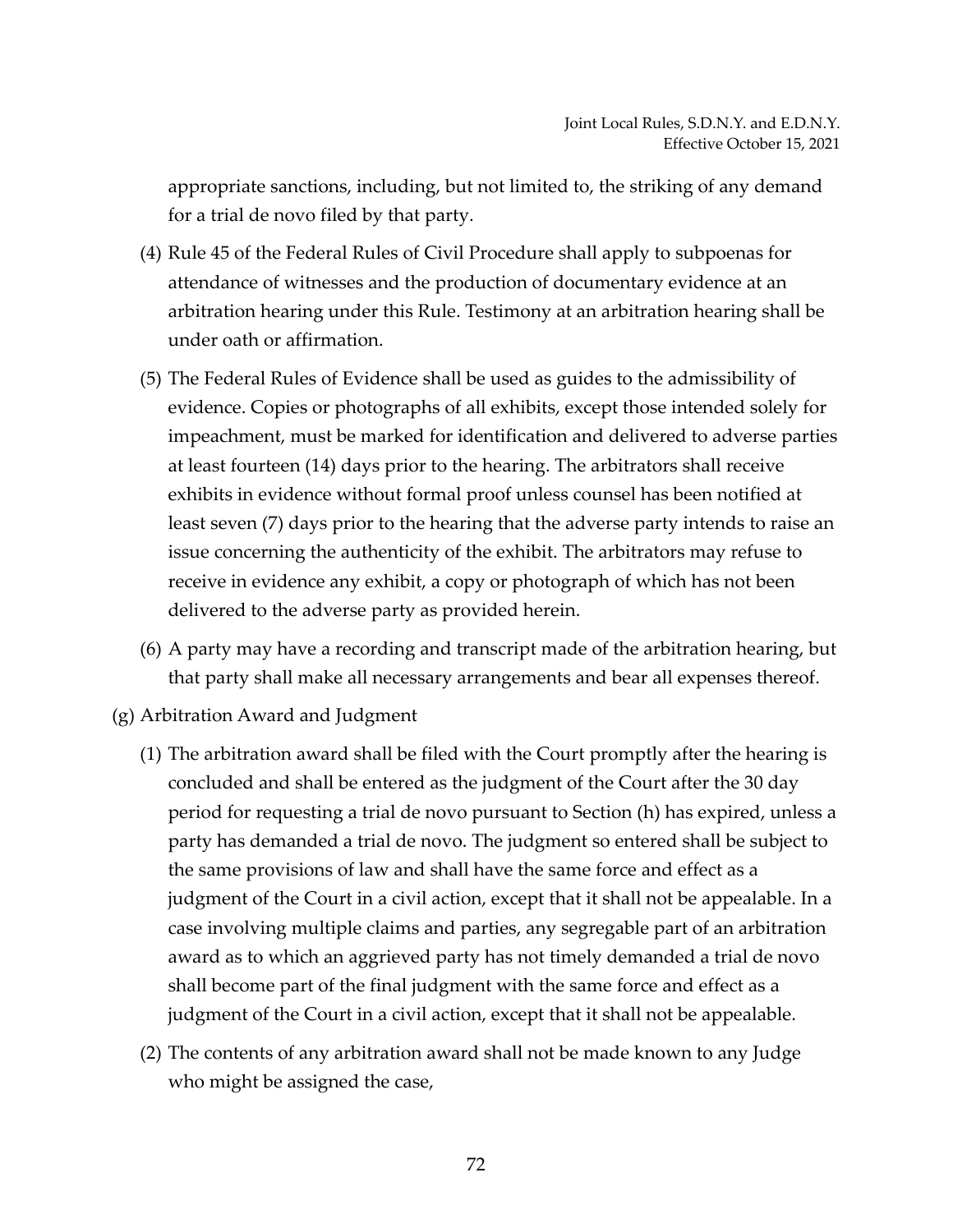- (A) except as necessary for the Court to determine whether to assess costs or attorneys fees,
- (B) until the District Court has entered final judgment in the action or the action has been otherwise terminated, or
- (C) except for purposes of preparing the report required by section 903(b) of the Judicial Improvement and Access to Justice Act.
- (3) Costs may be taxed as part of any arbitration award pursuant to 28 U.S.C. § 1920.
- (h) Trial De Novo
	- (1) Within 30 days after the arbitration award is entered on the docket, any party may demand in writing a trial de novo in the District Court. Such demand shall be filed with the arbitration clerk, and served by the moving party upon all counsel of record or other parties. Withdrawal of a demand for a trial de novo shall not reinstate the arbitrators' award and the case shall proceed as if it had not been arbitrated.
	- (2) Upon demand for a trial de novo and the payment to the Clerk required by paragraph (4) of this section, the action shall be placed on the calendar of the Court and treated for all purposes as if it had not been referred to arbitration, and any right of trial by jury that a party would otherwise have shall be preserved inviolate.
	- (3) At the trial de novo, the Court shall not admit evidence that there had been an arbitration proceeding, the nature or amount of the award, or any other matter concerning the conduct of the arbitration proceeding.
	- (4) Upon making a demand for trial de novo the moving party shall, unless permitted to proceed in forma pauperis, deposit with the Clerk of the Court an amount equal to the arbitration fees of the arbitrators as provided in Section (b). The sum so deposited shall be returned to the party demanding a trial de novo in the event that party obtains a final judgment, exclusive of interest and costs, more favorable than the arbitration award. If the party demanding a trial de novo does not obtain a more favorable result after trial or if the Court determines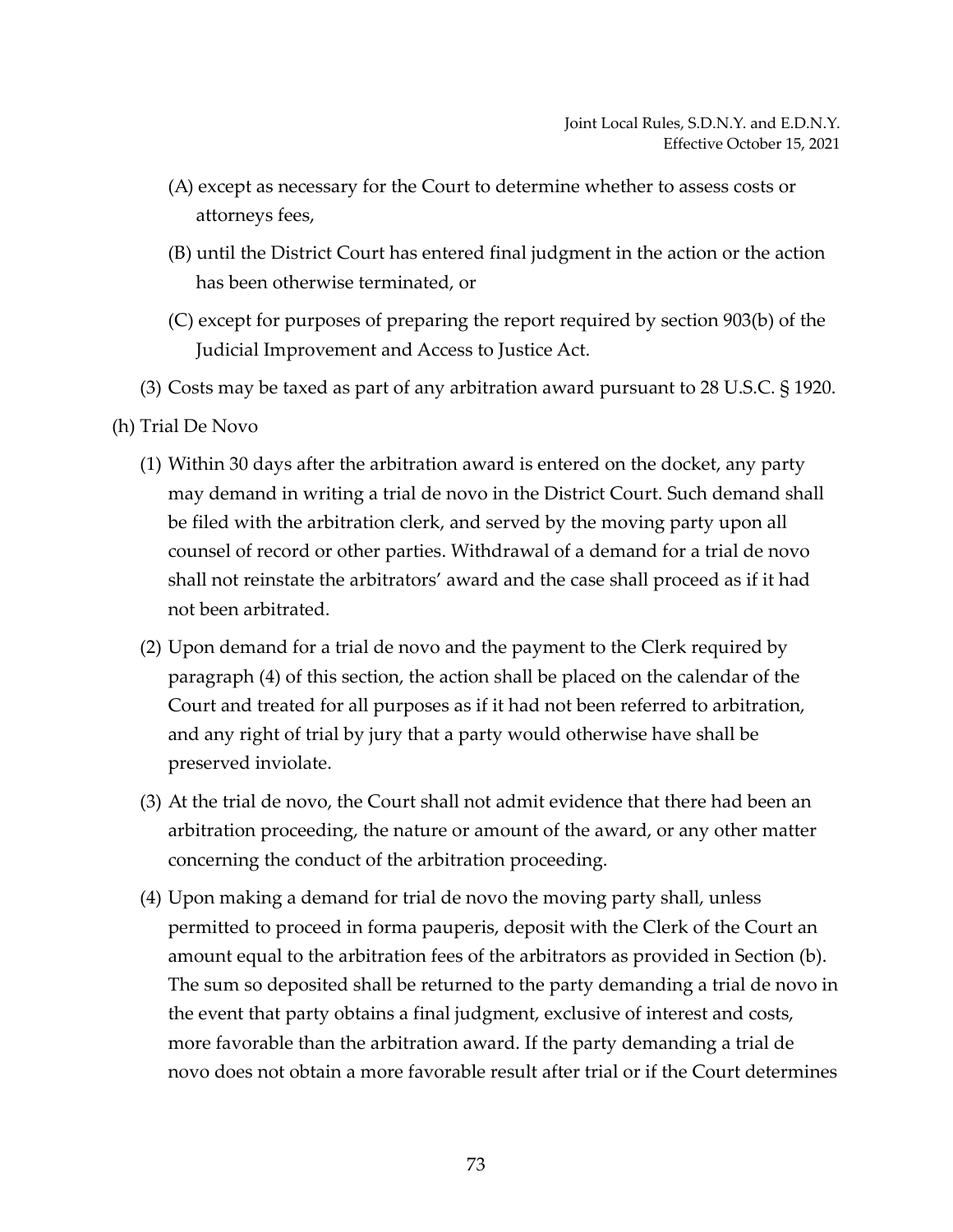that the party's conduct in seeking a trial de novo was in bad faith, the sum so deposited shall be paid by the Clerk to the Treasury of the United States.

## **COMMITTEE NOTE**

Because this Local Civil Rule has been recently reviewed and updated by the Court, the Committee has not undertaken to review it in detail.

# **Local Civil Rule 83.8. Court-Annexed Mediation (Eastern District Only) [formerly Local Civil Rule 83.11]**

(a) Description

Mediation is a process in which parties and counsel agree to meet with a neutral mediator trained to assist them in settling disputes. The mediator improves communication across party lines, helps parties articulate their interests and understand those of the other party, probes the strengths and weaknesses of each party's legal positions, and identifies areas of agreement and helps generate options for a mutually agreeable resolution to the dispute. In all cases, mediation provides an opportunity to explore a wide range of potential solutions and to address interests that may be outside the scope of the stated controversy or which could not be addressed by judicial action. A hallmark of mediation is its capacity to expand traditional settlement discussions and broaden resolution options, often by exploring litigant needs and interests that may be formally independent of the legal issues in controversy.

### (b) Mediation Procedures

(1) Eligible cases

Judges and Magistrate Judges may designate civil cases for inclusion in the mediation program, and when doing so shall prepare an order to that effect. Alternatively, and subject to the availability of qualified mediators, the parties may consent to participation in the mediation program by preparing and executing a stipulation signed by all parties to the action and so-ordered by the Court.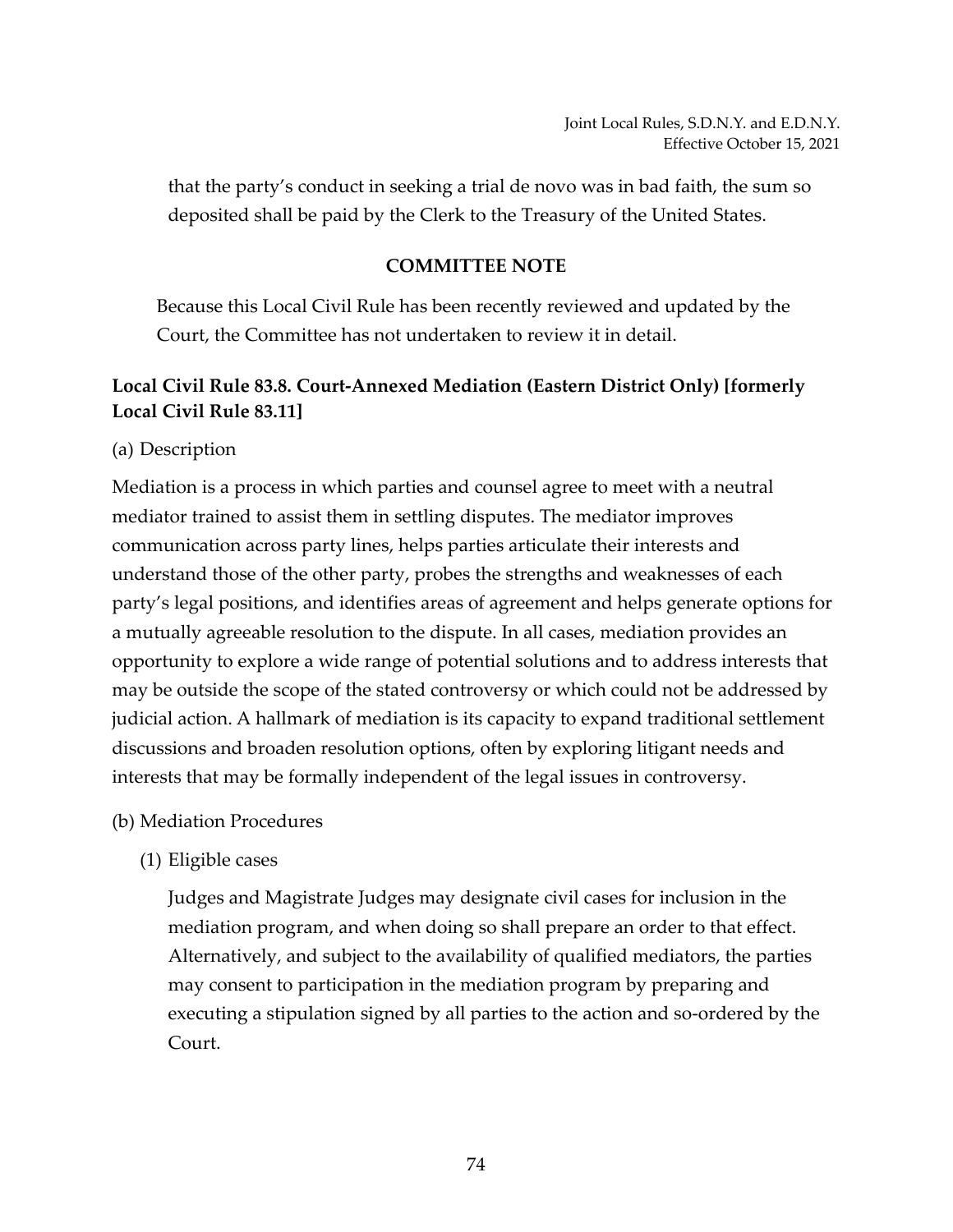## (2) Mediation deadline

Any court order designating a case for inclusion in the mediation program, however arrived at, may contain a deadline not to exceed six months from the date of entry on the docket of that order. This deadline may be extended upon motion to the Court for good cause shown.

### (3) Mediators

Parties whose case has been designated for inclusion in the mediation program shall be offered the options of (a) using a mediator from the Court's panel, a listing of which is available in the Clerk's Office; (b) selecting a mediator on their own; or (c) seeking the assistance of a reputable neutral ADR organization in the selection of a mediator.

## (A) Court's panel of mediators

When the parties opt to use a mediator from the Court's panel, the Clerk's Office will appoint a mediator to handle the case who (i) has been for at least five years a member of the bar of a state or the District of Columbia; (ii) is admitted to practice before this Court; and (iii) has completed the Court's requirements for mediator training and mediator expertise. If any party so requests, the appointed mediator also shall have expertise in the area of law in the case. The Clerk's Office will provide notice of their appointment to all counsel.

## (B) Disqualification

Any party may submit a written request to the Clerk's Office within fourteen days from the date of the notification of the mediator for the disqualification of the mediator for bias or prejudice as provided in 28 U.S.C. § 144. A denial of such a request by the Clerk's Office is subject to review by the assigned Judge upon motion filed within fourteen (14) days of the date of the Clerk's Office denial.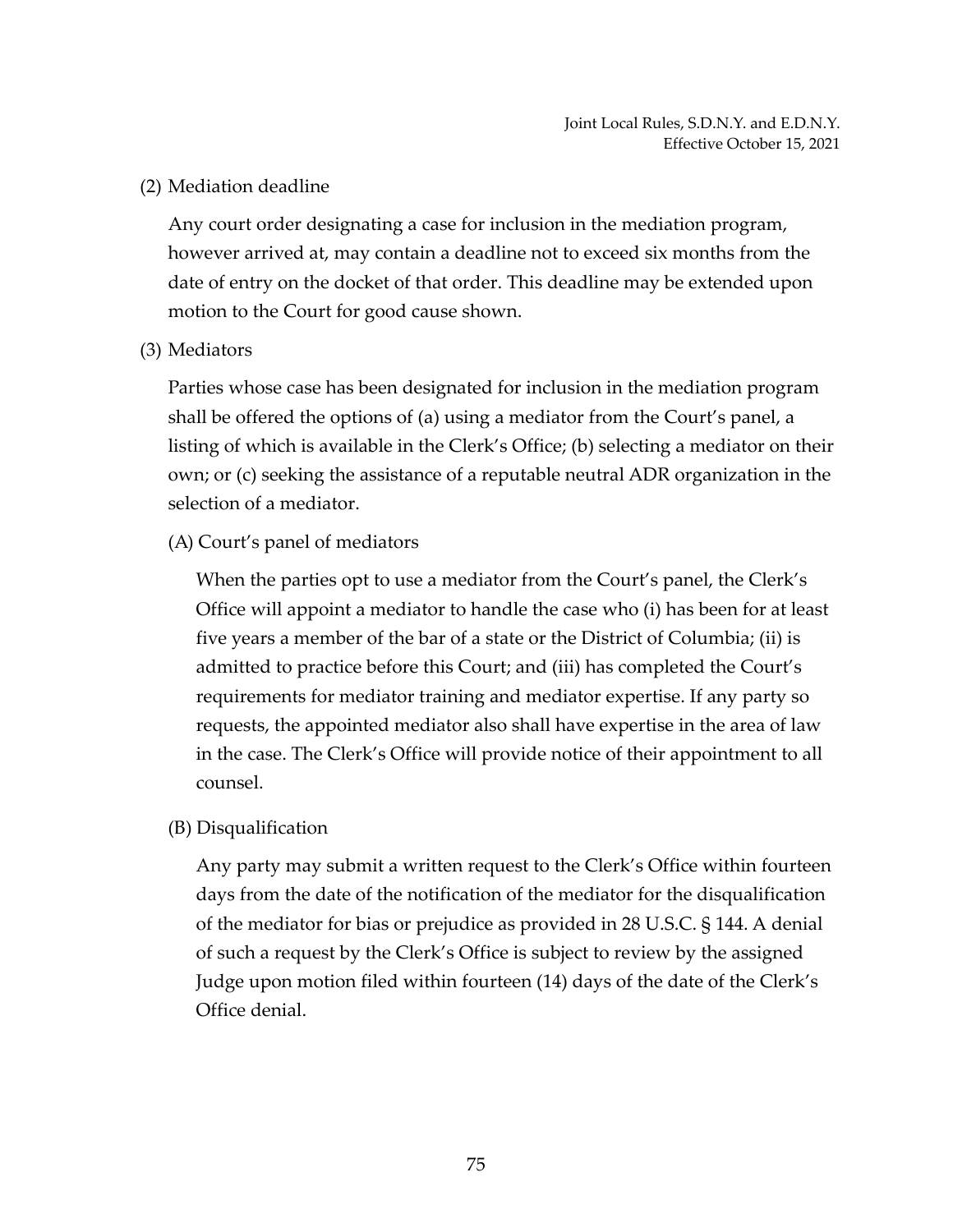## (4) Scheduling the mediation

The mediator, however chosen, will contact all attorneys to fix the date and place of the first mediation session, which shall be held within thirty days of the date the mediator was appointed or at such other time as the Court may establish.

The Clerk's Office will provide counsel with copies of the Judge's order referring the case to the mediation program, the Clerk's Office notice of appointment of mediator (if applicable), and a copy of the program procedures.

(5) Written mediation statements

No less than fourteen (14) days prior to the first mediation session, each party shall submit directly to the mediator a mediation statement not to exceed ten pages double-spaced, not including exhibits, outlining the key facts and legal issues in the case. The statement will also include a description of motions filed and their status, and any other information that will advance settlement prospects or make the mediation more productive. Mediation statements are not briefs and are not filed with the Court, nor shall the assigned Judge or Magistrate Judge have access to them.

(6) Mediation session(s)

The mediator meets initially with all parties to the dispute and their counsel in a joint session. The mediator may hold mediation sessions in his/her office, or at the Court, or at such other place as the parties and the mediator shall agree. At this meeting, the mediator explains the mediation process and gives each party an opportunity to explain his or her views about the matters in dispute. There is then likely to be discussion and questioning among the parties as well as between the mediator and the parties.

(A) Separate caucuses.

At the conclusion of the joint session, the mediator will typically caucus individually with each party. Caucuses permit the mediator and the parties to explore more fully the needs and interests underlying the stated positions. In caucuses the mediator strives to facilitate settlement on matters in dispute and the possibilities for settlement. In some cases the mediator may offer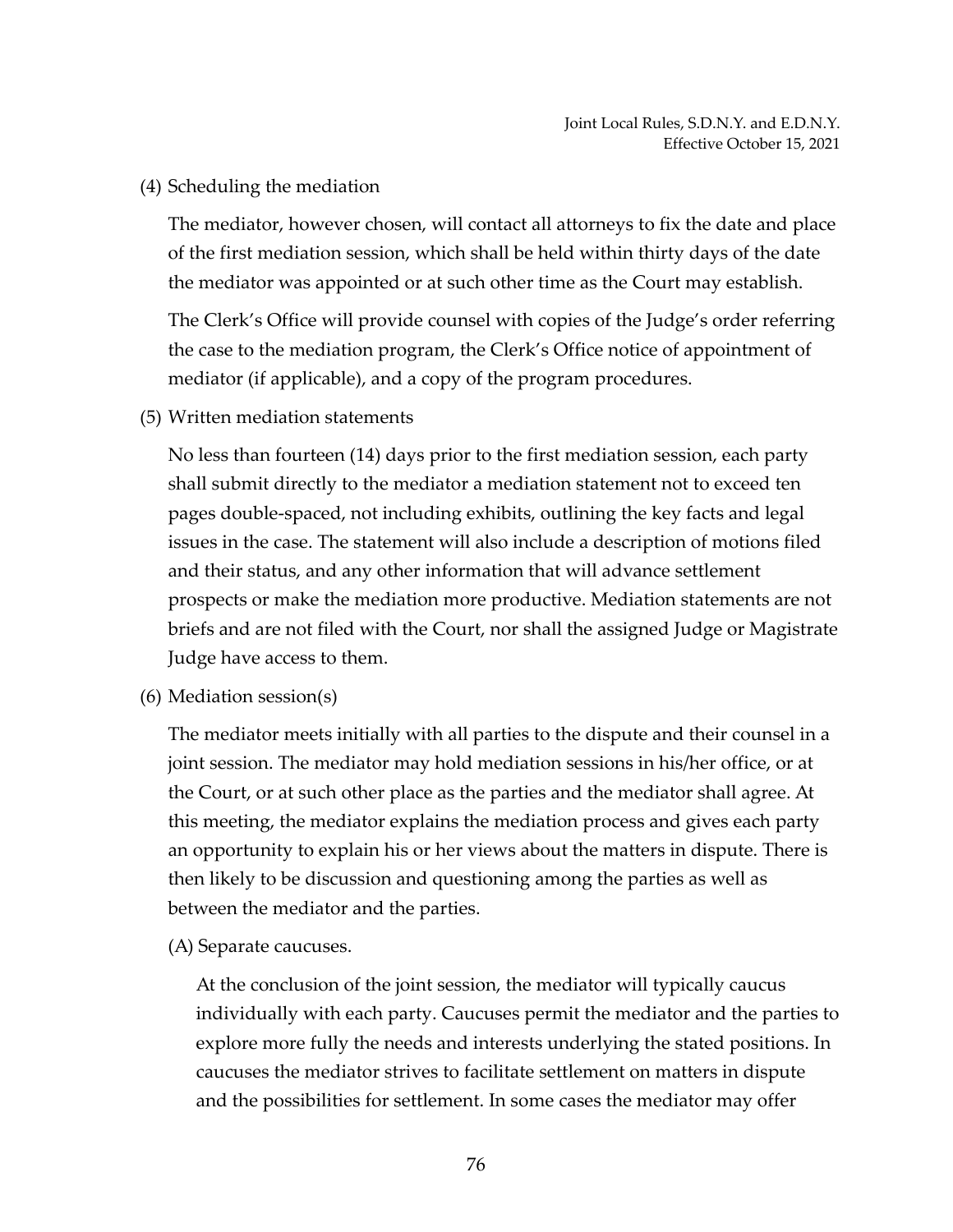specific suggestions for settlement; in other cases the mediator may help the parties generate creative settlement proposals.

(B) Additional sessions

The mediator may conduct additional joint sessions to promote further direct discussion between the parties, or she/he may continue to work with the parties in private caucuses.

#### (C) Conclusion

The mediation concludes when the parties reach a mutually acceptable resolution, when the parties fail to reach an agreement, on the date the Judge or Magistrate Judge specified as the mediation deadline in their designation order, or in the event no such date has been specified by the Court, at such other time as the parties and/or the mediator may determine. The mediator has no power to impose settlement and the mediation process is confidential, whether or not a settlement is reached.

#### (7) Settlement

If settlement is reached, in whole or in part, the agreement, which shall be binding upon all parties, will be put into writing and counsel will file a stipulation of dismissal or such other document as may be appropriate. If the case does not settle, the mediator will immediately notify the Clerk's Office, and the case or the portion of the case that has not settled will continue in the litigation process.

#### (c) Attendance at Mediation Sessions

- (1) In all civil cases designated by the Court for inclusion in the mediation program, attendance at one mediation session shall be mandatory; thereafter, attendance shall be voluntary. The Court requires of each party that the attorney who has primary responsibility for handling the trial of the matter attend the mediation sessions.
- (2) In addition, the Court may require, and if it does not, the mediator may require the attendance at the mediation session of a party or its representative in the case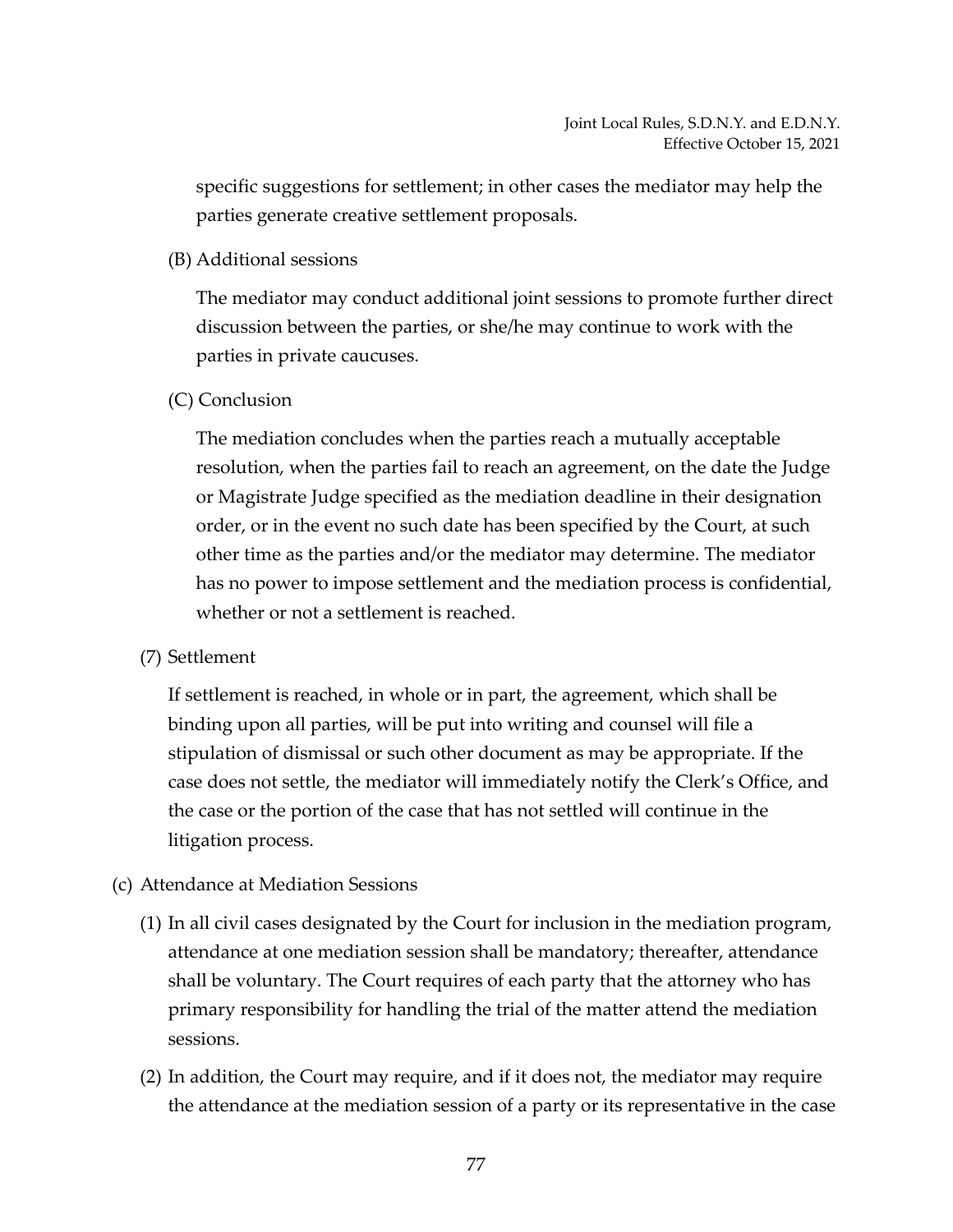of a business or governmental entity or a minor, with authority to settle the matter and to bind the party. This requirement reflects the Court's view that the principal values of mediation include affording litigants with an opportunity to articulate their positions and interests directly to the other parties and to a mediator and to hear, first hand, the other party's version of the matters in dispute. Mediation also enables parties to search directly with the other party for mutually agreeable solutions.

### (d) Confidentiality

- (1) The parties will be asked to sign an agreement of confidentiality at the beginning of the first mediation session to the following effect:
	- (A) Unless the parties otherwise agree, all written and oral communications made by the parties and the mediator in connection with or during any mediation session are confidential and may not be disclosed or used for any purpose unrelated to the mediation.
	- (B) The mediator shall not be called by any party as a witness in any court proceeding related to the subject matter of the mediation unless related to the alleged misconduct of the mediator.
- (2) Mediators will maintain the confidentiality of all information provided to, or discussed with, them. The Clerk of Court and the ADR Administrator are responsible for program administration, evaluation, and liaison between the mediators and the Court and will maintain strict confidentiality.
- (3) No papers generated by the mediation process will be included in Court files, nor shall the Judge or Magistrate Judge assigned to the case have access to them. Information about what transpires during mediation sessions will not at any time be made known to the Court, except to the extent required to resolve issues of noncompliance with the mediation procedures. However, communications made in connection with or during a mediation may be disclosed if all parties and, if appropriate as determined by the mediator, the mediator so agree. Nothing in this section shall be construed to prohibit parties from entering into written agreements resolving some or all of the case or entering and filing with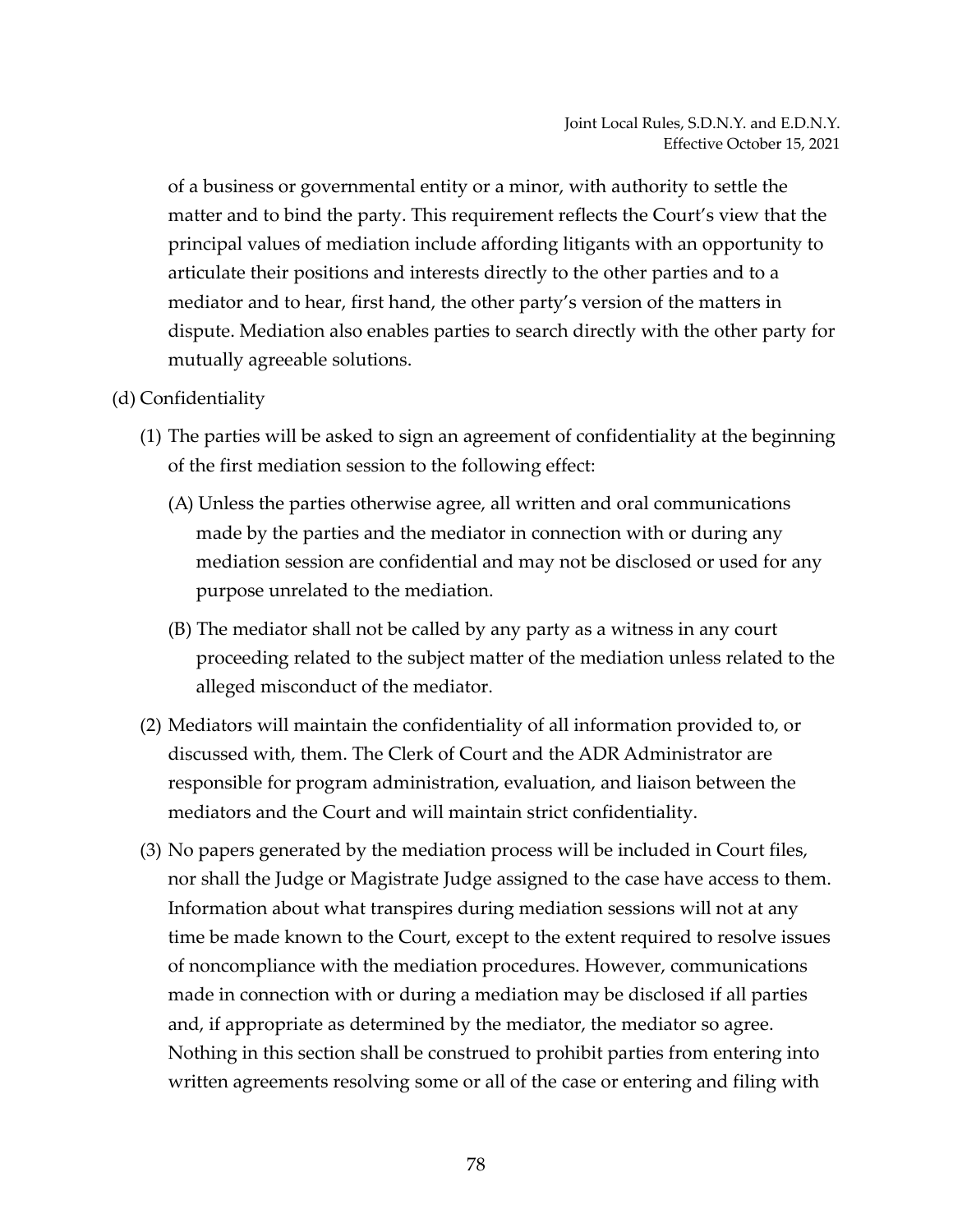the Court procedural or factual stipulations based on suggestions or agreements made in connection with a mediation.

- (e) Oath and Disqualification of Mediator
	- (1) Each individual certified as a mediator shall take the oath or affirmation prescribed by 28 U.S.C. § 453 before serving as a mediator.
	- (2) No mediator may serve in any matter in violation of the standards set forth in 28 U.S.C. § 455. If a mediator is concerned that a circumstance covered by subparagraph (a) of that section might exist, e.g., if the mediator's law firm has represented one or more of the parties, or if one of the lawyers who would appear before the mediator at the mediation session is involved in a case on which an attorney in the mediator's firm is working, the mediator shall promptly disclose that circumstance to all counsel in writing. A party who believes that the assigned mediator has a conflict of interest shall bring this concern to the attention of the Clerk's Office in writing, within fourteen (14) days of learning the source of the potential conflict or the objection to such a potential conflict shall be deemed to have been waived. Any objections that cannot be resolved by the parties in consultation with the Clerk's Office shall be referred to the Judge or Magistrate Judge who has designated the case for inclusion in the mediation program.
	- (3) A party who believes that the assigned mediator has engaged in misconduct in such capacity shall bring this concern to the attention of the Clerk's Office in writing, within fourteen (14) days of learning of the alleged misconduct or the objection to such alleged misconduct shall be deemed to have been waived. Any objections that cannot be resolved by the parties in consultation with the Clerk's Office shall be referred to the Judge who has designated the case for inclusion in the mediation program.
- (f) Services of the Mediators
	- (1) Participation by mediators in the program is on a voluntary basis. Each mediator shall receive a fee of \$600 for the first four hours or less of the actual mediation. Time spent preparing for the mediation will not be compensated. Thereafter, the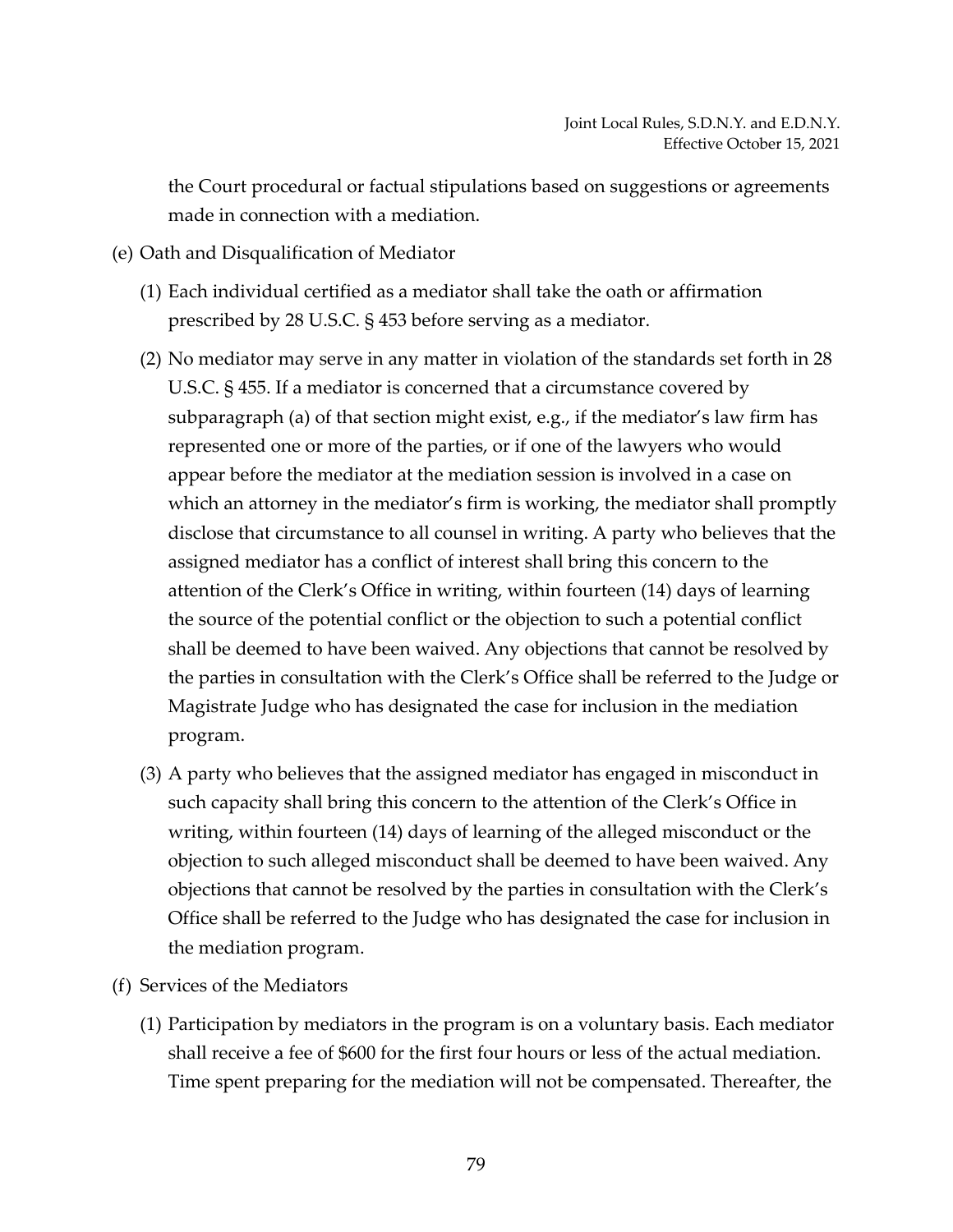mediator shall be compensated at the rate of \$250 per hour. The mediator's fee shall be paid by the parties to the mediation. Any party that is unable or unwilling to pay the fee may apply to the referring judge for a waiver of the fee, with a right of appeal to the district judge in the event the referral was made by a magistrate judge. Each member of the panel will be required to mediate a maximum of two cases pro bono each year, if requested by the Court. Attorneys serving on the Court's panel will be given credit for pro bono work.

(2) Appointment to the Court's panel is for a three-year term, subject to renewal. A panelist will not be expected to serve on more than two cases during any twelvemonth period and will not be required to accept each assignment offered. Repeated rejection of assignments will result in the attorney being dropped from the panel.

## (g) Immunity of the Mediators

Mediators shall be immune from liability or suit with respect to their conduct as such to the maximum extent permitted by applicable law.

## **COMMITTEE NOTE**

Because this Local Civil Rule has been recently reviewed and updated by the Court, the Committee has not undertaken to review it in detail.

# **Local Civil Rule 83.9. Alternative Dispute Resolution (Southern District Only) [formerly Local Civil Rule 83.12]**

(a) Alternative Dispute Resolution Options

The U.S. District Court for the Southern District of New York provides litigants with opportunities to discuss settlement through judicial settlement conferences and mediation.

## (b) Definition of Mediation

In mediation, parties and counsel meet, sometimes collectively and sometimes individually, with a neutral third party (the mediator) who has been trained to facilitate confidential settlement discussions. The parties articulate their respective positions and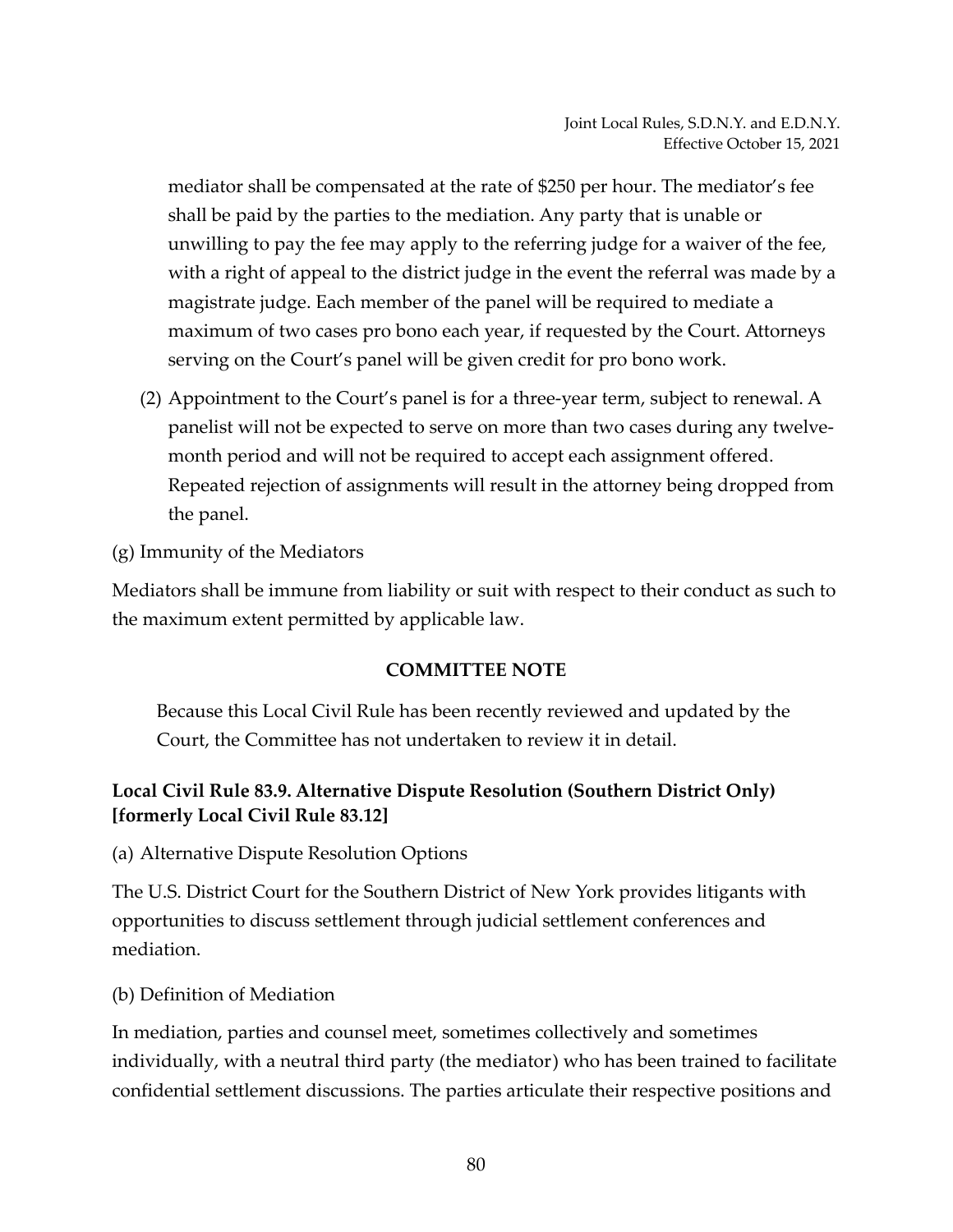interests and generate options for a mutually agreeable resolution to the dispute. The mediator assists the parties in reaching their own negotiated settlement by defining the issues, probing and assessing the strengths and weaknesses of each party's legal positions, and identifying areas of agreement and disagreement. The main benefits of mediation are that it can result in an expeditious and less costly resolution of the litigation, and it can produce creative solutions to complex disputes often unavailable in traditional litigation.

- (c) Administration of the Mediation Program
	- (1) The Mediation Supervisor, appointed by the Clerk of the Court, shall administer the Court's mediation program. The Chief Judge shall appoint one or more District Judges or Magistrate Judges to oversee the program.
	- (2) The Mediation Supervisor, in consultation with other Court personnel, shall ensure that information about the Court's mediation program is available on the Court's website which will be updated as needed.
	- (3) The mediation program shall be governed by the "Procedures of the Mediation Program for the Southern District of New York," which sets forth specific and more detailed information regarding the mediation program, and which is available on the Court's official website (https://nysd.uscourts.gov) or from the Mediation Office.
	- (4) In no event is the scheduling of mediation to interfere with any scheduling order of the Court.
- (d) Consideration of Alternative Dispute Resolution

In all civil cases, including those eligible for mediation pursuant to paragraph (e), each party shall consider the use of mediation or a judicial settlement conference and shall report to the assigned Judge at the initial Rule 16(b) case management conference, or subsequently, whether the party believes mediation or a judicial settlement conference may facilitate the resolution of the lawsuit. Judges are encouraged to note the availability of the mediation program and/or a judicial settlement conference before, at, or after the initial Rule 16(b) case management conference.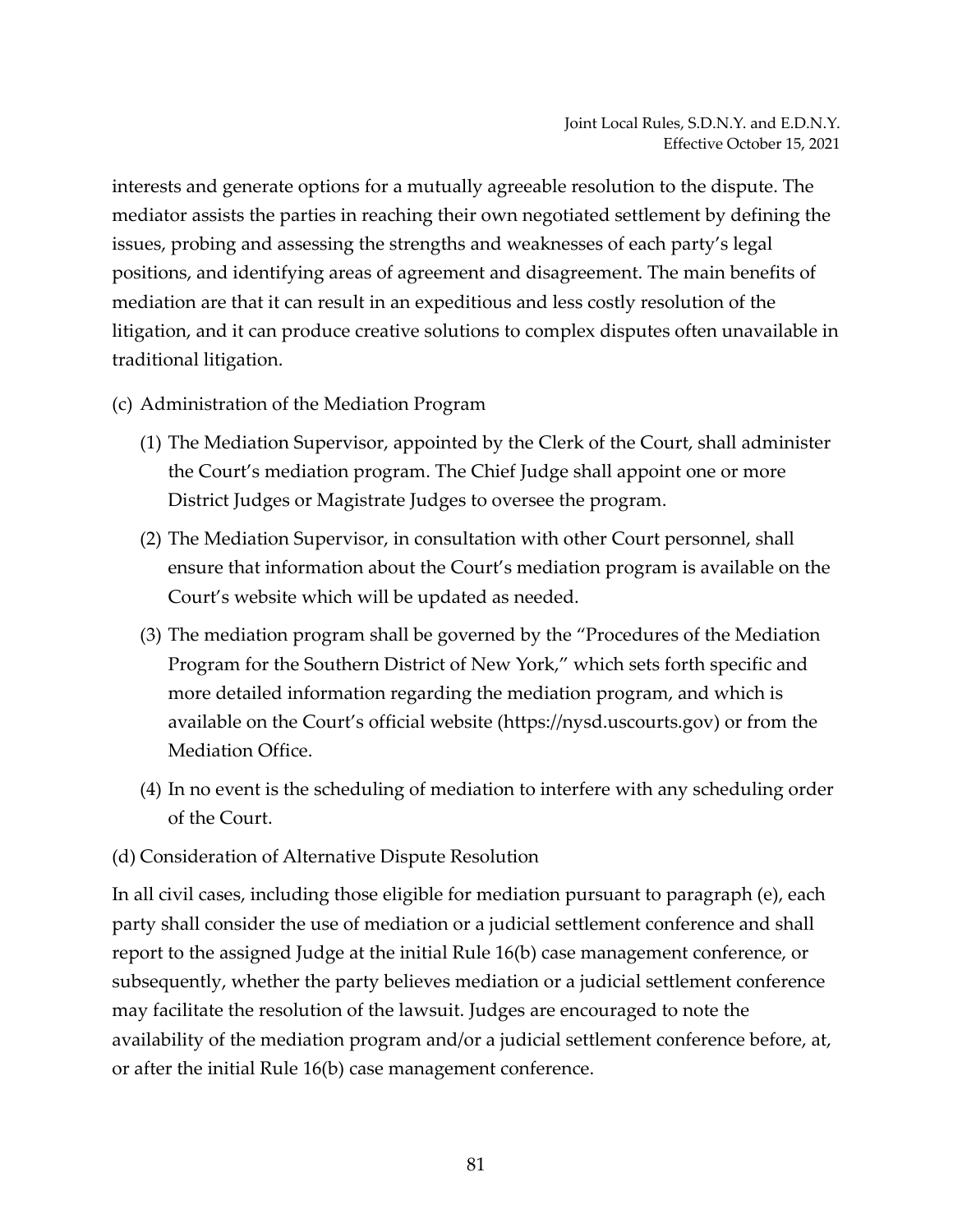# (e) Mediation Program Eligibility

- (1) All civil cases other than social security, habeas corpus, and tax cases are eligible for mediation, whether assigned to Manhattan or White Plains.
- (2) The Board of Judges may, by Administrative Order, direct that certain specified categories of cases shall automatically be submitted to the mediation program. The assigned District Judge or Magistrate Judge may issue a written order exempting a particular case with or without the request of the parties.
- (3) For all other cases, the assigned District Judge or Magistrate Judge may determine that a case is appropriate for mediation and may order that case to mediation, with or without the consent of the parties, before, at, or after the initial Rule 16(b) case management conference. Alternatively, the parties should notify the assigned Judge at any time of their desire to mediate.

### (f) Judicial Settlement Conferences

Judicial settlement conferences may be ordered by District Judges or Magistrate Judges with or without the request or consent of the parties.

## **COMMITTEE NOTE**

Local Civil Rule 83.9 has been revised to refer to the "Procedures of the Mediation Program for the Southern District of New York." This revision is intended to increase flexibility in the administration of the Mediation Program. Local Civil Rule 83.9 has been revised to make clear that judicial settlement conferences are an available form of alternative dispute resolution.

# **Local Civil Rule 83.10. Plan for Certain § 1983 Cases Against the City of New York (Southern District Only)**

Supporting documents can be found at [https://nysd.uscourts.gov/programs/mediation](https://nysd.uscourts.gov/programs/mediation-adr)[adr.](https://nysd.uscourts.gov/programs/mediation-adr)

Unless otherwise ordered, in civil cases filed by a represented plaintiff against the City of New York ("City") and/or the New York City Police Department ("NYPD") or its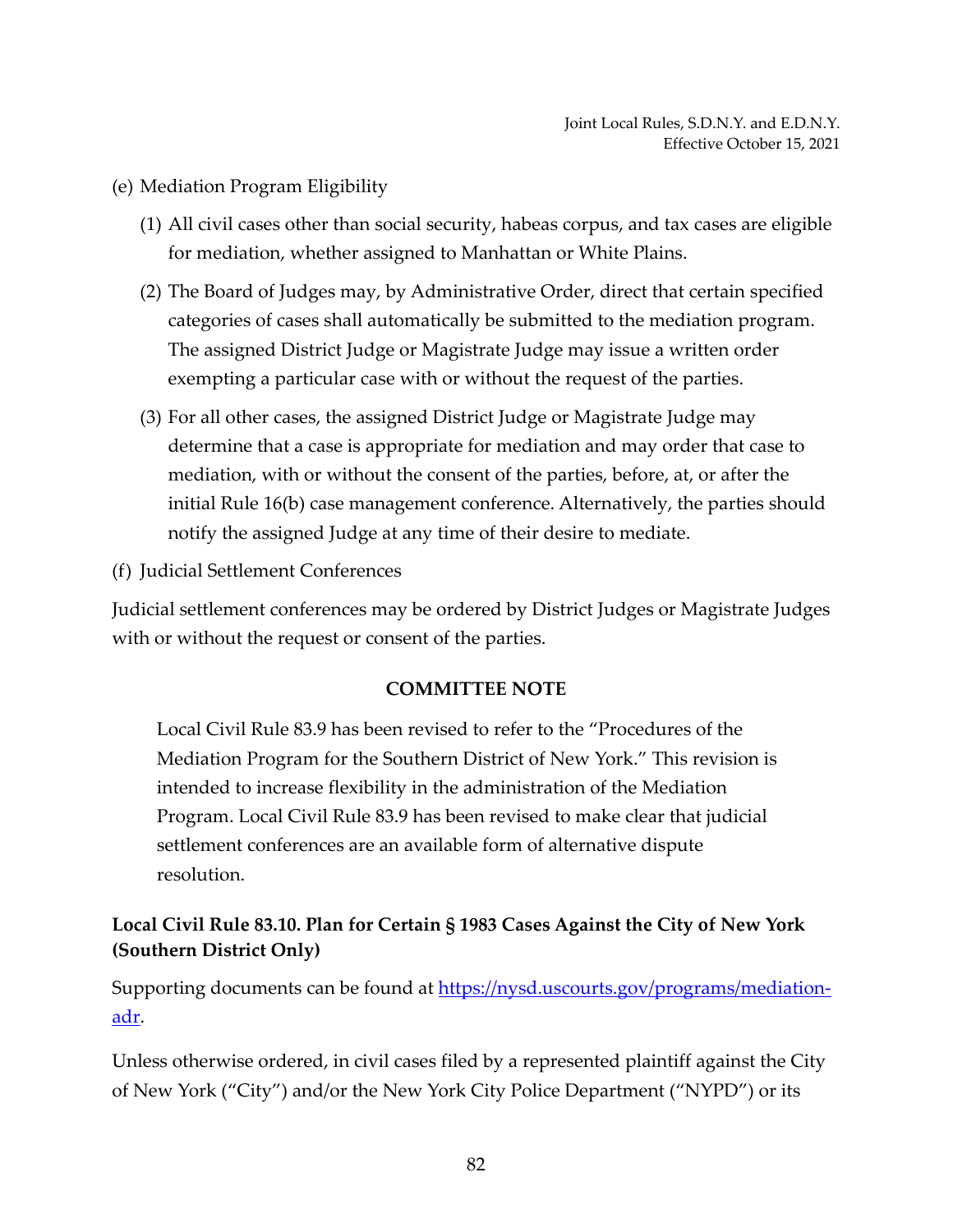employees alleging the use of excessive force, false arrest, or malicious prosecution by employees of the NYPD in violation of 42 U.S.C. § 1983, the procedures set forth below shall apply, except that the procedures and Protective Order identified in paragraphs 3 through 12 shall not apply to class actions, actions brought by six or more plaintiffs, complaints requesting systemic equitable reform, or actions requesting immediate injunctive relief.

## (a) Service of Releases with Complaint

- (1) At the same time that plaintiff serves the complaint, plaintiff must serve on the City the release annexed as Exhibit A ("§ 160.50 Release") for sealed arrest records for the arrest that is the subject of the complaint, and for a list of all prior arrests. In the case of class actions, plaintiff must serve § 160.50 Releases for the named putative class representatives.
- (2) If plaintiff seeks compensation for any physical or mental injury caused by the conduct alleged in the complaint other than "garden variety" emotional distress, plaintiff must serve on the City the medical release annexed as Exhibit B ("Medical Release") for all medical and psychological treatment records for those injuries at the same time that plaintiff serves the § 160.50 Release. Where plaintiff has a pre-existing physical or mental condition that reasonably appears to be related to the injury for which compensation is sought, plaintiff must at that same time serve Medical Releases on the City for all records of treatment for such pre-existing condition(s). Failure to so serve the above-described Medical Release(s) will constitute a waiver of plaintiff's claims for compensation for that physical or mental injury.

## (b) Failure to Serve § 160.50 Release

If no § 160.50 Release is served on the City with the complaint, the City will promptly send a letter to plaintiff's counsel requesting the § 160.50 Release and attaching a copy of Local Civil Rule 83.10.

## (c) Time to Answer

If the § 160.50 Release is served on the City at the time the complaint is first served on a defendant, that defendant will have 80 days from the date of such service to answer the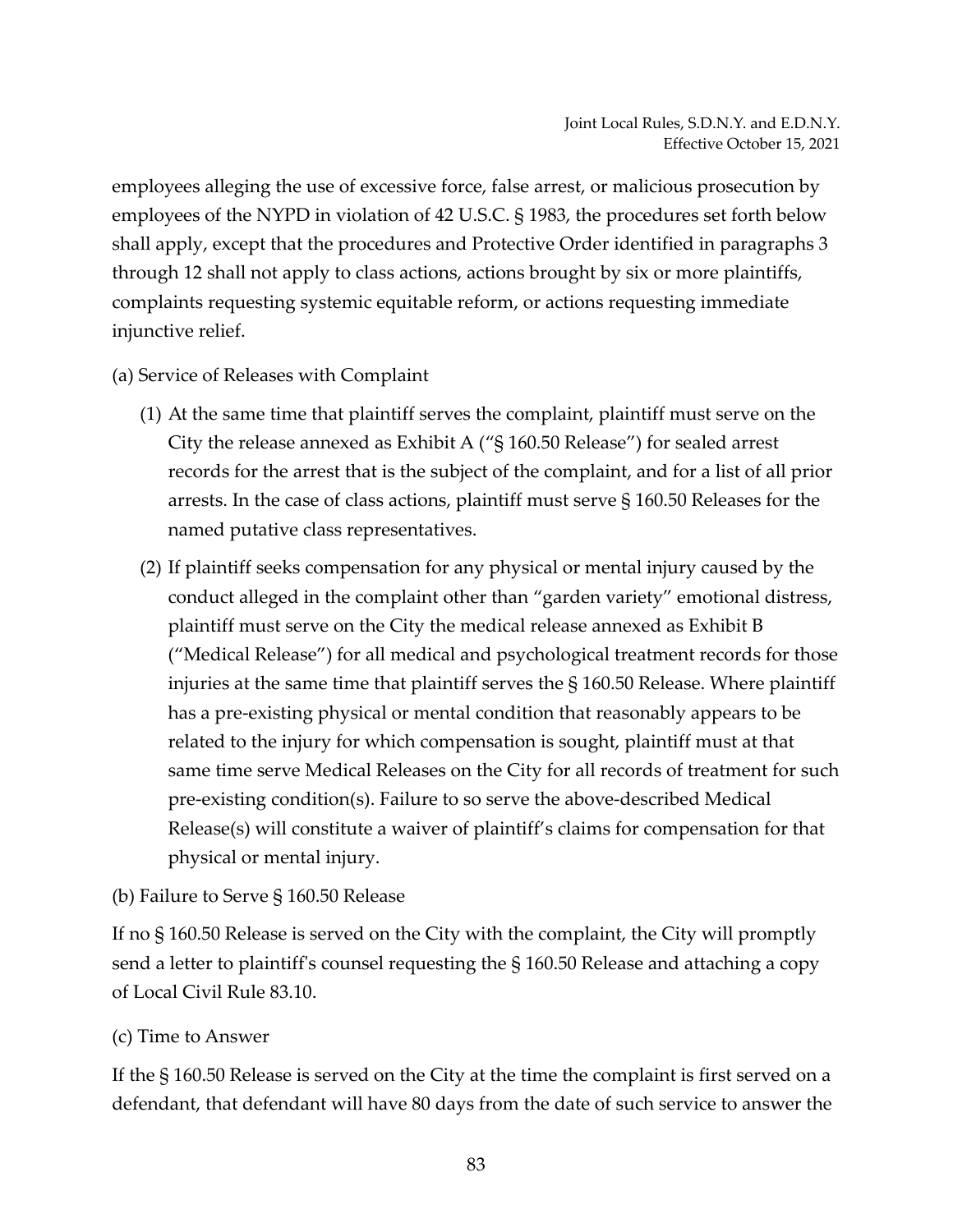complaint. Any subsequently-served defendant will have the greater of (i) 60 days or (ii) the date by which the first-served defendant must answer, to answer the complaint. If the § 160.50 Release is served on the City after the complaint is first served on a defendant, each defendant will have the greater of (i) 60 days from the date the § 160.50 Release is served on the City, or (ii) 60 days after that defendant is served, to answer the complaint. If any defendant moves to dismiss the entire complaint rather than filing an answer, the deadlines in this Rule shall be stayed unless the Court orders otherwise.

- (d) Rule 26(f) Conference, Initial Disclosures, and Applying for Exemption from the Rule
	- (1) Within 14 days after the first defendant files its answer, the parties shall meet and confer pursuant to Fed. R. Civ. P. 26(f). The parties shall also discuss whether to request that the court (i) refer the case for settlement purposes to a magistrate judge; or (ii) exempt the case from Local Civil Rule 83.10. Any such application by a party must be submitted to the presiding judge no later than 21 days after the first defendant files its answer. Absent any such application from a party, the case shall automatically proceed under the Rule and shall automatically be referred to a mediator selected from the Southern District Mediation Panel.
	- (2) Within 21 days after the first defendant files its answer, the parties shall exchange their initial disclosures
- (e) Limited Discovery

Within 28 days after the first defendant files its answer, the parties must complete production of the following discovery. All other discovery is stayed. Unless otherwise ordered, the discovery stay shall expire at the conclusion of the mediation or settlement conference.

- (1) The City shall serve on plaintiff:
	- (A)Subject to any applicable privileges, any items on the list attached as Exhibit C that were not part of the City's initial disclosures; documents received from the District Attorney's office; and documents obtained from the court file.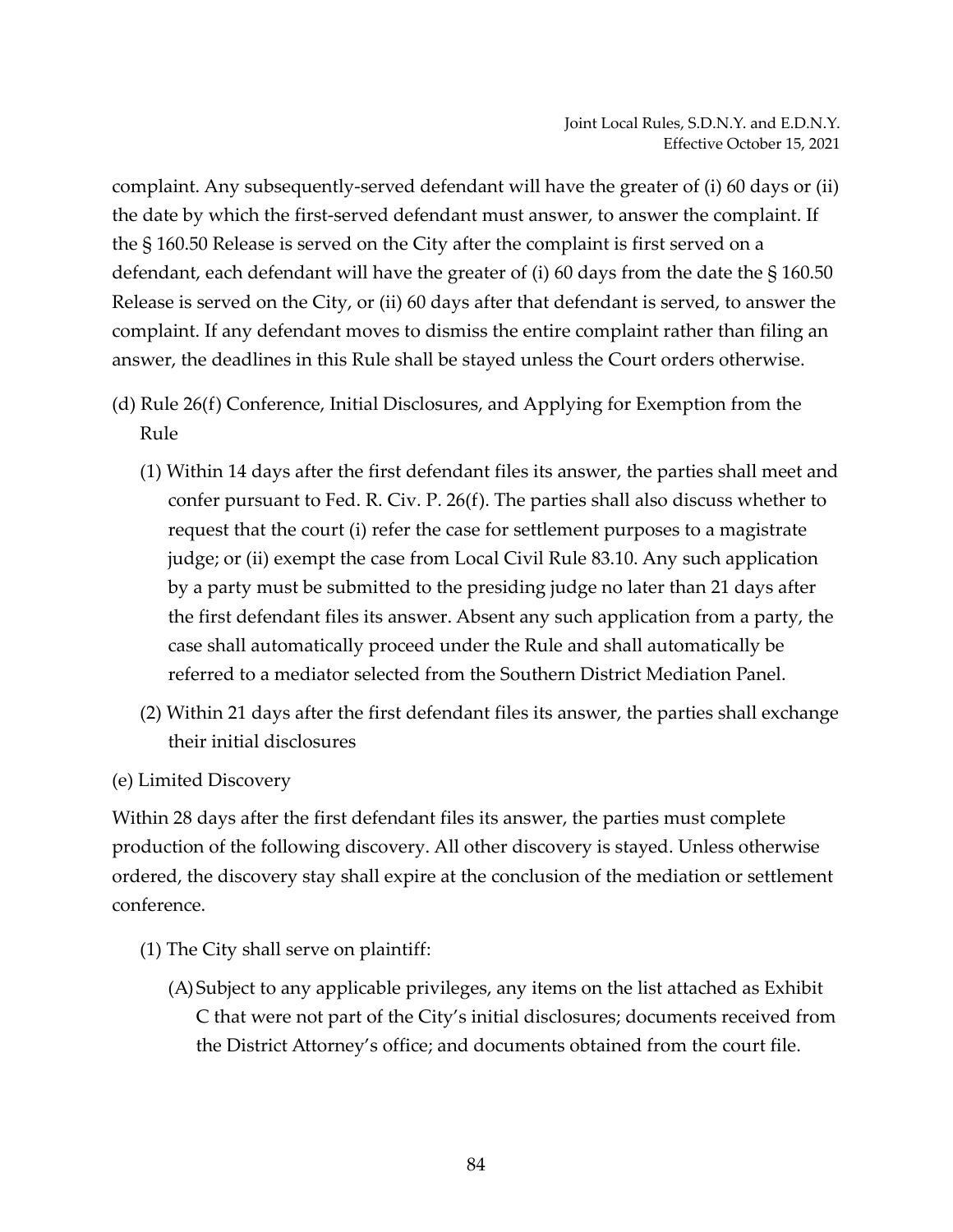- (B) Any CCRB records and the IAB closing report regarding the incident that forms the basis of the complaint. If the incident or the conduct of defendants involved in the incident is the subject of an ongoing CCRB investigation, NYPD investigation or disciplinary proceeding, criminal investigation or outstanding indictment or information, discovery under this paragraph shall be suspended, and the City will produce the investigative records 30 days after the investigation or proceeding has been terminated (whether by completion of the investigation without charges being brought or by disposition of such charges). This suspension shall not apply to documents related to any investigation or proceeding that has concluded.
- (C)For each defendant, the CCRB and CPI indices of complaints or incidents that are similar to the incident alleged in the complaint or that raise questions about the defendant's credibility. If the complaint alleges that a defendant officer used excessive force, the City will state whether that defendant officer has been or is on NYPD "force monitoring."
- (D) For each officer named as a defendant, a list identifying all prior Section 1983 lawsuits filed against and served on the defendant.
- (E) Any records obtained by the City pursuant to the Medical Releases. Medical records received after this date shall be produced to plaintiff within 7 days of receipt.
- (2) Plaintiff shall serve on the City:
	- (A) Any documents identified in Exhibit C; documents received from the District Attorney's office; and documents obtained from the court file.
	- (B) Any medical records for which plaintiff has served a Medical Release on the City.
	- (C) Any video and photographs of the incident.
- (f) Amended Pleadings

The complaint may be amended to name additional defendants without leave of the presiding judge within six weeks after the first defendant files its answer. The filing of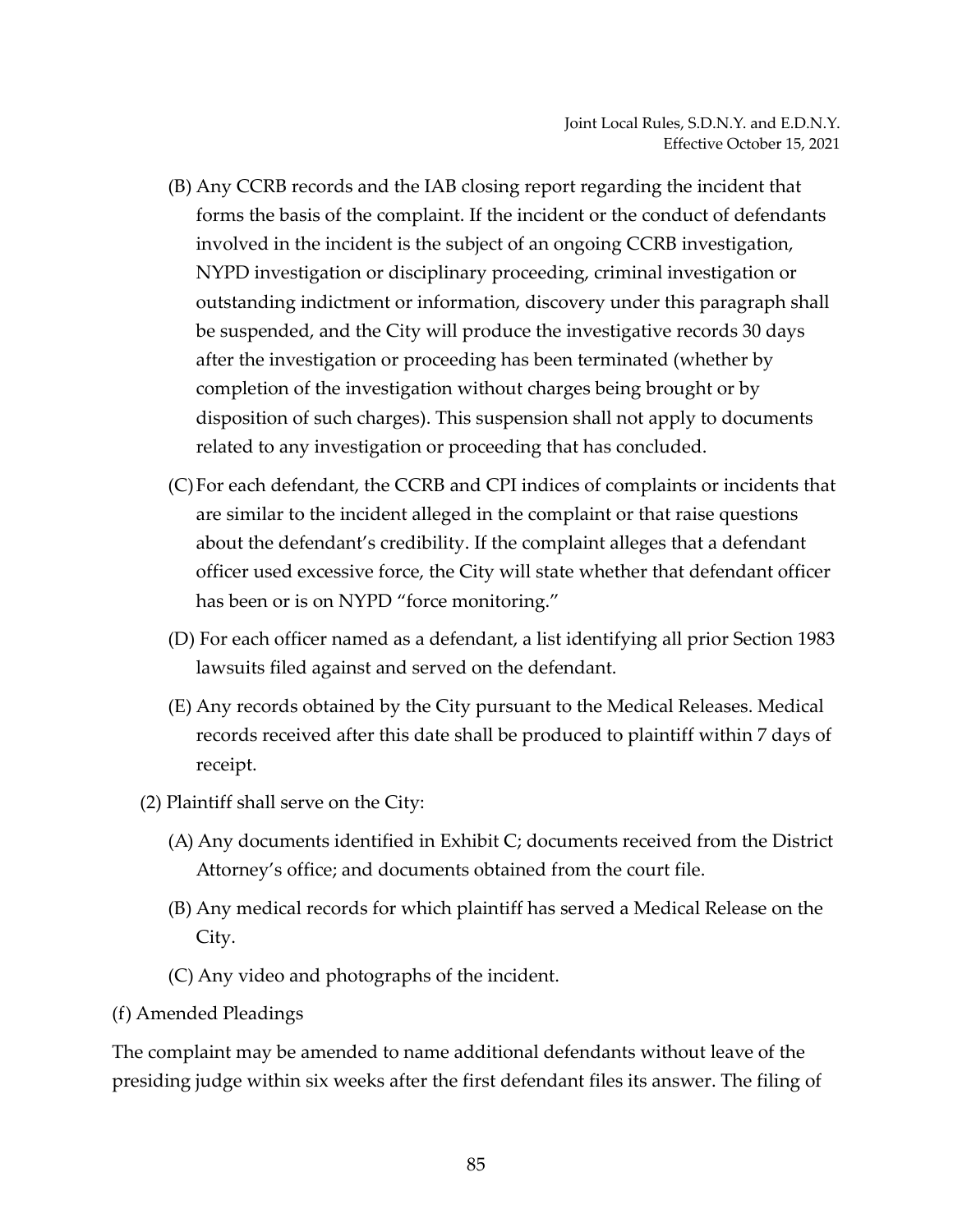the amended complaint shall not affect any of the duties imposed by Local Civil Rule 83.10.

## (g) Settlement Demand and Offer

Within six weeks after the first defendant files its answer, plaintiff must serve a written settlement demand on the City. The City must respond in writing to plaintiff's demand within 14 days thereafter. The parties shall thereafter engage in settlement negotiations.

## (h) Mediation or Settlement Conference

Unless the presiding judge has referred the case to a magistrate judge to conduct a settlement conference, within 14 days after the first defendant files its answer, the Mediation Office will assign a mediator. The mediator shall promptly confer with counsel for the parties to schedule a mediation session to occur no later than 14 weeks after the first defendant files its answer. The mediator shall inform the Mediation Office no later than 60 days after the first defendant files its answer of the schedule for the mediation session. Unless the parties have filed a Stipulation of Dismissal with the Clerk of Court, the parties shall appear at the mediation session or at a settlement conference before a magistrate judge. The plaintiff shall attend the mediation or settlement conference. The City's representative must have full authority to settle the case; if the City requires additional approvals in order to settle, the City must have arranged for telephone access to such persons during the mediation or settlement conference.

# (i) Failure to Timely Comply with the Requirements of this Rule

If any party fails to comply with any requirement under this Rule, the other party shall promptly write to the presiding judge indicating the nature of the failure and requesting relief.

# (j) Request for Initial Pre-Trial Conference

Unless the presiding judge has already scheduled or held an initial pre-trial conference, if the mediation or settlement conference is unsuccessful, the parties shall promptly request that the presiding judge schedule an initial pre-trial conference.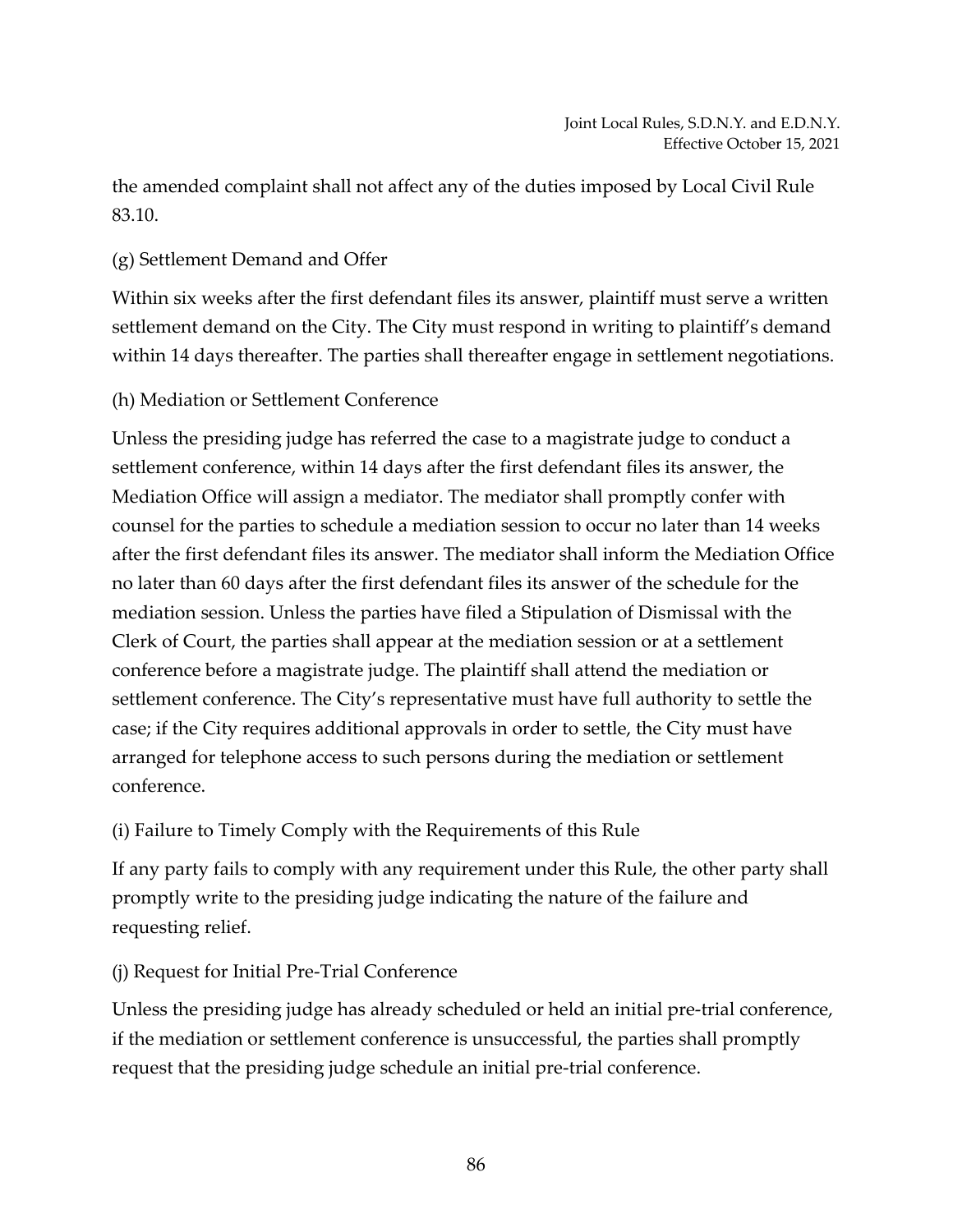#### Joint Local Rules, S.D.N.Y. and E.D.N.Y. Effective October 15, 2021

## (k) Protective Order

The Protective Order attached as Exhibit D shall be deemed to have been issued in all cases governed by this Rule.

## (l) Preservation

Local Civil Rule 83.10 does not relieve any party of its obligation to preserve documents and to issue preservation instructions.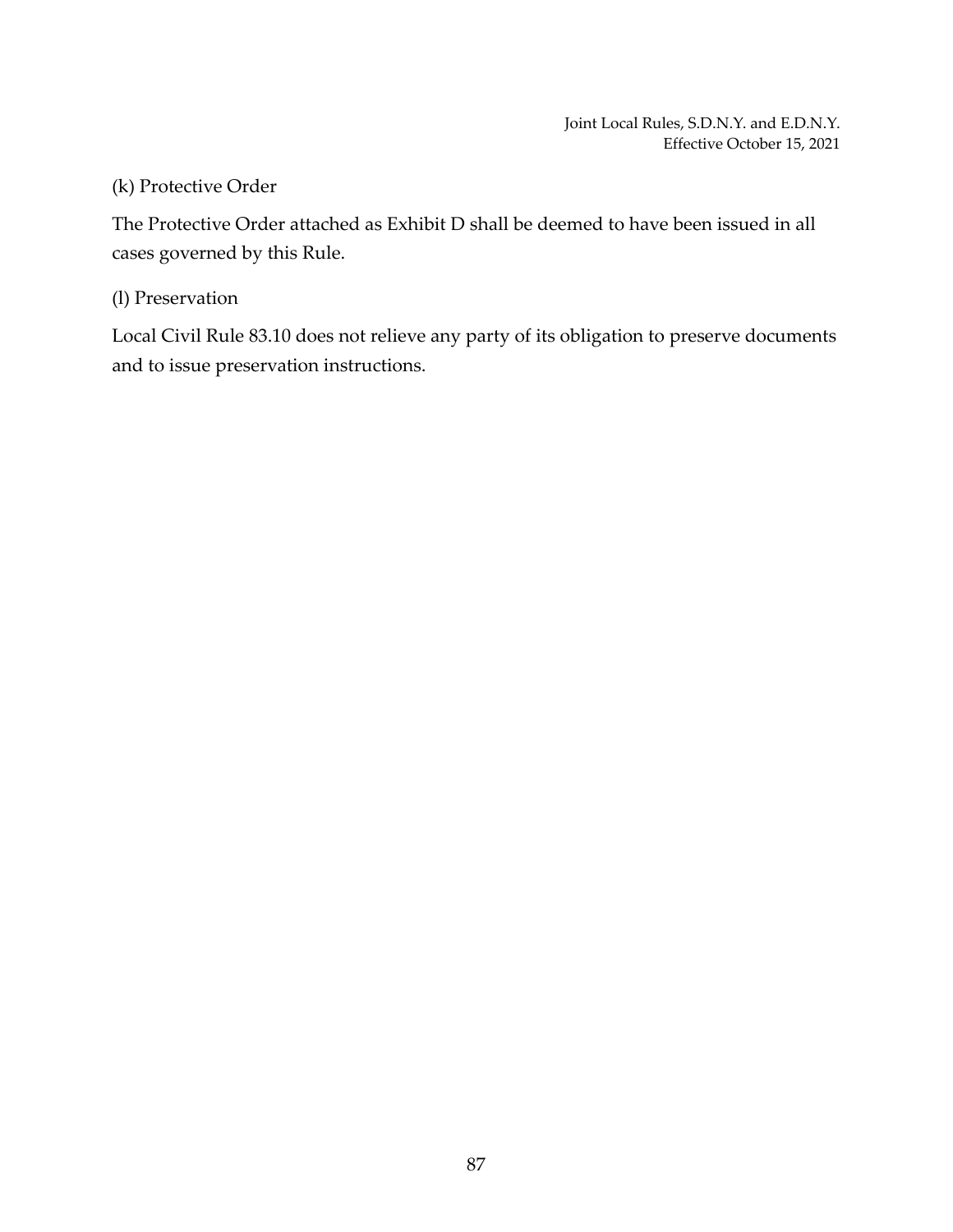# **LOCAL ADMIRALTY AND MARITIME RULES**

# **Local Admiralty Rule A.1. Application of Rules**

- (a) These Local Admiralty and Maritime Rules apply to the procedure in the claims and proceedings governed by the Supplemental Rules for Certain Admiralty and Maritime Claims of the Federal Rules of Civil Procedure.
- (b) The Local Civil Rules also apply to the procedure in such claims and proceedings, except to the extent that they are inconsistent with the Supplemental Rules or with these Local Admiralty and Maritime Rules.

[Source: Former Local Admiralty Rule 1 and Supplemental Rule 1]

# **Local Admiralty Rule B.1. Affidavit That Defendant Is Not Found Within the District**

The affidavit required by Supplemental Rule B(1) to accompany the complaint, and the affidavit required by Supplemental Rule B(2) (c), shall list the efforts made by and on behalf of the plaintiff to find and serve the defendant within the district.

[Source: Maritime Law Association Model Rule (b)(1)]

# **Local Admiralty Rule B.2. Notice of Attachment**

The plaintiff shall give prompt notice to the defendant of an attachment following plaintiff's being advised of such an attachment by the garnishee. Such notice shall be in writing, and may be given by fax, email or other verifiable electronic means.

[Source: Former Local Admiralty Rule 10(b)]

# **Local Admiralty Rule C.1. Intangible Property**

The summons issued pursuant to Supplemental Rule C(3)(c) shall direct the person having control of freight or proceeds of property sold or other intangible property to show cause at a date which shall be at least fourteen (14) days after service (unless the court, for good cause shown, shortens the period) why the intangible property should not be delivered to the court to abide the judgment. The person who is served may deliver or pay over to the marshal the intangible property proceeded against to the extent sufficient to satisfy the plaintiff's claim. If such delivery or payment is made, the person served is excused from the duty to show cause.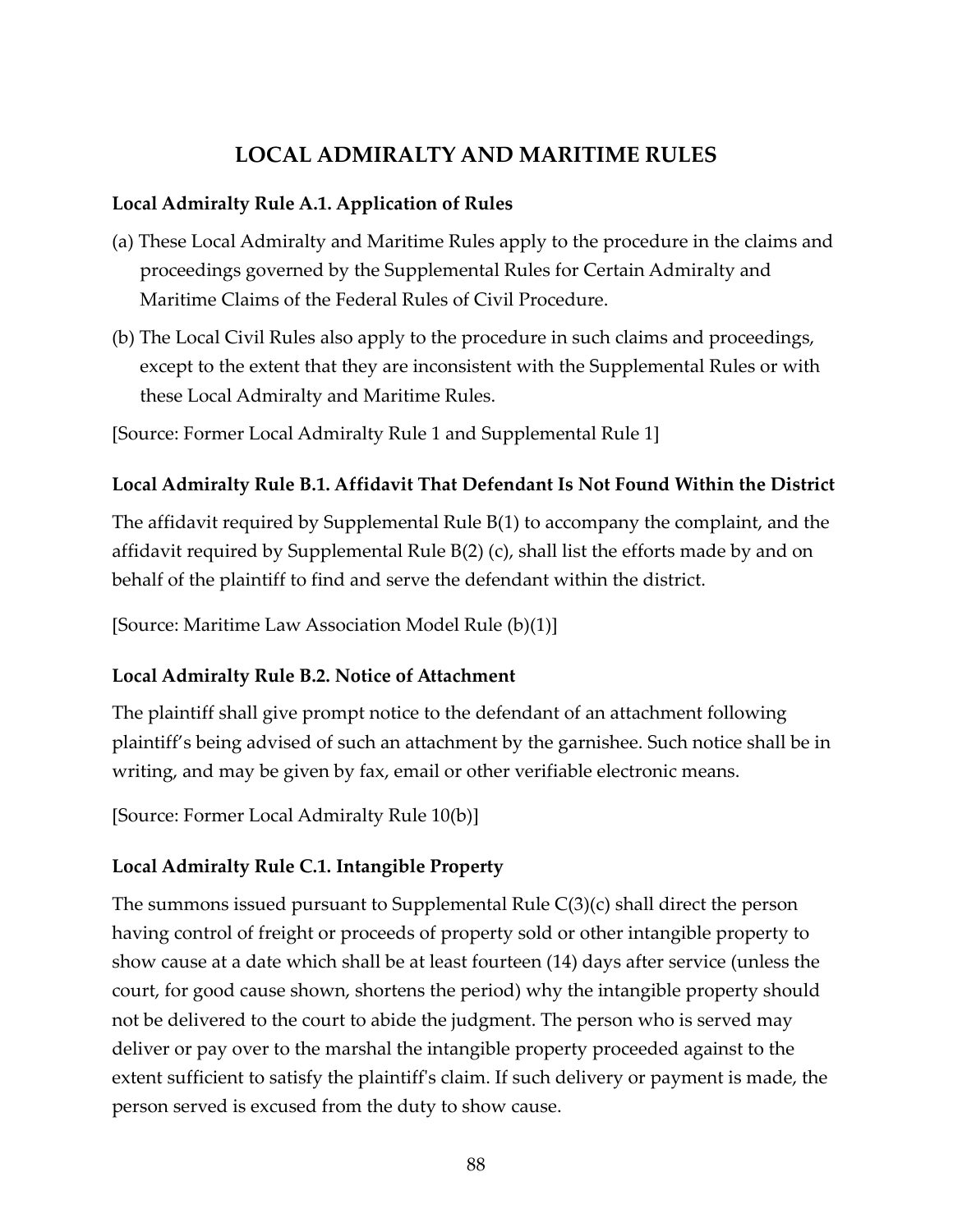[Source: Former Local Admiralty Rule 2]

## **Local Admiralty Rule C.2. Publication of Notice of Action and Arrest; Sale**

- (a) The notice required by Supplemental Rule C(4) shall be published at least once and shall contain
	- (1) the fact and date of the arrest,
	- (2) the caption of the case,
	- (3) the nature of the action,
	- (4) the amount demanded,
	- (5) the name of the marshal,
	- (6) the name, address, and telephone number of the attorney for the plaintiff, and
	- (7) a statement that claimants must file their claims with the clerk of this court within fourteen (14) days after notice or first publication (whichever is earlier) or within such additional time as may be allowed by the court and must serve their answers within twenty-one (21) days after the filing of their claims. The notice shall also state that all interested persons should file claims and answers within the times so fixed otherwise default will be noted and condemnation ordered.
- (b) Except in the event of private sale pursuant to 28 U.S.C. §§ 2001 and 2004, or unless otherwise ordered as provided by law, notice of sale of the property after condemnation in suits in rem shall be published daily for at least six (6) days before sale.

[Source: Former Local Admiralty Rule 3(a), c]

### **Local Admiralty Rule C.3. Notice Required for Default Judgment in Action In Rem**

- (a) Notice Required in General. A party seeking a default judgment in an action in rem must satisfy the court that due notice of the action and arrest of the property has been given:
	- (1) By publication as required in Supplemental Rule C(4) and Local Admiralty Rule C.2;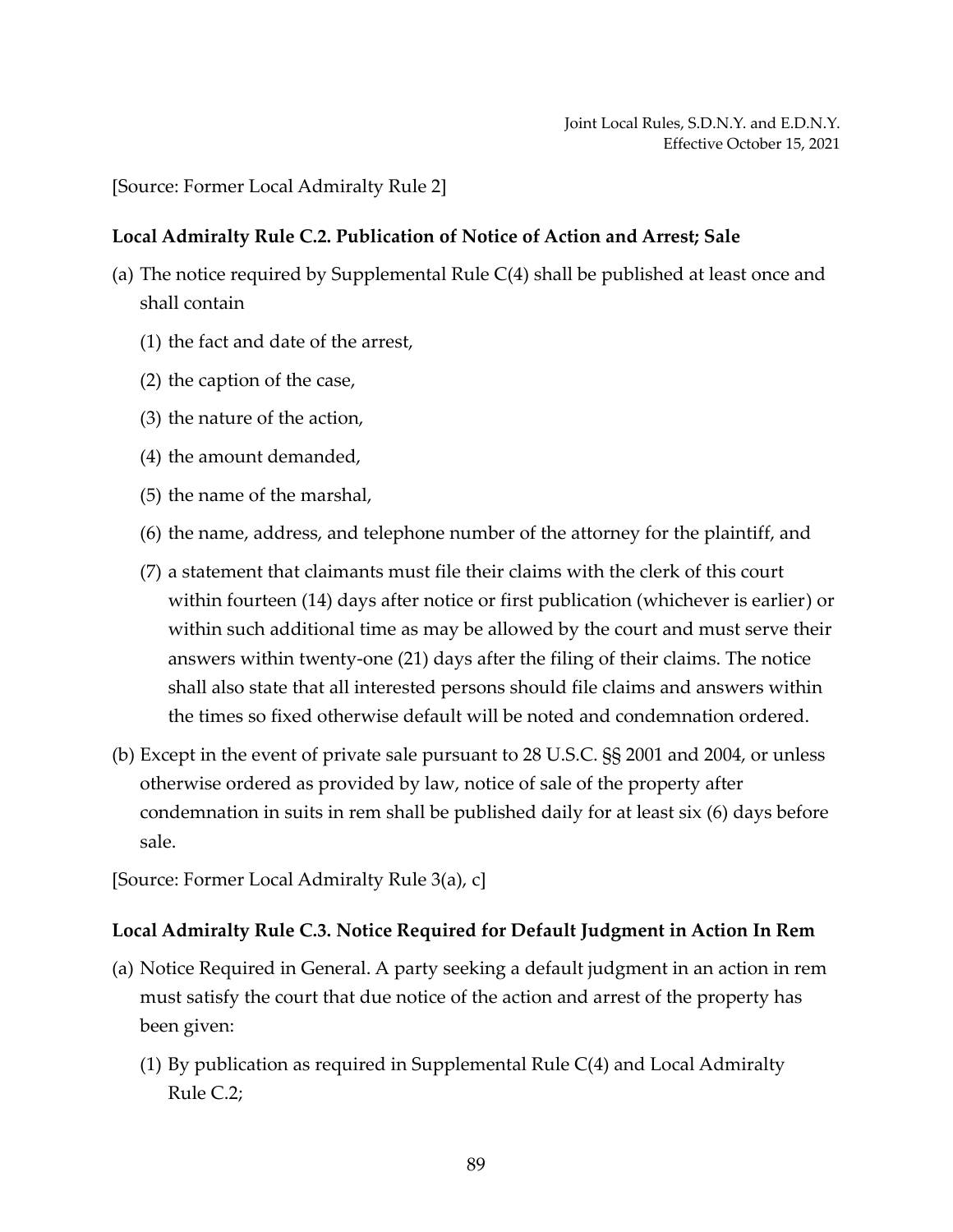- (2) By service upon the master or other person having custody of the property; and
- (3) By service under Federal Rule of Civil Procedure 5(b) upon every other person who has not appeared in the action and is known to have an interest in the property.
- (b) Notice Required to Persons With Recorded Interests.
	- (1) If the defendant property is a vessel documented under the laws of the United States, plaintiff must attempt to notify all persons named in the certificate of ownership issued by the United States Coast Guard, or other designated agency of the United States, as holding an ownership interest in or as holding a lien in or as having filed a notice of claim of lien with respect to the vessel.
	- (2) If the defendant property is a vessel numbered as provided in 46 U.S.C. § 12301(a), plaintiff must attempt to notify the persons named in the records of the issuing authority.
	- (3) If the defendant property is of such character that there exists a governmental registry of recorded property interests or security interests in the property, the plaintiff must attempt to notify all persons named in the records of each such registry.

[Source: Maritime Law Association Model Rule (c)(3)]

## **Local Admiralty Rule D.1. Return Date in Possessory, Petitory, and Partition Actions**

In an action under Supplemental Rule D, the court may order that the claim and answer be filed on a date earlier than twenty-one (21) days after arrest, and may by order set a date for expedited hearing of the action. [Source: Maritime Law Association Model Rule  $(d)(1)]$ 

# **Local Admiralty Rule E.1. Adversary Hearing Following Arrest, Attachment or Garnishment**

The adversary hearing following arrest or attachment or garnishment that is called for in Supplemental Rule E(4)(f) shall be conducted by a judicial officer within seven (7) days, unless otherwise ordered. [Source: Maritime Law Association Model Rule (e)(8)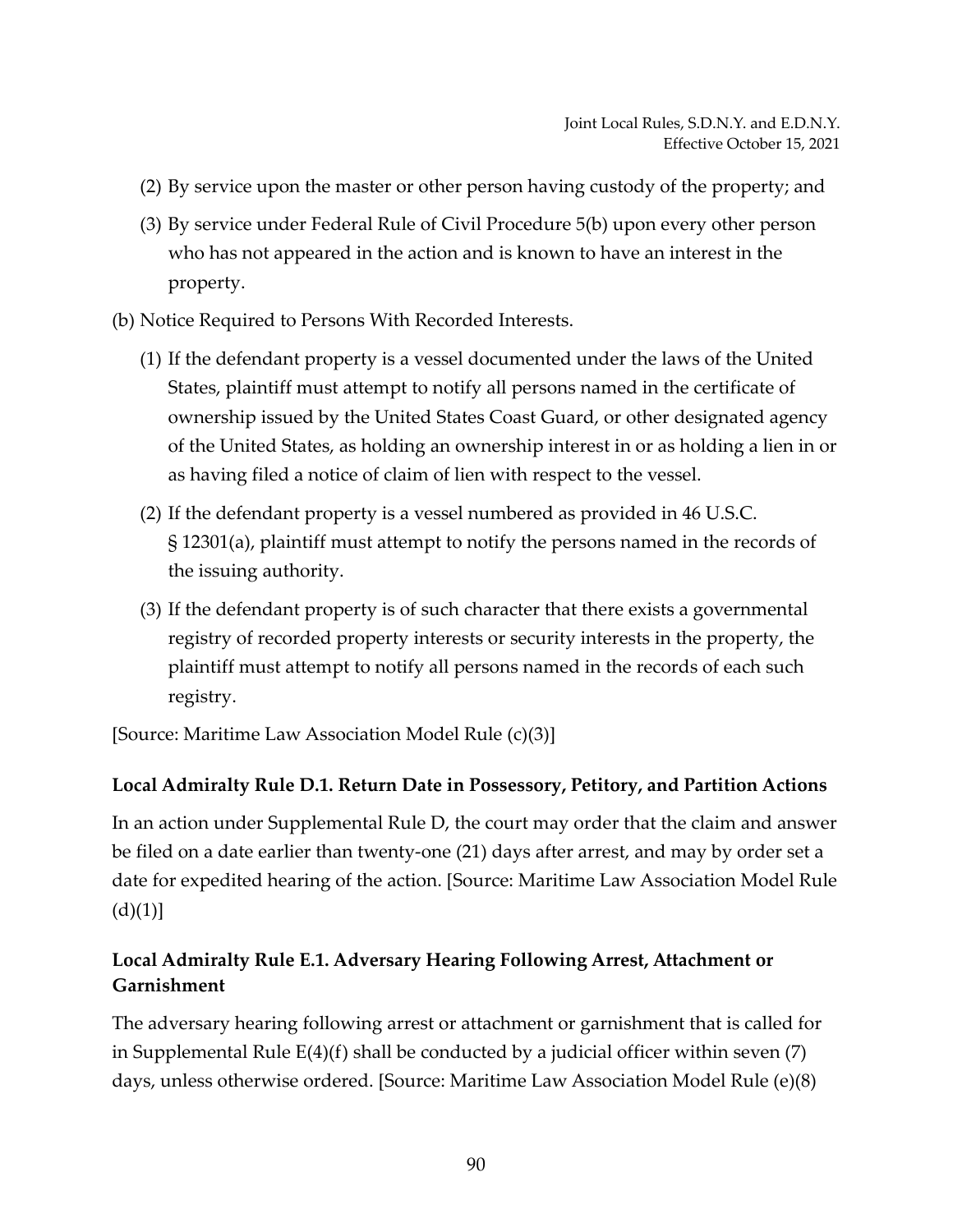## **Local Admiralty Rule E.2. Intervenors' Claims**

- (a) Presentation of Claim. When a vessel or other property has been arrested, attached, or garnished, and is in the hands of the marshal or custodian substituted therefor, anyone having a claim against the vessel or property is required to present the claim by filing an intervening complaint, and not by filing an original complaint, unless otherwise ordered by a judicial officer. Upon the satisfaction of the requirements of Federal Rule of Civil Procedure 24, the clerk shall forthwith deliver a conformed copy of the complaint to the marshal, who shall deliver the copy to the vessel or custodian of the property. Intervenors shall thereafter be subject to the rights and obligations of parties, and the vessel or property shall stand arrested, attached, or garnished by the intervenor.
- (b) Sharing Marshal's Fees and Expenses. An intervenor shall have a responsibility to the first plaintiff, enforceable on motion, consisting of the intervenor's share of the marshal's fees and expenses in the proportion that the intervenor's claim bears to the sum of all the claims. If a party plaintiff permits vacation of an arrest, attachment, or garnishment, remaining plaintiffs share the responsibility to the marshal for the fees and expenses in proportion to the remaining claims and for the duration of the marshal's custody because of each claim. [Source: Maritime Law Association Model Rule (e)(11)]

### **Local Admiralty Rule E.3. Claims by Suppliers for Payment of Charges**

A person who furnishes supplies or services to a vessel, cargo, or other property in custody of the court who has not been paid and claims the right to payment as an expense of administration shall submit an invoice to the clerk in the form of a verified claim at any time before the vessel, cargo or other property is released or sold. The supplier must serve copies of the claim on the marshal, substitute custodian if one has been appointed, and all parties of record. The court may consider the claims individually or schedule a single hearing for all claims. [Source: Maritime Law Association Model Rule (e)(12)(d)]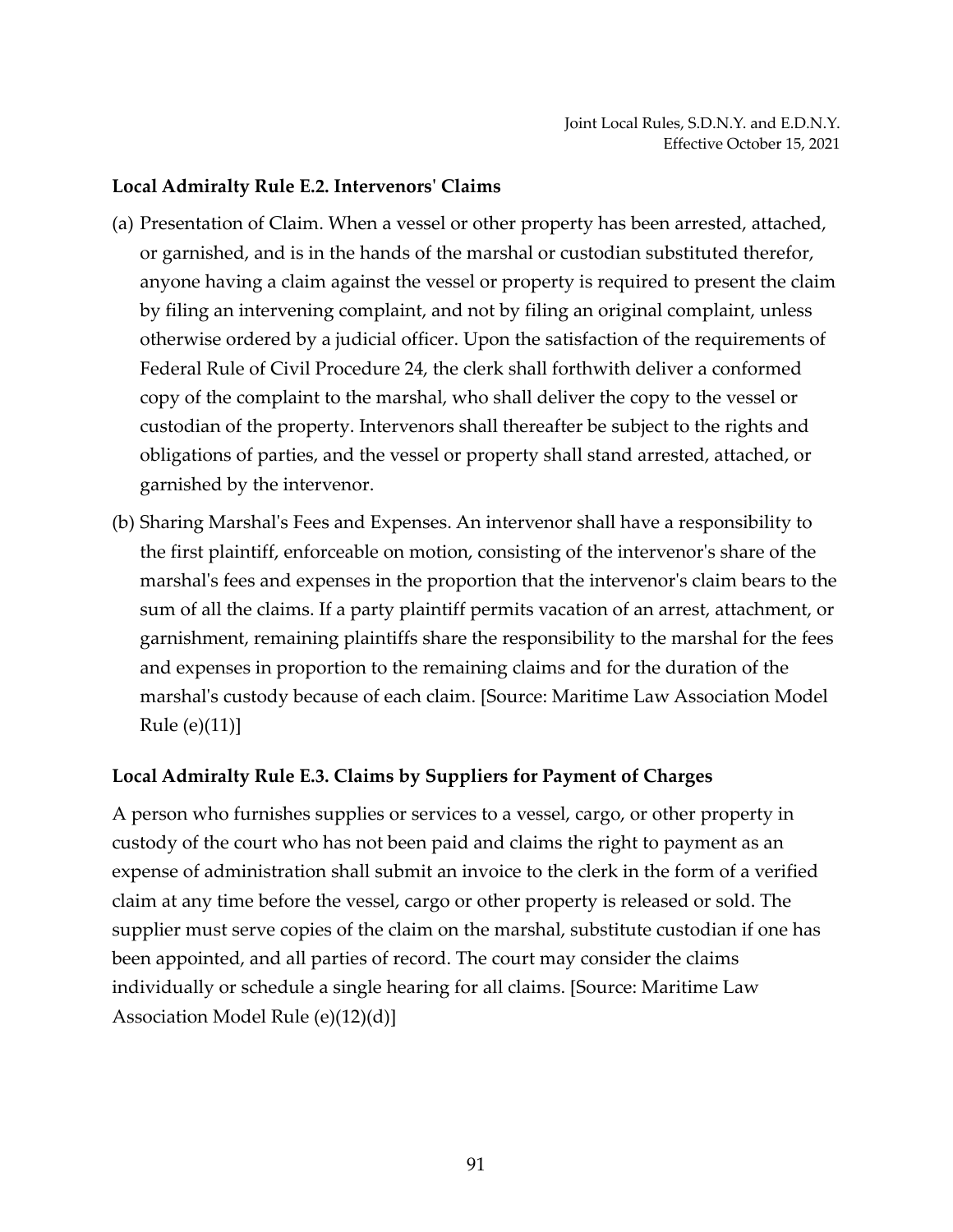### **Local Admiralty Rule E.4. Preservation of Property**

Whenever property is attached or arrested pursuant to the provisions of Supplemental Rule E(4)(b) that permit the marshal or other person having the warrant to execute the process without taking actual possession of the property, and the owner or occupant of the property is thereby permitted to remain in possession, the court, on motion of any party or on its own motion, may enter any order necessary to preserve the value of the property, its contents, and any income derived therefrom, and to prevent the destruction, removal or diminution in value of such property, contents and income.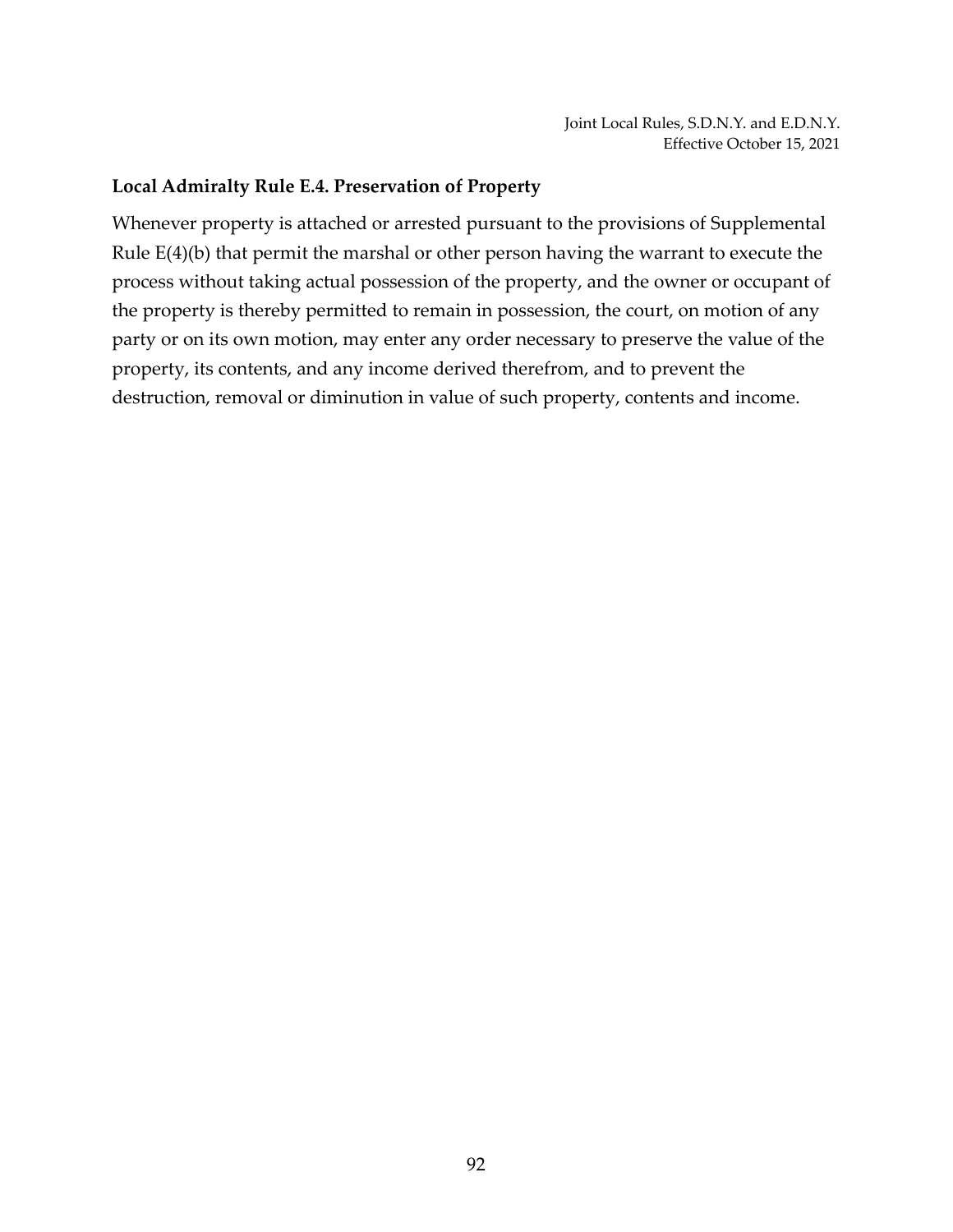# **LOCAL CRIMINAL RULES**

### **Local Criminal Rule 1.1. Application of Rules**

- (a) These Local Criminal Rules apply in all criminal proceedings.
- (b) In addition to Local Civil Rules referenced elsewhere in these Local Criminal Rules, the following Local Civil Rules also apply in criminal proceedings:
	- 1.2. Clerk's Office
	- 1.3. Admission to the Bar
	- 1.4. Withdrawal or Displacement of Attorney of Record
	- 1.5. Discipline of Attorneys
	- 1.6. Duty of Attorney in Related Cases (to the extent cases may be considered related under the Courts' Rules (SDNY) or Guidelines (EDNY) for the Division of Business)
	- 1.7. Fees of Court Reporters
	- 1.8. Photographs, Radio, Recordings, Television
	- 1.9. Acceptable Substitutes for Affidavits
	- 5.2. Electronic Service and Filing of Documents
	- 5.3. Service by Overnight Delivery
	- 6.2. Orders on Motions
	- 39.1. Custody of Trial and Hearing Exhibits
	- 58.1. Remand by an Appellate Court
	- 67.1. Order for Deposit in Interest-Bearing Account.

#### **COMMITTEE NOTE**

The titles of cross-referenced rules have been added for clarity. The parenthetical to Local Civil Rule 1.6 harmonizes that rule's otherwise broad concept of relatedness with the narrow concepts of relatedness specified in the Courts' Rules (SDNY) or Guidelines (EDNY) for the Division of Business.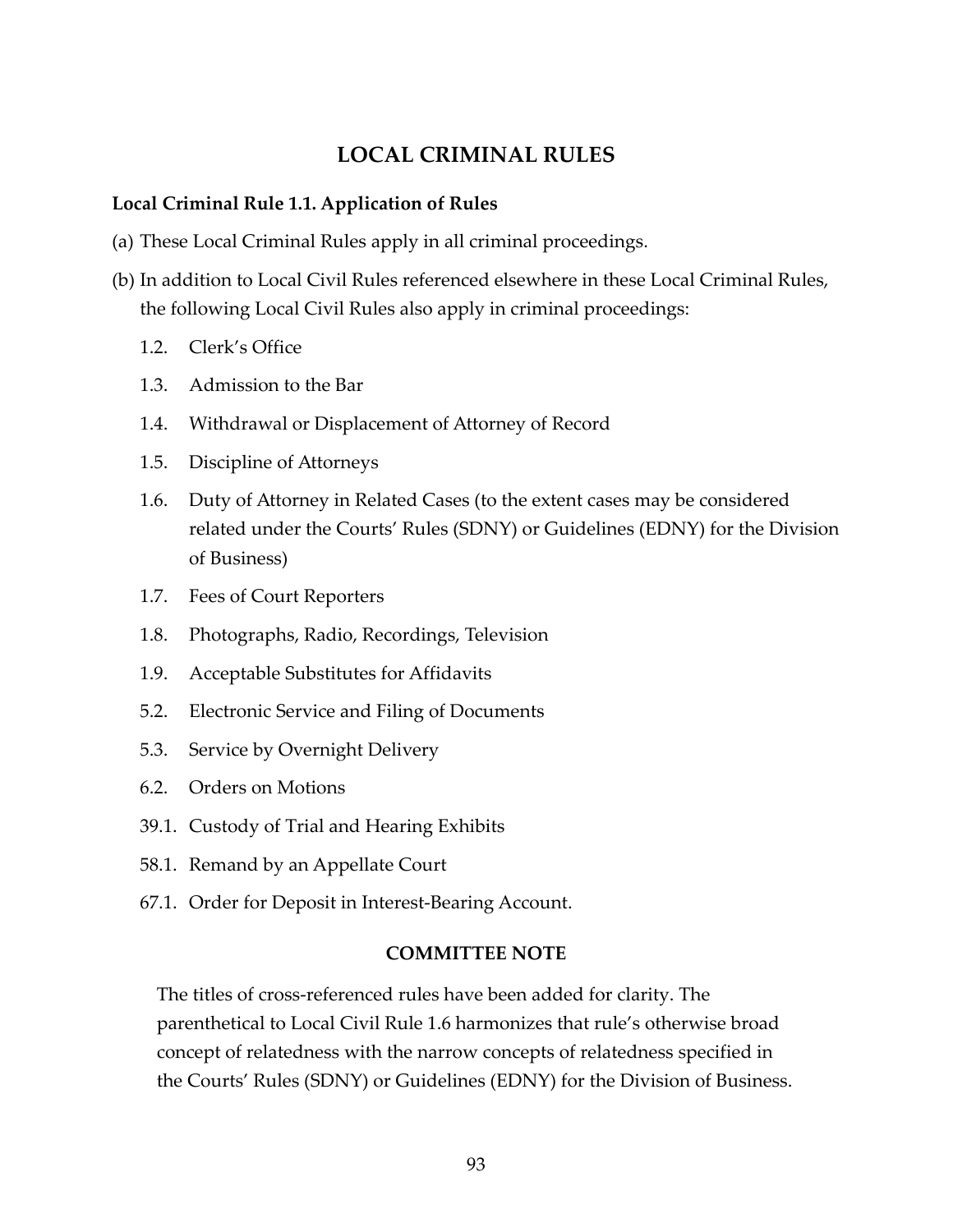Finally, the Committee believed it useful to add cross-references to Local Civil Rules 5.2, 5.3, 6.2, 58.1 and 67.1, since they address procedures useful in criminal as well as in civil proceedings.

## **Local Criminal Rule 1.2. Notice of Appearance**

Attorneys representing defendants in criminal cases shall file a notice of appearance. Once a notice of appearance has been filed, the attorney may not withdraw except upon prior order of the Court pursuant to Local Civil Rule 1.4.

## **COMMITTEE NOTE**

This rule, derived from former Local Criminal Rule 44.1, has been renumbered to place it in closer proximity to the cross-references in Local Criminal Rule 1.1 to admission to the bar and withdrawal from a case. Former Local Criminal Rule 44.1(b) has been stricken. That rule required attorneys to submit a certificate of good standing from at least one of the states in which the attorney was admitted and was intended to ensure that criminal defendants are in fact represented by admitted attorneys. However, the rule only required an attorney to submit such a certificate once and thus does not appear to serve a substantially different function from the provisions of Local Civil Rule 1.3 on admission to the bar. In addition, former Local Criminal Rule 44.1(b) did not appear to be enforced in practice.

## **Local Criminal Rule 12.4. Disclosure Statement**

For purposes of Fed. R. Crim. P. 12.4 (b)(2), "promptly" shall mean "within fourteen (14) days," that is, parties are required to file supplemental disclosure statement within fourteen (14) days of the time there is any change in the information required in a disclosure statement filed pursuant to those rules.

# **Local Criminal Rule 16.1. Conference of Counsel**

No motion addressed to a bill of particulars or any discovery matter shall be heard unless counsel for the moving party files in or simultaneously with the moving papers an affidavit certifying that counsel has conferred with counsel for the opposing party in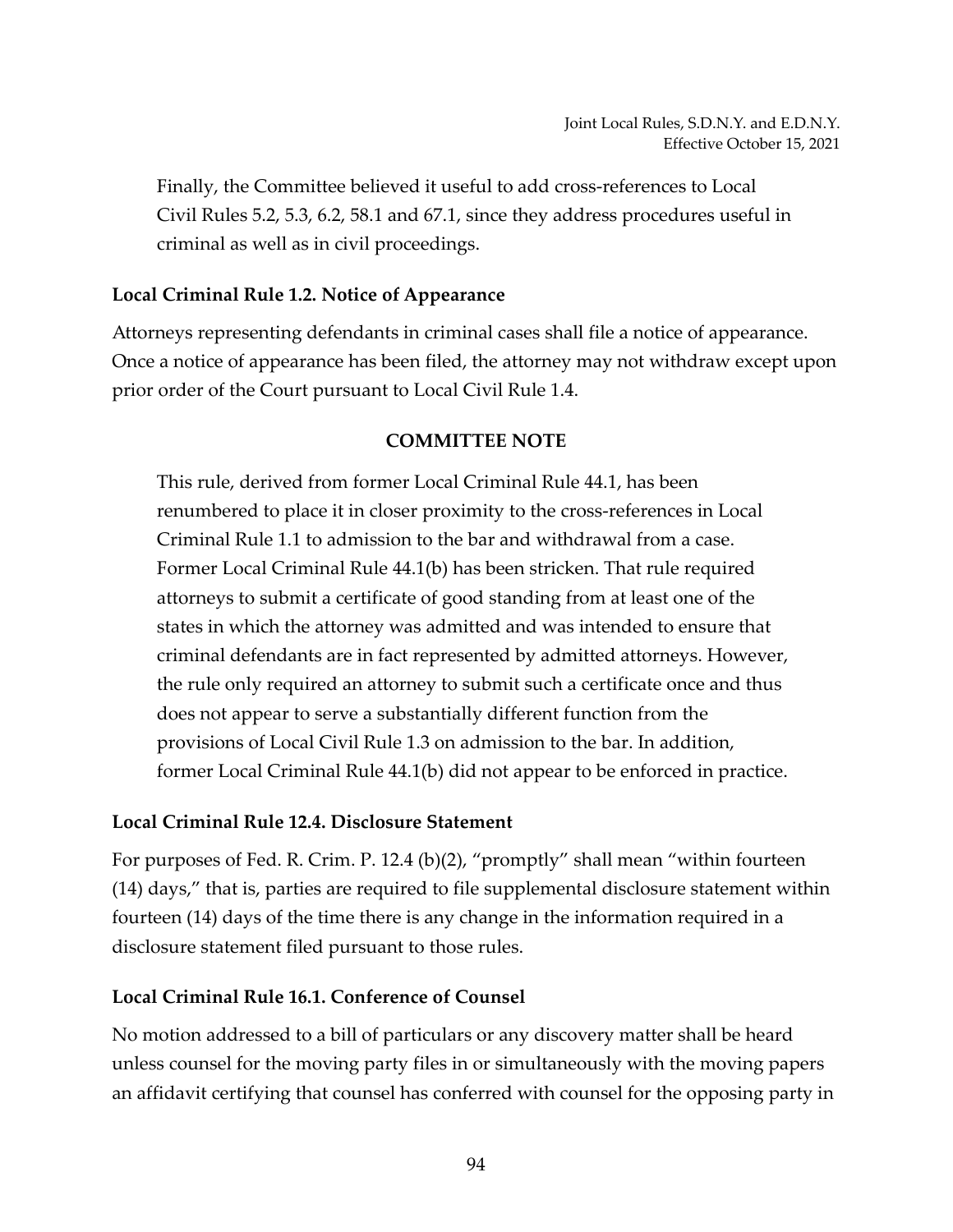an effort in good faith to resolve by agreement the issues raised by the motion without the intervention of the Court and has been unable to reach agreement. If some of the issues raised by the motion have been resolved by agreement, the affidavit shall specify the issues remaining unresolved.

## **COMMITTEE NOTE**

The rule was simplified to refer to "a bill of particulars or any discovery matter," and to make clear that the requisite certification could be filed as part of the motion papers.

### **Local Criminal Rule 23.1. Free Press-Fair Trial Directives**

- (a) It is the duty of the lawyer or law firm, and of non-lawyer personnel employed by a lawyer's office or subject to a lawyer's supervision, private investigators acting under the supervision of a criminal defense lawyer, and government agents and police officers, not to release or authorize the release of non-public information or opinion which a reasonable person would expect to be disseminated by means of public communication, in connection with pending or imminent criminal litigation with which they are associated, if there is a substantial likelihood that such dissemination will interfere with a fair trial or otherwise prejudice the due administration of justice.
- (b) With respect to a grand jury or other pending investigation of any criminal matter, a lawyer participating in or associated with the investigation (including government lawyers and lawyers for targets, subjects, and witnesses in the investigation) shall refrain from making any extrajudicial statement which a reasonable person would expect to be disseminated by means of public communication that goes beyond the public record or that is not necessary to inform the public that the investigation is underway, to describe the general scope of the investigation, to obtain assistance in the apprehension of a suspect, to warn the public of any dangers or otherwise to aid in the investigation, if there is a substantial likelihood that such dissemination will interfere with a fair trial or otherwise prejudice the administration of justice.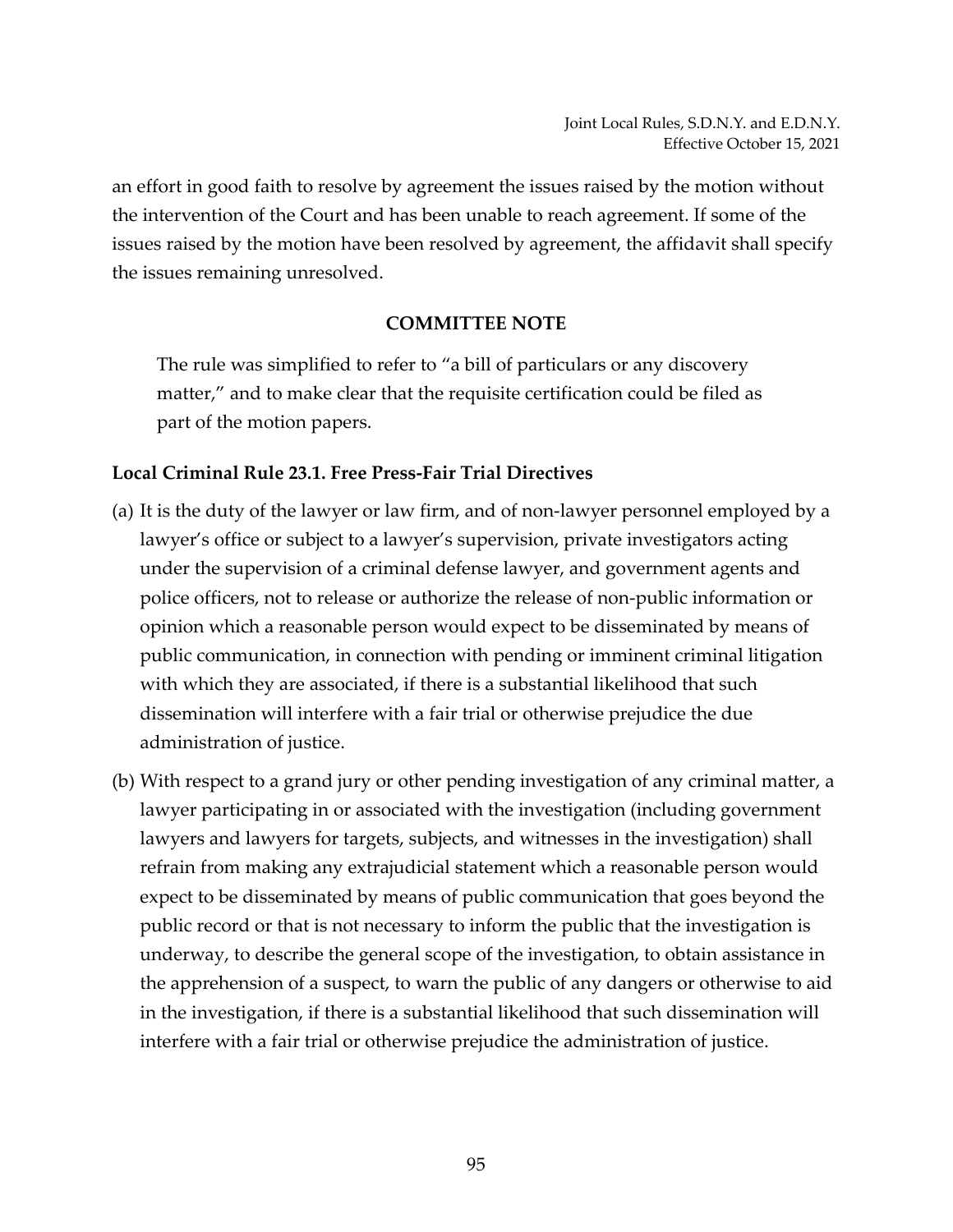- (c) During a jury trial of any criminal matter, including the period of selection of the jury, no lawyer or law firm associated with the prosecution or defense shall give or authorize any extrajudicial statement or interview relating to the trial or the parties or issues in the trial which a reasonable person would expect to be disseminated by means of public communication if there is a substantial likelihood that such dissemination will interfere with a fair trial; except that the lawyer or the law firm may quote from or refer without comment to public records of the Court in the case.
- (d) Statements concerning the following subject matters presumptively involve a substantial likelihood that their public dissemination will interfere with a fair trial or otherwise prejudice the due administration of justice within the meaning of this rule:
	- (1) The prior criminal record (including arrests, indictments or other charges of crime), or the character or reputation of the accused, except that the lawyer or law firm may make a factual statement of the accused's name, age, residence, occupation and family status; and if the accused has not been apprehended, a lawyer associated with the prosecution may release any information necessary to aid in the accused's apprehension or to warn the public of any dangers the accused may present;
	- (2) The existence or contents of any confession, admission or statement given by the accused, or the refusal or failure of the accused to make any statement;
	- (3) The performance of any examinations or tests or the accused's refusal or failure to submit to an examination or test;
	- (4) The identity, testimony or credibility of prospective witnesses, except that the lawyer or law firm may announce the identity of the victim if the announcement is not otherwise prohibited by law;
	- (5) The possibility of a plea of guilty to the offense charged or a lesser offense;
	- (6) Information the lawyer or law firm knows is likely to be inadmissible at trial and would if disclosed create a substantial likelihood of prejudicing an impartial trial; and
	- (7) Any opinion as to the accused's guilt or innocence or as to the merits of the case or the evidence in the case.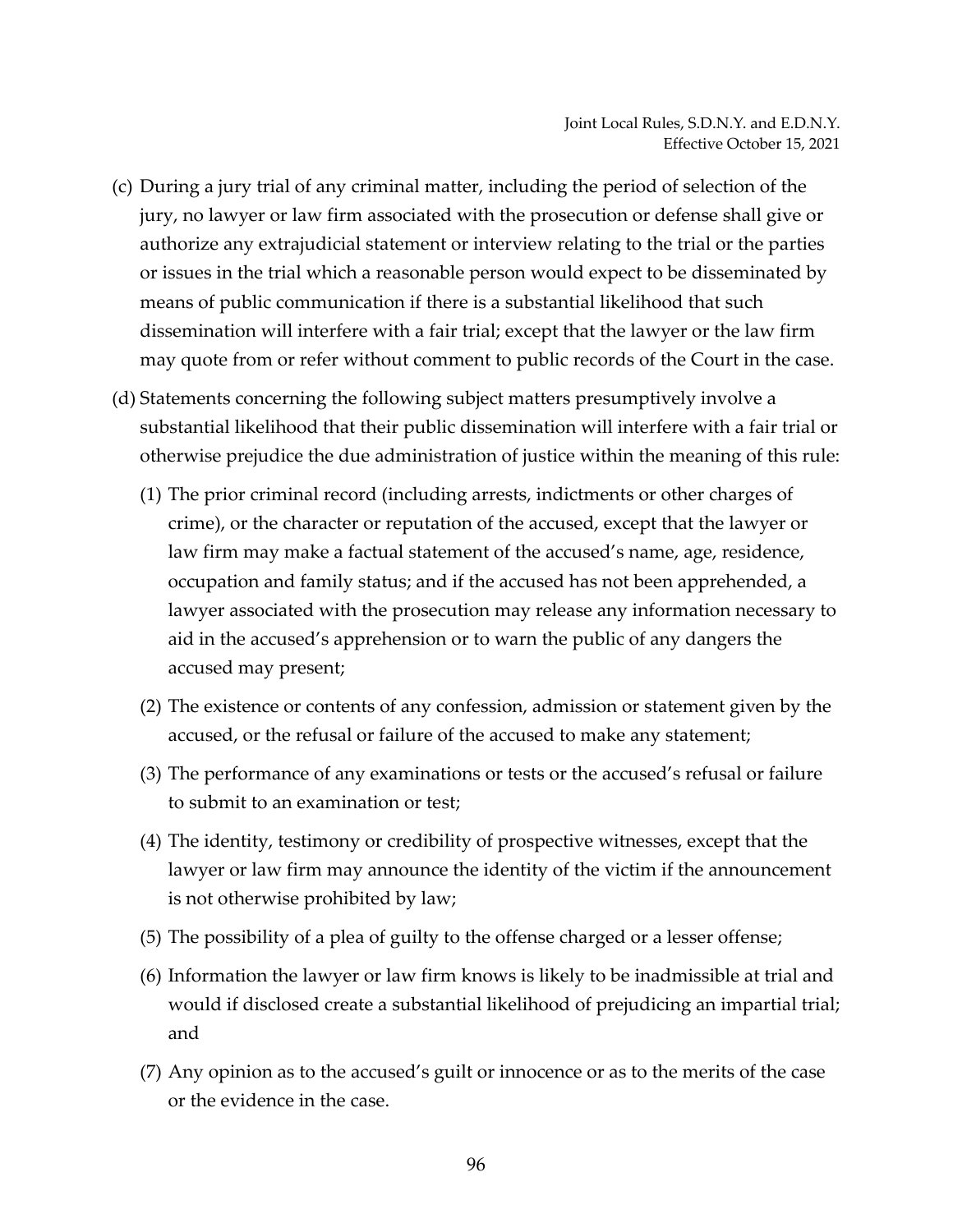- (e) Statements concerning the following subject matters presumptively do not involve a substantial likelihood that their public dissemination will interfere with a fair trial or otherwise prejudice the due administration of justice within the meaning of this rule:
	- (1) An announcement, at the time of arrest, of the fact and circumstances of arrest (including time and place of arrest, resistance, pursuit and use of weapons), the identity of the investigating and arresting officer or agency and the length of investigation;
	- (2) An announcement, at the time of seizure, stating whether any items of physical evidence were seized and, if so, a description of the items seized (but not including any confession, admission or statement);
	- (3) The nature, substance or text of the charge, including a brief description of the offense charged;
	- (4) Quoting or referring without comment to public records of the Court in the case;
	- (5) An announcement of the scheduling or result of any stage in the judicial process, or an announcement that a matter is no longer under investigation;
	- (6) A request for assistance in obtaining evidence; and
	- (7) An announcement, without further comment, that the accused denies the charges, and a brief description of the nature of the defense.
- (f) Nothing in this rule is intended to preclude the formulation or application of more restrictive rules relating to the release of information about juvenile or other offenders, to preclude the holding of hearings or the lawful issuance of reports by legislative, administrative or investigative bodies, or to preclude any lawyer from replying to charges of misconduct that are publicly made against said lawyer.
- (g) All Court supporting personnel, including, among others, marshals, deputy marshals, Court Clerks, bailiffs and Court reporters and employees or subcontractors retained by the Court-appointed official reporters, are prohibited from disclosing to any person, without authorization by the Court, information relating to a pending grand jury proceeding or criminal case that is not part of the public records of the Court. The divulgence by such Court supporting personnel of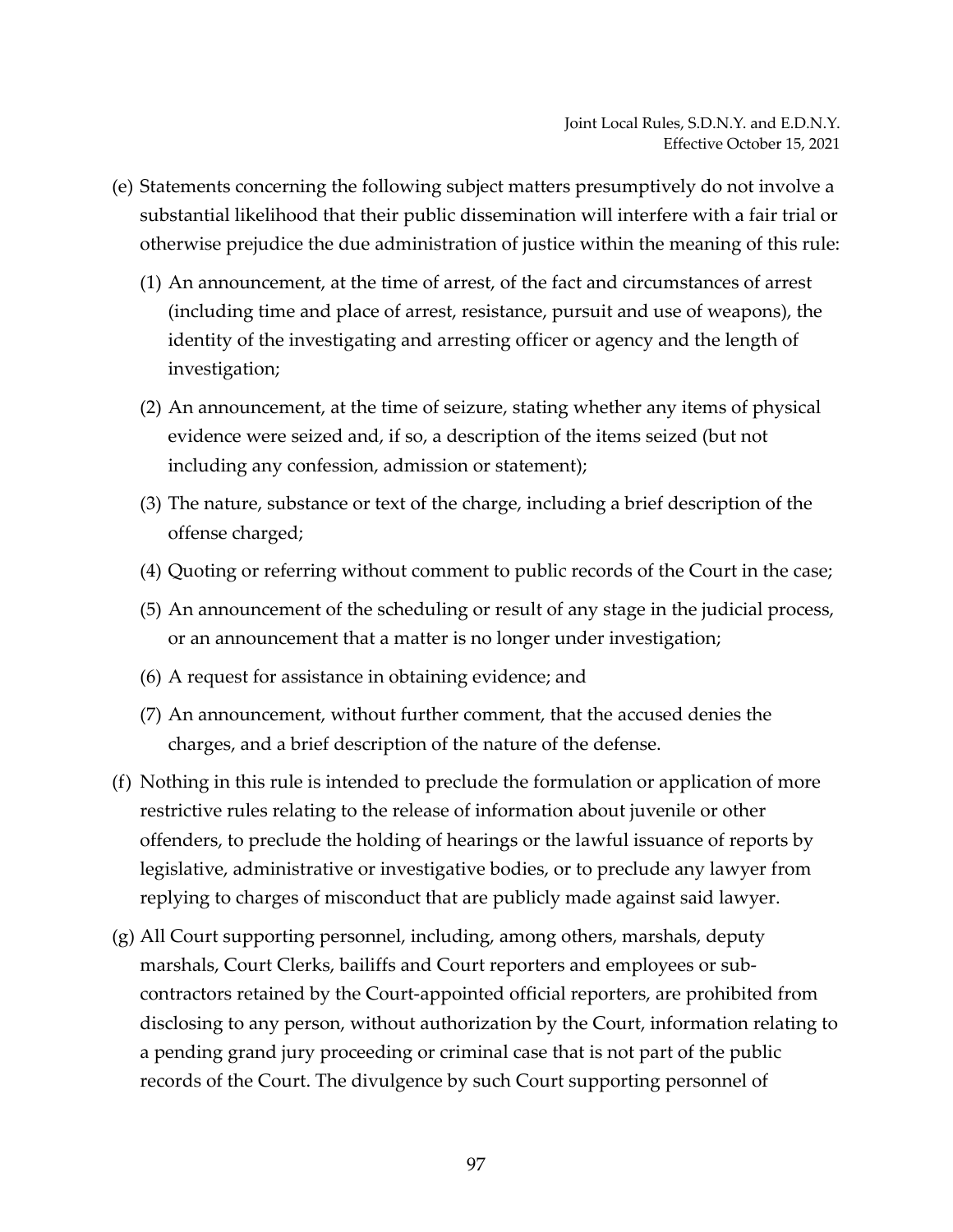information concerning grand jury proceedings, in camera arguments and hearings held in chambers or otherwise outside the presence of the public is also forbidden.

- (h) The Court, on motion of either party or on its own motion, may issue a special order governing such matters as extrajudicial statements by parties and witnesses likely to interfere with the rights of the accused to a fair trial by an impartial jury, the seating and conduct in the courtroom of spectators and news media representatives, the management and sequestration of jurors and witnesses and any other matters which the Court may deem appropriate for inclusion in such order. In determining whether to impose such a special order, the Court shall consider whether such an order will be necessary to ensure an impartial jury and must find that other, less extreme available remedies, singly or collectively, are not feasible or would not effectively mitigate the pretrial publicity and bring about a fair trial. Among the alternative remedies to be considered are: change of venue, postponing the trial, a searching voir dire, emphatic jury instructions, and sequestration of jurors.
- (i) Any lawyer who violates the terms of this rule may be disciplined pursuant to Local Civil Rule 1.5.

#### **COMMITTEE NOTE**

This rule was the subject of substantial debate and compromise at the time of the 1997 revisions to the Local Rules. During the 2011 revision, the Committee, in the absence of intervening decisions substantially impacting the subject of the rule, decided not to recommend any changes to the rule.

#### **Local Criminal Rule 34.1. Post-Trial Motions**

Post-trial motions in criminal cases, including motions for correction or reduction of sentence under Federal Rule of Criminal Procedure 35, or to suspend execution of sentence, or in arrest of judgment under Federal Rule of Criminal Procedure 34, shall be referred to the trial Judge. If the trial Judge served by designation and assignment under 28 U.S.C. §§ 291-296, and is absent from the district, such motions may be referred to that Judge for consideration and disposition.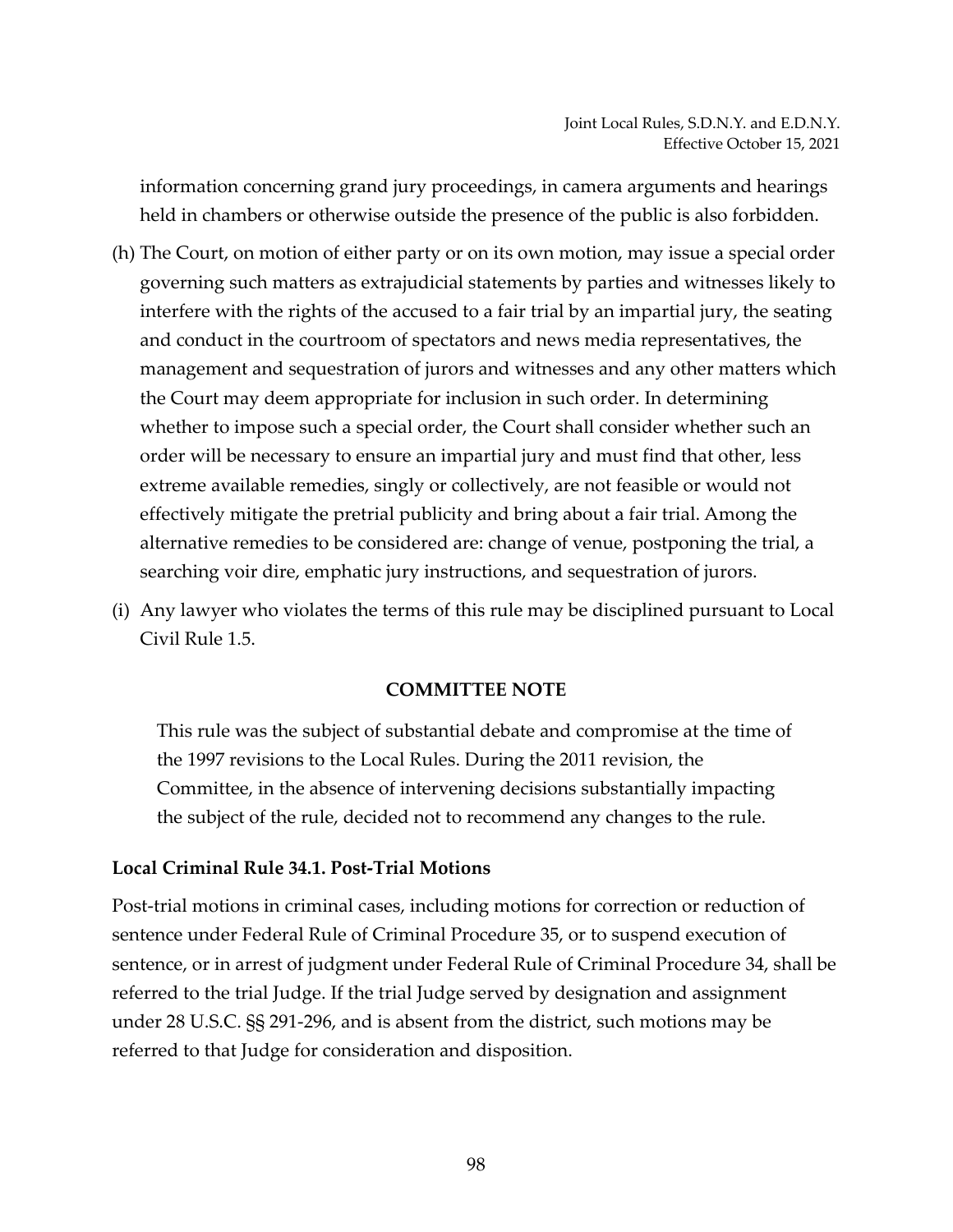## **Local Criminal Rule 45.1. Computation of Time**

In computing any period of time prescribed or allowed by the Local Criminal Rules, the provisions of Federal Rule of Criminal Procedure 45 shall apply unless otherwise stated. In these Local Rules, as in the Federal Rules as amended effective December 1, 2009, Saturdays, Sundays, and legal holidays are no longer excluded in computing periods of time. If the last day of the period is a Saturday, Sunday, or legal holiday, the period continues to run until the end of the next day that is not a Saturday, Sunday, or legal holiday.

## **COMMITTEE NOTE**

Specific references to subsections (a) and (e) of Fed. R. Crim. P. 45, which have been re-lettered in any event, were deleted.

## **Local Criminal Rule 47.1. Applications for Ex Parte Orders**

Any application for an ex parte order shall state whether a previous application for similar relief has been made and, if so, shall state (a) the nature of the previous application, (b) the judicial officer to whom such application was presented, and (c) the disposition of such application.

## **COMMITTEE NOTE**

This rule, former Local Criminal Rule 1.2, was renumbered to associate it with the relevant Federal Rule of Criminal Procedure, Rule 47, *Motions and Supporting Affidavits*.

### **Local Criminal Rule 49.1. Service and Filing of Motion Papers**

Unless otherwise provided by statute or rule, or unless otherwise ordered by the Court in a Judge's Individual Practices or in a direction in a particular case, upon any motion, the papers shall be served and filed as follows:

(a) All papers in support of the motion shall be filed and served by the moving party on all other parties that have appeared in the action.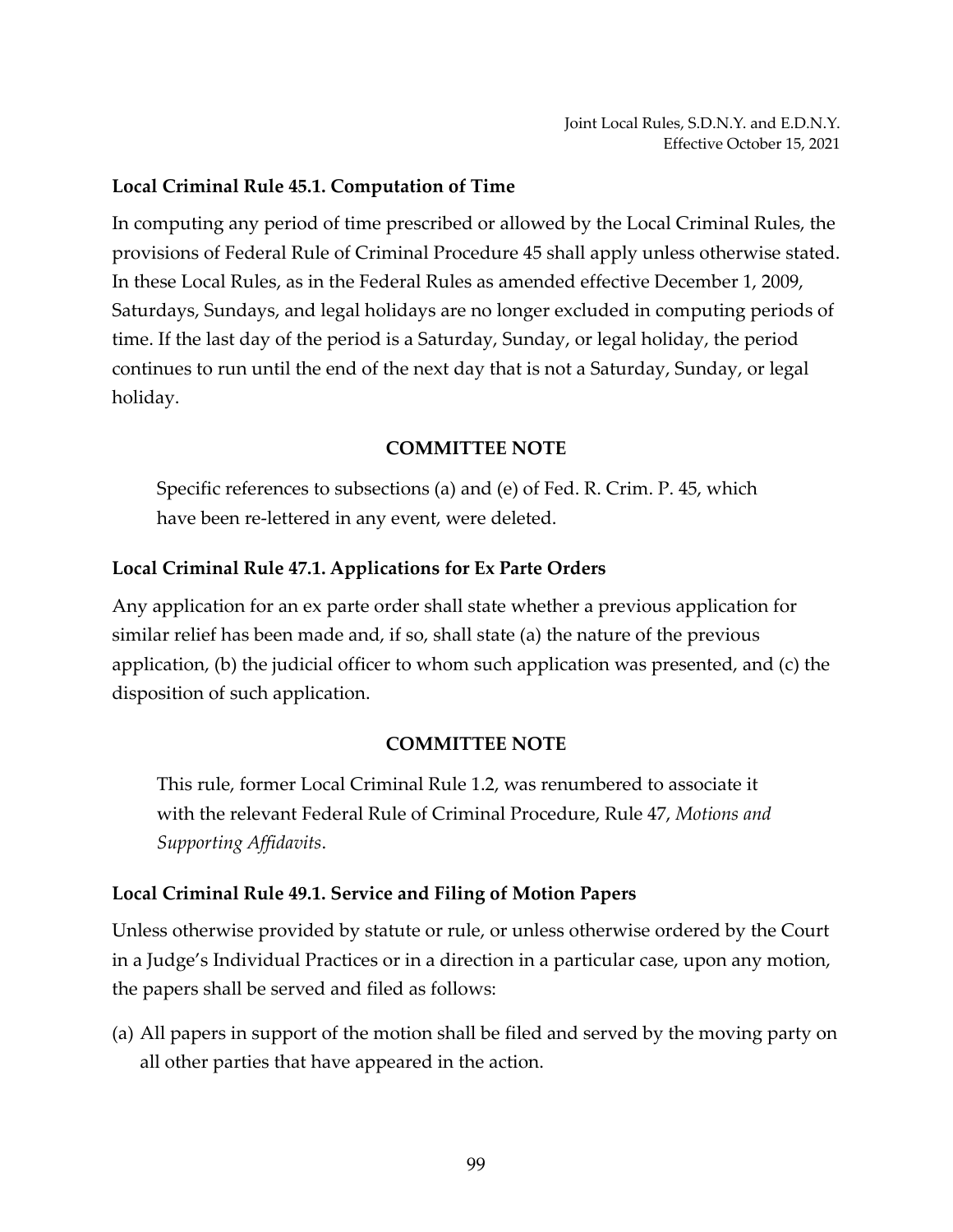- (b) Any opposing papers shall be filed and served within fourteen (14) days after service of the motion papers.
- (c) Any reply papers shall be filed and served within seven (7) days after service of the opposing papers.
- (d) A motion for reconsideration or reargument of a Court order determining a motion shall be filed and served within fourteen (14) days after the Court's determination of the original motion. A memorandum setting forth concisely the matters or controlling decisions which counsel believes the Court has overlooked shall accompany the motion.

## **COMMITTEE NOTE**

This rule, former Local Criminal Rule 12.1, was renumbered to associate it with the relevant Federal Rule of Criminal Procedure, Rule 49, *Serving and Filing Papers*. The phrase "filed and" was added to the text of subparts (a)-(c). Former subpart (d), relating to computation of time, was deleted as duplicative of Local Criminal Rule 45.1. A new subpart (d) was added to provide guidance regarding motions for reconsideration in criminal cases.

### **Local Criminal Rule 58.1. Petty Offenses--Collateral and Appearance**

- (a) A person who is charged with a petty offense as defined in 18 U.S.C. § 19, or with violating any regulation promulgated by any department or agency of the United States government, may, in lieu of appearance, post collateral in the amount indicated in the summons or other accusatory instrument, waive appearance before a United States Magistrate Judge, and consent to forfeiture of collateral.
- (b) For all other petty offenses the person charged must appear before a Magistrate Judge.

#### **COMMITTEE NOTE**

This rule (formerly Local Criminal Rule 58.2) authorizes the forfeiture of collateral pursuant to Federal Rule of Criminal Procedure 58(d)(1).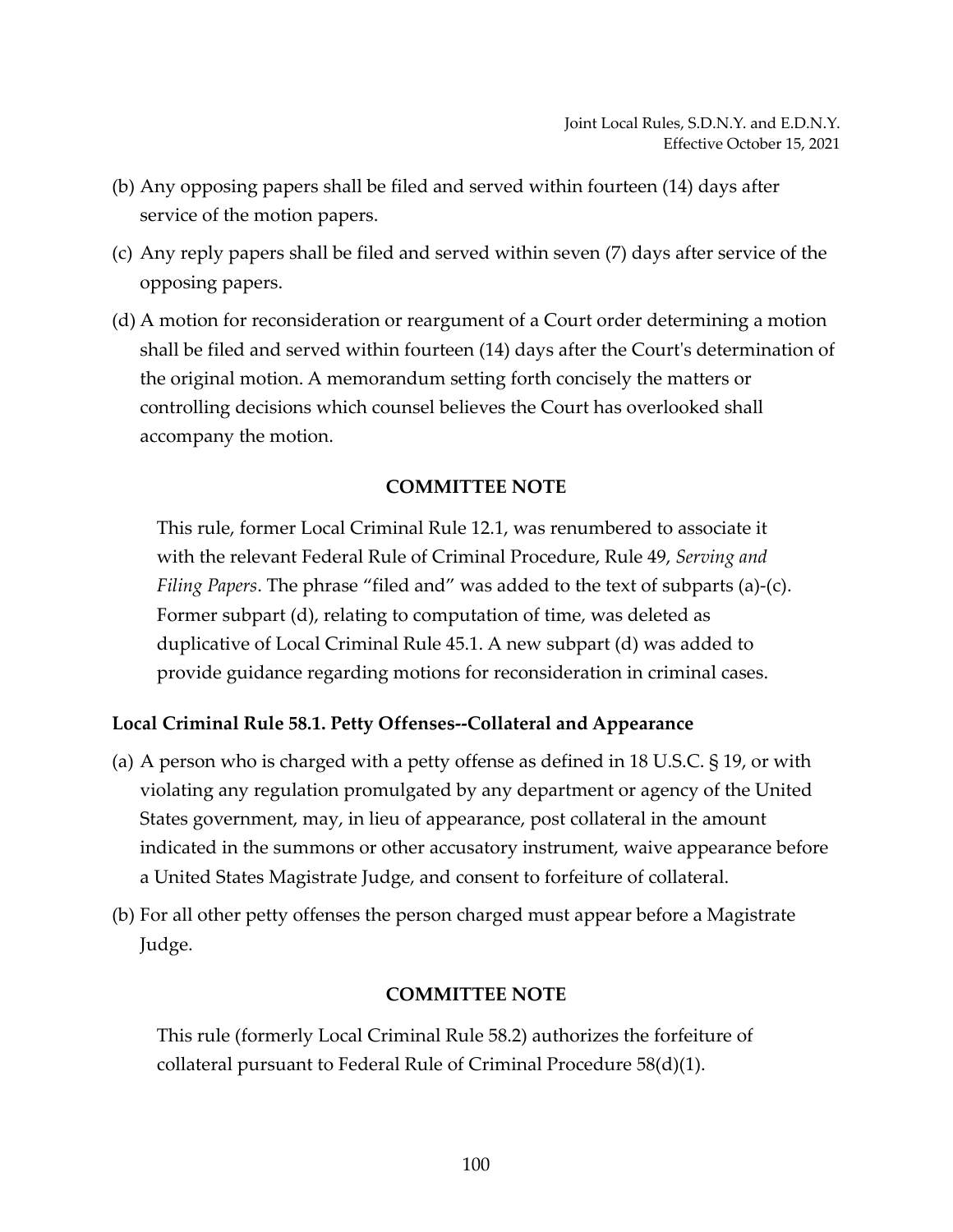### **Local Criminal Rule 59.1 Powers of Magistrate Judges**

In addition to other powers of Magistrate Judges:

- (a) Full-time Magistrate Judges are hereby specially designated to exercise the jurisdiction set forth in 18 U.S.C. § 3401, *Misdemeanors: application of probation laws*. Unless there is a pending related indictment before a District Judge, the Clerk shall automatically refer misdemeanor cases initiated by information or indictment or transferred to the district under Federal Rule of Criminal Procedure 20 to a Magistrate Judge for arraignment. A petition by the government that the trial of a misdemeanor proceed before a District Judge pursuant to 18 U.S.C. § 3401(f) shall be filed prior to arraignment of the defendant.
- (b) Magistrate Judges are hereby authorized to exercise the jurisdiction set forth in 18 U.S.C. § 3184, *Fugitives from foreign country to United States*.
- (c) Local Civil Rule 72.1, *Powers of Magistrate Judges*, also applies in criminal proceedings.

#### **COMMITTEE NOTE**

This rule, formerly Local Criminal Rule 58.1, has been redesignated Local Criminal Rule 59.1 to associate it with the relevant Federal Rule of Criminal Procedure, Rule 59, *Matters Before a Magistrate Judge*. The general statutory authority of Magistrate Judges is set forth in 28 U.S.C. § 636; however, certain provisions, including 18 U.S.C. §§ 3401 & 3184, and 28 U.S.C. § 636(c), require specific authorization by the District Court for the Magistrate Judge to exercise the designated authority. This rule, and Local Civil Rule 72.1, which new subpart (c) specifically makes applicable to criminal proceedings, confirm and continue the Courts' intent to give their Magistrate Judges the maximum powers authorized by law. For the sake of clarity, the titles of the statutes referenced in the rule have been added. Former subpart (c), relating to the power of Magistrate Judges to issue subpoenas and writs, has been stricken as duplicative–the same provision already appears in Local Civil Rule 72.1(c) and will thus continue to apply in criminal proceedings.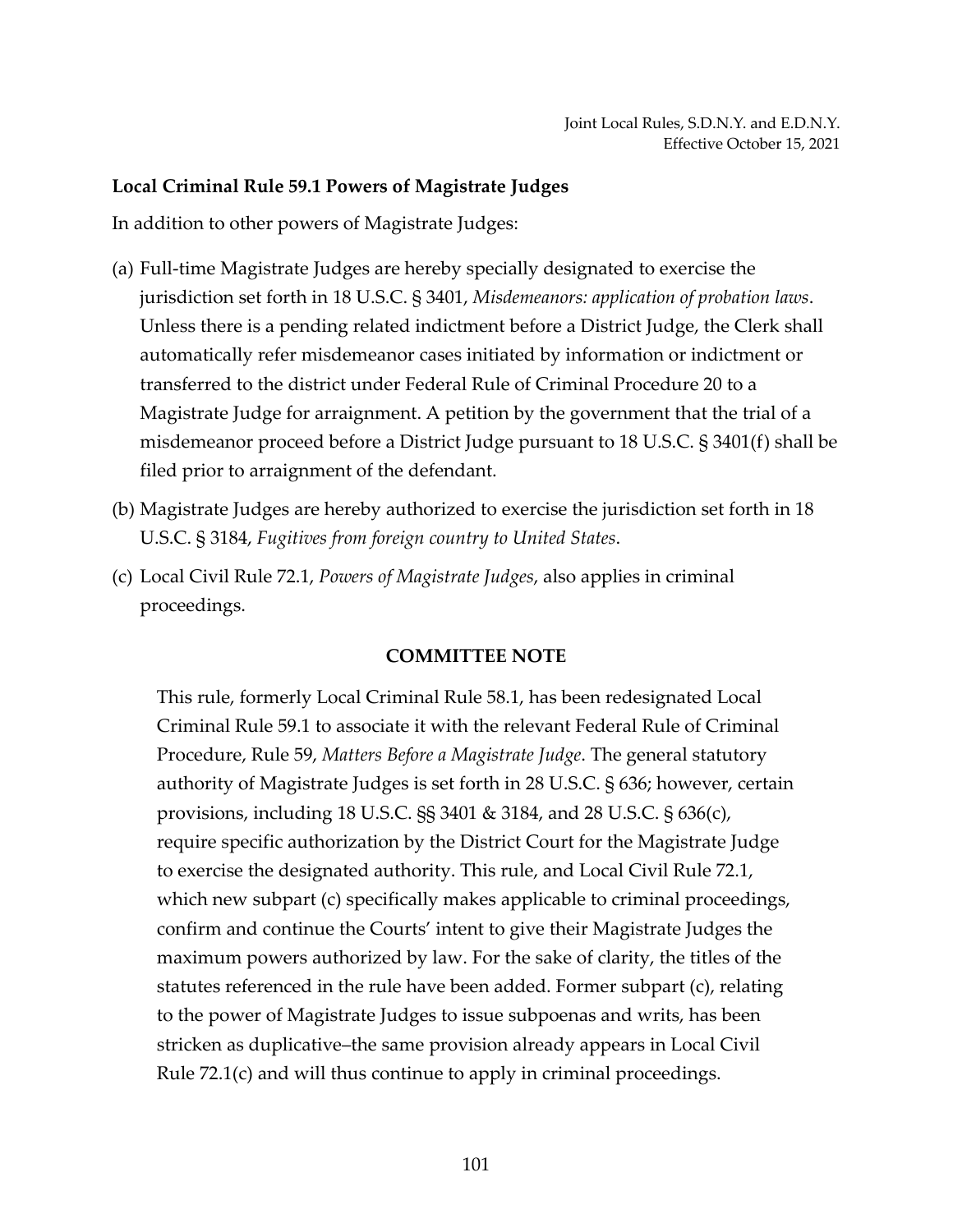# **LOCAL PATENT RULES**

## **Local Patent Rule 1. Application of Rules**

- (a) These Local Patent Rules apply to patent infringement, validity and unenforceability actions and proceedings. The Court may modify the obligations or deadlines set forth in these Local Patent Rules based on the circumstances of any particular case, including, without limitation, the simplicity or complexity of the case as shown by the patents, claims, technology, products, or parties involved.
- (b) The Local Civil Rules also apply to such actions and proceedings, except to the extent they are inconsistent with these Local Patent Rules.

### **Local Patent Rule 2. Initial Scheduling Conference**

When the parties confer pursuant to Fed. R. Civ. P. 26(f), in addition to the matters covered by Fed. R. Civ. P. 26, the parties must discuss and address in the report filed pursuant to Fed. R. Civ. P. 26(f):

- (a) any proposed modification of the deadlines or proceedings set forth in these Local Patent Rules;
- (b) proposed format of and deadlines for claim construction filings and proceedings, including a proposal for any expert discovery the parties propose to take in connection therewith; and
- (c) proposed format of and deadlines for service of infringement, invalidity and/or unenforceability contentions, including any proposed deadlines for supplementation thereof.

## **Local Patent Rule 3. Certification of Disclosures**

All statements, disclosures, or charts filed or served in accordance with these Local Patent Rules are deemed disclosures subject to Rule 26(g) of the Federal Rules of Civil Procedure.

## **Local Patent Rule 4. Admissibility of Disclosures**

Statements, disclosures or charts governed by these Local Patent Rules are admissible to the extent permitted by the Federal Rules of Evidence or Civil Procedure. However, the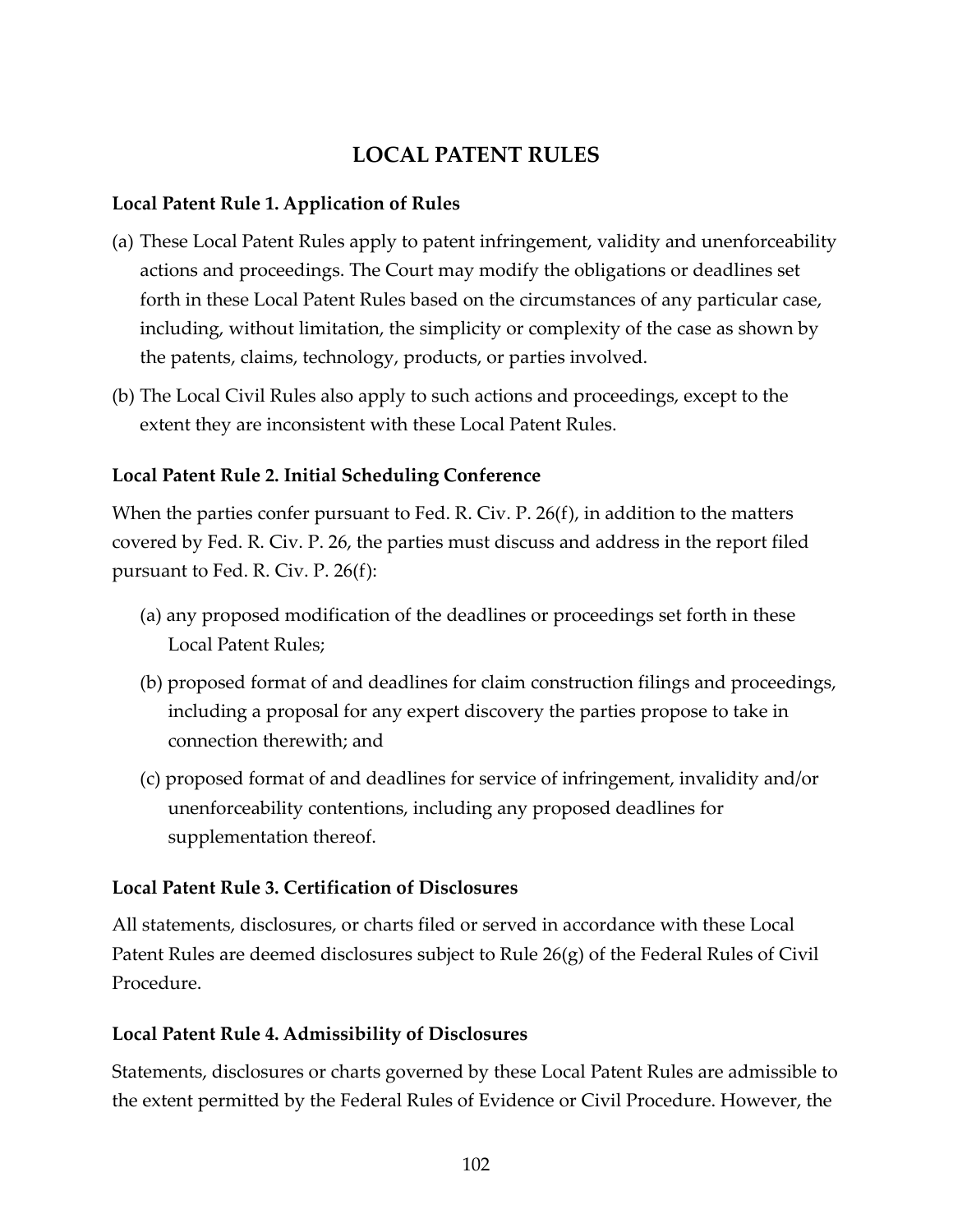statements and disclosures provided for in Local Patent Rule 11 are not admissible for any purpose other than in connection with motions seeking an extension or modification of the time periods within which actions contemplated by these Local Patent Rules shall be taken.

### **Local Patent Rule 5. Discovery Objections Based on Local Patent Rules**

A party may object to a mandatory disclosure under Fed. R. Civ. P. 26(a) or to a discovery request as conflicting with or premature under these Local Patent Rules only if the mandatory disclosure or discovery request would require disclosure of information of the kind dealt with by Local Patent Rules 6, 7, 8, 10, 11 and 12.

#### **Local Patent Rule 6. Disclosure of Asserted Claims and Infringement Contentions**

Unless otherwise specified by the Court, not later than forty-five (45) days after the Initial Scheduling Conference, a party claiming patent infringement must serve on all parties a "Disclosure of Asserted Claims and Infringement Contentions," which identifies for each opposing party, each claim of each patent-in-suit that is allegedly infringed and each product or process of each opposing party of which the party claiming infringement is aware that allegedly infringes each identified claim.

#### **Local Patent Rule 7. Invalidity Contentions**

Unless otherwise specified by the Court, not later than forty-five (45) days after service of the "Disclosure of Asserted Claims and Infringement Contentions," each party opposing a claim of patent infringement must serve upon all parties its "Invalidity Contentions," if any. Invalidity Contentions must identify each item of prior art that the party contends allegedly anticipates or renders obvious each asserted claim, and any other grounds of invalidity, including any under 35 U.S.C. § 101 or § 112, or unenforceability of any of the asserted claims.

# **Local Patent Rule 8. Disclosure Requirement in Patent Cases Initiated by Declaratory Judgment**

In all cases in which a party files a pleading seeking a declaratory judgment that a patent is not infringed, is invalid, or is unenforceable, Local Patent Rule 6 shall not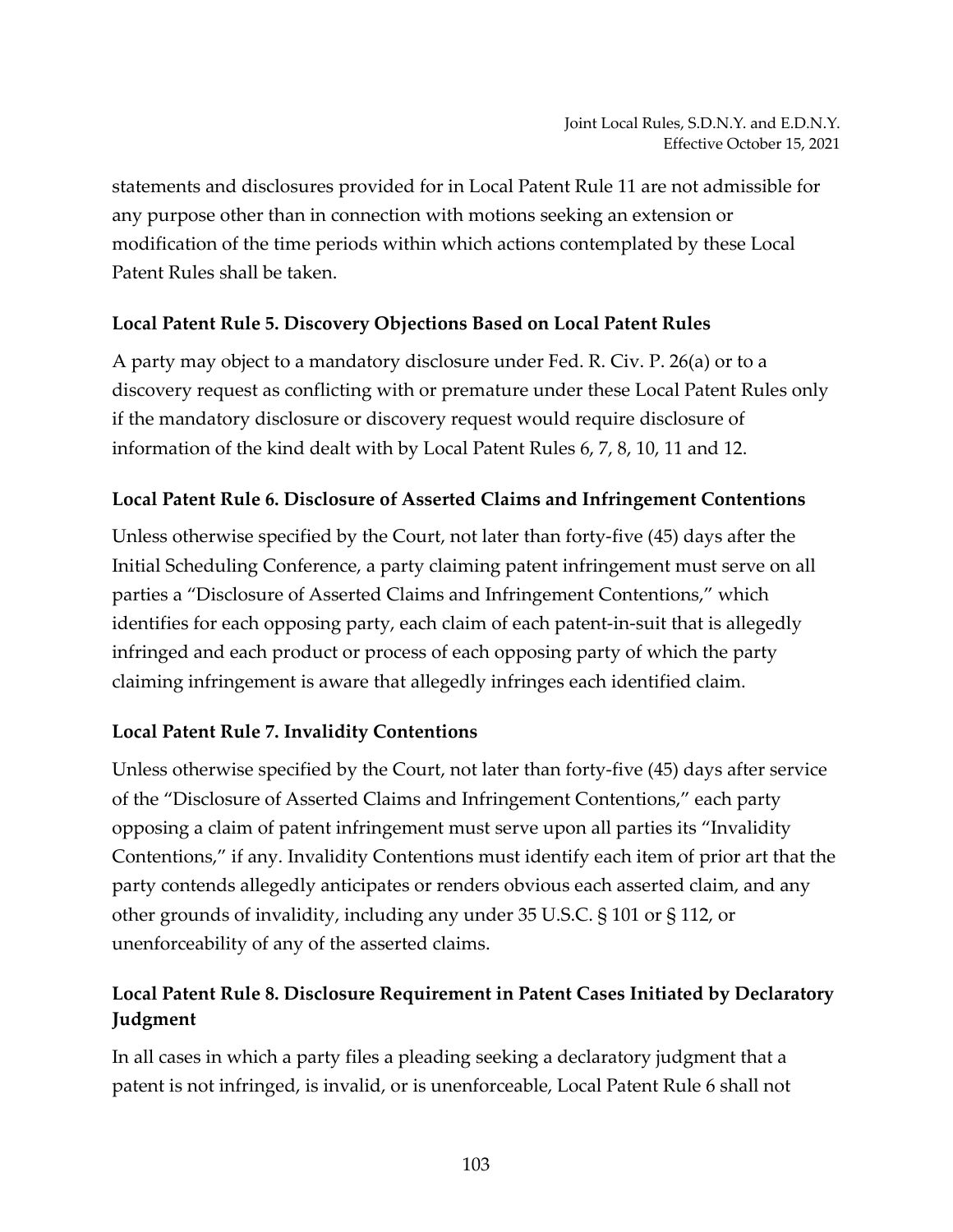apply with respect to such patent unless and until a claim for patent infringement of such patent is made by a party. If a party does not assert a claim for patent infringement in its answer to the declaratory judgment pleading, unless otherwise specified in the Court's Scheduling Order, the party seeking a declaratory judgment must serve upon all parties its Invalidity Contentions with respect to such patent that conform to Local Patent Rule 7 not later than forty-five (45) days after the Initial Scheduling Conference.

# **Local Patent Rule 9. Duty to Supplement Contentions**

The duty to supplement in Fed. R. Civ. P. 26(e) shall apply to the Infringement Contentions and the Invalidity Contentions required by Local Patent Rules 6 and 7.

### **Local Patent Rule 10. Opinion of Counsel**

Not later than thirty (30) days after entry of an order ruling on claim construction, each party that will rely on an opinion of counsel as part of a defense to a claim of willful infringement or inducement of infringement, or that a case is exceptional, must produce or make available for inspection and copying the opinion(s) and any other documents relating to the opinion(s) as to which attorney-client or work product protection has been waived as a result of such production.

# **Local Patent Rule 11. Joint Claim Terms Chart**

By a date specified by the Court, the parties shall cooperate and jointly file a Joint Disputed Claim Terms Chart listing the disputed claim terms and phrases, including each party's proposed construction, and cross-reference to each party's identification of the related paragraph(s) of the invalidity and/or infringement contention(s) disclosures under Local Rules 6 and 7.

# **Local Patent Rule 12. Claim Construction Briefing**

Unless otherwise specified by the Court:

(a) Not later than thirty (30) days after filing of the Joint Disputed Claim Terms Chart pursuant to Local Patent Rule 11, the party asserting infringement, or the party asserting invalidity if there is no infringement issue present in the case, must serve